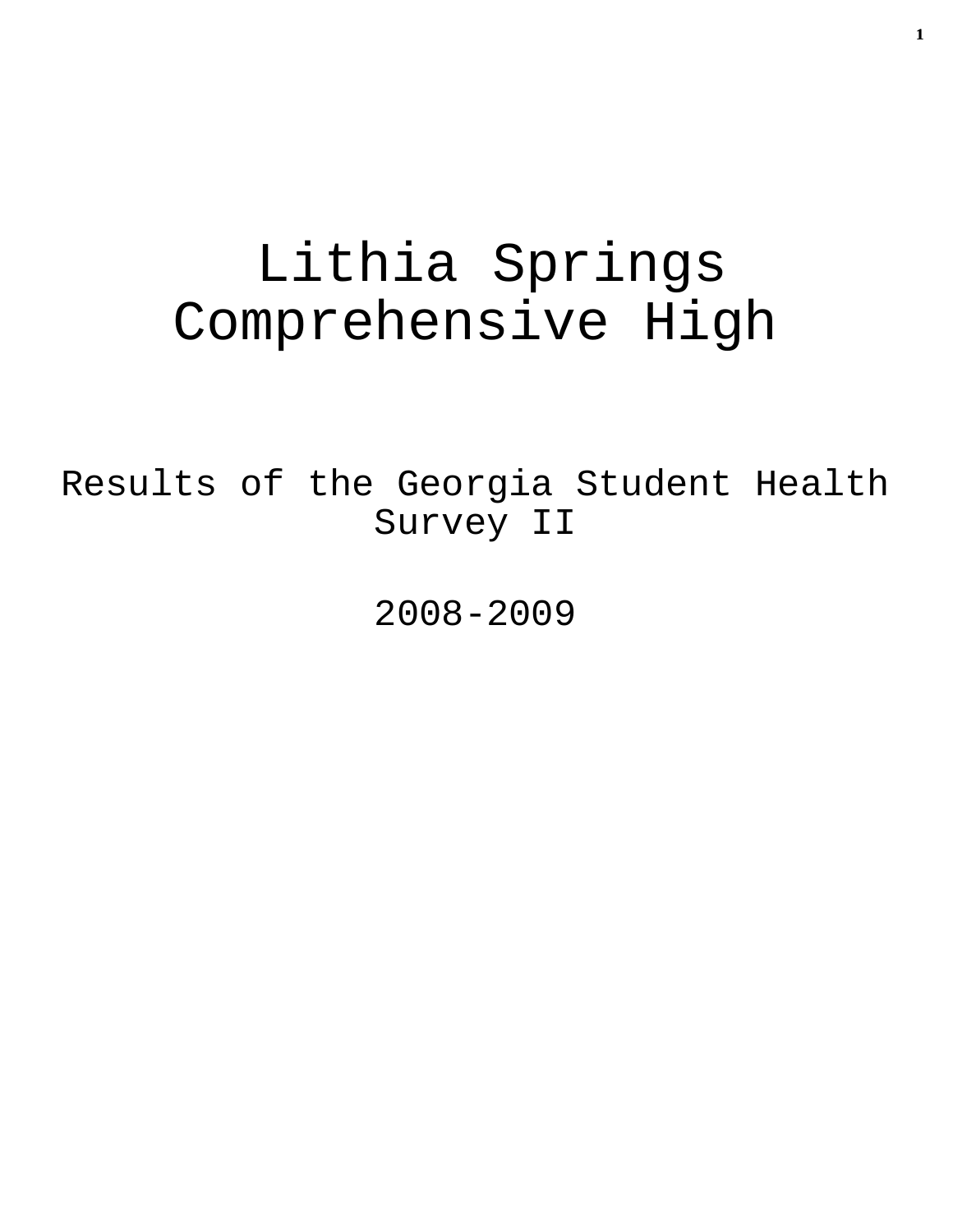# *Demographics* **2**

| Grade                  |     |  |  |  |
|------------------------|-----|--|--|--|
| <b>Grade</b> Frequency |     |  |  |  |
| 10                     | 224 |  |  |  |
| 12                     | 146 |  |  |  |

| Frequency      | <b>Table of Gender by Grade</b> |              |             |              |  |
|----------------|---------------------------------|--------------|-------------|--------------|--|
| <b>Col Pct</b> |                                 | Grade(Grade) |             |              |  |
|                | Gender(Gender)                  | 10           | 12          | <b>Total</b> |  |
|                | <b>Female</b>                   | 104<br>46.43 | 86<br>58.90 | 190          |  |
|                | <b>Male</b>                     | 120<br>53.57 | 60<br>41.10 | 180          |  |
|                | <b>Total</b>                    | 224          | 146         | 370          |  |

| Frequency<br>Col Pct |
|----------------------|

| <b>Table of Ethnicity by Grade</b> |              |              |              |  |  |
|------------------------------------|--------------|--------------|--------------|--|--|
|                                    |              | Grade(Grade) |              |  |  |
| <b>Ethnicity</b> (Ethnicity)       | 10           | 12           | <b>Total</b> |  |  |
| <b>Black</b>                       | 113<br>50.45 | 69<br>47.26  | 182          |  |  |
| <b>Hispanic</b>                    | 13<br>5.80   | 8<br>5.48    | 21           |  |  |
| White                              | 78<br>34.82  | 52<br>35.62  | 130          |  |  |
| <b>Asian</b>                       | 5<br>2.23    | 8<br>5.48    | 13           |  |  |
| <b>Other</b>                       | 15<br>6.70   | 9<br>6.16    | 24           |  |  |
| <b>Total</b>                       | 224          | 146          | 370          |  |  |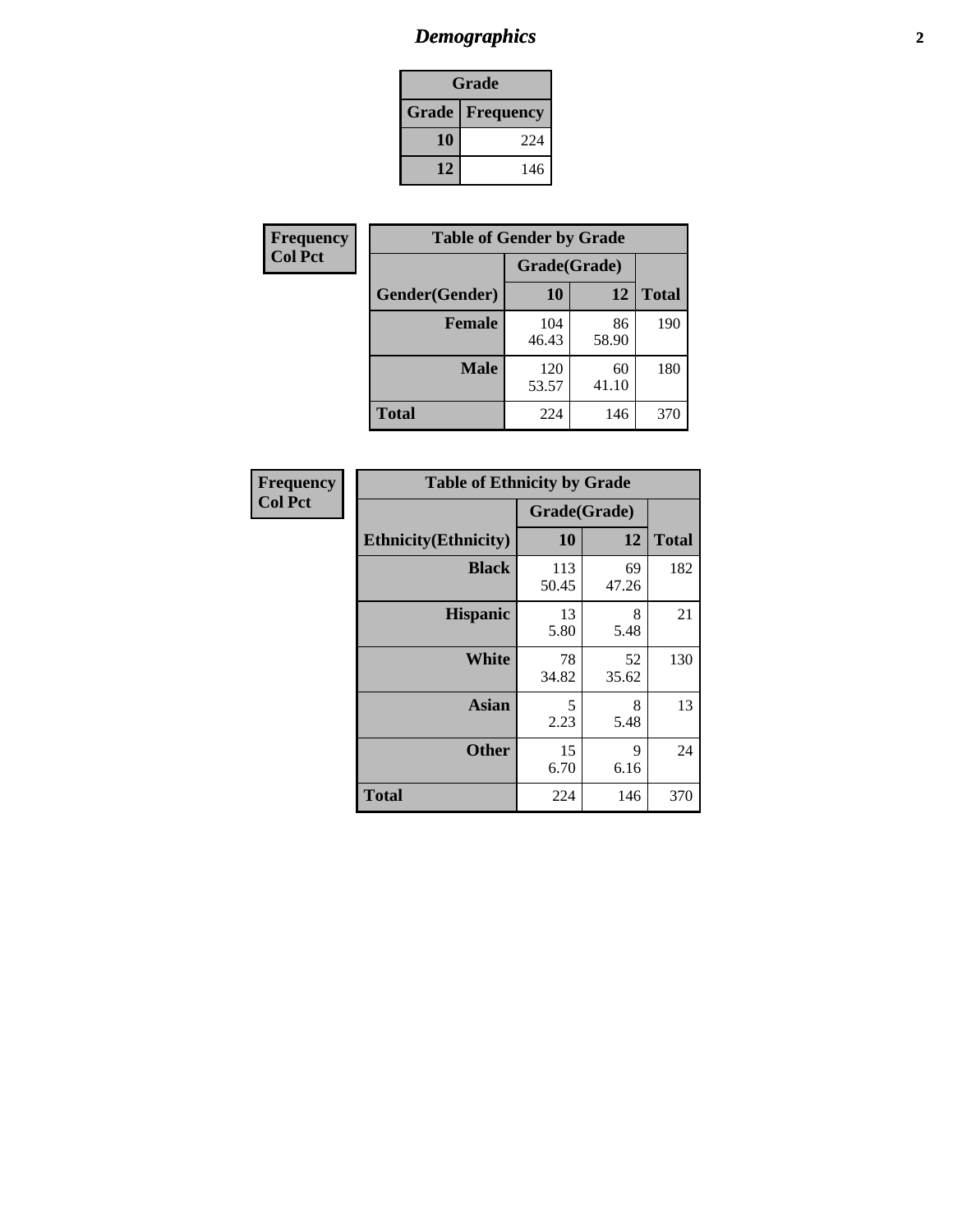#### *Title IV, Part A, Schedule A* **3** *Goal 1: Ensure that all schools are drug-free Baseline Data: Year 2008-2009 Prevalence of Drug Use*

| Frequency<br><b>Col Pct</b> | <b>Table of AlcoholAlt by Grade</b> |              |              |              |  |
|-----------------------------|-------------------------------------|--------------|--------------|--------------|--|
|                             | AlcoholAlt(Alcohol                  | Grade(Grade) |              |              |  |
|                             | use, past 30 days)                  | 10           | 12           | <b>Total</b> |  |
|                             | Yes                                 | 38<br>16.96  | 20<br>13.70  | 58           |  |
|                             | N <sub>0</sub>                      | 186<br>83.04 | 126<br>86.30 | 312          |  |
|                             | <b>Total</b>                        | 224          | 146          | 370          |  |

| Frequency<br><b>Col Pct</b> | <b>Table of TobaccoAny by Grade</b> |              |              |              |  |
|-----------------------------|-------------------------------------|--------------|--------------|--------------|--|
|                             | TobaccoAny(Tobacco                  | Grade(Grade) |              |              |  |
|                             | use, past 30 days)                  | 10           | 12           | <b>Total</b> |  |
|                             | <b>Yes</b>                          | 22<br>9.82   | 27<br>18.49  | 49           |  |
|                             | N <sub>0</sub>                      | 202<br>90.18 | 119<br>81.51 | 321          |  |
|                             | <b>Total</b>                        | 224          | 146          | 370          |  |

| Frequency<br><b>Col Pct</b> | <b>Table of MarijuanaAlt by Grade</b> |              |              |              |  |
|-----------------------------|---------------------------------------|--------------|--------------|--------------|--|
|                             | MarijuanaAlt(Marijuana                | Grade(Grade) |              |              |  |
|                             | use, past 30 days)                    | <b>10</b>    | 12           | <b>Total</b> |  |
|                             | <b>Yes</b>                            | 25<br>11.16  | 17<br>11.64  | 42           |  |
|                             | N <sub>0</sub>                        | 199<br>88.84 | 129<br>88.36 | 328          |  |
|                             | <b>Total</b>                          | 224          | 146          | 370          |  |

| Frequency<br><b>Col Pct</b> | <b>Table of OtherDrugAny by Grade</b>  |              |              |              |  |
|-----------------------------|----------------------------------------|--------------|--------------|--------------|--|
|                             | <b>OtherDrugAny(Other</b><br>drug use, | Grade(Grade) |              |              |  |
|                             | past 30 days)                          | 10           | 12           | <b>Total</b> |  |
|                             | Yes                                    | 14<br>6.25   | 13<br>8.90   | 27           |  |
|                             | N <sub>0</sub>                         | 210<br>93.75 | 133<br>91.10 | 343          |  |
|                             | <b>Total</b>                           | 224          | 146          | 370          |  |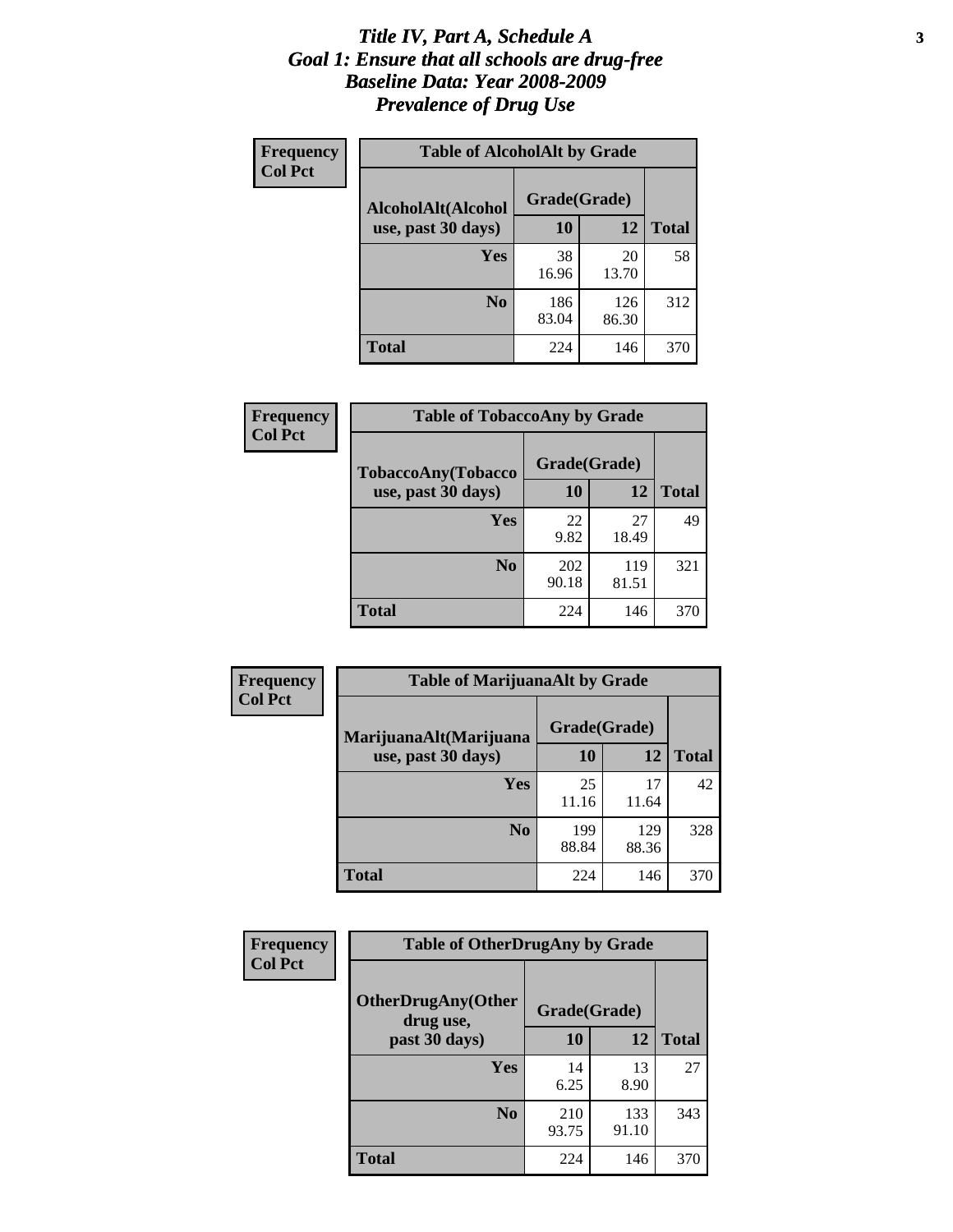#### *Average Age of Onset of Use* **4** *Results for "Average Age of Onset of Use" questions exclude students who said they did not use that substance*

| <b>Variable</b>    | Label                                                              | <b>Mean</b> |
|--------------------|--------------------------------------------------------------------|-------------|
| Alcoholinit2       | I started using alcohol when I was                                 | 13.17       |
| Cigarettesinit2    | I started smoking tobacco when I was                               | 13.16       |
| Smokelessinit2     | I started chewing tobacco when I was                               | 13.33       |
| Marijuanainit2     | I started using marijuana when I was                               | 13.20       |
| Cocaineinit2       | I started using cocaine when I was                                 | 11.08       |
| Inhalantsinit2     | I started using inhalants when I was                               | 11.58       |
| Steroidsinit2      | I started using steroids when I was                                | 12.14       |
| Ecstasyinit2       | I started using ecstasy when I was                                 | 13.24       |
| Methinit2          | I started using methamphetamines when I was                        | 11.78       |
| Hallucinogensinit2 | I started using hallucinogens when I was                           | 13.00       |
| Prescriptioninit2  | I started using prescription drugs not prescribed to me when I was | 12.35       |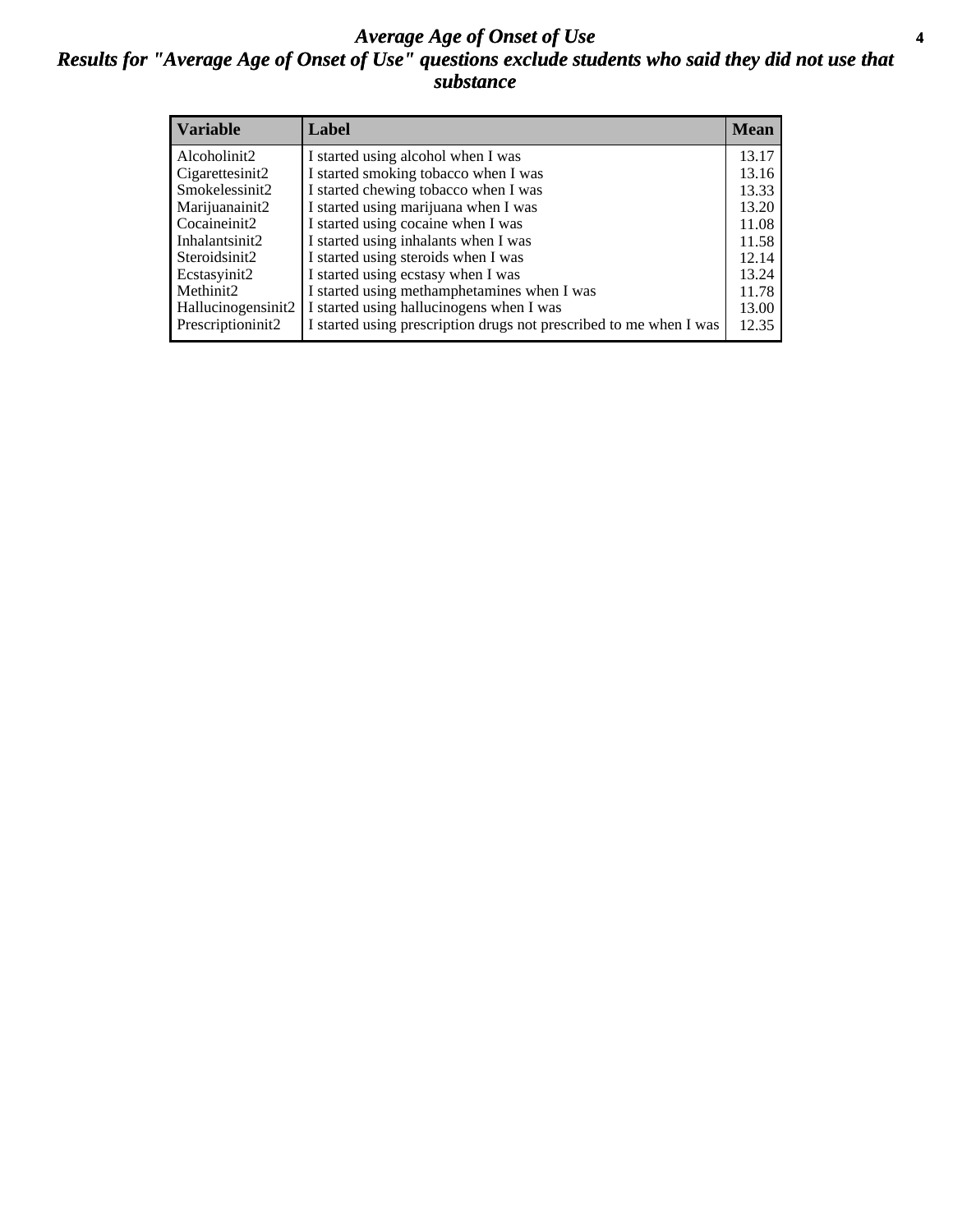# *Perception of Health Risk* **5**

| <b>Frequency</b> | <b>Table of Alcoholharmdich by Grade</b> |              |              |              |
|------------------|------------------------------------------|--------------|--------------|--------------|
| <b>Col Pct</b>   | Alcoholharmdich(I<br>think alcohol is    | Grade(Grade) |              |              |
|                  | harmful)                                 | 10           | 12           | <b>Total</b> |
|                  | <b>Yes</b>                               | 180<br>80.36 | 119<br>81.51 | 299          |
|                  | N <sub>0</sub>                           | 44<br>19.64  | 27<br>18.49  | 71           |
|                  | <b>Total</b>                             | 224          | 146          | 370          |

| Frequency      | <b>Table of Tobaccoharmdich by Grade</b> |              |              |              |
|----------------|------------------------------------------|--------------|--------------|--------------|
| <b>Col Pct</b> | Tobaccoharmdich(I<br>think tobacco is    | Grade(Grade) |              |              |
|                | harmful)                                 | 10           | 12           | <b>Total</b> |
|                | Yes                                      | 205<br>91.52 | 135<br>92.47 | 340          |
|                | N <sub>0</sub>                           | 19<br>8.48   | 11<br>7.53   | 30           |
|                | Total                                    | 224          | 146          | 370          |

| Frequency      | <b>Table of Marijuanaharmdich by Grade</b> |              |              |              |  |
|----------------|--------------------------------------------|--------------|--------------|--------------|--|
| <b>Col Pct</b> | Marijuanaharmdich(I<br>think marijuana is  | Grade(Grade) |              |              |  |
|                | harmful)                                   | 10           | 12           | <b>Total</b> |  |
|                | Yes                                        | 167<br>74.55 | 111<br>76.03 | 278          |  |
|                | N <sub>0</sub>                             | 57<br>25.45  | 35<br>23.97  | 92           |  |
|                | <b>Total</b>                               | 224          | 146          | 370          |  |

| Frequency      | <b>Table of Otherdrugharmdich by Grade</b>   |              |              |              |  |  |  |
|----------------|----------------------------------------------|--------------|--------------|--------------|--|--|--|
| <b>Col Pct</b> | Otherdrugharmdich(I<br>think other drugs are |              | Grade(Grade) |              |  |  |  |
|                | harmful)                                     | 10           | 12           | <b>Total</b> |  |  |  |
|                | Yes                                          | 206<br>91.96 | 135<br>92.47 | 341          |  |  |  |
|                | N <sub>0</sub>                               | 18<br>8.04   | 11<br>7.53   | 29           |  |  |  |
|                | <b>Total</b>                                 | 224          | 146          | 370          |  |  |  |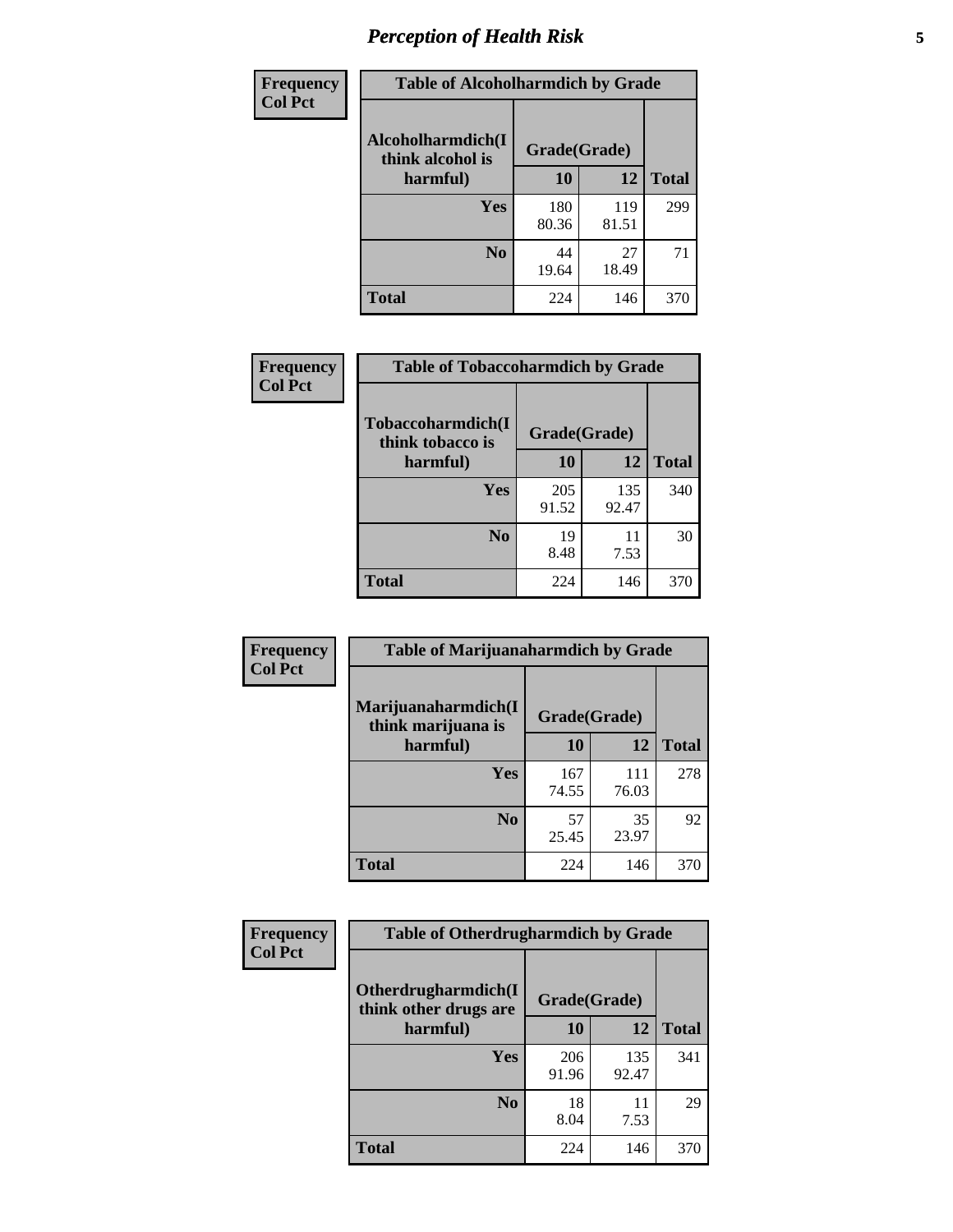# *Social Disapproval* **6**

| <b>Frequency</b> | <b>Table of Alcoholpeerdich by Grade</b>                    |              |             |              |
|------------------|-------------------------------------------------------------|--------------|-------------|--------------|
| <b>Col Pct</b>   | Alcoholpeerdich(My<br>friends would<br>disapprove if I used | Grade(Grade) |             |              |
|                  | alcohol)                                                    | 10           | 12          | <b>Total</b> |
|                  | <b>Yes</b>                                                  | 119<br>53.13 | 72<br>49.32 | 191          |
|                  | N <sub>0</sub>                                              | 105<br>46.88 | 74<br>50.68 | 179          |
|                  | <b>Total</b>                                                | 224          | 146         | 370          |

| <b>Frequency</b> |
|------------------|
| <b>Col Pct</b>   |

| <b>Table of Tobaccopeerdich by Grade</b>                           |              |             |              |  |  |  |  |
|--------------------------------------------------------------------|--------------|-------------|--------------|--|--|--|--|
| <b>Tobaccopeerdich(My</b><br>friends would<br>disapprove if I used | Grade(Grade) |             |              |  |  |  |  |
| tobacco)                                                           | 10           | 12          | <b>Total</b> |  |  |  |  |
| Yes                                                                | 144<br>64.29 | 90<br>61.64 | 234          |  |  |  |  |
| N <sub>0</sub>                                                     | 80<br>35.71  | 56<br>38.36 | 136          |  |  |  |  |
| <b>Total</b>                                                       | 224          | 146         | 370          |  |  |  |  |

| <b>Frequency</b> | <b>Table of Marijuanapeerdich by Grade</b>                    |              |             |              |  |  |  |  |
|------------------|---------------------------------------------------------------|--------------|-------------|--------------|--|--|--|--|
| <b>Col Pct</b>   | Marijuanapeerdich(My<br>friends would<br>disapprove if I used | Grade(Grade) |             |              |  |  |  |  |
|                  | marijuana)                                                    | 10           | 12          | <b>Total</b> |  |  |  |  |
|                  | <b>Yes</b>                                                    | 128<br>57.14 | 85<br>58.22 | 213          |  |  |  |  |
|                  | N <sub>0</sub>                                                | 96<br>42.86  | 61<br>41.78 | 157          |  |  |  |  |
|                  | <b>Total</b>                                                  | 224          | 146         | 370          |  |  |  |  |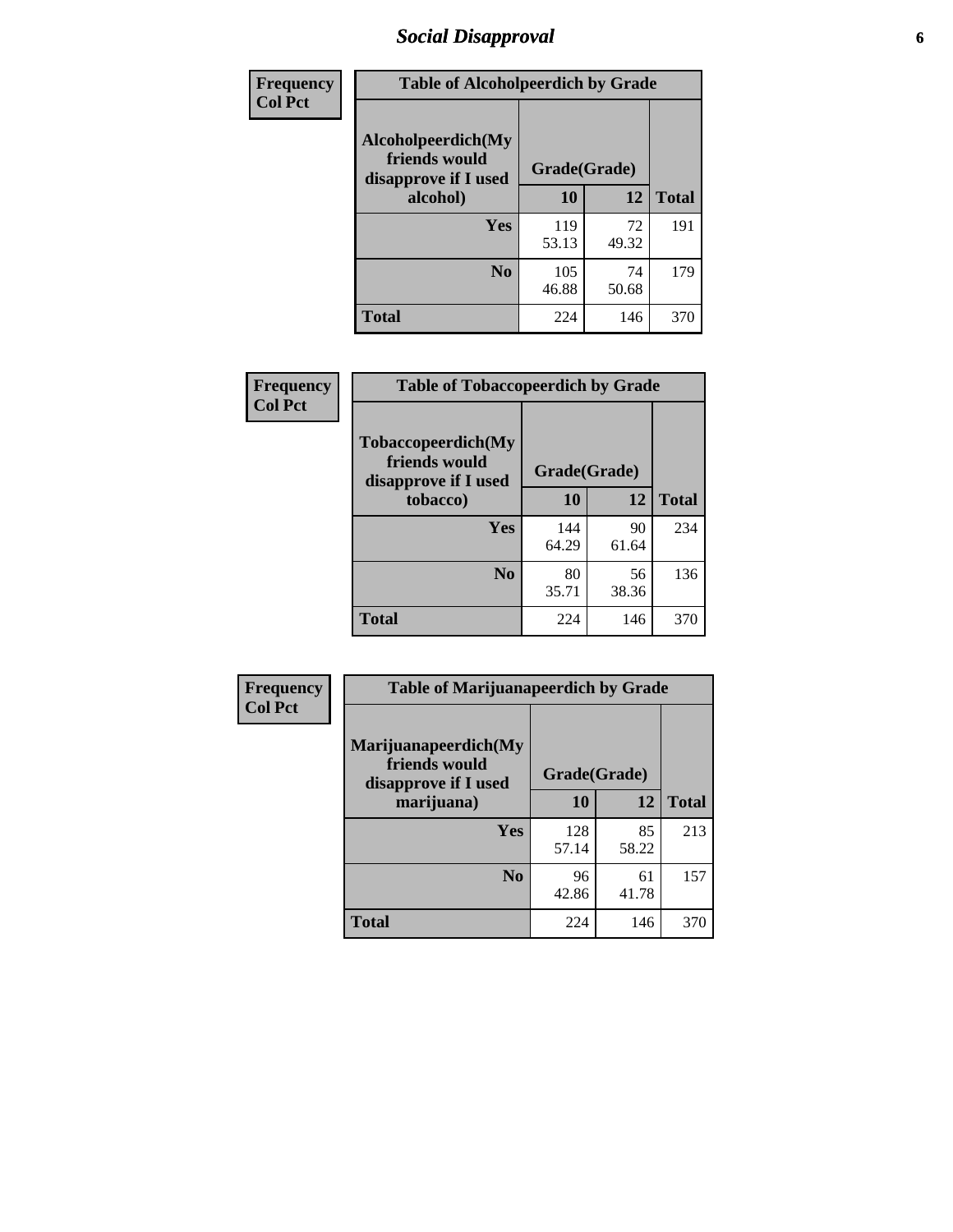# *Social Disapproval* **7**

| Frequency      | <b>Table of Otherdrugpeerdich by Grade</b>                    |              |              |              |  |  |  |  |
|----------------|---------------------------------------------------------------|--------------|--------------|--------------|--|--|--|--|
| <b>Col Pct</b> | Otherdrugpeerdich(My<br>friends would<br>disapprove if I used | Grade(Grade) |              |              |  |  |  |  |
|                | other drugs)                                                  | 10           | 12           | <b>Total</b> |  |  |  |  |
|                | Yes                                                           | 154<br>68.75 | 105<br>71.92 | 259          |  |  |  |  |
|                | N <sub>0</sub>                                                | 70<br>31.25  | 41<br>28.08  | 111          |  |  |  |  |
|                | <b>Total</b>                                                  | 224          | 146          | 370          |  |  |  |  |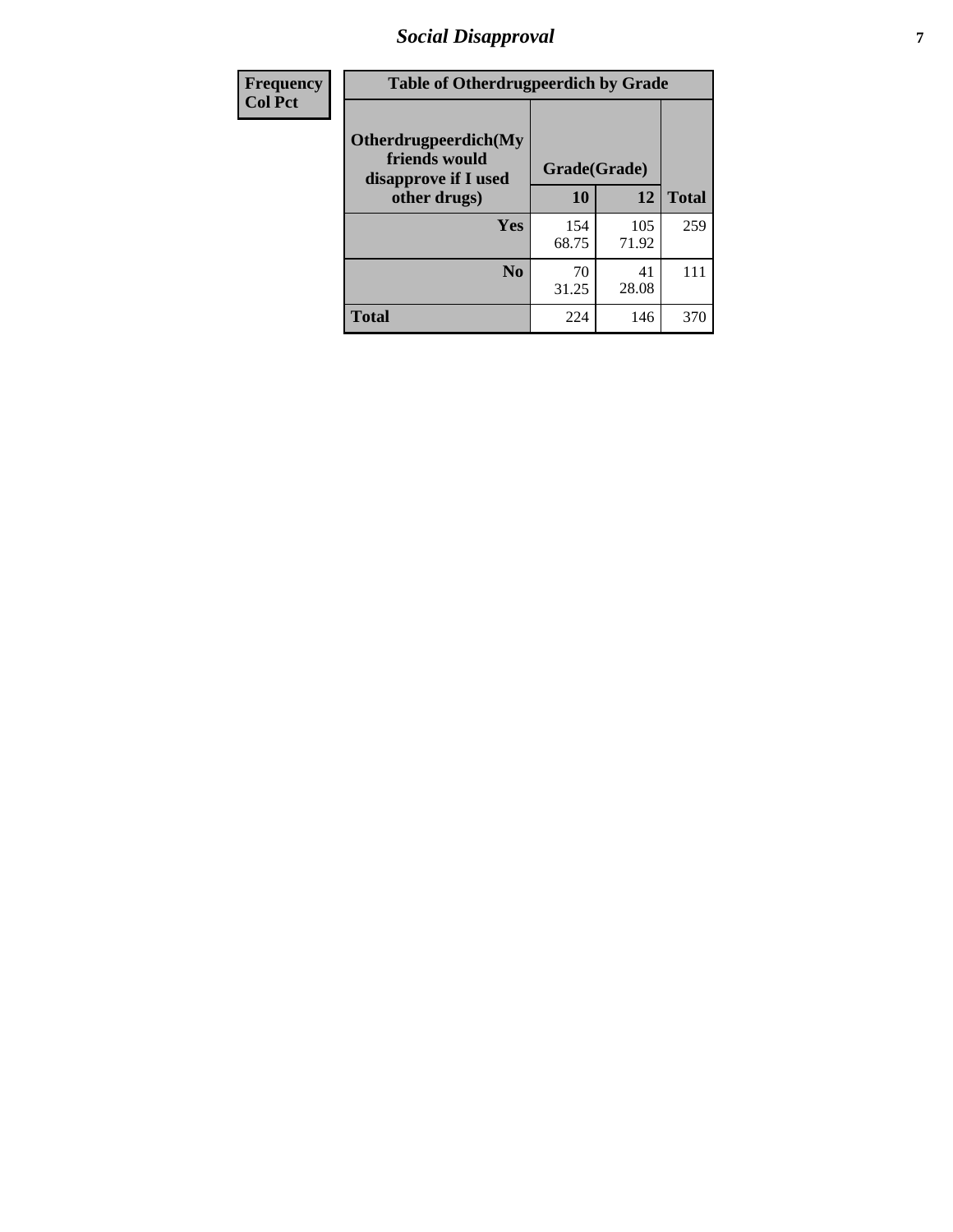#### Title IV, Part A, Schedule A **8** *Goal 2: To help ensure that all schools are safe and disciplined Baseline Data: Year 2008-2009 Student Involvement in Gang Activity*

| Frequency      | <b>Table of Gangself by Grade</b>                                                                         |                    |              |              |
|----------------|-----------------------------------------------------------------------------------------------------------|--------------------|--------------|--------------|
| <b>Col Pct</b> | <b>Gangself</b> (I<br>have<br>participated<br>in illegal<br>gang<br>activities in<br>the past 30<br>days) | Grade(Grade)<br>10 | 12           | <b>Total</b> |
|                | Yes                                                                                                       | 21<br>9.38         | 13<br>8.90   | 34           |
|                | N <sub>0</sub>                                                                                            | 203<br>90.63       | 133<br>91.10 | 336          |
|                | <b>Total</b>                                                                                              | 224                | 146          | 370          |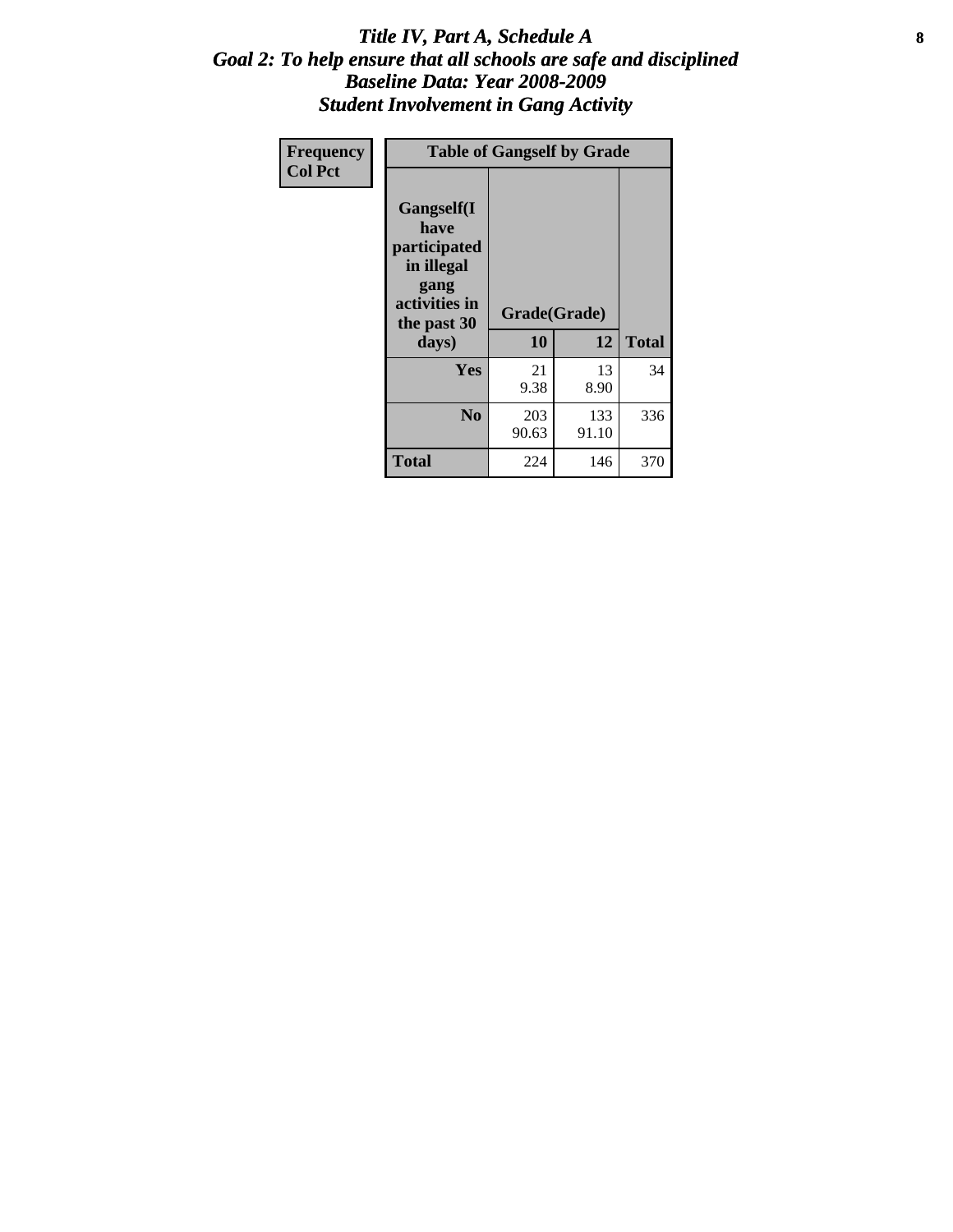# *Student Perception of School Safety* **9**

| <b>Frequency</b><br>Row Pct |
|-----------------------------|
|                             |

| <b>Table of Grade by Safeschool</b> |                          |                                                        |                             |                                    |              |  |  |
|-------------------------------------|--------------------------|--------------------------------------------------------|-----------------------------|------------------------------------|--------------|--|--|
|                                     |                          | Safeschool (School is a place at which I feel<br>safe) |                             |                                    |              |  |  |
| Grade(Grade)                        | <b>Strongly</b><br>Agree | Somewhat  <br>Agree                                    | <b>Somewhat</b><br>Disagree | <b>Strongly</b><br><b>Disagree</b> | <b>Total</b> |  |  |
| 10                                  | 19<br>8.48               | 93<br>41.52                                            | 55<br>24.55                 | 57<br>25.45                        | 224          |  |  |
| 12                                  | 17<br>11.64              | 68<br>46.58                                            | 34<br>23.29                 | 27<br>18.49                        | 146          |  |  |
| <b>Total</b>                        | 36                       | 161                                                    | 89                          | 84                                 | 370          |  |  |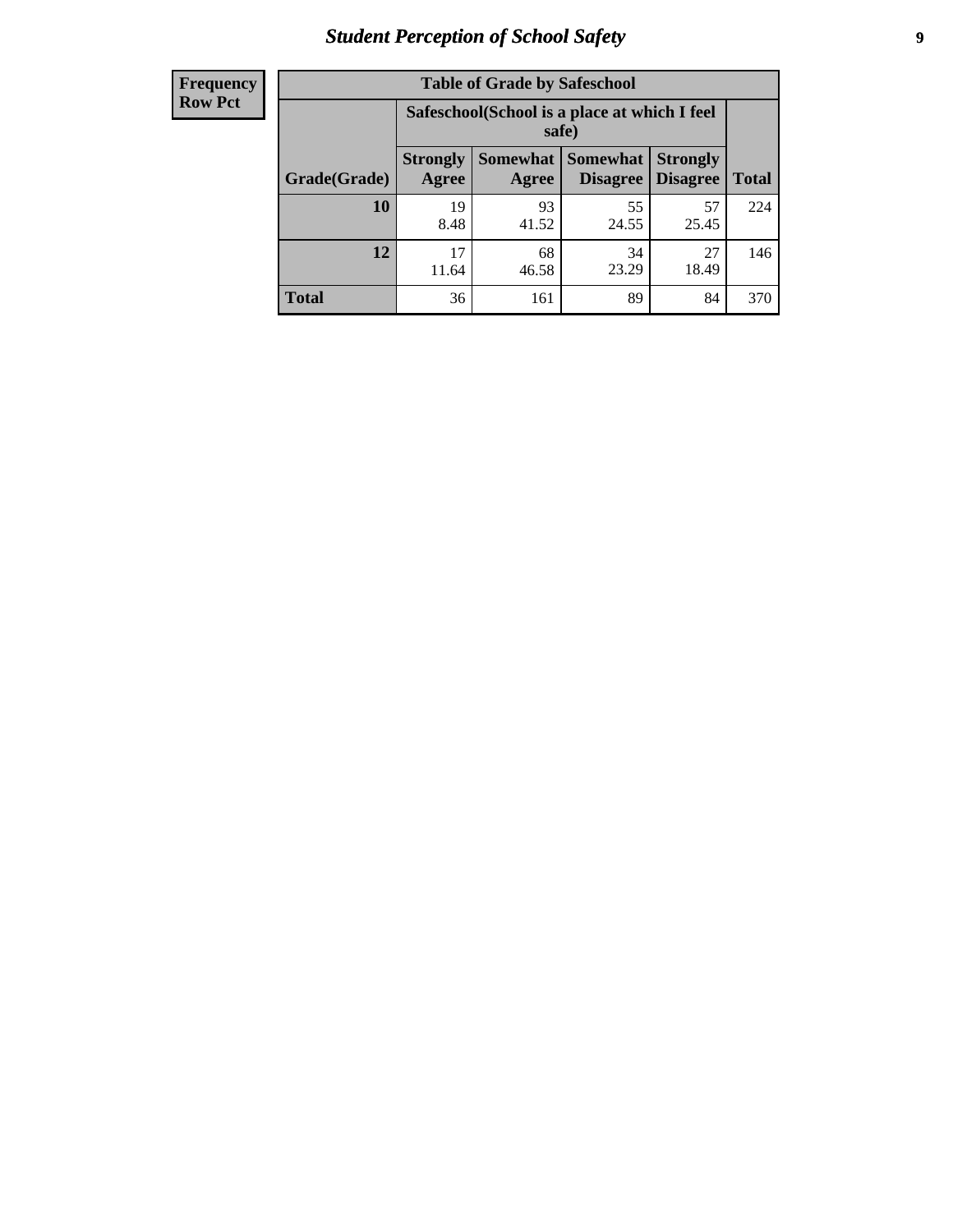#### *Students Who Have Been Bullied* **10**

| Frequency |
|-----------|
| Row Pct   |

| <b>Table of Grade by Bullied</b> |                            |                                                                               |                     |                          |                        |                        |                                 |              |
|----------------------------------|----------------------------|-------------------------------------------------------------------------------|---------------------|--------------------------|------------------------|------------------------|---------------------------------|--------------|
|                                  |                            | <b>Bullied</b> (I have been bullied by other<br>students in the past 30 days) |                     |                          |                        |                        |                                 |              |
| <b>Grade</b> (Grade)             | $\mathbf 0$<br><b>Days</b> | 1 or<br>2<br>days                                                             | $3$ to<br>5<br>days | <b>6 to</b><br>9<br>days | 10<br>to<br>19<br>days | 20<br>to<br>29<br>days | <b>All</b><br><b>30</b><br>days | <b>Total</b> |
| 10                               | 200<br>89.29               | 9<br>4.02                                                                     | 6<br>2.68           | 2<br>0.89                | $\overline{2}$<br>0.89 | 2<br>0.89              | 3<br>1.34                       | 224          |
| 12                               | 131<br>89.73               | 6<br>4.11                                                                     | 2<br>1.37           | 2<br>1.37                | 2<br>1.37              | 2<br>1.37              | 0.68                            | 146          |
| <b>Total</b>                     | 331                        | 15                                                                            | 8                   | $\overline{4}$           | 4                      | $\overline{4}$         | 4                               | 370          |

 $\blacksquare$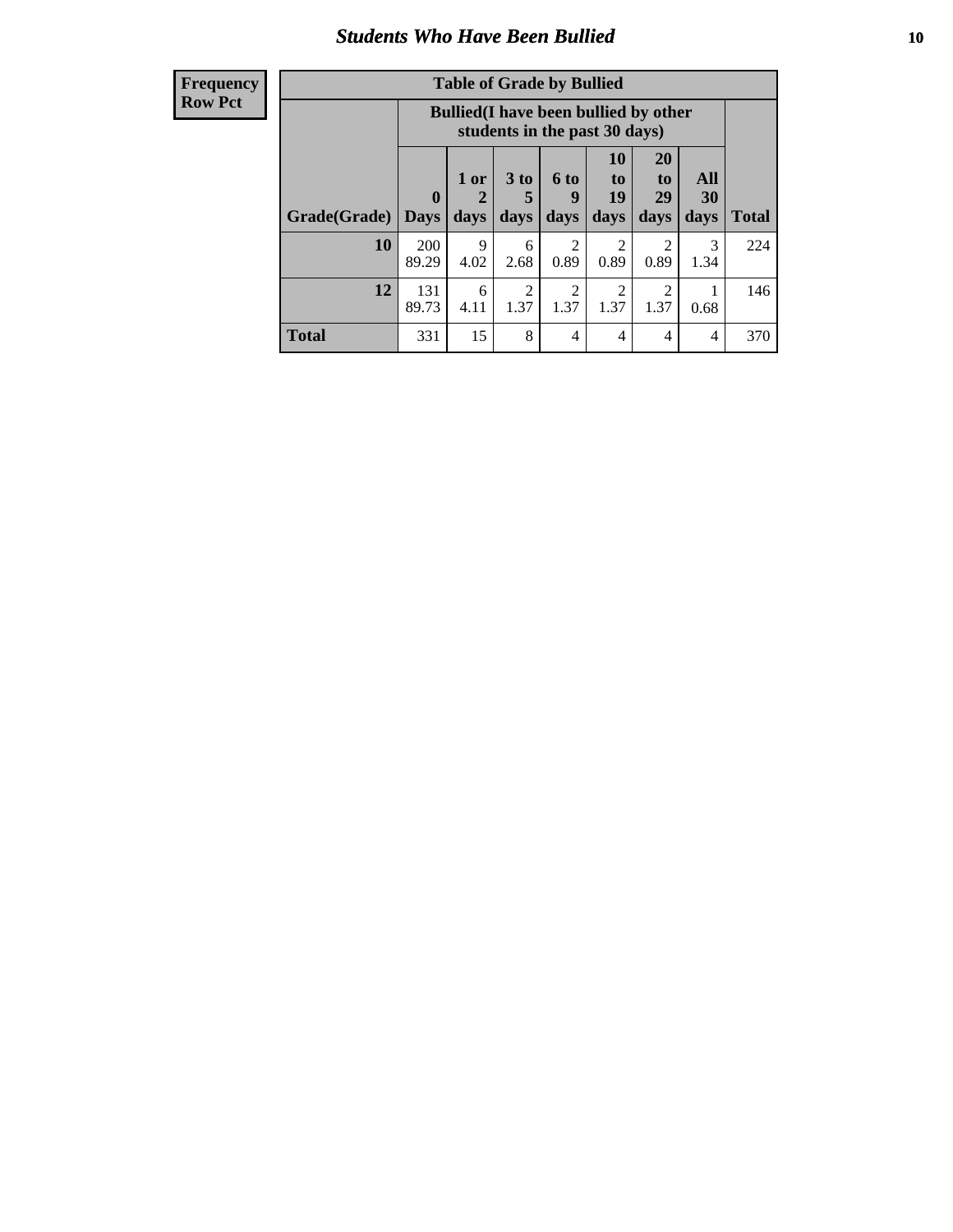### *School Climate* **11**

| Frequency      | <b>Table of SchoolClimate1 by Grade</b> |                    |             |              |  |  |
|----------------|-----------------------------------------|--------------------|-------------|--------------|--|--|
| <b>Col Pct</b> | SchoolClimate1(I<br>like school)        | Grade(Grade)<br>10 | 12          | <b>Total</b> |  |  |
|                | <b>Strongly Agree</b>                   | 44<br>19.64        | 15<br>10.27 | 59           |  |  |
|                | <b>Somewhat Agree</b>                   | 129<br>57.59       | 97<br>66.44 | 226          |  |  |
|                | <b>Somewhat Disagree</b>                | 33<br>14.73        | 20<br>13.70 | 53           |  |  |
|                | <b>Strongly Disagree</b>                | 18<br>8.04         | 14<br>9.59  | 32           |  |  |
|                | <b>Total</b>                            | 224                | 146         | 370          |  |  |

| <b>Frequency</b> | <b>Table</b>      |
|------------------|-------------------|
| <b>Col Pct</b>   |                   |
|                  | <b>SchoolClin</b> |
|                  | feel succes       |
|                  | schoo             |

| <b>Table of SchoolClimate2 by Grade</b>           |                    |             |              |  |  |
|---------------------------------------------------|--------------------|-------------|--------------|--|--|
| SchoolClimate2(I<br>feel successful at<br>school) | Grade(Grade)<br>10 | 12          | <b>Total</b> |  |  |
| <b>Strongly Agree</b>                             | 72<br>32.14        | 57<br>39.04 | 129          |  |  |
| <b>Somewhat Agree</b>                             | 126<br>56.25       | 73<br>50.00 | 199          |  |  |
| <b>Somewhat Disagree</b>                          | 14<br>6.25         | 12<br>8.22  | 26           |  |  |
| <b>Strongly Disagree</b>                          | 12<br>5.36         | 4<br>2.74   | 16           |  |  |
| <b>Total</b>                                      | 224                | 146         | 370          |  |  |

| Frequency      | <b>Table of SchoolClimate3 by Grade</b>               |              |             |              |  |
|----------------|-------------------------------------------------------|--------------|-------------|--------------|--|
| <b>Col Pct</b> | SchoolClimate3(My<br>school has high<br>standards for | Grade(Grade) |             |              |  |
|                | achievement)                                          | <b>10</b>    | 12          | <b>Total</b> |  |
|                | <b>Strongly Agree</b>                                 | 43<br>19.20  | 17<br>11.64 | 60           |  |
|                | <b>Somewhat Agree</b>                                 | 97<br>43.30  | 52<br>35.62 | 149          |  |
|                | <b>Somewhat Disagree</b>                              | 60<br>26.79  | 61<br>41.78 | 121          |  |
|                | <b>Strongly Disagree</b>                              | 24<br>10.71  | 16<br>10.96 | 40           |  |
|                | Total                                                 | 224          | 146         | 370          |  |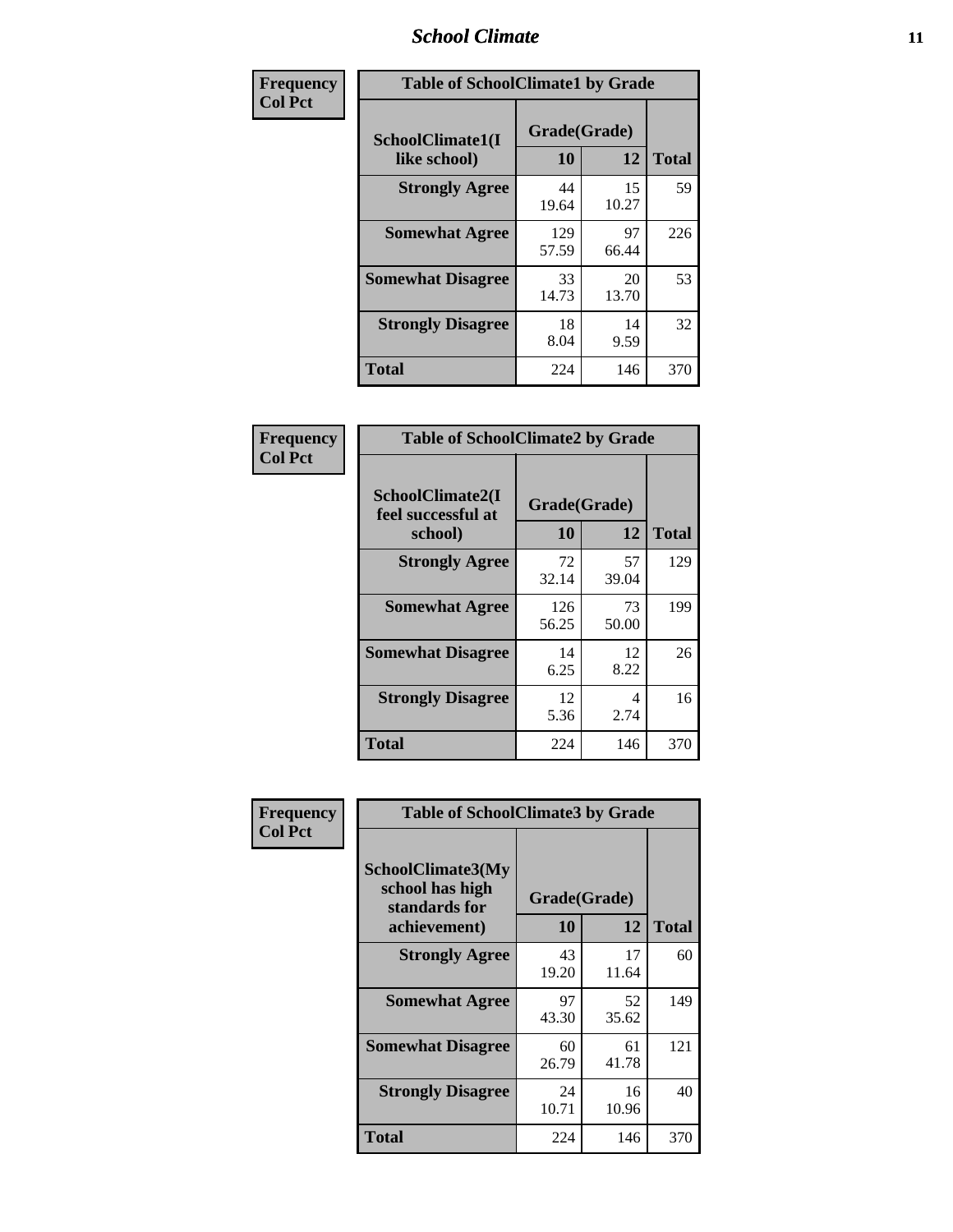### *School Climate* **12**

| Frequency      | <b>Table of SchoolClimate4 by Grade</b>                       |                    |             |              |
|----------------|---------------------------------------------------------------|--------------------|-------------|--------------|
| <b>Col Pct</b> | SchoolClimate4(My<br>school sets clear<br>rules for behavior) | Grade(Grade)<br>10 | 12          | <b>Total</b> |
|                | <b>Strongly Agree</b>                                         | 54<br>24.11        | 39<br>26.71 | 93           |
|                | <b>Somewhat Agree</b>                                         | 101<br>45.09       | 63<br>43.15 | 164          |
|                | <b>Somewhat Disagree</b>                                      | 46<br>20.54        | 25<br>17.12 | 71           |
|                | <b>Strongly Disagree</b>                                      | 23<br>10.27        | 19<br>13.01 | 42           |
|                | Total                                                         | 224                | 146         | 370          |

| <b>Table of SchoolClimate5 by Grade</b>                   |              |             |              |  |  |
|-----------------------------------------------------------|--------------|-------------|--------------|--|--|
| SchoolClimate5(I<br>know what to do in<br>an emergency at |              |             |              |  |  |
| school)                                                   | 10           | 12          | <b>Total</b> |  |  |
| <b>Strongly Agree</b>                                     | 130<br>58.04 | 69<br>47.26 | 199          |  |  |
| <b>Somewhat Agree</b>                                     | 58<br>25.89  | 48<br>32.88 | 106          |  |  |
| <b>Somewhat Disagree</b>                                  | 18<br>8.04   | 15<br>10.27 | 33           |  |  |
| <b>Strongly Disagree</b>                                  | 18<br>8.04   | 14<br>9.59  | 32           |  |  |
| <b>Total</b>                                              | 224          | 146         | 370          |  |  |

| Frequency      | <b>Table of SchoolClimate6 by Grade</b>                  |                    |             |              |
|----------------|----------------------------------------------------------|--------------------|-------------|--------------|
| <b>Col Pct</b> | <b>SchoolClimate6(Teachers</b><br>treat me with respect) | Grade(Grade)<br>10 | 12          | <b>Total</b> |
|                | <b>Strongly Agree</b>                                    | 52<br>23.21        | 35<br>23.97 | 87           |
|                | <b>Somewhat Agree</b>                                    | 101<br>45.09       | 71<br>48.63 | 172          |
|                | <b>Somewhat Disagree</b>                                 | 34<br>15.18        | 21<br>14.38 | 55           |
|                | <b>Strongly Disagree</b>                                 | 37<br>16.52        | 19<br>13.01 | 56           |
|                | <b>Total</b>                                             | 224                | 146         | 370          |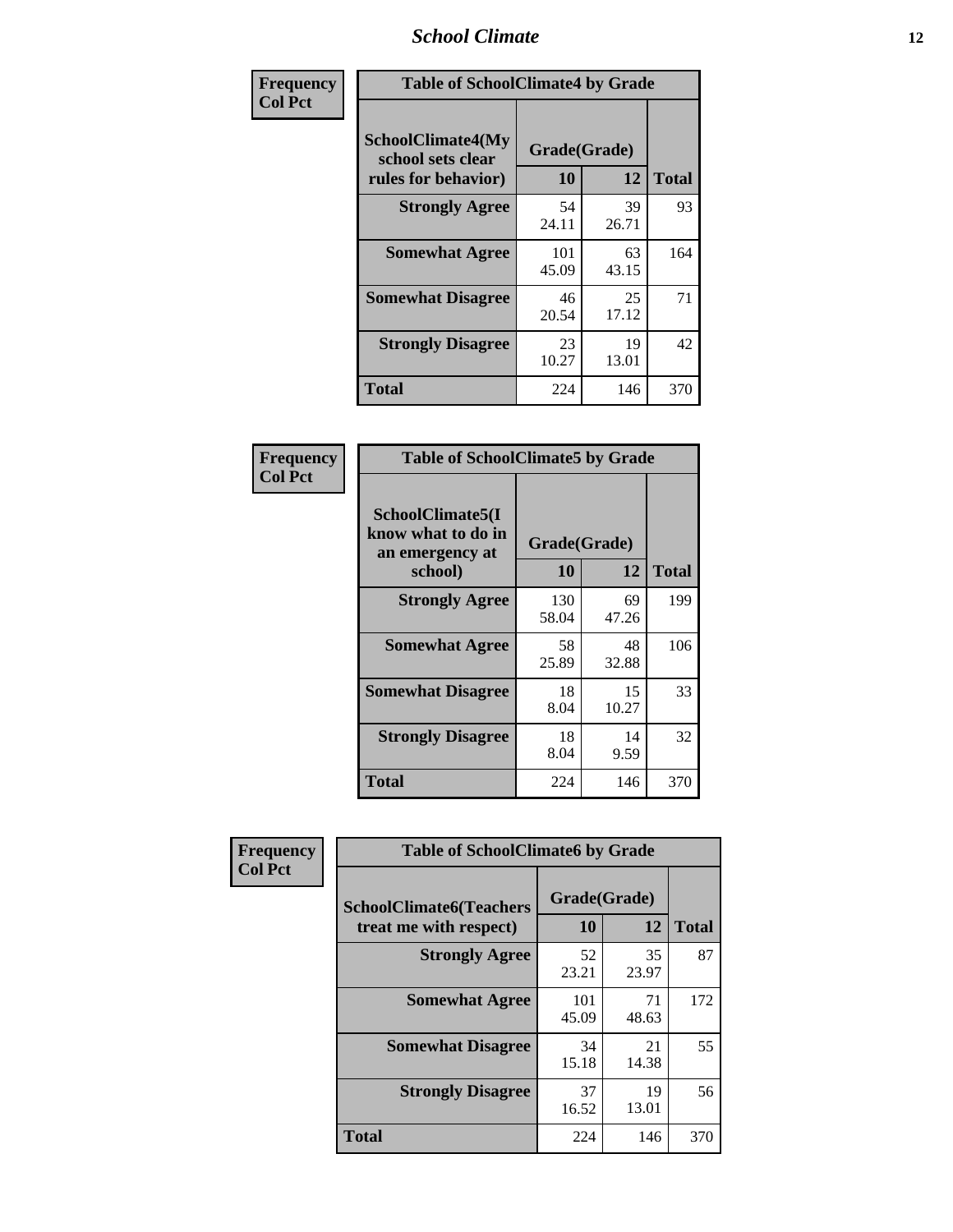### *School Climate* **13**

| Frequency      | <b>Table of SchoolClimate7 by Grade</b>                                       |                           |             |              |
|----------------|-------------------------------------------------------------------------------|---------------------------|-------------|--------------|
| <b>Col Pct</b> | <b>SchoolClimate7(Behaviors</b><br>in my class allow the<br>teacher to teach) | Grade(Grade)<br><b>10</b> | 12          | <b>Total</b> |
|                | <b>Strongly Agree</b>                                                         | 40<br>17.86               | 27<br>18.49 | 67           |
|                | <b>Somewhat Agree</b>                                                         | 75<br>33.48               | 62<br>42.47 | 137          |
|                | <b>Somewhat Disagree</b>                                                      | 66<br>29.46               | 33<br>22.60 | 99           |
|                | <b>Strongly Disagree</b>                                                      | 43<br>19.20               | 24<br>16.44 | 67           |
|                | <b>Total</b>                                                                  | 224                       | 146         | 370          |

| Frequency      | <b>Table of SchoolClimate8 by Grade</b>                                              |                    |             |              |  |
|----------------|--------------------------------------------------------------------------------------|--------------------|-------------|--------------|--|
| <b>Col Pct</b> | <b>SchoolClimate8(Students</b><br>are frequently<br>recognized for good<br>behavior) | Grade(Grade)<br>10 | 12          | <b>Total</b> |  |
|                | <b>Strongly Agree</b>                                                                | 28<br>12.50        | 9<br>6.16   | 37           |  |
|                | <b>Somewhat Agree</b>                                                                | 83<br>37.05        | 51<br>34.93 | 134          |  |
|                | <b>Somewhat Disagree</b>                                                             | 61<br>27.23        | 46<br>31.51 | 107          |  |
|                | <b>Strongly Disagree</b>                                                             | 52<br>23.21        | 40<br>27.40 | 92           |  |
|                | <b>Total</b>                                                                         | 224                | 146         | 370          |  |

| Frequency      | <b>Table of SchoolClimate9 by Grade</b>                                                  |                    |             |              |
|----------------|------------------------------------------------------------------------------------------|--------------------|-------------|--------------|
| <b>Col Pct</b> | <b>SchoolClimate9(School</b><br>counselor would be<br>helpful if I needed<br>assistance) | Grade(Grade)<br>10 | 12          | <b>Total</b> |
|                | <b>Strongly Agree</b>                                                                    | 87<br>38.84        | 85<br>58.22 | 172          |
|                | <b>Somewhat Agree</b>                                                                    | 86<br>38.39        | 38<br>26.03 | 124          |
|                | <b>Somewhat Disagree</b>                                                                 | 31<br>13.84        | 13<br>8.90  | 44           |
|                | <b>Strongly Disagree</b>                                                                 | 20<br>8.93         | 10<br>6.85  | 30           |
|                | <b>Total</b>                                                                             | 224                | 146         | 370          |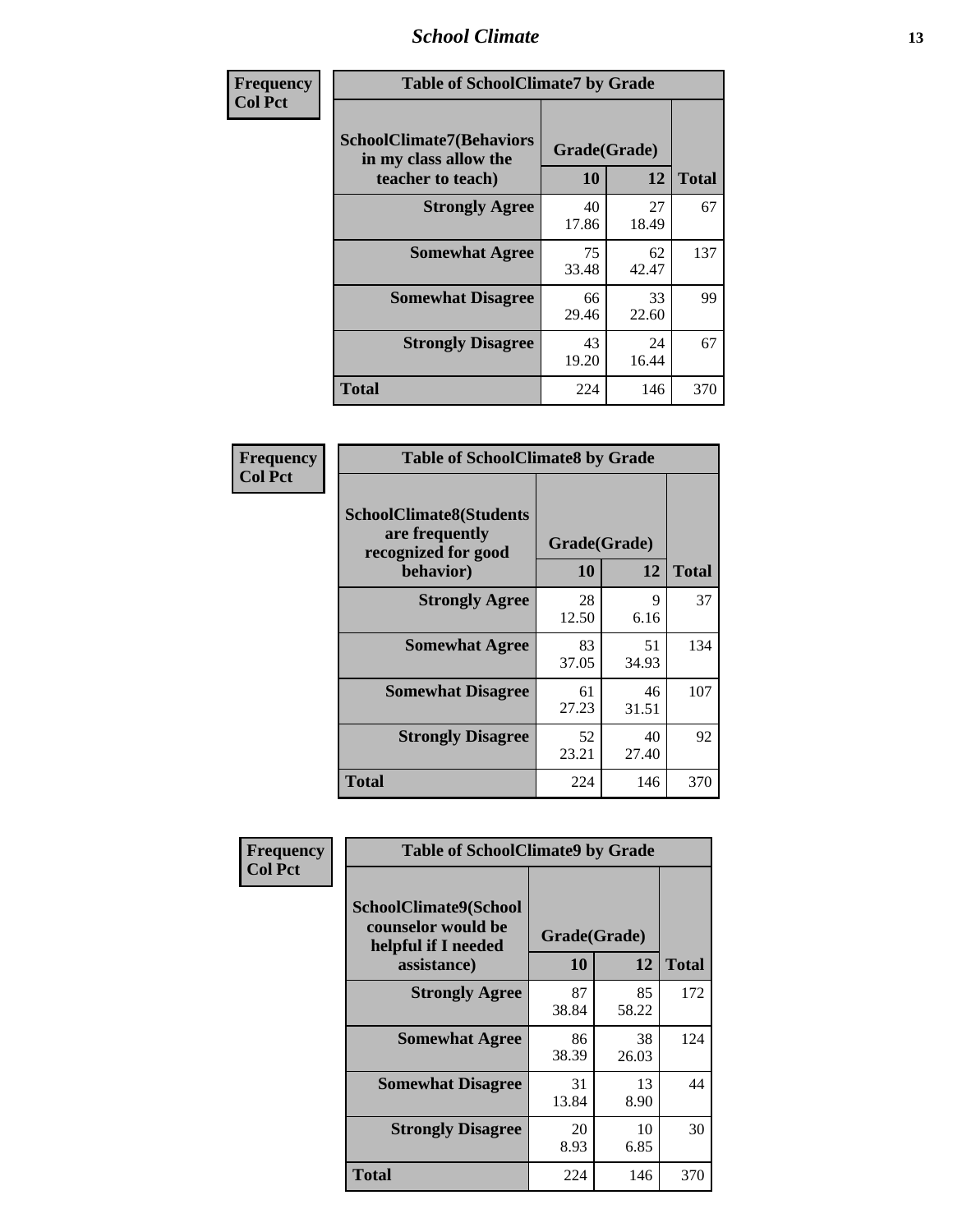### *Reasons for Dropping Out* **14**

| Frequency      |                                                                          | <b>Table of Dropoutreason by Grade</b> |                       |              |  |
|----------------|--------------------------------------------------------------------------|----------------------------------------|-----------------------|--------------|--|
| <b>Col Pct</b> | Dropoutreason(If<br>I dropped out the<br>reason would<br>most likely be) | <b>10</b>                              | Grade(Grade)<br>12    | <b>Total</b> |  |
|                | <b>Won't Drop out</b>                                                    | 119<br>53.13                           | 89<br>60.96           | 208          |  |
|                | <b>Bored</b>                                                             | 31<br>13.84                            | 18<br>12.33           | 49           |  |
|                | <b>Family Reasons</b>                                                    | 19<br>8.48                             | 13<br>8.90            | 32           |  |
|                | <b>Being Bullied</b>                                                     | 4<br>1.79                              | $\mathcal{L}$<br>1.37 | 6            |  |
|                | <b>Other</b>                                                             | 51<br>22.77                            | 24<br>16.44           | 75           |  |
|                | <b>Total</b>                                                             | 224                                    | 146                   | 370          |  |

| Frequency<br><b>Col Pct</b> |                                                                        | <b>Table of Dropout by Grade</b> |              |              |
|-----------------------------|------------------------------------------------------------------------|----------------------------------|--------------|--------------|
|                             | Dropout(I<br>have<br>thought<br>about<br>dropping<br>out of<br>school) | Grade(Grade)<br>10               | 12           | <b>Total</b> |
|                             |                                                                        |                                  |              |              |
|                             | Yes                                                                    | 66<br>29.46                      | 42<br>28.77  | 108          |
|                             | N <sub>0</sub>                                                         | 158<br>70.54                     | 104<br>71.23 | 262          |
|                             | <b>Total</b>                                                           | 224                              | 146          | 370          |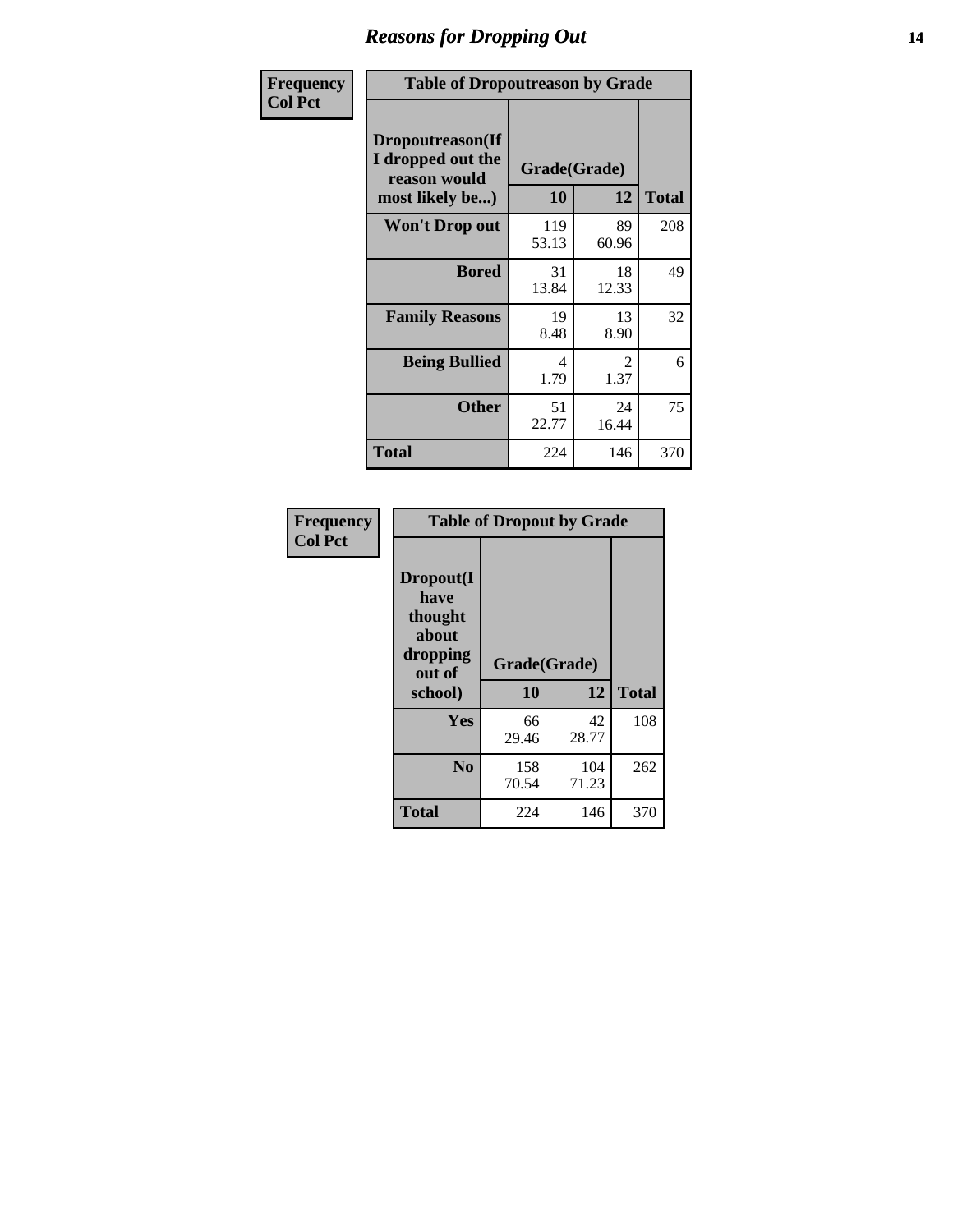*School Safety* **15**

| Frequency      | <b>Table of Gangself by Grade</b>                                                                 |                    |              |              |  |
|----------------|---------------------------------------------------------------------------------------------------|--------------------|--------------|--------------|--|
| <b>Col Pct</b> | Gangself(I<br>have<br>participated<br>in illegal<br>gang<br>activities in<br>the past 30<br>days) | Grade(Grade)<br>10 | 12           | <b>Total</b> |  |
|                | Yes                                                                                               | 21<br>9.38         | 13<br>8.90   | 34           |  |
|                | N <sub>0</sub>                                                                                    | 203<br>90.63       | 133<br>91.10 | 336          |  |
|                | <b>Total</b>                                                                                      | 224                | 146          | 370          |  |

| Frequency<br><b>Col Pct</b> | <b>Table of Gangpeers by Grade</b>                                                                                             |                    |              |              |
|-----------------------------|--------------------------------------------------------------------------------------------------------------------------------|--------------------|--------------|--------------|
|                             | <b>Gangpeers</b> (I<br>have friends<br>who have<br>participated<br>in illegal<br>gang<br>activities in<br>the past 30<br>days) | Grade(Grade)<br>10 | 12           | <b>Total</b> |
|                             | Yes                                                                                                                            | 85<br>37.95        | 34<br>23.29  | 119          |
|                             | N <sub>0</sub>                                                                                                                 | 139<br>62.05       | 112<br>76.71 | 251          |
|                             | <b>Total</b>                                                                                                                   | 224                | 146          | 370          |

| Frequency      | <b>Table of Pickedon by Grade</b>                                  |              |             |              |
|----------------|--------------------------------------------------------------------|--------------|-------------|--------------|
| <b>Col Pct</b> | <b>Pickedon(I have</b><br>been picked on or<br>teased at school in | Grade(Grade) |             |              |
|                | the past 30 days)                                                  | <b>10</b>    | 12          | <b>Total</b> |
|                | <b>Strongly Agree</b>                                              | 29<br>12.95  | 16<br>10.96 | 45           |
|                | <b>Somewhat Agree</b>                                              | 40<br>17.86  | 20<br>13.70 | 60           |
|                | <b>Somewhat Disagree</b>                                           | 31<br>13.84  | 17<br>11.64 | 48           |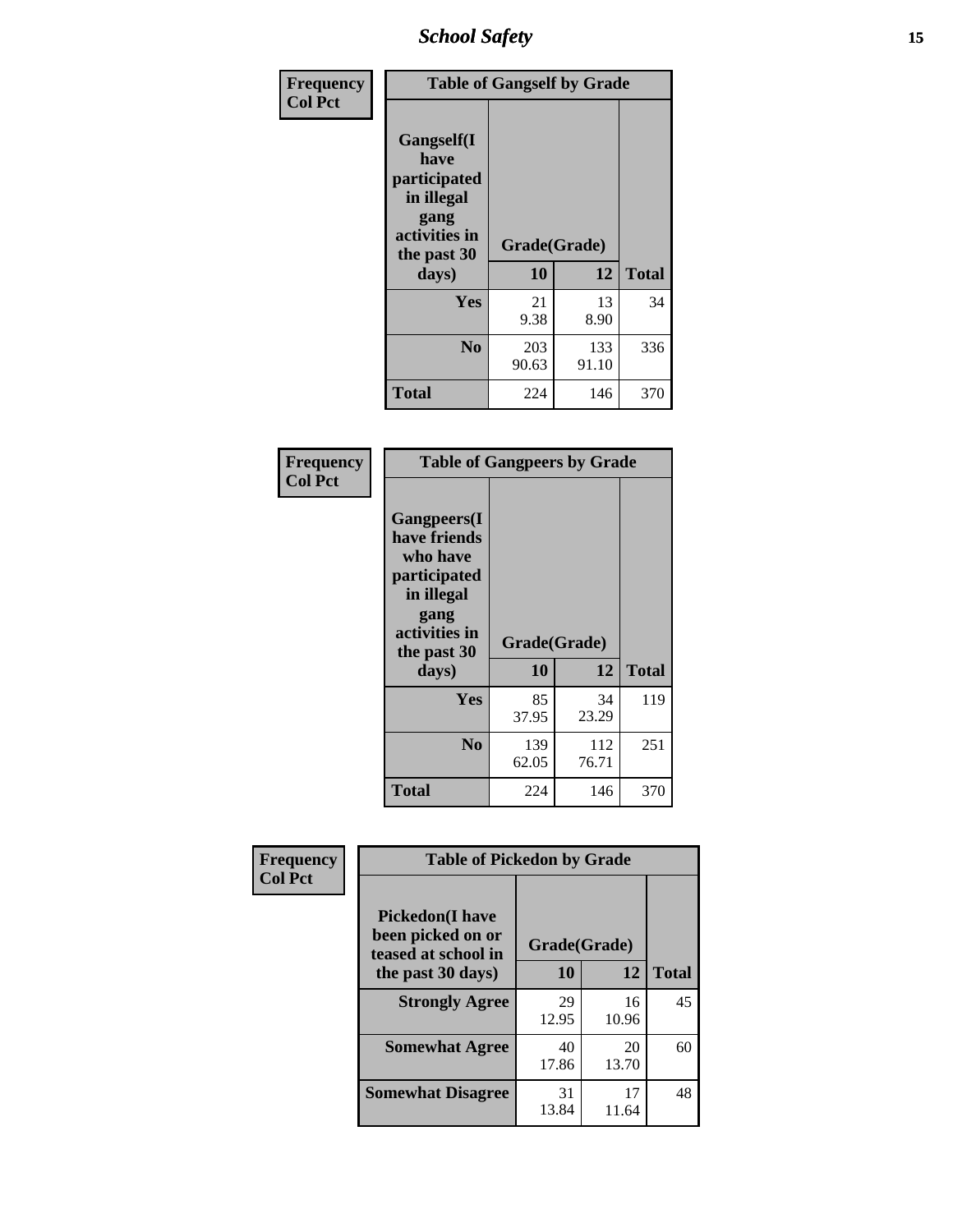# *School Safety* **16**

| <b>Frequency</b> | <b>Table of Pickedon by Grade</b>                                                        |                    |             |              |
|------------------|------------------------------------------------------------------------------------------|--------------------|-------------|--------------|
| <b>Col Pct</b>   | <b>Pickedon</b> (I have<br>been picked on or<br>teased at school in<br>the past 30 days) | Grade(Grade)<br>10 | 12          | <b>Total</b> |
|                  | <b>Strongly Disagree</b>                                                                 | 124<br>55.36       | 93<br>63.70 | 217          |
|                  | Total                                                                                    | 224                | 146         | 370          |

| Frequency      | <b>Table of Safeschool by Grade</b>                      |                    |             |              |
|----------------|----------------------------------------------------------|--------------------|-------------|--------------|
| <b>Col Pct</b> | Safeschool(School<br>is a place at which I<br>feel safe) | Grade(Grade)<br>10 | 12          | <b>Total</b> |
|                | <b>Strongly Agree</b>                                    | 19<br>8.48         | 17<br>11.64 | 36           |
|                | <b>Somewhat Agree</b>                                    | 93<br>41.52        | 68<br>46.58 | 161          |
|                | <b>Somewhat Disagree</b>                                 | 55<br>24.55        | 34<br>23.29 | 89           |
|                | <b>Strongly Disagree</b>                                 | 57<br>25.45        | 27<br>18.49 | 84           |
|                | <b>Total</b>                                             | 224                | 146         | 370          |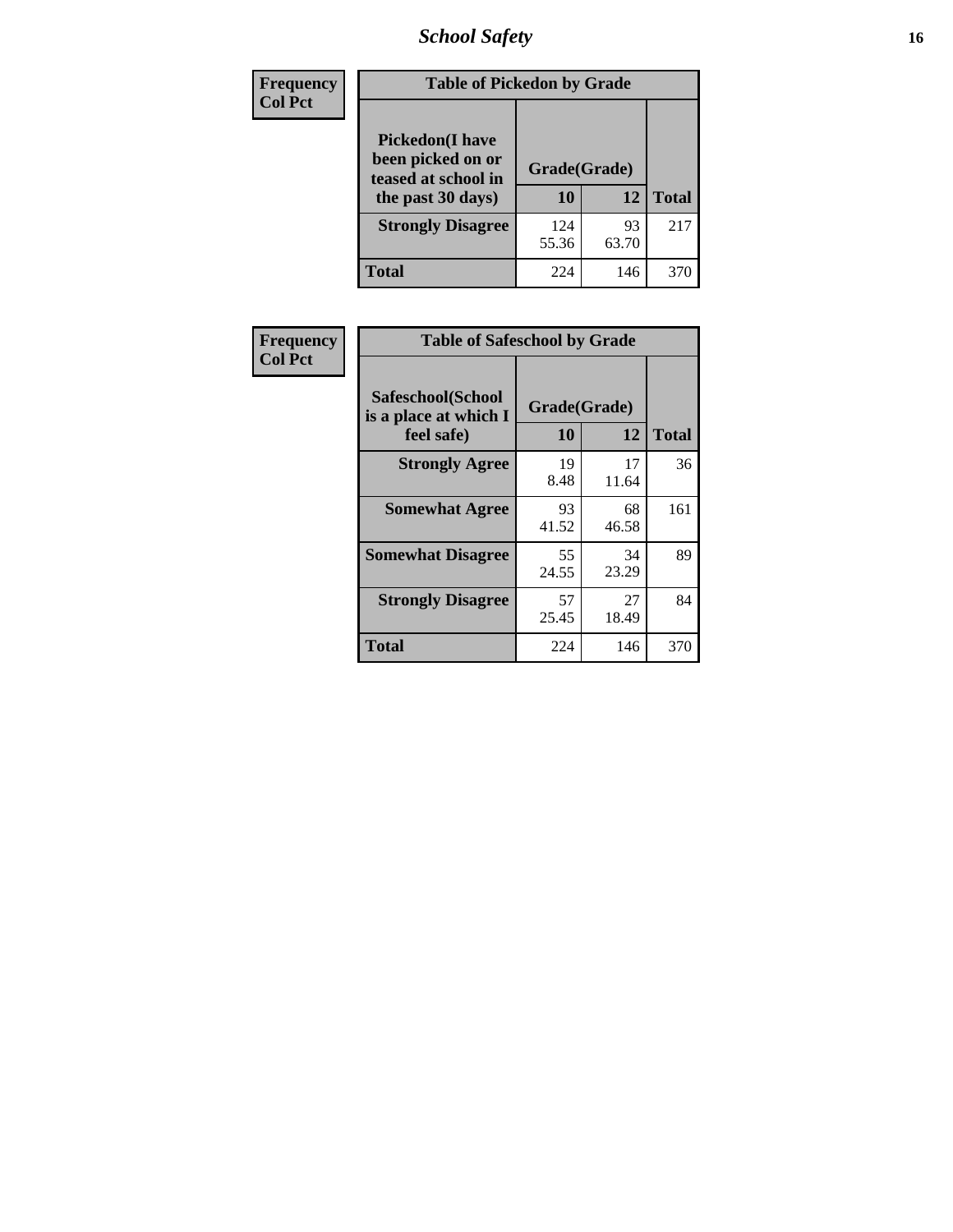*School Safety* **17**

**Frequency Row Pct**

|              | <b>Table of Grade by Bullied</b> |                                                                               |                              |                        |                        |                               |                          |              |  |  |
|--------------|----------------------------------|-------------------------------------------------------------------------------|------------------------------|------------------------|------------------------|-------------------------------|--------------------------|--------------|--|--|
|              |                                  | <b>Bullied</b> (I have been bullied by other<br>students in the past 30 days) |                              |                        |                        |                               |                          |              |  |  |
| Grade(Grade) | 0<br>  Days                      | 1 or<br>2<br>days                                                             | 3 <sub>to</sub><br>5<br>days | 6 to<br>q<br>days      | 10<br>to<br>19<br>days | <b>20</b><br>to<br>29<br>days | All<br><b>30</b><br>days | <b>Total</b> |  |  |
| 10           | 200<br>89.29                     | 9<br>4.02                                                                     | 6<br>2.68                    | 2<br>0.89              | 2<br>0.89              | 2<br>0.89                     | 3<br>1.34                | 224          |  |  |
| 12           | 131<br>89.73                     | 6<br>4.11                                                                     | 2<br>1.37                    | $\mathfrak{D}$<br>1.37 | 2<br>1.37              | 2<br>1.37                     | 0.68                     | 146          |  |  |
| <b>Total</b> | 331                              | 15                                                                            | 8                            | 4                      | 4                      | 4                             | 4                        | 370          |  |  |

| <b>Table of Grade by Bulliedothers</b> |                                                                |                     |                              |                        |                               |                        |                   |              |  |  |
|----------------------------------------|----------------------------------------------------------------|---------------------|------------------------------|------------------------|-------------------------------|------------------------|-------------------|--------------|--|--|
|                                        | <b>Bulliedothers</b> (I bullied others in the past<br>30 days) |                     |                              |                        |                               |                        |                   |              |  |  |
| Grade(Grade)                           | $\bf{0}$<br><b>Days</b>                                        | $1$ or<br>2<br>days | 3 <sub>to</sub><br>5<br>days | 6 to<br>9<br>days      | <b>10</b><br>to<br>19<br>days | 20<br>to<br>29<br>days | All<br>30<br>days | <b>Total</b> |  |  |
| 10                                     | 194<br>86.61                                                   | 10<br>4.46          | 5<br>2.23                    | 2<br>0.89              | 4<br>1.79                     | 2<br>0.89              | 3.13              | 224          |  |  |
| 12                                     | 128<br>87.67                                                   | 9<br>6.16           | 0.68                         | $\mathfrak{D}$<br>1.37 | 4<br>2.74                     | 0.68                   | 0.68              | 146          |  |  |
| Total                                  | 322                                                            | 19                  | 6                            | $\overline{4}$         | 8                             | 3                      | 8                 | 370          |  |  |

| Frequency      | <b>Table of Grade by Weaponschool</b> |                                                          |                   |                              |                        |                   |              |  |  |  |
|----------------|---------------------------------------|----------------------------------------------------------|-------------------|------------------------------|------------------------|-------------------|--------------|--|--|--|
| <b>Row Pct</b> |                                       | Weaponschool(I brought a<br>weapon to school in the past |                   |                              |                        |                   |              |  |  |  |
|                | Grade(Grade)                          | $\bf{0}$<br><b>Days</b>                                  | 1 or<br>2<br>days | 3 <sub>to</sub><br>5<br>days | 20<br>to<br>29<br>days | All<br>30<br>days | <b>Total</b> |  |  |  |
|                | 10                                    | 218<br>97.32                                             | 5<br>2.23         | 0<br>0.00                    | 0<br>0.00              | 0.45              | 224          |  |  |  |
|                | 12                                    | 140<br>95.89                                             | 0.68              | $\mathfrak{D}$<br>1.37       | 2<br>1.37              | 0.68              | 146          |  |  |  |
|                | <b>Total</b>                          | 358                                                      | 6                 | 2                            | $\overline{2}$         | 2                 | 370          |  |  |  |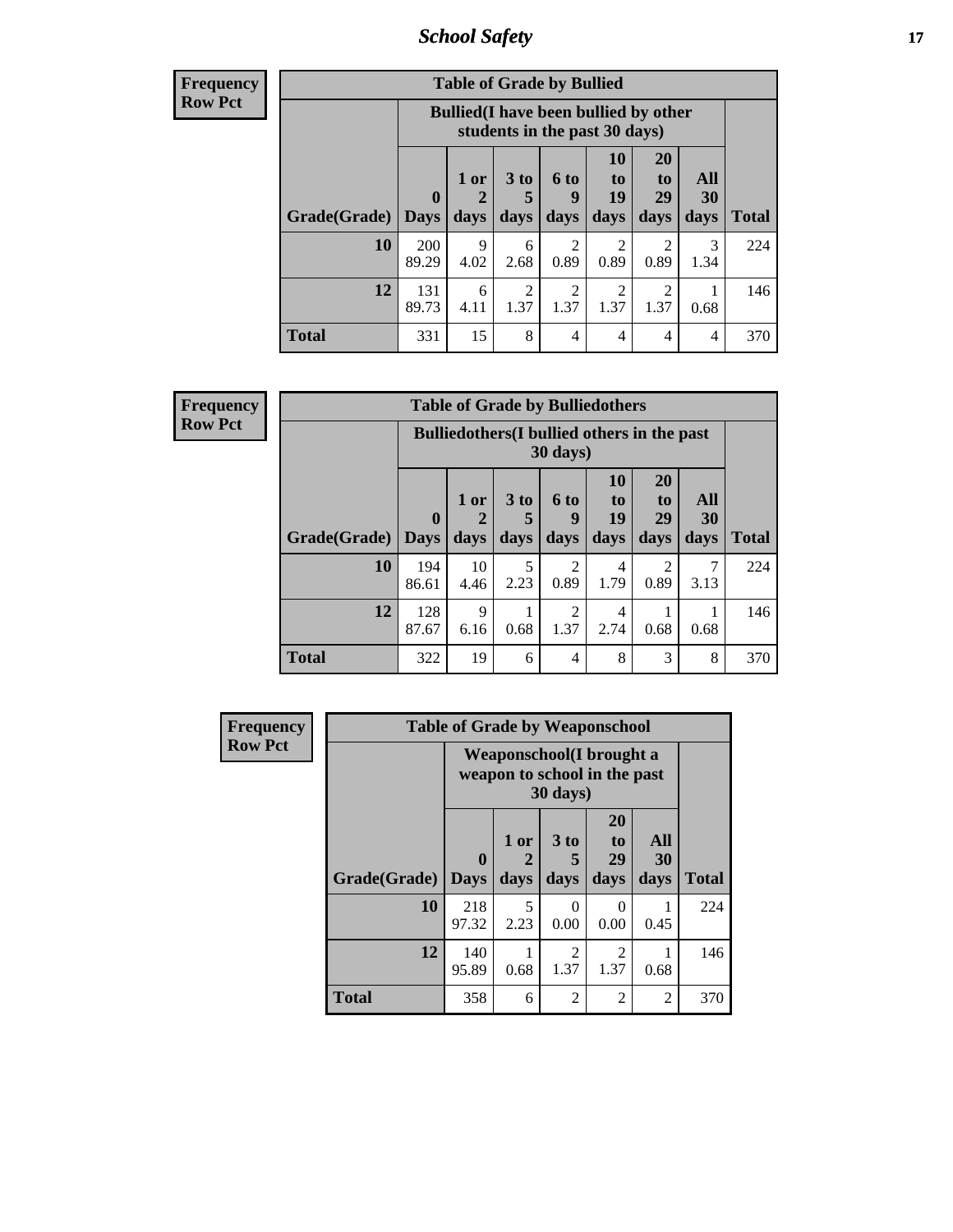*School Safety* **18**

| <b>Frequency</b> | <b>Table of Grade by Absentunsafe</b> |                                                                      |                   |                       |                        |                        |              |  |  |  |
|------------------|---------------------------------------|----------------------------------------------------------------------|-------------------|-----------------------|------------------------|------------------------|--------------|--|--|--|
| <b>Row Pct</b>   |                                       | <b>Absentunsafe(I have missed</b><br>school because I felt unsafe in |                   |                       |                        |                        |              |  |  |  |
|                  | Grade(Grade)                          | 0<br><b>Days</b>                                                     | 1 or<br>2<br>days | 3 to<br>5<br>days     | 6 to<br>9<br>days      | 20<br>to<br>29<br>days | <b>Total</b> |  |  |  |
|                  | 10                                    | 217<br>96.88                                                         | 0.45              | $\mathcal{D}$<br>0.89 | $\mathfrak{D}$<br>0.89 | $\mathfrak{D}$<br>0.89 | 224          |  |  |  |
|                  | 12                                    | 138<br>94.52                                                         | 0.68              | $\mathcal{R}$<br>2.05 | 0.68                   | $\mathcal{R}$<br>2.05  | 146          |  |  |  |
|                  | <b>Total</b>                          | 355                                                                  | $\overline{2}$    | 5                     | 3                      | 5                      | 370          |  |  |  |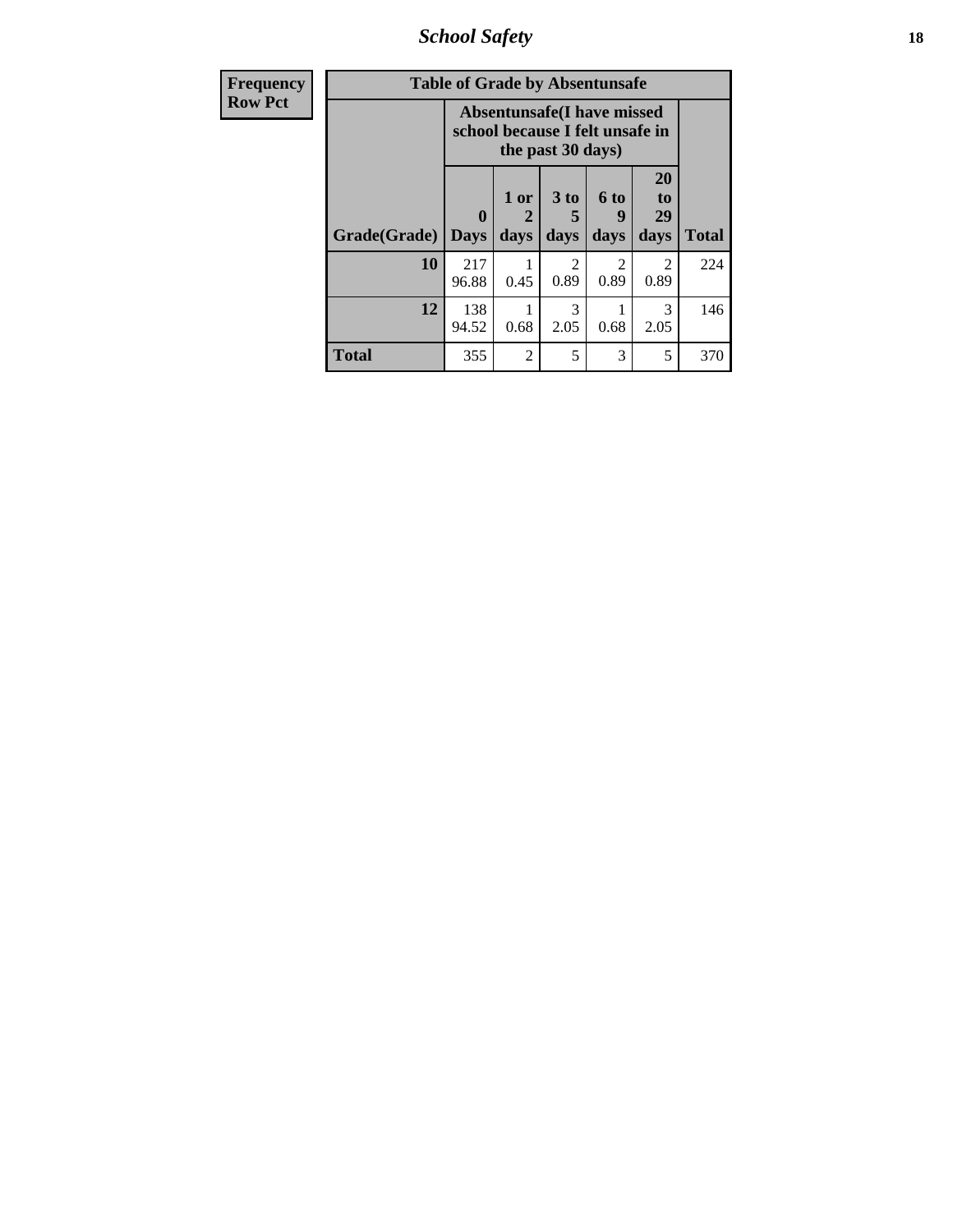# *Drug Use During Last 30 Days* **19**

#### **Frequency Row Pct**

| <b>Table of Grade by Alcohol</b> |                                 |                                    |                 |                        |                 |               |              |       |  |  |  |  |
|----------------------------------|---------------------------------|------------------------------------|-----------------|------------------------|-----------------|---------------|--------------|-------|--|--|--|--|
|                                  |                                 | Alcohol(Alcohol use, past 30 days) |                 |                        |                 |               |              |       |  |  |  |  |
| Grade(Grade)                     | <b>Did</b><br>not<br><b>use</b> | $1-2$<br>days                      | $3 - 5$<br>days | $6 - 9$<br>days        | $10-19$<br>days | 20-29<br>days | Every<br>day | Total |  |  |  |  |
| 10                               | 186<br>83.04                    | 7<br>3.13                          | 6<br>2.68       | 2<br>0.89              | 13<br>5.80      | 6<br>2.68     | 4<br>1.79    | 224   |  |  |  |  |
| 12                               | 126<br>86.30                    | $\overline{4}$<br>2.74             | 0.68            | $\overline{2}$<br>1.37 | 4<br>2.74       | 4<br>2.74     | 5<br>3.42    | 146   |  |  |  |  |
| <b>Total</b>                     | 312                             | 11                                 | 7               | 4                      | 17              | 10            | 9            | 370   |  |  |  |  |

#### **Frequency Row Pct**

| <b>Table of Grade by Cigarettes</b> |                                 |                                                          |                 |                  |                 |                        |                     |              |  |  |  |
|-------------------------------------|---------------------------------|----------------------------------------------------------|-----------------|------------------|-----------------|------------------------|---------------------|--------------|--|--|--|
|                                     |                                 | <b>Cigarettes (Smoking tobacco use,</b><br>past 30 days) |                 |                  |                 |                        |                     |              |  |  |  |
| Grade(Grade)                        | <b>Did</b><br>not<br><b>use</b> | $1 - 2$<br>days                                          | $3 - 5$<br>days | $6 - 9$<br>days  | $10-19$<br>days | $20 - 29$<br>days      | <b>Every</b><br>day | <b>Total</b> |  |  |  |
| 10                                  | 203<br>90.63                    | 10<br>4.46                                               | 0.45            | $\Omega$<br>0.00 | 2<br>0.89       | 4<br>1.79              | 4<br>1.79           | 224          |  |  |  |
| 12                                  | 122<br>83.56                    | 8<br>5.48                                                | 4<br>2.74       | 0.68             | 7<br>4.79       | $\overline{c}$<br>1.37 | 2<br>1.37           | 146          |  |  |  |
| <b>Total</b>                        | 325                             | 18                                                       | 5               | 1                | 9               | 6                      | 6                   | 370          |  |  |  |

| <b>Table of Grade by Smokeless</b> |                                 |                                                        |                 |                 |                   |                     |              |  |  |  |  |
|------------------------------------|---------------------------------|--------------------------------------------------------|-----------------|-----------------|-------------------|---------------------|--------------|--|--|--|--|
|                                    |                                 | <b>Smokeless</b> (Chewing tobaccouse,<br>past 30 days) |                 |                 |                   |                     |              |  |  |  |  |
| Grade(Grade)                       | <b>Did</b><br>not<br><b>use</b> | $1-2$<br>days                                          | $3 - 5$<br>days | $10-19$<br>days | $20 - 29$<br>days | <b>Every</b><br>day | <b>Total</b> |  |  |  |  |
| 10                                 | 219<br>97.77                    | 0<br>0.00                                              | 0.45            | 0.45            | 2<br>0.89         | 0.45                | 224          |  |  |  |  |
| 12                                 | 139<br>95.21                    | 6<br>4.11                                              | 0<br>0.00       | 0<br>0.00       | 0.68              | 0<br>0.00           | 146          |  |  |  |  |
| <b>Total</b>                       | 358                             | 6                                                      |                 | 1               | 3                 |                     | 370          |  |  |  |  |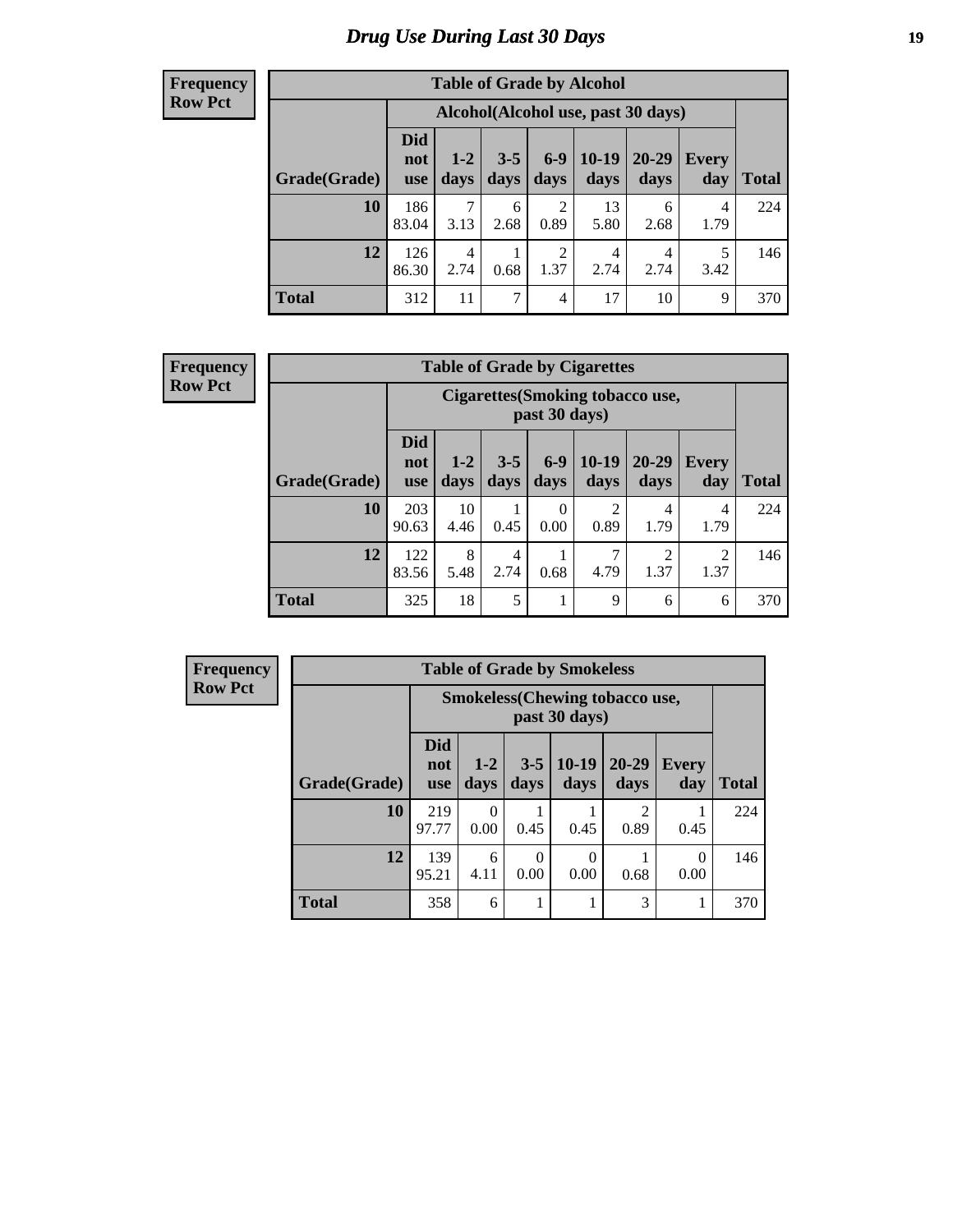| <b>Table of Grade by Marijuana</b> |                                 |                                         |                 |                        |                 |                        |                     |              |  |  |  |  |
|------------------------------------|---------------------------------|-----------------------------------------|-----------------|------------------------|-----------------|------------------------|---------------------|--------------|--|--|--|--|
|                                    |                                 | Marijuana (Marijuana use, past 30 days) |                 |                        |                 |                        |                     |              |  |  |  |  |
| Grade(Grade)                       | <b>Did</b><br>not<br><b>use</b> | $1 - 2$<br>days                         | $3 - 5$<br>days | $6-9$<br>days          | $10-19$<br>days | $20 - 29$<br>days      | <b>Every</b><br>day | <b>Total</b> |  |  |  |  |
| 10                                 | 199<br>88.84                    | 7<br>3.13                               | 0.45            | 5<br>2.23              | 5<br>2.23       | 0<br>0.00              | 3.13                | 224          |  |  |  |  |
| 12                                 | 129<br>88.36                    | 3<br>2.05                               | 0.68            | $\overline{c}$<br>1.37 | 5<br>3.42       | $\overline{2}$<br>1.37 | 4<br>2.74           | 146          |  |  |  |  |
| <b>Total</b>                       | 328                             | 10                                      | $\overline{2}$  | 7                      | 10              | 2                      | 11                  | 370          |  |  |  |  |

| <b>Frequency</b> | <b>Table of Grade by Cocaine</b> |                                 |                        |                 |                                     |                   |                     |              |
|------------------|----------------------------------|---------------------------------|------------------------|-----------------|-------------------------------------|-------------------|---------------------|--------------|
| <b>Row Pct</b>   |                                  |                                 |                        |                 | Cocaine (Cocaine use, past 30 days) |                   |                     |              |
|                  | Grade(Grade)                     | <b>Did</b><br>not<br><b>use</b> | $1 - 2$<br>days        | $3 - 5$<br>days | $ 10-19 $<br>days                   | $20 - 29$<br>days | <b>Every</b><br>day | <b>Total</b> |
|                  | 10                               | 219<br>97.77                    | $\mathfrak{D}$<br>0.89 | 0.45            | 0.45                                | $\theta$<br>0.00  | 0.45                | 224          |
|                  | 12                               | 141<br>96.58                    | $\overline{2}$<br>1.37 | 0<br>0.00       | 0.68                                | 0.68              | 0.68                | 146          |
|                  | Total                            | 360                             | 4                      |                 | $\overline{2}$                      |                   | $\overline{c}$      | 370          |

| Frequency      | <b>Table of Grade by Inhalants</b> |                                 |                                                  |                 |                   |                     |              |  |
|----------------|------------------------------------|---------------------------------|--------------------------------------------------|-----------------|-------------------|---------------------|--------------|--|
| <b>Row Pct</b> |                                    |                                 | <b>Inhalants</b> (Inhalant use,<br>past 30 days) |                 |                   |                     |              |  |
|                | Grade(Grade)                       | <b>Did</b><br>not<br><b>use</b> | $1 - 2$<br>days                                  | $10-19$<br>days | $20 - 29$<br>days | <b>Every</b><br>day | <b>Total</b> |  |
|                | 10                                 | 218<br>97.32                    | 0.45                                             | 0.45            | 3<br>1.34         | 0.45                | 224          |  |
|                | 12                                 | 141<br>96.58                    | $\overline{2}$<br>1.37                           | 2<br>1.37       | 0.00              | 0.68                | 146          |  |
|                | <b>Total</b>                       | 359                             | 3                                                | 3               | 3                 | $\overline{2}$      | 370          |  |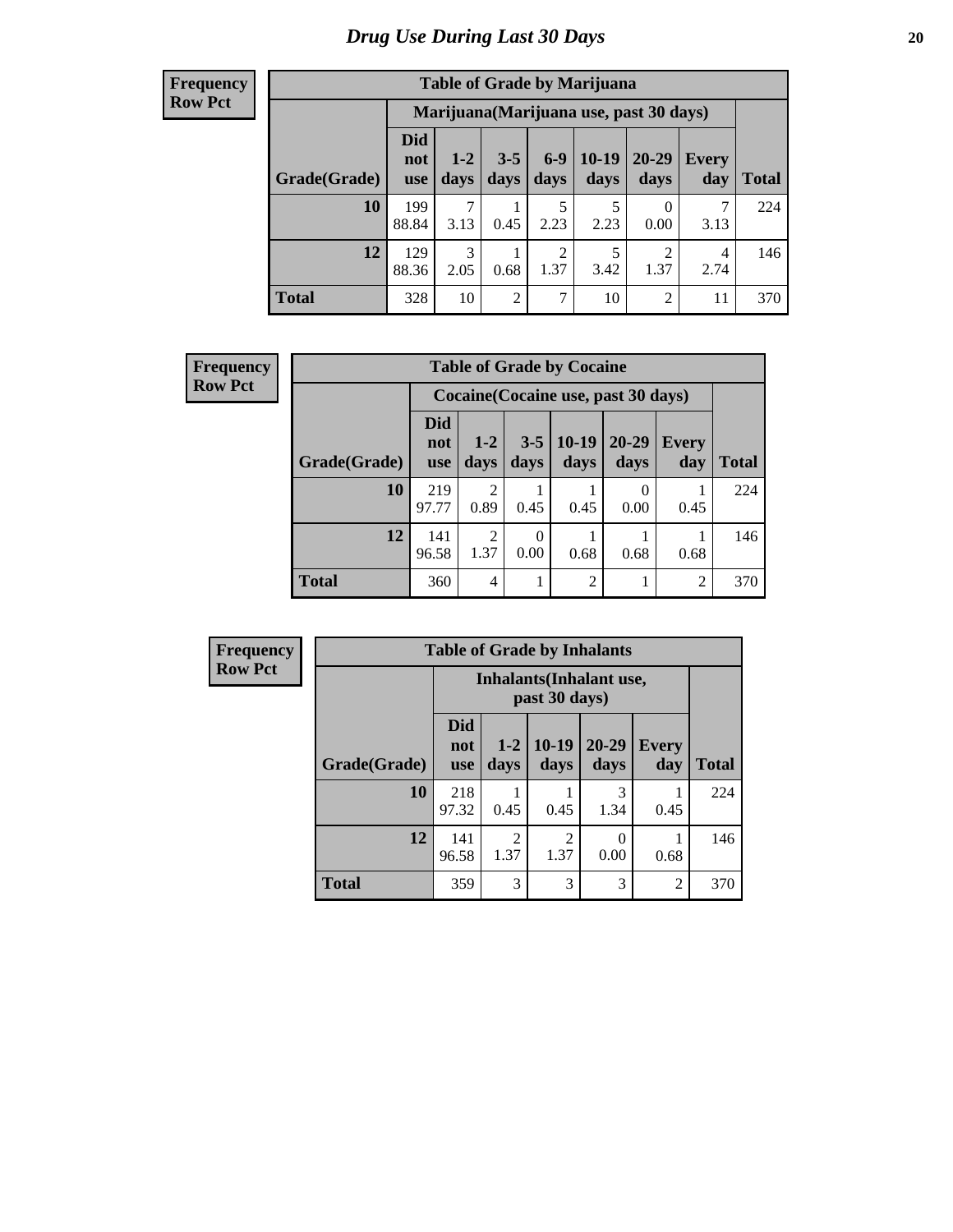# *Drug Use During Last 30 Days* **21**

| Frequency      |              | <b>Table of Grade by Steroids</b> |                                         |                 |                   |              |  |  |  |  |
|----------------|--------------|-----------------------------------|-----------------------------------------|-----------------|-------------------|--------------|--|--|--|--|
| <b>Row Pct</b> |              |                                   | Steroids (Steroid use,<br>past 30 days) |                 |                   |              |  |  |  |  |
|                | Grade(Grade) | <b>Did</b><br>not<br><b>use</b>   | $1 - 2$<br>days                         | $3 - 5$<br>days | $20 - 29$<br>days | <b>Total</b> |  |  |  |  |
|                | 10           | 222<br>99.11                      | 0.45                                    | 0<br>0.00       | 0.45              | 224          |  |  |  |  |
|                | 12           | 142<br>97.26                      | 3<br>2.05                               | 0.68            | $\theta$<br>0.00  | 146          |  |  |  |  |
|                | <b>Total</b> | 364                               | 4                                       |                 |                   | 370          |  |  |  |  |

| Frequency      |              | <b>Table of Grade by Ecstasy</b> |                 |                 |                 |                                     |              |              |
|----------------|--------------|----------------------------------|-----------------|-----------------|-----------------|-------------------------------------|--------------|--------------|
| <b>Row Pct</b> |              |                                  |                 |                 |                 | Ecstasy (Ecstasy use, past 30 days) |              |              |
|                | Grade(Grade) | <b>Did</b><br>not<br><b>use</b>  | $1 - 2$<br>days | $3 - 5$<br>days | $10-19$<br>days | $20 - 29$<br>days                   | Every<br>day | <b>Total</b> |
|                | 10           | 221<br>98.66                     | 0.45            | 0.45            | 0.45            | $\theta$<br>0.00                    | 0<br>0.00    | 224          |
|                | 12           | 140<br>95.89                     | 0.68            | 0.68            | 2<br>1.37       | 0.68                                | 0.68         | 146          |
|                | <b>Total</b> | 361                              | $\overline{2}$  | $\overline{2}$  | 3               |                                     | -1           | 370          |

| <b>Table of Grade by Meth</b> |                          |                                             |                        |                 |                        |                     |              |  |  |
|-------------------------------|--------------------------|---------------------------------------------|------------------------|-----------------|------------------------|---------------------|--------------|--|--|
|                               |                          | Meth (Methamphetamine use,<br>past 30 days) |                        |                 |                        |                     |              |  |  |
| Grade(Grade)                  | <b>Did</b><br>not<br>use | $1 - 2$<br>days                             | $6-9$<br>days          | $10-19$<br>days | $20 - 29$<br>days      | <b>Every</b><br>day | <b>Total</b> |  |  |
| 10                            | 220<br>98.21             | 0.45                                        | $\overline{2}$<br>0.89 | 0.45            | 0<br>0.00              | 0<br>0.00           | 224          |  |  |
| 12                            | 141<br>96.58             | $\mathfrak{D}$<br>1.37                      | $\Omega$<br>0.00       | 0<br>0.00       | $\overline{c}$<br>1.37 | 0.68                | 146          |  |  |
| <b>Total</b>                  | 361                      | 3                                           | $\overline{2}$         |                 | $\overline{c}$         |                     | 370          |  |  |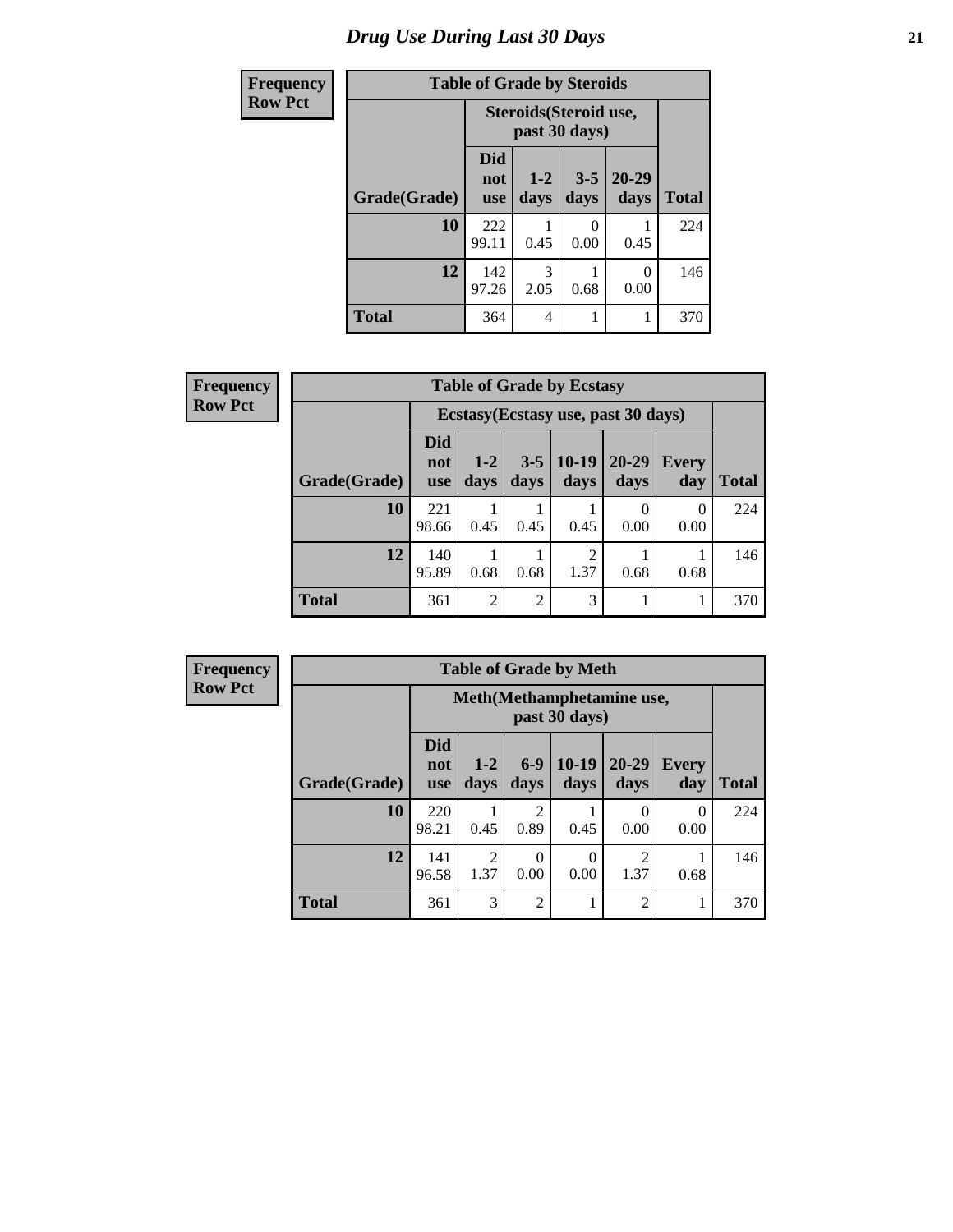# *Drug Use During Last 30 Days* **22**

#### **Frequency Row Pct**

| <b>Table of Grade by Hallucinogens</b> |                                 |                                                   |               |                 |                |                     |              |  |  |
|----------------------------------------|---------------------------------|---------------------------------------------------|---------------|-----------------|----------------|---------------------|--------------|--|--|
|                                        |                                 | Hallucinogens (Hallucinogen use,<br>past 30 days) |               |                 |                |                     |              |  |  |
| Grade(Grade)                           | <b>Did</b><br>not<br><b>use</b> | $1 - 2$<br>days                                   | $6-9$<br>days | $10-19$<br>days | 20-29<br>days  | <b>Every</b><br>day | <b>Total</b> |  |  |
| 10                                     | 220<br>98.21                    | 2<br>0.89                                         | 0<br>0.00     | 0.45            | 0.45           | 0<br>0.00           | 224          |  |  |
| 12                                     | 140<br>95.89                    | 3<br>2.05                                         | 0.68          | 0<br>0.00       | 0.68           | 0.68                | 146          |  |  |
| <b>Total</b>                           | 360                             | 5                                                 |               |                 | $\overline{2}$ | 1                   | 370          |  |  |

| <b>Table of Grade by Prescription</b> |                                 |                                                                                |                 |                        |                 |                  |                |              |  |
|---------------------------------------|---------------------------------|--------------------------------------------------------------------------------|-----------------|------------------------|-----------------|------------------|----------------|--------------|--|
|                                       |                                 | <b>Prescription</b> (Prescription drugs not<br>prescribed to me, past 30 days) |                 |                        |                 |                  |                |              |  |
| Grade(Grade)                          | <b>Did</b><br>not<br><b>use</b> | $1 - 2$<br>days                                                                | $3 - 5$<br>days | $6-9$<br>days          | $10-19$<br>days | 20-29<br>days    | Every<br>day   | <b>Total</b> |  |
| 10                                    | 214<br>95.54                    | 6<br>2.68                                                                      | 0.45            | $\overline{c}$<br>0.89 | 0<br>0.00       | $\Omega$<br>0.00 | 0.45           | 224          |  |
| 12                                    | 137<br>93.84                    | 3<br>2.05                                                                      | 0.68            | $\theta$<br>0.00       | 2<br>1.37       | ∍<br>1.37        | 0.68           | 146          |  |
| <b>Total</b>                          | 351                             | 9                                                                              | $\overline{2}$  | $\overline{c}$         | $\overline{2}$  | $\mathfrak{D}$   | $\overline{2}$ | 370          |  |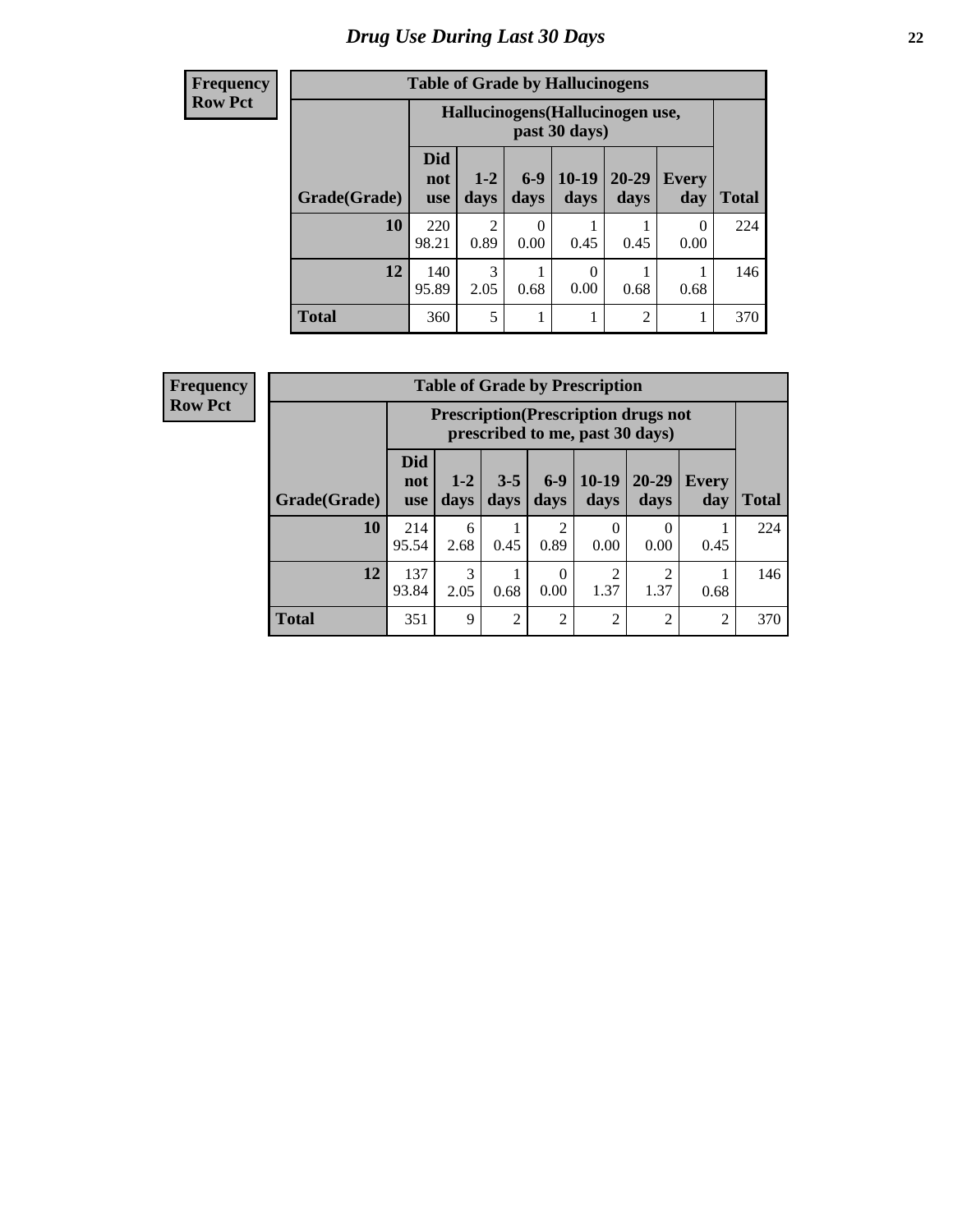| Frequency      | <b>Table of Alcoholease by Grade</b>              |                    |             |              |  |  |  |  |  |
|----------------|---------------------------------------------------|--------------------|-------------|--------------|--|--|--|--|--|
| <b>Col Pct</b> | <b>Alcoholease</b> (It is<br>easy to get alcohol) | Grade(Grade)<br>10 | 12          | <b>Total</b> |  |  |  |  |  |
|                | <b>Strongly Agree</b>                             | 72<br>32.14        | 47<br>32.19 | 119          |  |  |  |  |  |
|                | <b>Somewhat Agree</b>                             | 67<br>29.91        | 51<br>34.93 | 118          |  |  |  |  |  |
|                | <b>Somewhat Disagree</b>                          | 23<br>10.27        | 17<br>11.64 | 40           |  |  |  |  |  |
|                | <b>Strongly Disagree</b>                          | 62<br>27.68        | 31<br>21.23 | 93           |  |  |  |  |  |
|                | <b>Total</b>                                      | 224                | 146         | 370          |  |  |  |  |  |

| Frequency      | <b>Table of Cigarettesease by Grade</b>                 |                    |             |              |  |  |  |  |  |
|----------------|---------------------------------------------------------|--------------------|-------------|--------------|--|--|--|--|--|
| <b>Col Pct</b> | Cigarettesease(It is<br>easy to get smoking<br>tobacco) | Grade(Grade)<br>10 | 12          | <b>Total</b> |  |  |  |  |  |
|                | <b>Strongly Agree</b>                                   | 86<br>38.39        | 65<br>44.52 | 151          |  |  |  |  |  |
|                | <b>Somewhat Agree</b>                                   | 51<br>22.77        | 47<br>32.19 | 98           |  |  |  |  |  |
|                | <b>Somewhat Disagree</b>                                | 24<br>10.71        | 6<br>4.11   | 30           |  |  |  |  |  |
|                | <b>Strongly Disagree</b>                                | 63<br>28.13        | 28<br>19.18 | 91           |  |  |  |  |  |
|                | <b>Total</b>                                            | 224                | 146         | 370          |  |  |  |  |  |

| Frequency      | <b>Table of Smokelessease by Grade</b>             |              |             |              |  |  |  |  |
|----------------|----------------------------------------------------|--------------|-------------|--------------|--|--|--|--|
| <b>Col Pct</b> | <b>Smokelessease</b> (It is<br>easy to get chewing | Grade(Grade) |             |              |  |  |  |  |
|                | tobacco)                                           | 10           | 12          | <b>Total</b> |  |  |  |  |
|                | <b>Strongly Agree</b>                              | 67<br>29.91  | 53<br>36.30 | 120          |  |  |  |  |
|                | <b>Somewhat Agree</b>                              | 47<br>20.98  | 46<br>31.51 | 93           |  |  |  |  |
|                | <b>Somewhat Disagree</b>                           | 30<br>13.39  | 14<br>9.59  | 44           |  |  |  |  |
|                | <b>Strongly Disagree</b>                           | 80<br>35.71  | 33<br>22.60 | 113          |  |  |  |  |
|                | <b>Total</b>                                       | 224          | 146         | 370          |  |  |  |  |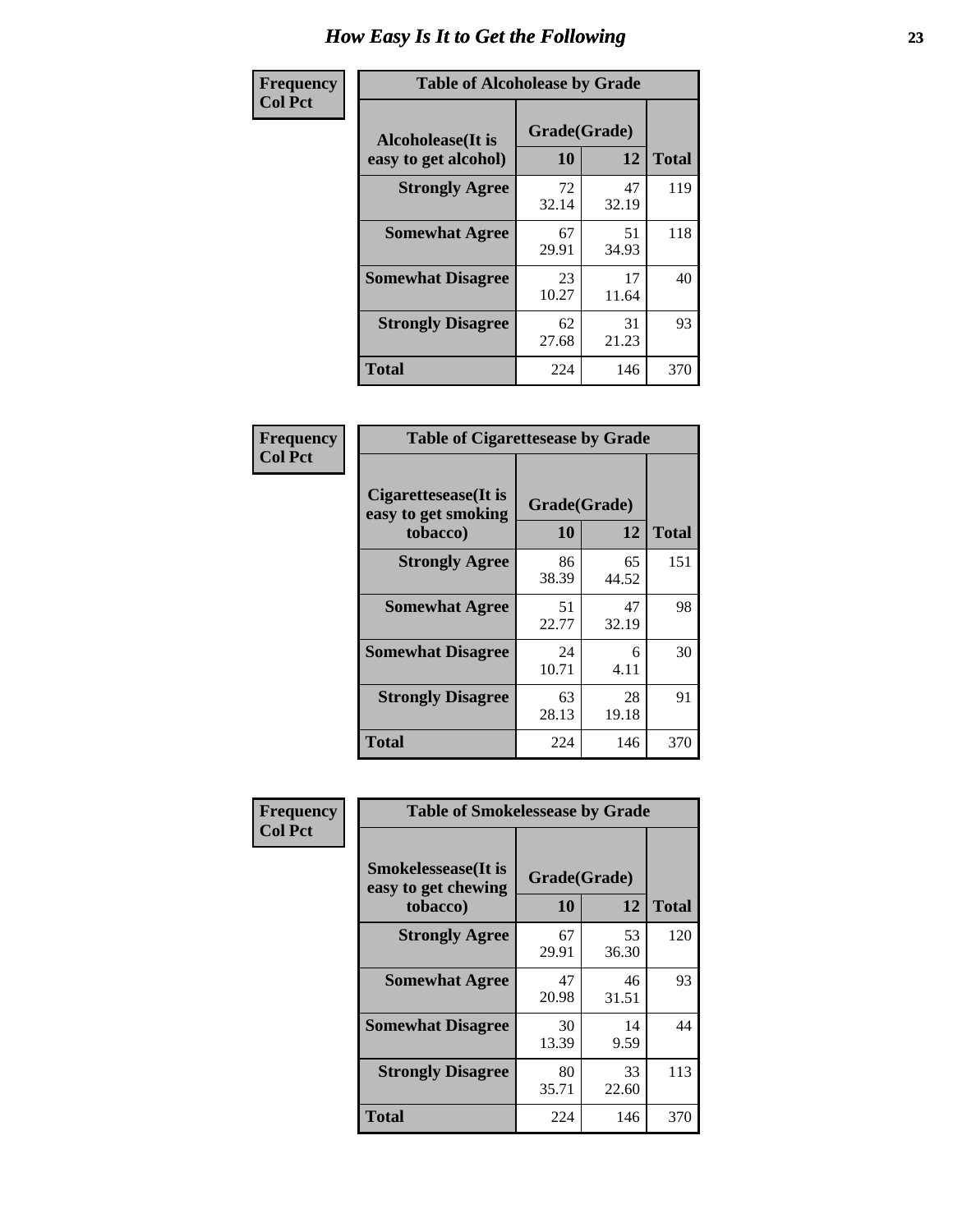| Frequency      | <b>Table of Marijuanaease by Grade</b>           |                    |             |              |  |  |  |  |
|----------------|--------------------------------------------------|--------------------|-------------|--------------|--|--|--|--|
| <b>Col Pct</b> | Marijuanaease(It is<br>easy to get<br>marijuana) | Grade(Grade)<br>10 | 12          | <b>Total</b> |  |  |  |  |
|                | <b>Strongly Agree</b>                            | 89<br>39.73        | 61<br>41.78 | 150          |  |  |  |  |
|                | <b>Somewhat Agree</b>                            | 43<br>19.20        | 33<br>22.60 | 76           |  |  |  |  |
|                | <b>Somewhat Disagree</b>                         | 19<br>8.48         | 15<br>10.27 | 34           |  |  |  |  |
|                | <b>Strongly Disagree</b>                         | 73<br>32.59        | 37<br>25.34 | 110          |  |  |  |  |
|                | <b>Total</b>                                     | 224                | 146         | 370          |  |  |  |  |

| <b>Table of Cocaineease by Grade</b>              |                    |             |              |  |  |  |  |  |
|---------------------------------------------------|--------------------|-------------|--------------|--|--|--|--|--|
| <b>Cocaineease</b> (It is<br>easy to get cocaine) | Grade(Grade)<br>10 | 12          | <b>Total</b> |  |  |  |  |  |
| <b>Strongly Agree</b>                             | 44<br>19.64        | 23<br>15.75 | 67           |  |  |  |  |  |
| <b>Somewhat Agree</b>                             | 38<br>16.96        | 29<br>19.86 | 67           |  |  |  |  |  |
| <b>Somewhat Disagree</b>                          | 34<br>15.18        | 38<br>26.03 | 72           |  |  |  |  |  |
| <b>Strongly Disagree</b>                          | 108<br>48.21       | 56<br>38.36 | 164          |  |  |  |  |  |
| <b>Total</b>                                      | 224                | 146         | 370          |  |  |  |  |  |

| Frequency      | <b>Table of Inhalantsease by Grade</b>                   |                           |              |     |
|----------------|----------------------------------------------------------|---------------------------|--------------|-----|
| <b>Col Pct</b> | <b>Inhalantsease</b> (It is<br>easy to get<br>inhalants) | Grade(Grade)<br><b>10</b> | <b>Total</b> |     |
|                | <b>Strongly Agree</b>                                    | 60<br>26.79               | 45<br>30.82  | 105 |
|                | <b>Somewhat Agree</b>                                    | 36<br>16.07               | 33<br>22.60  | 69  |
|                | <b>Somewhat Disagree</b>                                 | 28<br>12.50               | 17<br>11.64  | 45  |
|                | <b>Strongly Disagree</b>                                 | 100<br>44.64              | 51<br>34.93  | 151 |
|                | <b>Total</b>                                             | 224                       | 146          | 370 |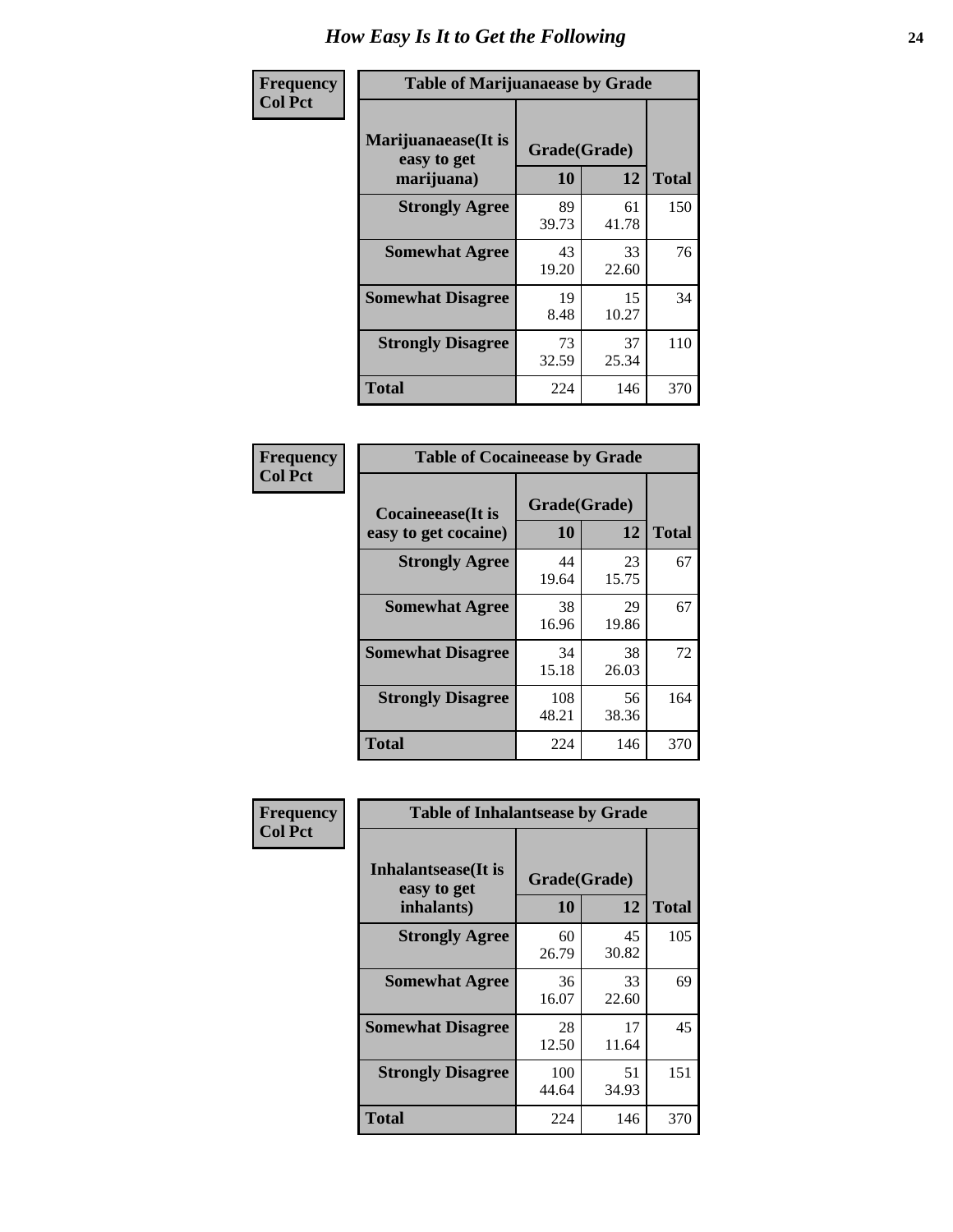| Frequency      |                                                     | <b>Table of Steroidsease by Grade</b> |             |              |  |  |  |  |  |  |
|----------------|-----------------------------------------------------|---------------------------------------|-------------|--------------|--|--|--|--|--|--|
| <b>Col Pct</b> | <b>Steroidsease</b> (It is<br>easy to get steroids) | Grade(Grade)<br>10                    | 12          | <b>Total</b> |  |  |  |  |  |  |
|                | <b>Strongly Agree</b>                               | 33<br>14.73                           | 20<br>13.70 | 53           |  |  |  |  |  |  |
|                | <b>Somewhat Agree</b>                               | 37<br>16.52                           | 31<br>21.23 | 68           |  |  |  |  |  |  |
|                | <b>Somewhat Disagree</b>                            | 36<br>16.07                           | 36<br>24.66 | 72           |  |  |  |  |  |  |
|                | <b>Strongly Disagree</b>                            | 118<br>52.68                          | 59<br>40.41 | 177          |  |  |  |  |  |  |
|                | Total                                               | 224                                   | 146         | 370          |  |  |  |  |  |  |

| Frequency      | <b>Table of Ecstasyease by Grade</b>              |                           |             |              |  |  |  |  |  |  |
|----------------|---------------------------------------------------|---------------------------|-------------|--------------|--|--|--|--|--|--|
| <b>Col Pct</b> | <b>Ecstasyease</b> (It is<br>easy to get ecstasy) | Grade(Grade)<br><b>10</b> | 12          | <b>Total</b> |  |  |  |  |  |  |
|                | <b>Strongly Agree</b>                             | 40<br>17.86               | 26<br>17.81 | 66           |  |  |  |  |  |  |
|                | <b>Somewhat Agree</b>                             | 36<br>16.07               | 26<br>17.81 | 62           |  |  |  |  |  |  |
|                | <b>Somewhat Disagree</b>                          | 34<br>15.18               | 35<br>23.97 | 69           |  |  |  |  |  |  |
|                | <b>Strongly Disagree</b>                          | 114<br>50.89              | 59<br>40.41 | 173          |  |  |  |  |  |  |
|                | Total                                             | 224                       | 146         | 370          |  |  |  |  |  |  |

| Frequency      | <b>Table of Methease by Grade</b>                          |                    |              |     |
|----------------|------------------------------------------------------------|--------------------|--------------|-----|
| <b>Col Pct</b> | <b>Methease</b> (It is easy<br>to get<br>methamphetamines) | Grade(Grade)<br>10 | <b>Total</b> |     |
|                | <b>Strongly Agree</b>                                      | 41<br>18.30        | 25<br>17.12  | 66  |
|                | <b>Somewhat Agree</b>                                      | 30<br>13.39        | 28<br>19.18  | 58  |
|                | <b>Somewhat Disagree</b>                                   | 34<br>15.18        | 31<br>21.23  | 65  |
|                | <b>Strongly Disagree</b>                                   | 119<br>53.13       | 62<br>42.47  | 181 |
|                | <b>Total</b>                                               | 224                | 146          | 370 |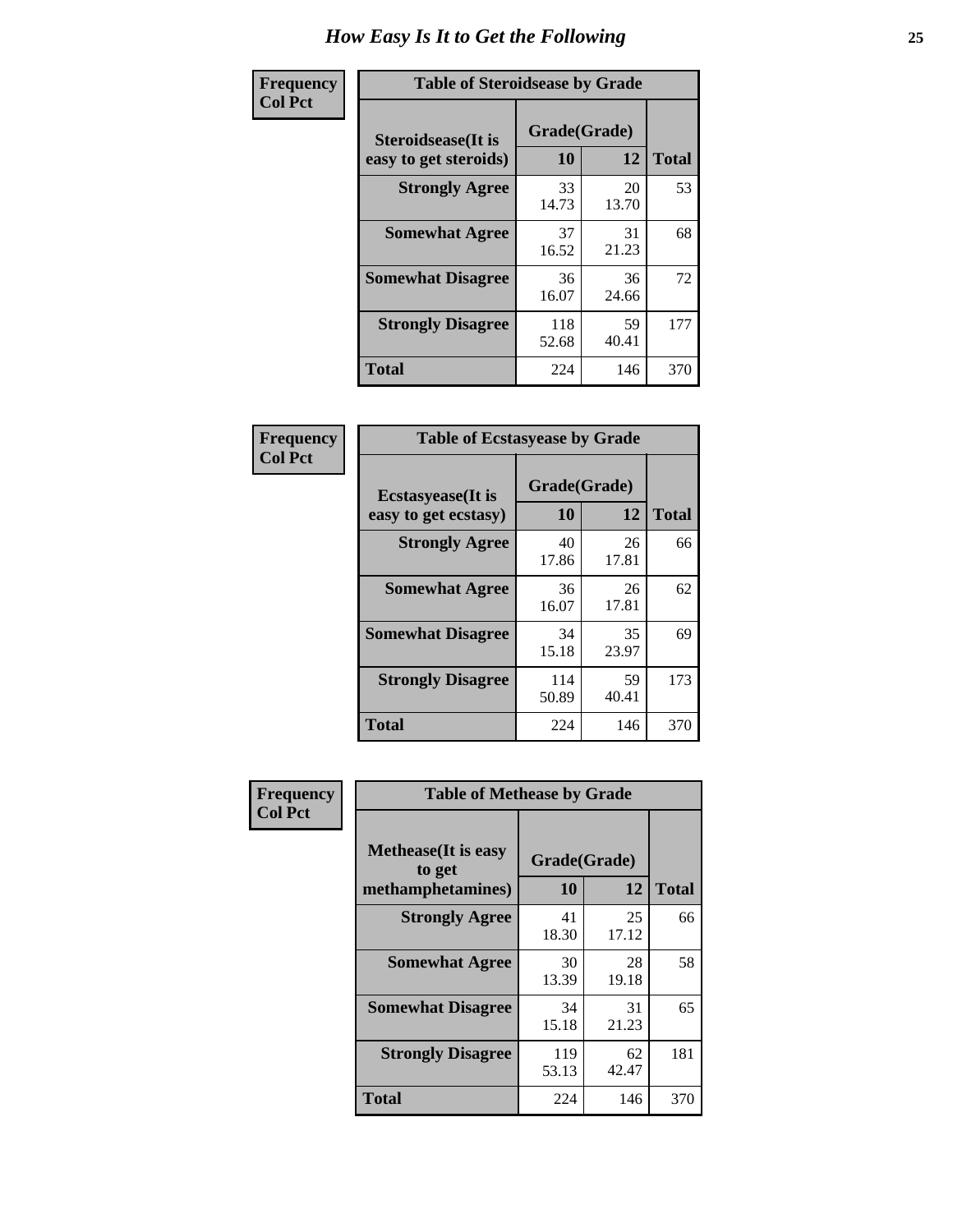| <b>Frequency</b> | <b>Table of Hallucinogensease by Grade</b>               |                    |             |              |  |  |  |  |  |  |
|------------------|----------------------------------------------------------|--------------------|-------------|--------------|--|--|--|--|--|--|
| <b>Col Pct</b>   | Hallucinogensease(It<br>is easy to get<br>hallucinogens) | Grade(Grade)<br>10 | 12          | <b>Total</b> |  |  |  |  |  |  |
|                  | <b>Strongly Agree</b>                                    | 36<br>16.07        | 20<br>13.70 | 56           |  |  |  |  |  |  |
|                  | <b>Somewhat Agree</b>                                    | 28<br>12.50        | 25<br>17.12 | 53           |  |  |  |  |  |  |
|                  | <b>Somewhat Disagree</b>                                 | 40<br>17.86        | 34<br>23.29 | 74           |  |  |  |  |  |  |
|                  | <b>Strongly Disagree</b>                                 | 120<br>53.57       | 67<br>45.89 | 187          |  |  |  |  |  |  |
|                  | <b>Total</b>                                             | 224                | 146         | 370          |  |  |  |  |  |  |

| Frequency<br>Col Pct |
|----------------------|
|                      |

| <b>Table of Prescriptionease by Grade</b>                                                |             |              |              |
|------------------------------------------------------------------------------------------|-------------|--------------|--------------|
| <b>Prescriptionease</b> (It<br>is easy to get<br>prescription drugs<br>not prescribed to |             | Grade(Grade) |              |
| me)                                                                                      | 10          | 12           | <b>Total</b> |
| <b>Strongly Agree</b>                                                                    | 84<br>37.50 | 54<br>36.99  | 138          |
| <b>Somewhat Agree</b>                                                                    | 39<br>17.41 | 29<br>19.86  | 68           |
| <b>Somewhat Disagree</b>                                                                 | 17<br>7.59  | 17<br>11.64  | 34           |
| <b>Strongly Disagree</b>                                                                 | 84<br>37.50 | 46<br>31.51  | 130          |
| <b>Total</b>                                                                             | 224         | 146          | 370          |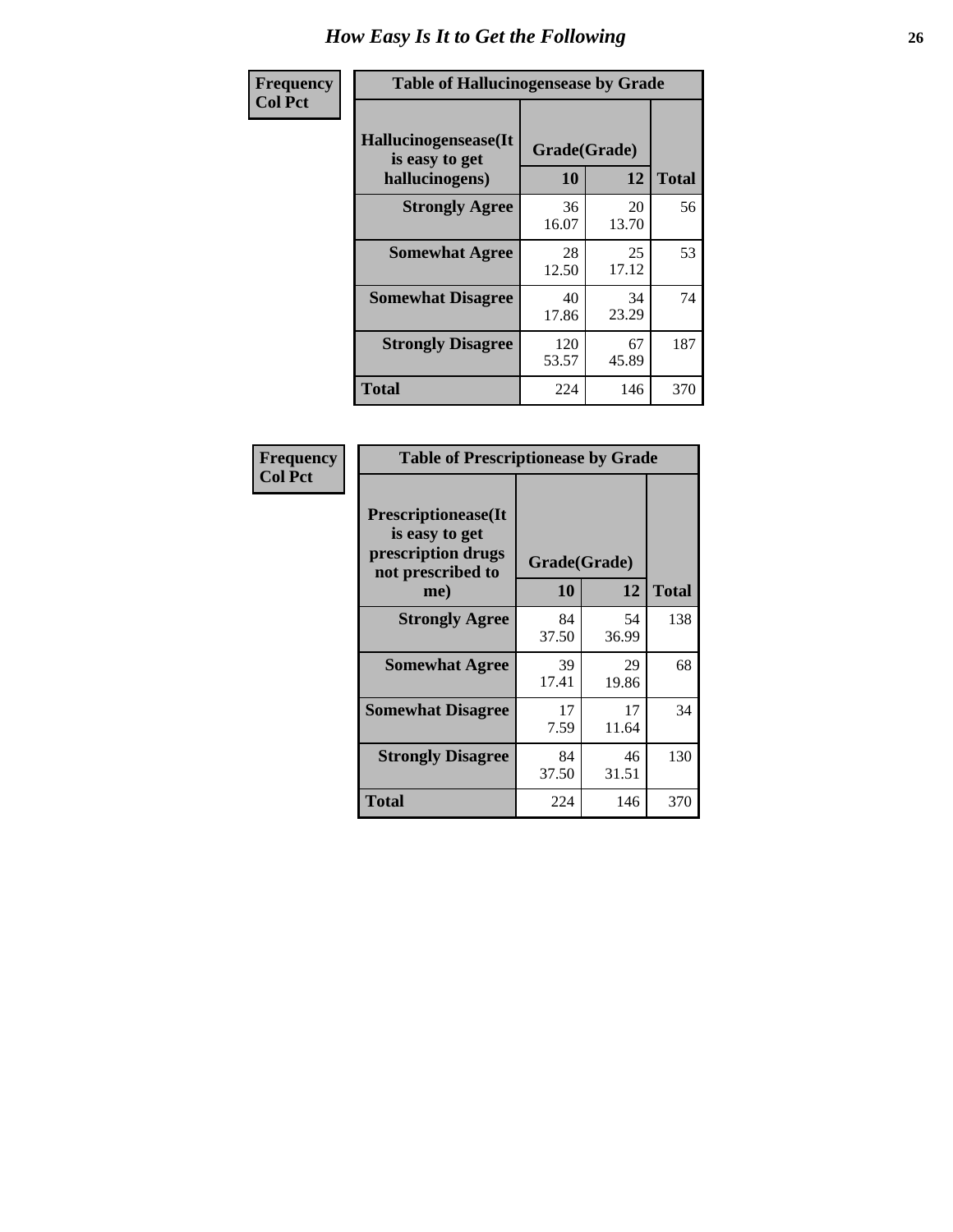#### *Age at Onset of Use* **27** *Results for "Age at Onset of Use" questions exclude students who said they did not use that substance*

| Frequency      | <b>Table of Grade by Alcoholinit</b> |                        |                      |                        |           |                |                           |             |                                                  |                 |           |                          |              |
|----------------|--------------------------------------|------------------------|----------------------|------------------------|-----------|----------------|---------------------------|-------------|--------------------------------------------------|-----------------|-----------|--------------------------|--------------|
| <b>Row Pct</b> |                                      |                        |                      |                        |           |                |                           |             | Alcoholinit (I started using alcohol when I was) |                 |           |                          |              |
|                | Grade(Grade)                         | <b>8 or</b><br>younger | 9                    | 10                     | 11        | 12             | 13                        | 14          | 15                                               | 16 <sup>1</sup> | 17        | <b>18 or</b><br>older    | <b>Total</b> |
|                | 10                                   | $\overline{4}$<br>6.78 | $\Omega$<br>$0.00\,$ | $\overline{4}$<br>6.78 | 5<br>8.47 | 8.47           | 11<br>18.64               | 11<br>18.64 | 16<br>27.12                                      | 2<br>3.39       | 1.69      | $\boldsymbol{0}$<br>0.00 | 59           |
|                | 12                                   | 7<br>15.56             | 2.22                 | 2<br>4.44              | 2.22      | $\overline{4}$ | 5<br>$8.89$   11.11       | 11.11       | 15.56                                            | 9<br>20.00      | 3<br>6.67 | 2.22                     | 45           |
|                | <b>Total</b>                         | 11                     | $\bf{I}$             | 6                      | 6         | 9              | 16                        | 16          | 23                                               | 11              | 4         |                          | 104          |
|                |                                      |                        |                      |                        |           |                | Frequency Missing $= 266$ |             |                                                  |                 |           |                          |              |

**Frequency Row Pct**

|                        | <b>Table of Grade by Cigarettesinit</b> |                                                       |           |                |                           |            |            |             |                  |            |              |  |
|------------------------|-----------------------------------------|-------------------------------------------------------|-----------|----------------|---------------------------|------------|------------|-------------|------------------|------------|--------------|--|
|                        |                                         | Cigarettesinit (I started smoking tobacco when I was) |           |                |                           |            |            |             |                  |            |              |  |
| Grade(Grade)   younger | 8 or                                    | 9                                                     | 10        | 11             | 12                        | 13         | 14         | <b>15</b>   | <b>16</b>        | 17         | <b>Total</b> |  |
| 10                     | 2<br>6.45                               | 4<br>12.90                                            | 2<br>6.45 | 3.23           | $\overline{2}$<br>6.45    | 6.45       | 6<br>19.35 | 12<br>38.71 | $\Omega$<br>0.00 | 0.00       | 31           |  |
| 12                     | $\overline{2}$<br>6.67                  | $\overline{2}$<br>6.67                                | 3.33      | 3.33           | 4<br>13.33                | 3<br>10.00 | 4<br>13.33 | 4<br>13.33  | 5<br>16.67       | 4<br>13.33 | 30           |  |
| <b>Total</b>           | 4                                       | 6                                                     | 3         | $\overline{2}$ | 6                         | 5          | 10         | 16          | 5                | 4          | 61           |  |
|                        |                                         |                                                       |           |                | Frequency Missing $=$ 309 |            |            |             |                  |            |              |  |

| <b>Frequency</b> |                        | <b>Table of Grade by Smokelessinit</b>   |       |             |                           |                  |           |              |  |  |  |
|------------------|------------------------|------------------------------------------|-------|-------------|---------------------------|------------------|-----------|--------------|--|--|--|
| <b>Row Pct</b>   |                        | Smokelessinit (I started chewing tobacco |       | when I was) |                           |                  |           |              |  |  |  |
|                  | Grade(Grade)   younger | 8 or                                     | 13    | 14          | 15                        | 16               | 17        | <b>Total</b> |  |  |  |
|                  | 10                     | $\theta$<br>0.00                         | 0.00  | 3<br>37.50  | 62.50                     | $\Omega$<br>0.00 | 0<br>0.00 | 8            |  |  |  |
|                  | 12                     | 4<br>40.00                               | 10.00 | 10.00       | 10.00                     | 20.00            | 10.00     | 10           |  |  |  |
|                  | <b>Total</b>           | 4                                        |       | 4           | 6                         | 2                |           | 18           |  |  |  |
|                  |                        |                                          |       |             | Frequency Missing $= 352$ |                  |           |              |  |  |  |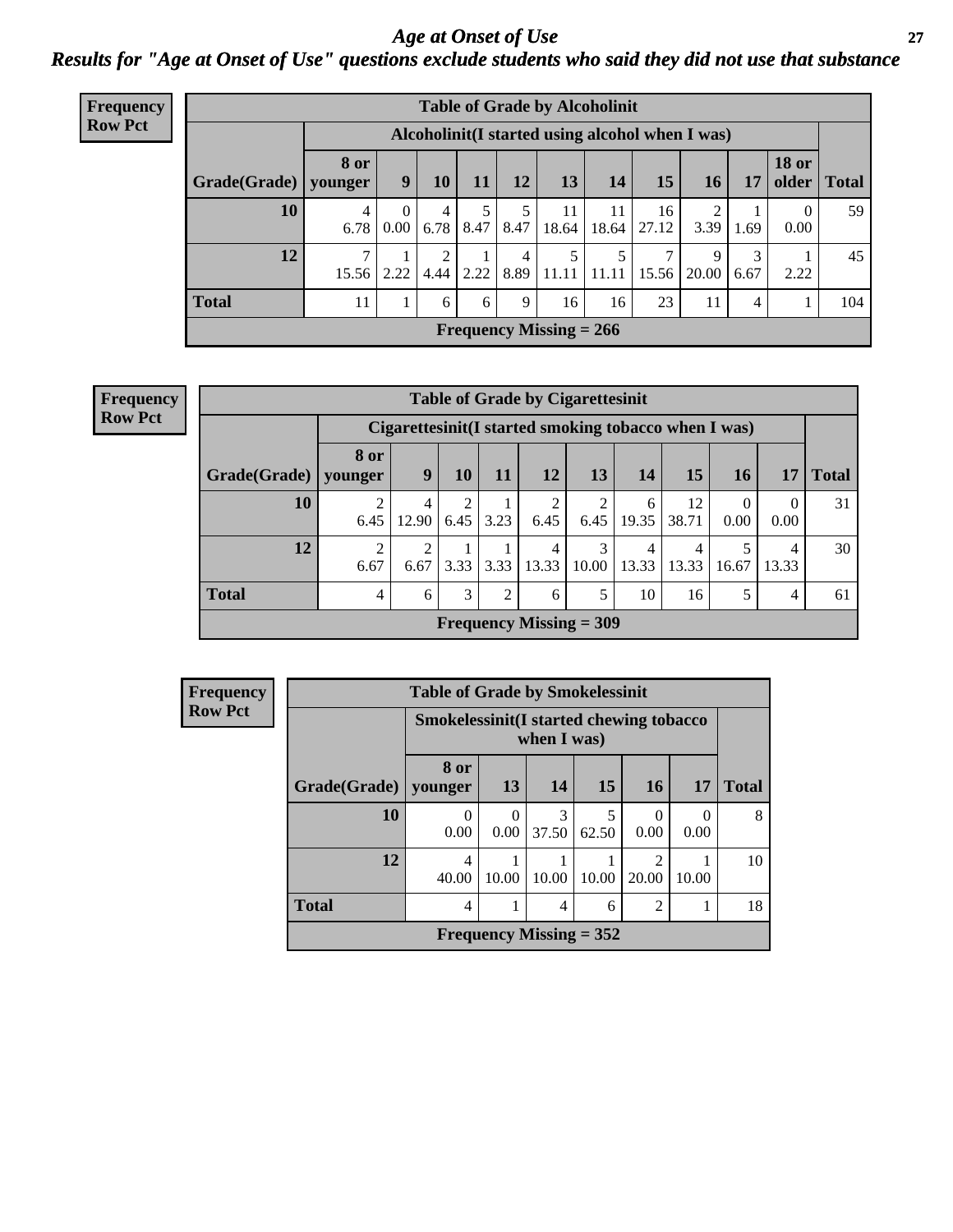#### *Age at Onset of Use* **28**

*Results for "Age at Onset of Use" questions exclude students who said they did not use that substance*

| Frequency      | <b>Table of Grade by Marijuanainit</b> |                                                      |                  |               |                           |                  |            |            |       |            |                  |              |
|----------------|----------------------------------------|------------------------------------------------------|------------------|---------------|---------------------------|------------------|------------|------------|-------|------------|------------------|--------------|
| <b>Row Pct</b> |                                        | Marijuanainit (I started using marijuana when I was) |                  |               |                           |                  |            |            |       |            |                  |              |
|                | Grade(Grade)                           | <b>8 or</b><br>younger                               | 9                | 10            | 11                        | <b>12</b>        | 13         | 14         | 15    | 16         | 17               | <b>Total</b> |
|                | 10                                     | 3.03                                                 | $\theta$<br>0.00 | 3<br>9.09     | $\overline{4}$<br>12.12   | 4<br>12.12       | 5<br>15.15 | 8<br>24.24 | 21.21 | 3.03       | $\theta$<br>0.00 | 33           |
|                | 12                                     | 4<br>14.29                                           | 3.57             | $0.00\,$      | 3.57                      | $\theta$<br>0.00 | 4<br>14.29 | 8<br>28.57 | 3.57  | ⇁<br>25.00 | 2<br>7.14        | 28           |
|                | <b>Total</b>                           | 5                                                    |                  | $\mathcal{E}$ | 5                         | 4                | 9          | 16         | 8     | 8          | 2                | 61           |
|                |                                        |                                                      |                  |               | Frequency Missing $=$ 309 |                  |            |            |       |            |                  |              |

| Frequency      |              | <b>Table of Grade by Cocaineinit</b> |           |                                                            |                  |                  |              |
|----------------|--------------|--------------------------------------|-----------|------------------------------------------------------------|------------------|------------------|--------------|
| <b>Row Pct</b> |              |                                      |           | <b>Cocaineinit</b> (I started using<br>cocaine when I was) |                  |                  |              |
|                | Grade(Grade) | 8 or<br>  younger                    | 14        | 15                                                         | <b>16</b>        | <b>17</b>        | <b>Total</b> |
|                | 10           | 3<br>42.86                           | 14.29     | $\mathfrak{D}$<br>28.57                                    | 14.29            | $\Omega$<br>0.00 |              |
|                | 12           | 4<br>80.00                           | 0<br>0.00 | $\Omega$<br>0.00                                           | $\left($<br>0.00 | 20.00            |              |
|                | <b>Total</b> |                                      |           | $\mathfrak{D}$                                             |                  |                  | 12           |
|                |              | Frequency Missing $=$ 358            |           |                                                            |                  |                  |              |

| <b>Frequency</b> |                        | <b>Table of Grade by Inhalantsinit</b> |                  |                                                         |       |           |                |
|------------------|------------------------|----------------------------------------|------------------|---------------------------------------------------------|-------|-----------|----------------|
| <b>Row Pct</b>   |                        |                                        |                  | Inhalantsinit (I started using<br>inhalants when I was) |       |           |                |
|                  | Grade(Grade)   younger | 8 or                                   | 12               | 14                                                      | 15    | <b>16</b> | <b>Total</b>   |
|                  | 10                     | 3<br>37.50                             | $\theta$<br>0.00 | 3<br>37.50                                              | 12.50 | 12.50     | 8              |
|                  | 12                     | $\mathfrak{D}$<br>50.00                | 25.00            | 25.00                                                   | 0.00  | ∩<br>0.00 | $\overline{4}$ |
|                  | <b>Total</b>           | 5                                      |                  | 4                                                       |       |           | 12             |
|                  |                        | Frequency Missing $=$ 358              |                  |                                                         |       |           |                |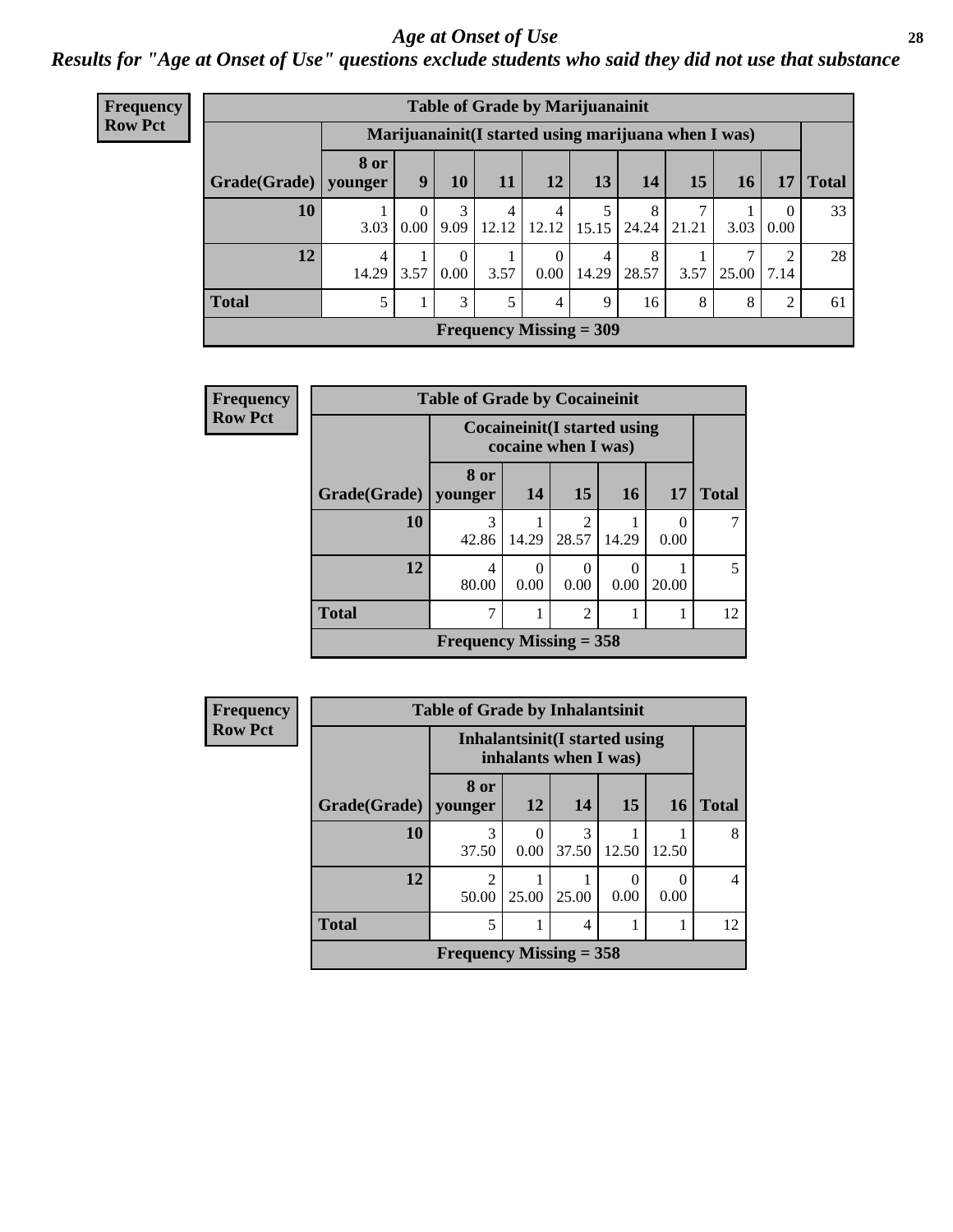#### *Age at Onset of Use* **29**

*Results for "Age at Onset of Use" questions exclude students who said they did not use that substance*

| <b>Frequency</b> |              |                                      | <b>Table of Grade by Steroidsinit</b> |                                      |                  |              |  |  |
|------------------|--------------|--------------------------------------|---------------------------------------|--------------------------------------|------------------|--------------|--|--|
| <b>Row Pct</b>   |              | <b>Steroidsinit (I started using</b> | steroids when I was)                  |                                      |                  |              |  |  |
|                  | Grade(Grade) | 8 or<br>vounger                      | 14                                    | 15                                   | 17               | <b>Total</b> |  |  |
|                  | 10           | 25.00                                | 25.00                                 | $\mathcal{D}_{\mathcal{L}}$<br>50.00 | $\Omega$<br>0.00 | 4            |  |  |
|                  | 12           | $\mathfrak{D}$<br>66.67              | 0<br>0.00                             | 0.00                                 | 33.33            | 3            |  |  |
|                  | <b>Total</b> | 3<br>$\overline{2}$                  |                                       |                                      |                  |              |  |  |
|                  |              | Frequency Missing $= 363$            |                                       |                                      |                  |              |  |  |

| Frequency      | <b>Table of Grade by Ecstasyinit</b>                |                                      |       |                           |            |                         |                  |              |
|----------------|-----------------------------------------------------|--------------------------------------|-------|---------------------------|------------|-------------------------|------------------|--------------|
| <b>Row Pct</b> | Ecstasyinit (I started using ecstasy when<br>I was) |                                      |       |                           |            |                         |                  |              |
|                | Grade(Grade)                                        | 8 or<br>younger                      | 9     | 14                        | 15         | <b>16</b>               | <b>17</b>        | <b>Total</b> |
|                | 10                                                  | 11.11                                |       |                           | 4<br>44.44 | $\overline{c}$<br>22.22 | $\theta$<br>0.00 | 9            |
|                | 12                                                  | $\mathcal{D}_{\mathcal{L}}$<br>25.00 | 12.50 | 12.50                     | 2<br>25.00 | 12.50                   | 12.50            | 8            |
|                | <b>Total</b>                                        | 3                                    | 2     | $\overline{2}$            | 6          | 3                       |                  | 17           |
|                |                                                     |                                      |       | Frequency Missing $= 353$ |            |                         |                  |              |

| <b>Frequency</b> |              | <b>Table of Grade by Methinit</b> |           |                |                                  |       |                |  |
|------------------|--------------|-----------------------------------|-----------|----------------|----------------------------------|-------|----------------|--|
| <b>Row Pct</b>   |              | methamphetamines when I was)      |           |                | <b>Methinit</b> (I started using |       |                |  |
|                  | Grade(Grade) | 8 or<br>younger                   | 13        | 14             | <b>16</b>                        | 17    | <b>Total</b>   |  |
|                  | 10           | 20.00                             | 20.00     | 2<br>40.00     | 20.00                            | 0.00  | 5              |  |
|                  | 12           | 3<br>75.00                        | 0<br>0.00 | 0<br>0.00      | 0.00                             | 25.00 | $\overline{4}$ |  |
|                  | <b>Total</b> | 4                                 |           | $\overline{2}$ |                                  |       | 9              |  |
|                  |              | Frequency Missing $= 361$         |           |                |                                  |       |                |  |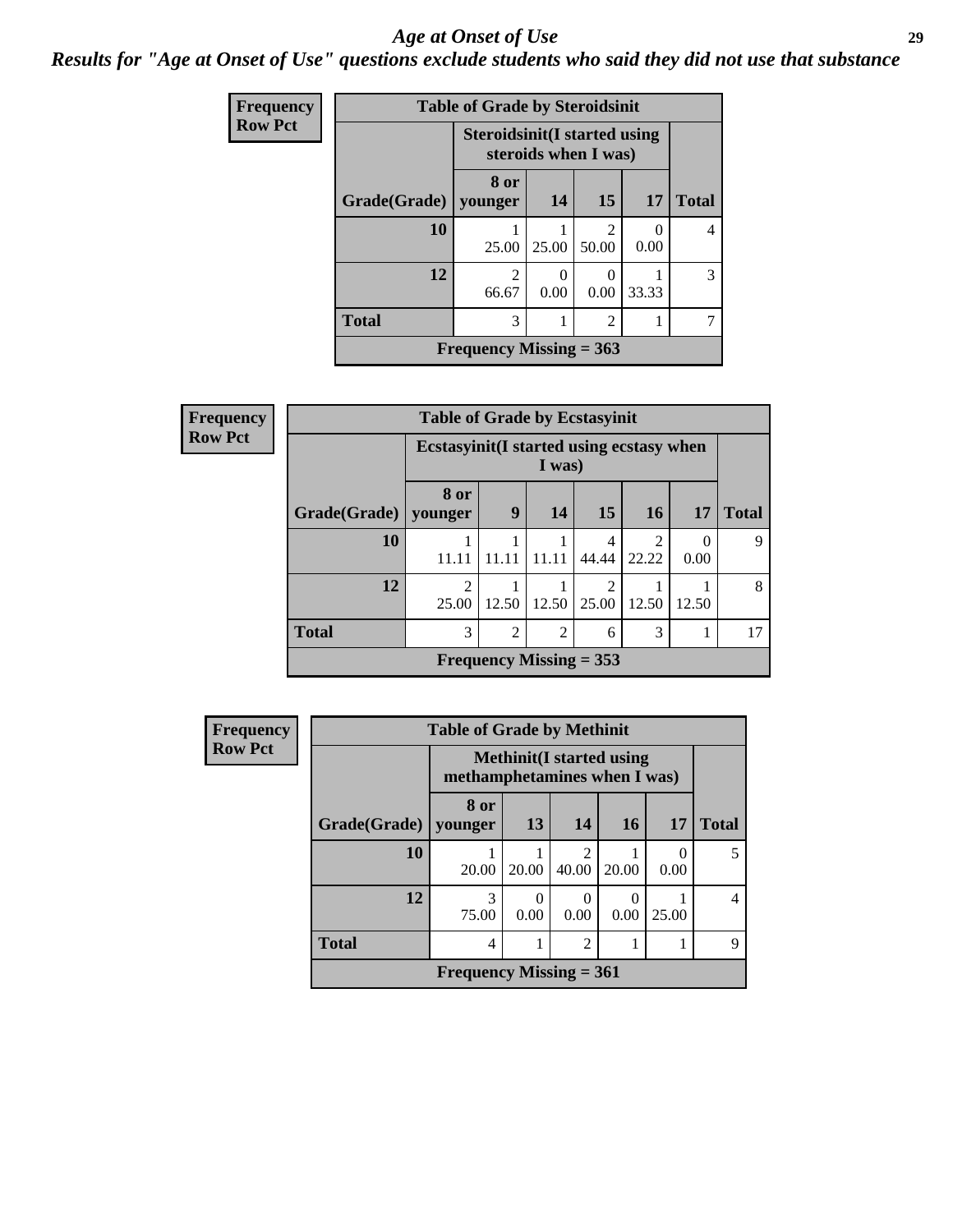#### Age at Onset of Use **30**

### *Results for "Age at Onset of Use" questions exclude students who said they did not use that substance*

| Frequency      | <b>Table of Grade by Hallucinogensinit</b> |                                                  |                           |                  |                 |                  |                          |                       |              |
|----------------|--------------------------------------------|--------------------------------------------------|---------------------------|------------------|-----------------|------------------|--------------------------|-----------------------|--------------|
| <b>Row Pct</b> |                                            | Hallucinogensinit (I started using hallucinogens |                           |                  | when I was)     |                  |                          |                       |              |
|                | Grade(Grade)                               | 8 or<br>younger                                  | <b>11</b>                 | 13               | 14 <sup>1</sup> | 15               | <b>16</b>                | <b>18 or</b><br>older | <b>Total</b> |
|                | 10                                         | 20.00                                            | 20.00                     | 20.00            | 20.00           | 20.00            | $\left( \right)$<br>0.00 | 0.00                  | 5            |
|                | 12                                         | $\mathfrak{D}$<br>33.33                          | $\Omega$<br>0.00          | $\Omega$<br>0.00 | 16.67           | $\Omega$<br>0.00 | 16.67                    | ∍<br>33.33            | 6            |
|                | <b>Total</b>                               | 3                                                |                           |                  | $\overline{2}$  |                  |                          | $\mathcal{D}$         | 11           |
|                |                                            |                                                  | Frequency Missing $=$ 359 |                  |                 |                  |                          |                       |              |

| <b>Frequency</b> |                        | <b>Table of Grade by Prescriptioninit</b>            |           |                  |                  |                                  |                         |                         |            |              |  |
|------------------|------------------------|------------------------------------------------------|-----------|------------------|------------------|----------------------------------|-------------------------|-------------------------|------------|--------------|--|
| <b>Row Pct</b>   |                        | Prescriptioninit (I started using prescription drugs |           |                  |                  | not prescribed to me when I was) |                         |                         |            |              |  |
|                  | Grade(Grade)   younger | 8 or                                                 | 9         | 10               | 11               | <b>13</b>                        | 14                      | 15                      | 16         | <b>Total</b> |  |
|                  | 10                     | 4<br>26.67                                           | 0<br>0.00 | 6.67             | $\theta$<br>0.00 | 4<br>26.67                       | 3<br>20.00              | $\overline{2}$<br>13.33 | 6.67       | 15           |  |
|                  | 12                     | $\overline{2}$<br>18.18                              | 9.09      | $\Omega$<br>0.00 | 9.09             | 9.09                             | $\mathfrak{D}$<br>18.18 | $\overline{2}$<br>18.18 | ∍<br>18.18 | 11           |  |
|                  | <b>Total</b>           | 6                                                    | 1         |                  |                  | 5                                | 5                       | 4                       | 3          | 26           |  |
|                  |                        |                                                      |           |                  |                  | Frequency Missing $=$ 344        |                         |                         |            |              |  |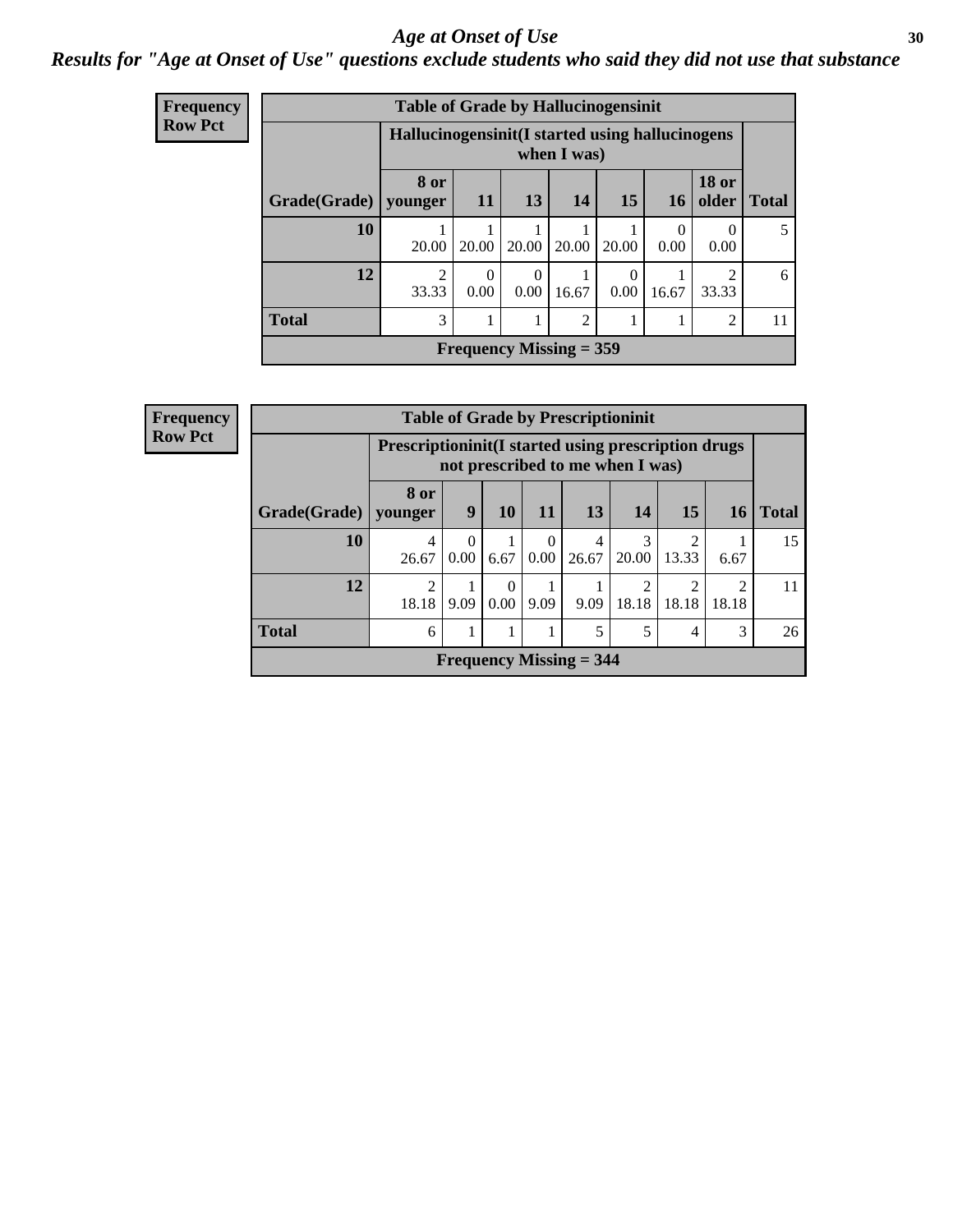| Frequency      | <b>Table of Alcoholharm by Grade</b>          |                    |             |              |  |  |  |
|----------------|-----------------------------------------------|--------------------|-------------|--------------|--|--|--|
| <b>Col Pct</b> | Alcoholharm(I<br>think alcohol is<br>harmful) | Grade(Grade)<br>10 | 12          | <b>Total</b> |  |  |  |
|                | <b>Strongly Agree</b>                         | 132<br>58.93       | 83<br>56.85 | 215          |  |  |  |
|                | <b>Somewhat Agree</b>                         | 48<br>21.43        | 36<br>24.66 | 84           |  |  |  |
|                | <b>Somewhat Disagree</b>                      | 20<br>8.93         | 4.79        | 27           |  |  |  |
|                | <b>Strongly Disagree</b>                      | 24<br>10.71        | 20<br>13.70 | 44           |  |  |  |
|                | <b>Total</b>                                  | 224                | 146         | 370          |  |  |  |

| <b>Table of Cigarettesharm by Grade</b>                  |                    |                        |              |  |  |  |  |
|----------------------------------------------------------|--------------------|------------------------|--------------|--|--|--|--|
| Cigarettesharm(I<br>think smoking<br>tobacco is harmful) | Grade(Grade)<br>10 | 12                     | <b>Total</b> |  |  |  |  |
| <b>Strongly Agree</b>                                    | 176<br>78.57       | 116<br>79.45           | 292          |  |  |  |  |
| <b>Somewhat Agree</b>                                    | 24<br>10.71        | 16<br>10.96            | 40           |  |  |  |  |
| <b>Somewhat Disagree</b>                                 | 4<br>1.79          | $\mathfrak{D}$<br>1.37 | 6            |  |  |  |  |
| <b>Strongly Disagree</b>                                 | 20<br>8.93         | 12<br>8.22             | 32           |  |  |  |  |
| Total                                                    | 224                | 146                    | 370          |  |  |  |  |

| Frequency      | <b>Table of Smokelessharm by Grade</b>                  |                    |              |              |  |  |  |  |
|----------------|---------------------------------------------------------|--------------------|--------------|--------------|--|--|--|--|
| <b>Col Pct</b> | Smokelessharm(I<br>think chewing<br>tobacco is harmful) | Grade(Grade)<br>10 | 12           | <b>Total</b> |  |  |  |  |
|                | <b>Strongly Agree</b>                                   | 172<br>76.79       | 116<br>79.45 | 288          |  |  |  |  |
|                | <b>Somewhat Agree</b>                                   | 26<br>11.61        | 17<br>11.64  | 43           |  |  |  |  |
|                | <b>Somewhat Disagree</b>                                | 4<br>1.79          | 3<br>2.05    |              |  |  |  |  |
|                | <b>Strongly Disagree</b>                                | 22<br>9.82         | 10<br>6.85   | 32           |  |  |  |  |
|                | <b>Total</b>                                            | 224                | 146          | 370          |  |  |  |  |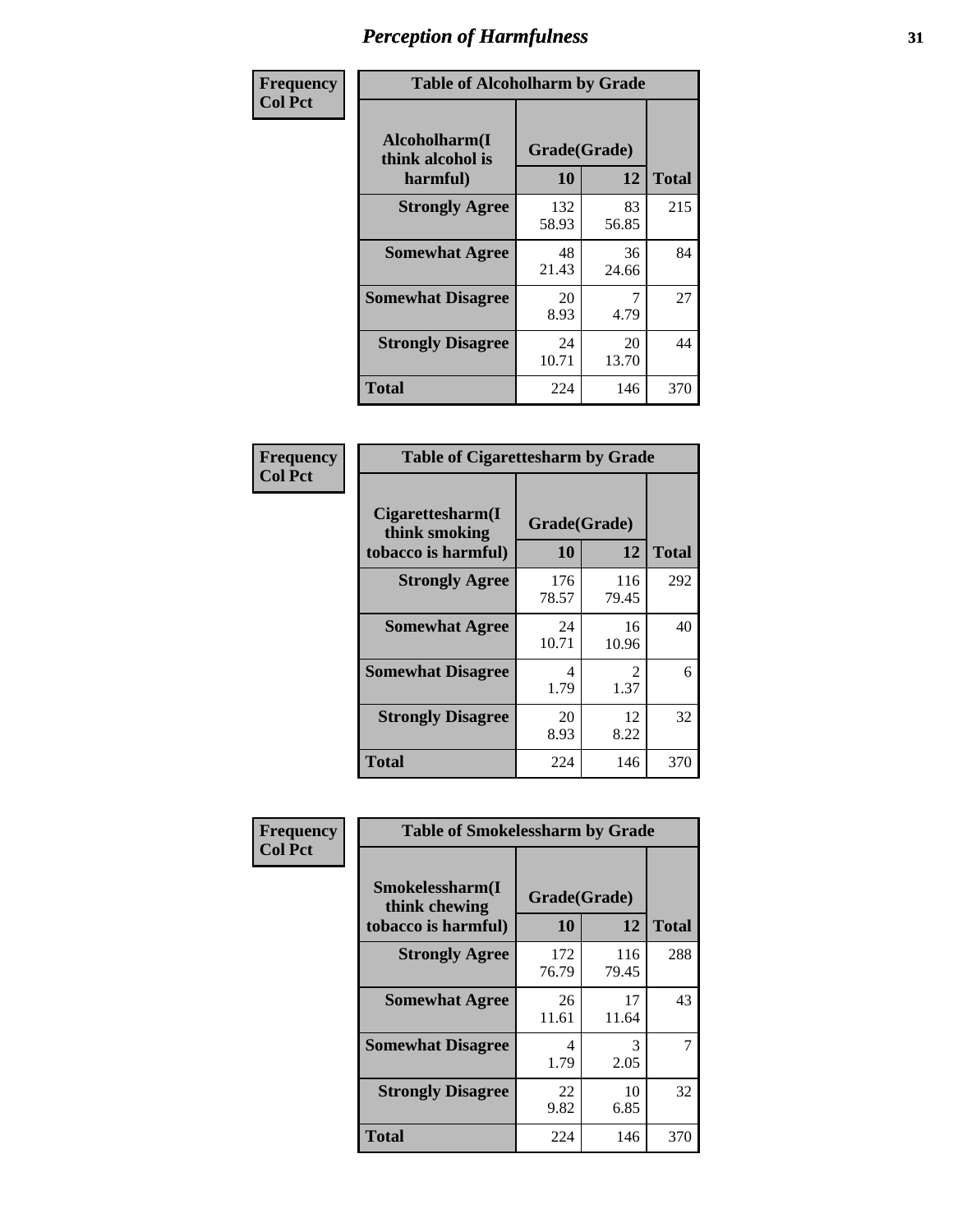| Frequency      |                                                   | <b>Table of Marijuanaharm by Grade</b> |             |              |  |  |  |  |
|----------------|---------------------------------------------------|----------------------------------------|-------------|--------------|--|--|--|--|
| <b>Col Pct</b> | Marijuanaharm(I<br>think marijuana is<br>harmful) | Grade(Grade)<br>10                     | 12          | <b>Total</b> |  |  |  |  |
|                | <b>Strongly Agree</b>                             | 144<br>64.29                           | 90<br>61.64 | 234          |  |  |  |  |
|                | <b>Somewhat Agree</b>                             | 23<br>10.27                            | 21<br>14.38 | 44           |  |  |  |  |
|                | <b>Somewhat Disagree</b>                          | 17<br>7.59                             | 9<br>6.16   | 26           |  |  |  |  |
|                | <b>Strongly Disagree</b>                          | 40<br>17.86                            | 26<br>17.81 | 66           |  |  |  |  |
|                | <b>Total</b>                                      | 224                                    | 146         | 370          |  |  |  |  |

| <b>Table of Cocaineharm by Grade</b>          |                    |                        |              |  |  |  |  |
|-----------------------------------------------|--------------------|------------------------|--------------|--|--|--|--|
| Cocaineharm(I<br>think cocaine is<br>harmful) | Grade(Grade)<br>10 | 12                     | <b>Total</b> |  |  |  |  |
| <b>Strongly Agree</b>                         | 192<br>85.71       | 128<br>87.67           | 320          |  |  |  |  |
| <b>Somewhat Agree</b>                         | 10<br>4.46         | 6<br>4.11              | 16           |  |  |  |  |
| <b>Somewhat Disagree</b>                      | 0.45               | $\mathfrak{D}$<br>1.37 | 3            |  |  |  |  |
| <b>Strongly Disagree</b>                      | 21<br>9.38         | 10<br>6.85             | 31           |  |  |  |  |
| Total                                         | 224                | 146                    | 370          |  |  |  |  |

| Frequency      |                                                    | <b>Table of Inhalantsharm by Grade</b> |              |              |  |  |  |  |
|----------------|----------------------------------------------------|----------------------------------------|--------------|--------------|--|--|--|--|
| <b>Col Pct</b> | Inhalantsharm(I<br>think inhalants are<br>harmful) | Grade(Grade)<br>10                     | <b>12</b>    | <b>Total</b> |  |  |  |  |
|                | <b>Strongly Agree</b>                              | 185<br>82.59                           | 117<br>80.14 | 302          |  |  |  |  |
|                | <b>Somewhat Agree</b>                              | 13<br>5.80                             | 15<br>10.27  | 28           |  |  |  |  |
|                | <b>Somewhat Disagree</b>                           | 4<br>1.79                              | 4<br>2.74    | 8            |  |  |  |  |
|                | <b>Strongly Disagree</b>                           | 22<br>9.82                             | 10<br>6.85   | 32           |  |  |  |  |
|                | <b>Total</b>                                       | 224                                    | 146          | 370          |  |  |  |  |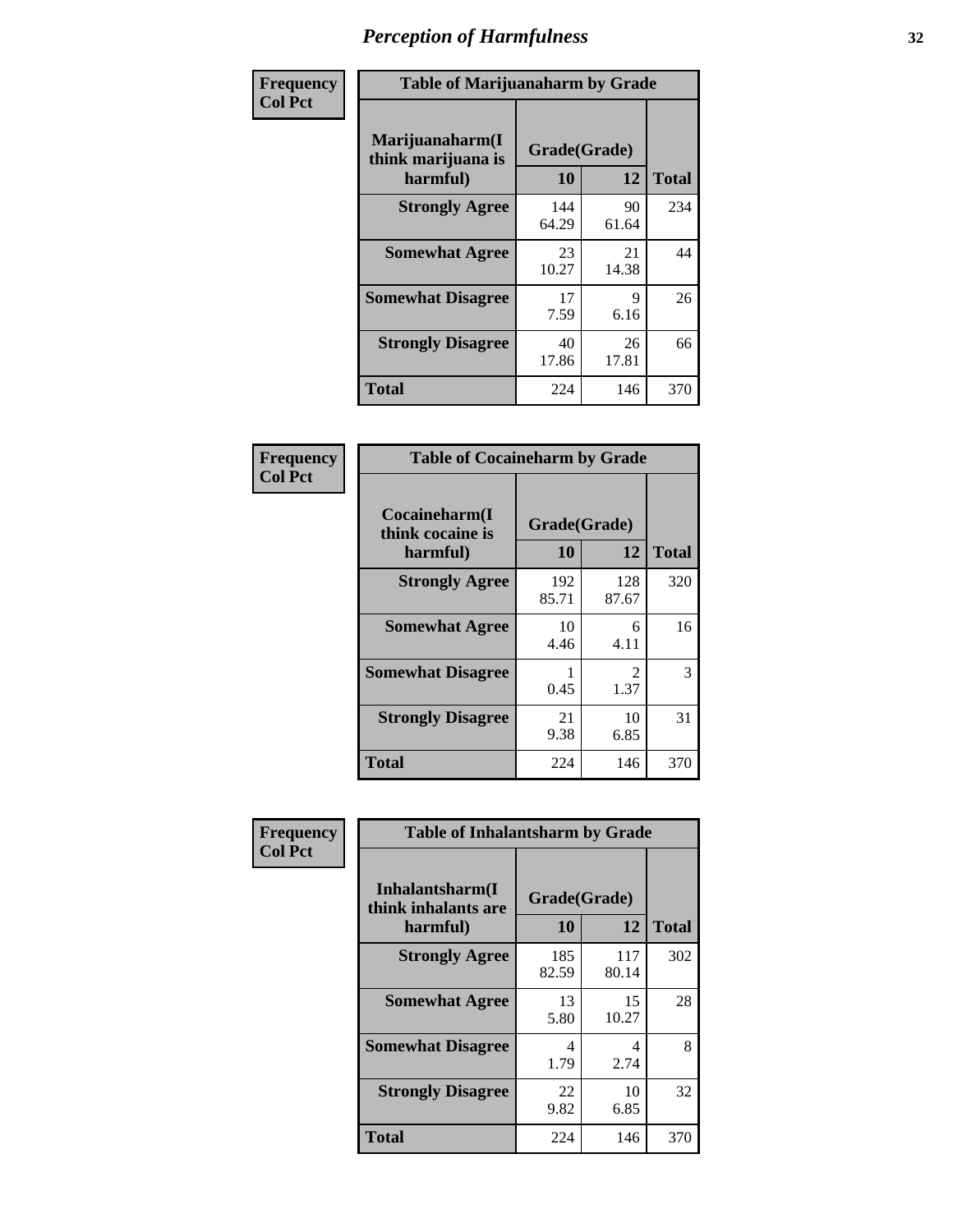| Frequency      | <b>Table of Steroidsharm by Grade</b>            |                    |              |              |
|----------------|--------------------------------------------------|--------------------|--------------|--------------|
| <b>Col Pct</b> | Steroidsharm(I<br>think steroids are<br>harmful) | Grade(Grade)<br>10 | 12           | <b>Total</b> |
|                | <b>Strongly Agree</b>                            | 178<br>79.46       | 108<br>73.97 | 286          |
|                | <b>Somewhat Agree</b>                            | 21<br>9.38         | 21<br>14.38  | 42           |
|                | <b>Somewhat Disagree</b>                         | 4<br>1.79          | 6<br>4.11    | 10           |
|                | <b>Strongly Disagree</b>                         | 21<br>9.38         | 11<br>7.53   | 32           |
|                | <b>Total</b>                                     | 224                | 146          | 370          |

| <b>Table of Ecstasyharm by Grade</b>          |                    |              |     |  |  |
|-----------------------------------------------|--------------------|--------------|-----|--|--|
| Ecstasyharm(I<br>think ecstasy is<br>harmful) | Grade(Grade)<br>10 | <b>Total</b> |     |  |  |
| <b>Strongly Agree</b>                         | 179<br>79.91       | 120<br>82.19 | 299 |  |  |
| <b>Somewhat Agree</b>                         | 15<br>6.70         | 11<br>7.53   | 26  |  |  |
| <b>Somewhat Disagree</b>                      | 6<br>2.68          | 6<br>4.11    | 12  |  |  |
| <b>Strongly Disagree</b>                      | 24<br>10.71        | 9<br>6.16    | 33  |  |  |
| <b>Total</b>                                  | 224                | 146          | 370 |  |  |

| Frequency      | <b>Table of Methharm by Grade</b>                            |                           |              |              |
|----------------|--------------------------------------------------------------|---------------------------|--------------|--------------|
| <b>Col Pct</b> | <b>Methharm</b> (I think<br>methamphetamines<br>are harmful) | Grade(Grade)<br><b>10</b> | 12           | <b>Total</b> |
|                | <b>Strongly Agree</b>                                        | 191<br>85.27              | 126<br>86.30 | 317          |
|                | <b>Somewhat Agree</b>                                        | 9<br>4.02                 | 6<br>4.11    | 15           |
|                | <b>Somewhat Disagree</b>                                     | 3<br>1.34                 | 2<br>1.37    | 5            |
|                | <b>Strongly Disagree</b>                                     | 21<br>9.38                | 12<br>8.22   | 33           |
|                | <b>Total</b>                                                 | 224                       | 146          | 370          |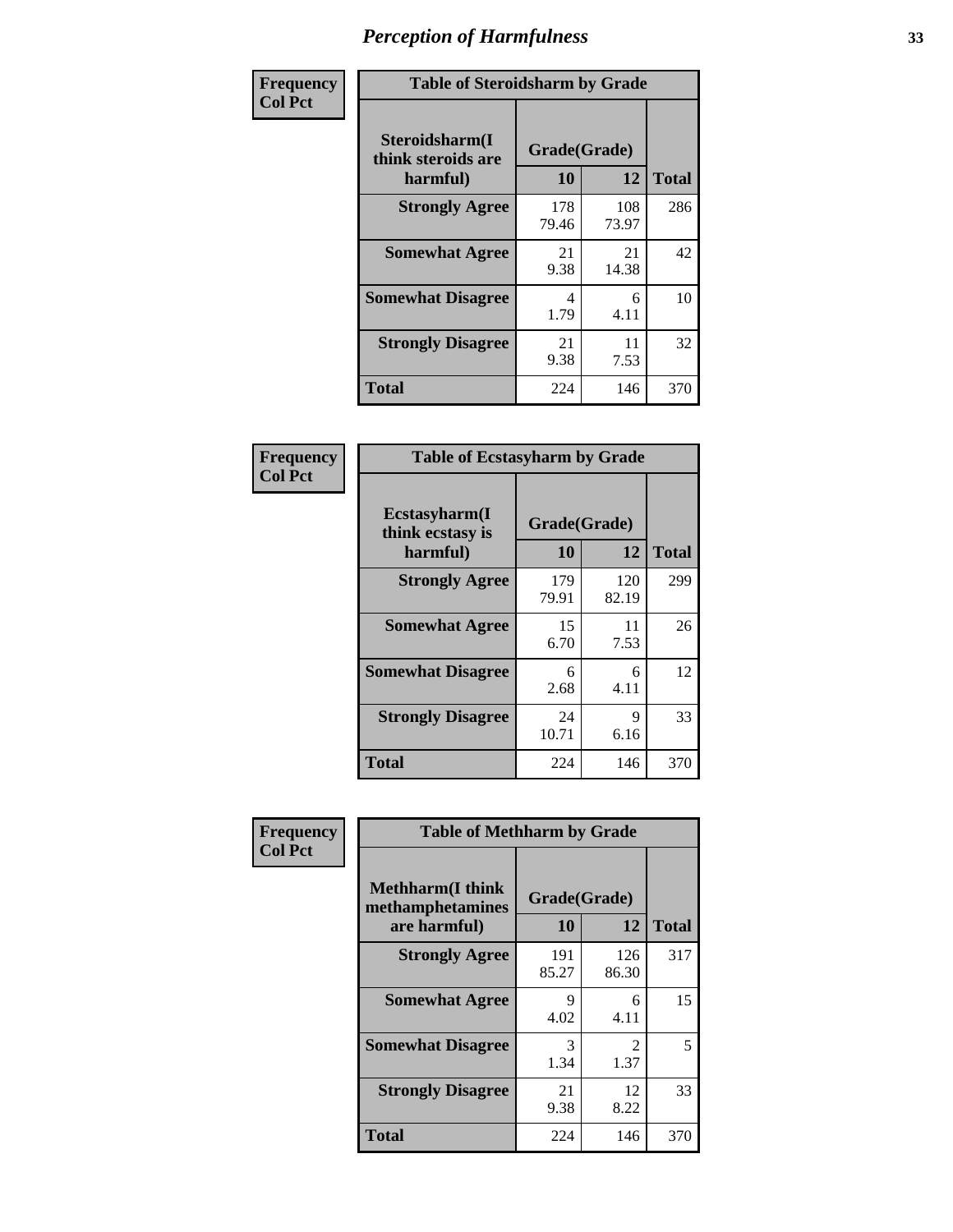| Frequency      | <b>Table of Hallucinogensharm by Grade</b>                 |                    |                       |              |
|----------------|------------------------------------------------------------|--------------------|-----------------------|--------------|
| <b>Col Pct</b> | Hallucinogensharm(I<br>think hallucinogens<br>are harmful) | Grade(Grade)<br>10 | 12                    | <b>Total</b> |
|                | <b>Strongly Agree</b>                                      | 183<br>81.70       | 122<br>83.56          | 305          |
|                | <b>Somewhat Agree</b>                                      | 17<br>7.59         | 10<br>6.85            | 27           |
|                | <b>Somewhat Disagree</b>                                   | 3<br>1.34          | $\mathcal{L}$<br>1.37 | 5            |
|                | <b>Strongly Disagree</b>                                   | 21<br>9.38         | 12<br>8.22            | 33           |
|                | <b>Total</b>                                               | 224                | 146                   | 370          |

| <b>Table of Prescriptionharm by Grade</b>                                 |              |              |              |  |
|---------------------------------------------------------------------------|--------------|--------------|--------------|--|
| Prescriptionharm(I<br>think prescription<br>drugs not<br>prescribed to me |              | Grade(Grade) |              |  |
| are harmful)                                                              | 10           | 12           | <b>Total</b> |  |
| <b>Strongly Agree</b>                                                     | 153<br>68.30 | 108<br>73.97 | 261          |  |
| <b>Somewhat Agree</b>                                                     | 33<br>14.73  | 23<br>15.75  | 56           |  |
| <b>Somewhat Disagree</b>                                                  | 14<br>6.25   | 5<br>3.42    | 19           |  |
| <b>Strongly Disagree</b>                                                  | 24<br>10.71  | 10<br>6.85   | 34           |  |
| Total                                                                     | 224          | 146          | 370          |  |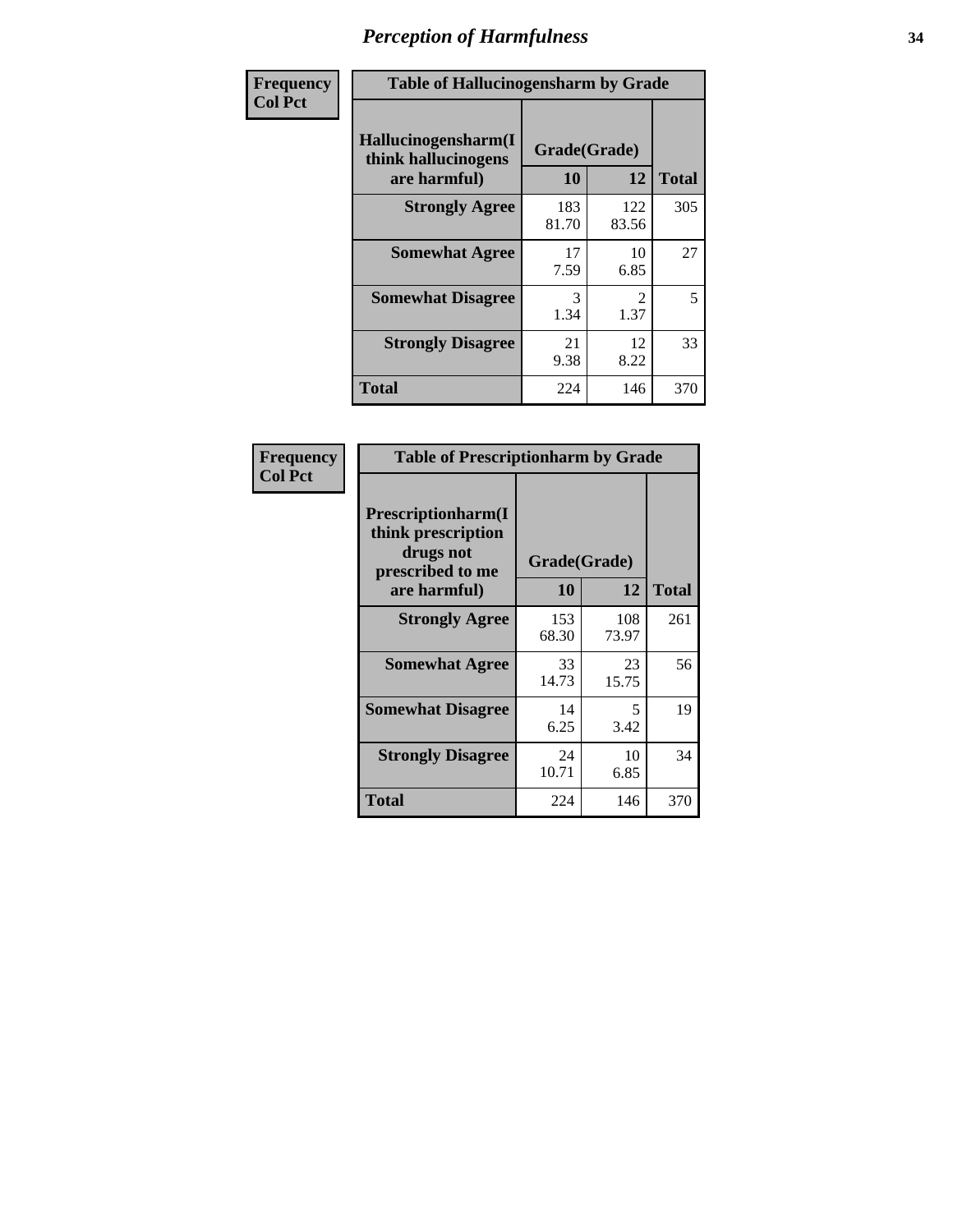# *Disapproval by Adults* **35**

| Frequency      | <b>Table of Alcoholadult by Grade</b>                                 |                    |             |              |
|----------------|-----------------------------------------------------------------------|--------------------|-------------|--------------|
| <b>Col Pct</b> | <b>Alcoholadult</b> (Adults<br>would disapprove if<br>I used alcohol) | Grade(Grade)<br>10 | 12          | <b>Total</b> |
|                | <b>Strongly Agree</b>                                                 | 150<br>66.96       | 89<br>60.96 | 239          |
|                | <b>Somewhat Agree</b>                                                 | 36<br>16.07        | 20<br>13.70 | 56           |
|                | <b>Somewhat Disagree</b>                                              | 20<br>8.93         | 22<br>15.07 | 42           |
|                | <b>Strongly Disagree</b>                                              | 18<br>8.04         | 15<br>10.27 | 33           |
|                | <b>Total</b>                                                          | 224                | 146         | 370          |

| <b>Table of Tobaccoadult by Grade</b>                                                             |              |             |     |  |  |
|---------------------------------------------------------------------------------------------------|--------------|-------------|-----|--|--|
| <b>Tobaccoadult</b> (Adults<br>Grade(Grade)<br>would disapprove if<br>12<br>10<br>I used tobacco) |              |             |     |  |  |
| <b>Strongly Agree</b>                                                                             | 176<br>78.57 | 99<br>67.81 | 275 |  |  |
| <b>Somewhat Agree</b>                                                                             | 16<br>7.14   | 17<br>11.64 | 33  |  |  |
| <b>Somewhat Disagree</b>                                                                          | 17<br>7.59   | 11<br>7.53  | 28  |  |  |
| <b>Strongly Disagree</b>                                                                          | 15<br>6.70   | 19<br>13.01 | 34  |  |  |
| <b>Total</b>                                                                                      | 224          | 146         | 370 |  |  |

| Frequency      | <b>Table of Marijuanaadult by Grade</b>                           |                    |              |              |
|----------------|-------------------------------------------------------------------|--------------------|--------------|--------------|
| <b>Col Pct</b> | Marijuanaadult(Adults<br>would disapprove if I<br>used marijuana) | Grade(Grade)<br>10 | 12           | <b>Total</b> |
|                | <b>Strongly Agree</b>                                             | 181<br>80.80       | 105<br>71.92 | 286          |
|                | <b>Somewhat Agree</b>                                             | 18<br>8.04         | 17<br>11.64  | 35           |
|                | <b>Somewhat Disagree</b>                                          | 9<br>4.02          | 5<br>3.42    | 14           |
|                | <b>Strongly Disagree</b>                                          | 16<br>7.14         | 19<br>13.01  | 35           |
|                | <b>Total</b>                                                      | 224                | 146          | 370          |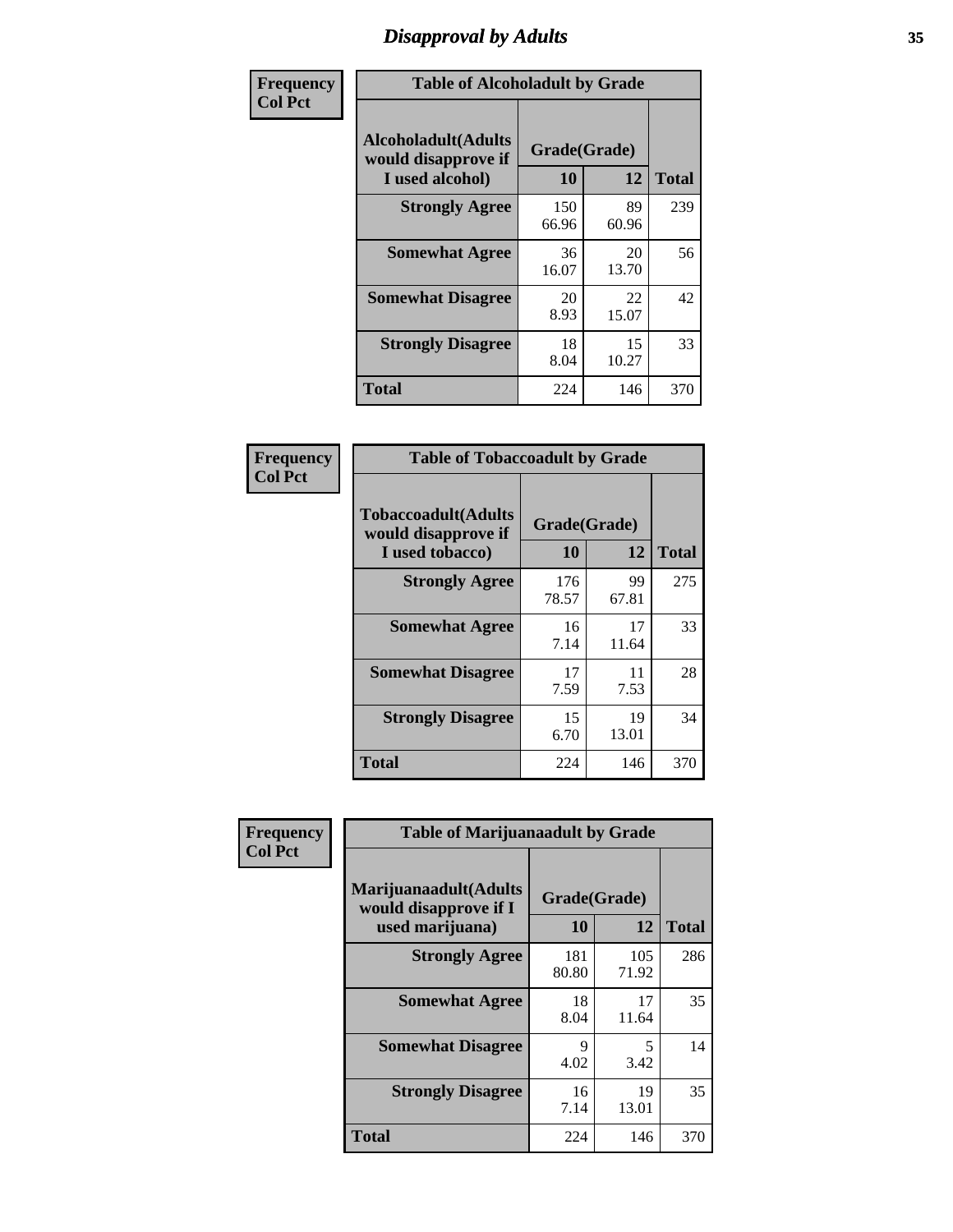# *Disapproval by Adults* **36**

| <b>Frequency</b> | <b>Table of Otherdrugadult by Grade</b>                                     |                    |              |              |
|------------------|-----------------------------------------------------------------------------|--------------------|--------------|--------------|
| <b>Col Pct</b>   | <b>Otherdrugadult</b> (Adults<br>would disapprove if I<br>used other drugs) | Grade(Grade)<br>10 | 12           | <b>Total</b> |
|                  | <b>Strongly Agree</b>                                                       | 194<br>86.61       | 118<br>80.82 | 312          |
|                  | <b>Somewhat Agree</b>                                                       | 3.13               | 9<br>6.16    | 16           |
|                  | <b>Somewhat Disagree</b>                                                    | 6<br>2.68          | 3<br>2.05    | 9            |
|                  | <b>Strongly Disagree</b>                                                    | 17<br>7.59         | 16<br>10.96  | 33           |
|                  | <b>Total</b>                                                                | 224                | 146          | 370          |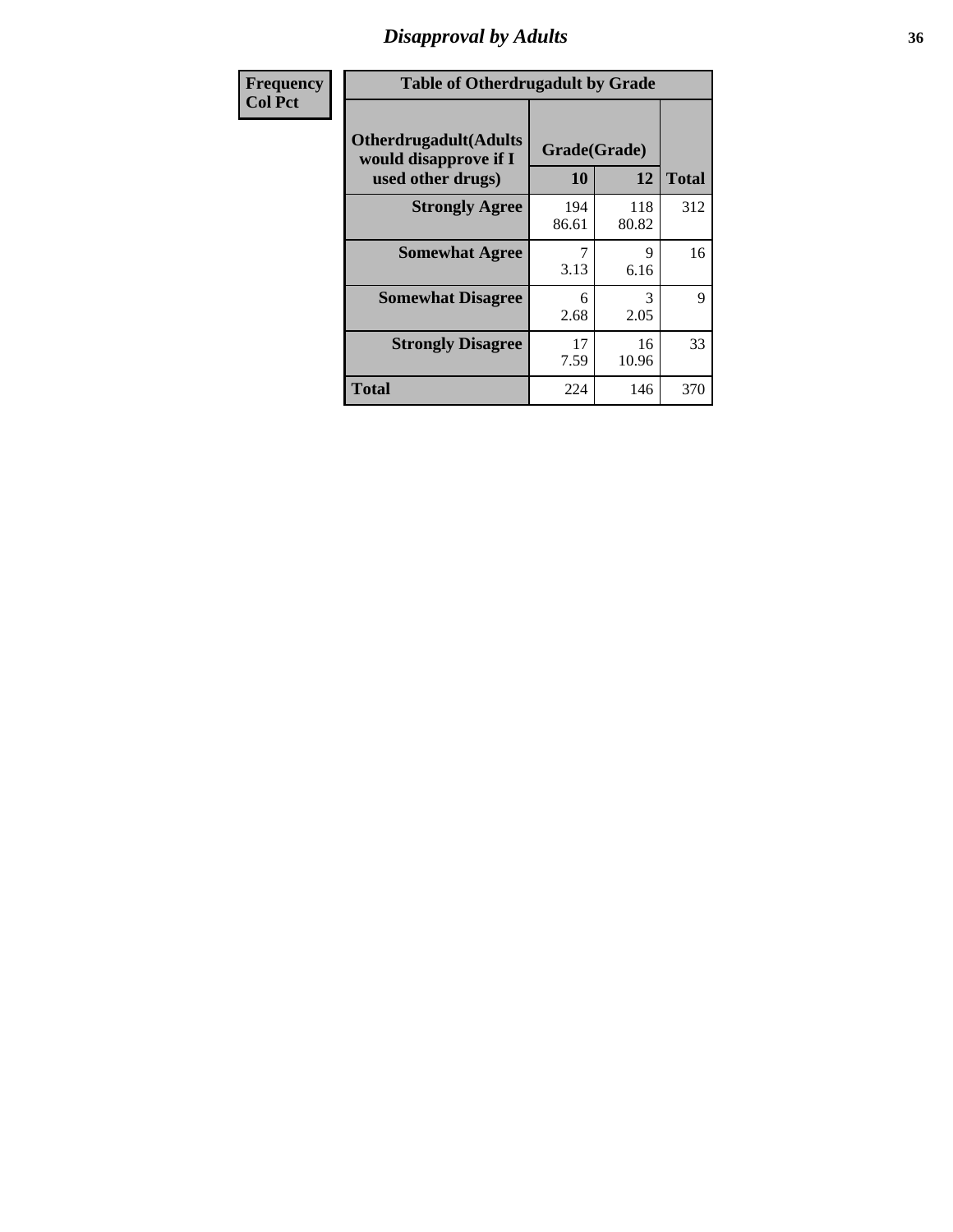# *Disapproval by Peers* **37**

| Frequency      | <b>Table of Alcoholpeer by Grade</b>                    |              |             |              |  |
|----------------|---------------------------------------------------------|--------------|-------------|--------------|--|
| <b>Col Pct</b> | Alcoholpeer(My<br>friends would<br>disapprove if I used | Grade(Grade) |             |              |  |
|                | alcohol)                                                | 10           | 12          | <b>Total</b> |  |
|                | <b>Strongly Agree</b>                                   | 63<br>28.13  | 40<br>27.40 | 103          |  |
|                | <b>Somewhat Agree</b>                                   | 56<br>25.00  | 32<br>21.92 | 88           |  |
|                | <b>Somewhat Disagree</b>                                | 41<br>18.30  | 38<br>26.03 | 79           |  |
|                | <b>Strongly Disagree</b>                                | 64<br>28.57  | 36<br>24.66 | 100          |  |
|                | Total                                                   | 224          | 146         | 370          |  |

| Frequency      | <b>Table of Tobaccopeer by Grade</b>                                |                           |             |              |  |
|----------------|---------------------------------------------------------------------|---------------------------|-------------|--------------|--|
| <b>Col Pct</b> | Tobaccopeer(My<br>friends would<br>disapprove if I used<br>tobacco) | Grade(Grade)<br><b>10</b> | 12          | <b>Total</b> |  |
|                | <b>Strongly Agree</b>                                               | 99<br>44.20               | 62<br>42.47 | 161          |  |
|                | <b>Somewhat Agree</b>                                               | 45<br>20.09               | 28<br>19.18 | 73           |  |
|                | <b>Somewhat Disagree</b>                                            | 28<br>12.50               | 21<br>14.38 | 49           |  |
|                | <b>Strongly Disagree</b>                                            | 52<br>23.21               | 35<br>23.97 | 87           |  |
|                | Total                                                               | 224                       | 146         | 370          |  |

| Frequency      | <b>Table of Marijuanapeer by Grade</b>                    |              |             |              |
|----------------|-----------------------------------------------------------|--------------|-------------|--------------|
| <b>Col Pct</b> | Marijuanapeer(My<br>friends would<br>disapprove if I used | Grade(Grade) |             |              |
|                | marijuana)                                                | <b>10</b>    | 12          | <b>Total</b> |
|                | <b>Strongly Agree</b>                                     | 80<br>35.71  | 59<br>40.41 | 139          |
|                | <b>Somewhat Agree</b>                                     | 48<br>21.43  | 26<br>17.81 | 74           |
|                | <b>Somewhat Disagree</b>                                  | 34<br>15.18  | 24<br>16.44 | 58           |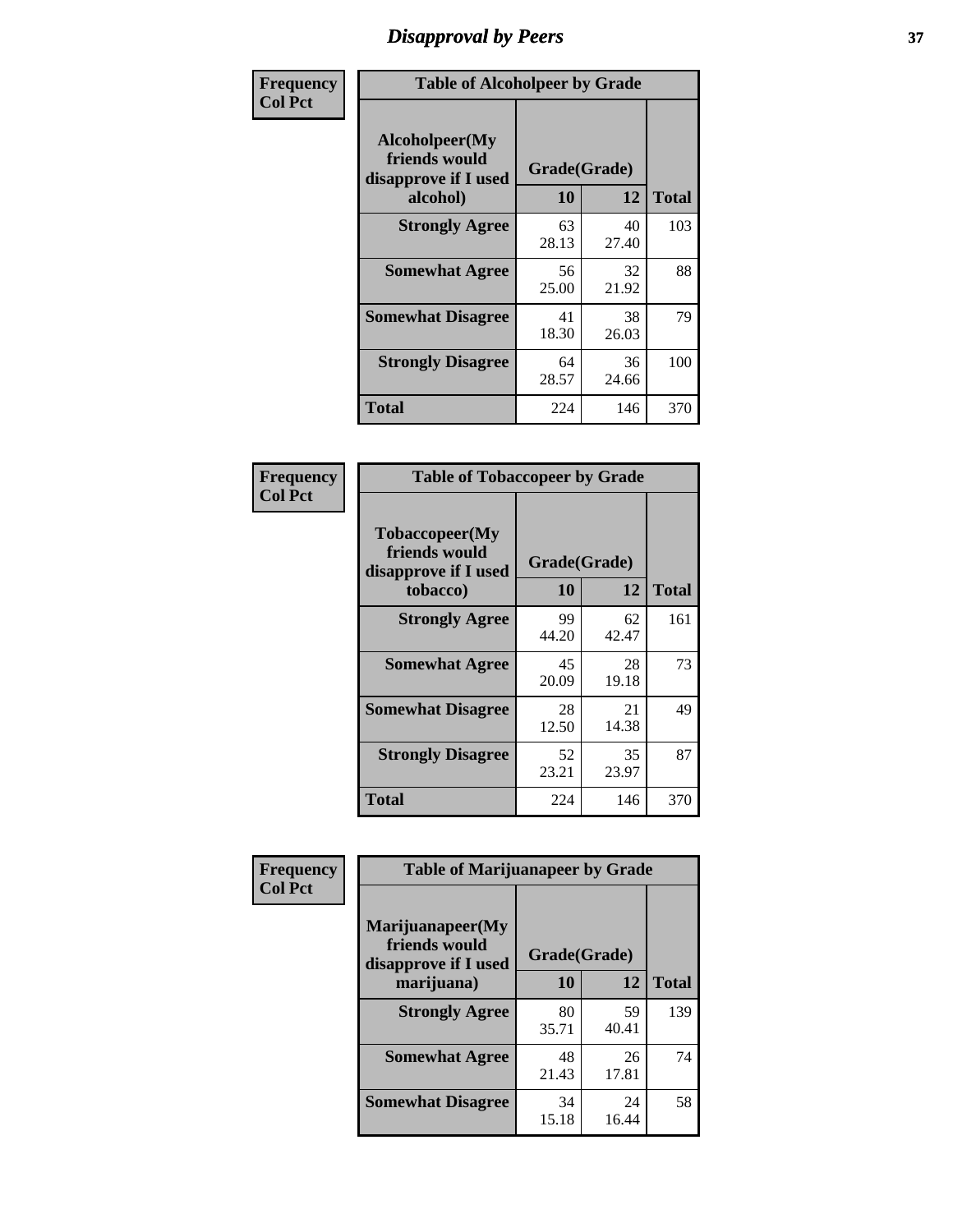# *Disapproval by Peers* **38**

| <b>Frequency</b> | <b>Table of Marijuanapeer by Grade</b>                                  |                           |             |              |  |
|------------------|-------------------------------------------------------------------------|---------------------------|-------------|--------------|--|
| <b>Col Pct</b>   | Marijuanapeer(My<br>friends would<br>disapprove if I used<br>marijuana) | Grade(Grade)<br><b>10</b> | 12          | <b>Total</b> |  |
|                  | <b>Strongly Disagree</b>                                                | 62<br>27.68               | 37<br>25.34 | 99           |  |
|                  | <b>Total</b>                                                            | 224                       | 146         | 370          |  |

| <b>Frequency</b> | <b>Table of Otherdrugpeer by Grade</b>                    |              |             |              |
|------------------|-----------------------------------------------------------|--------------|-------------|--------------|
| <b>Col Pct</b>   | Otherdrugpeer(My<br>friends would<br>disapprove if I used | Grade(Grade) |             |              |
|                  | other drugs)                                              | 10           | 12          | <b>Total</b> |
|                  | <b>Strongly Agree</b>                                     | 113<br>50.45 | 84<br>57.53 | 197          |
|                  | <b>Somewhat Agree</b>                                     | 41<br>18.30  | 21<br>14.38 | 62           |
|                  | <b>Somewhat Disagree</b>                                  | 28<br>12.50  | 11<br>7.53  | 39           |
|                  | <b>Strongly Disagree</b>                                  | 42<br>18.75  | 30<br>20.55 | 72           |
|                  | Total                                                     | 224          | 146         | 370          |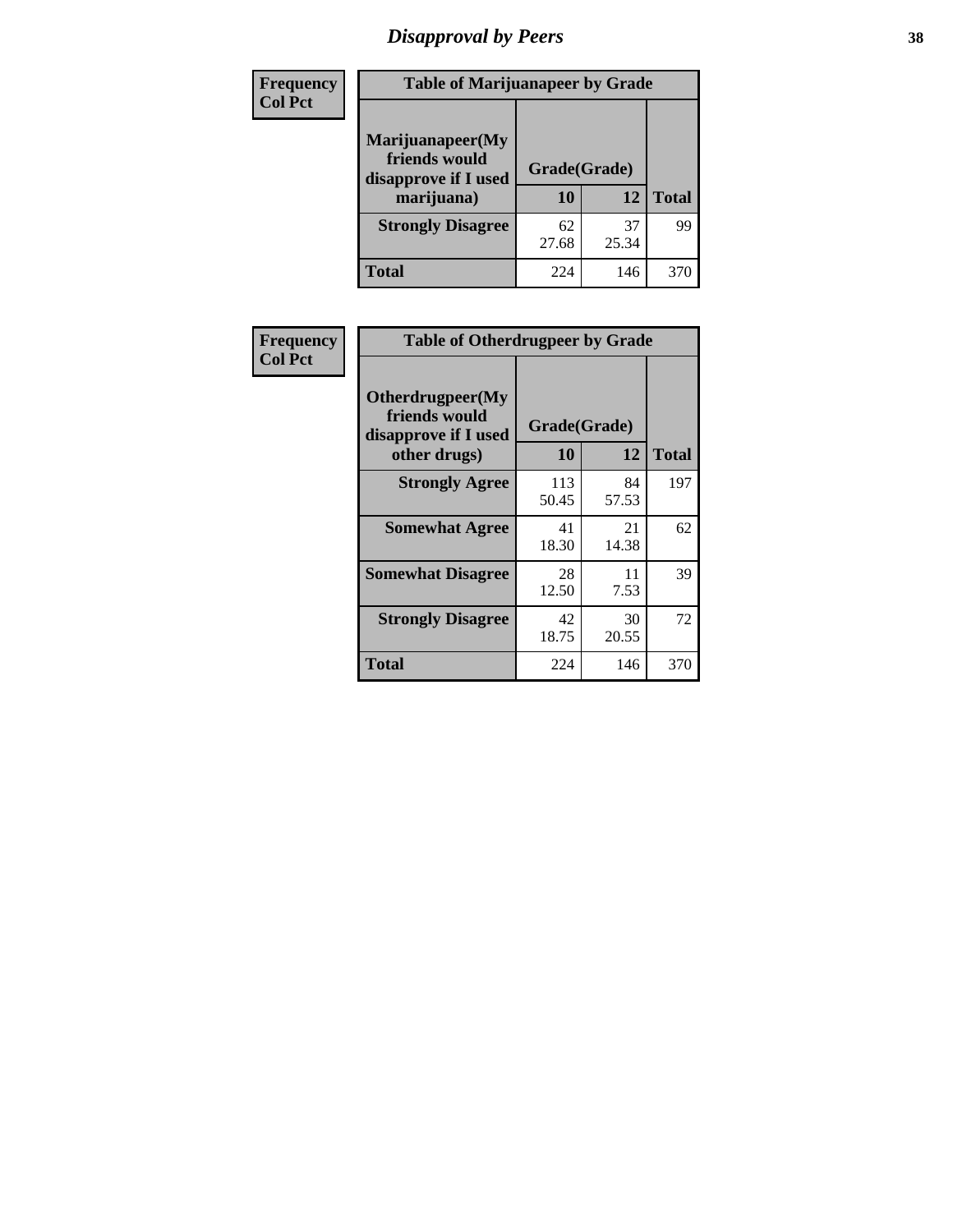| Frequency<br><b>Col Pct</b> | <b>Table of Alcohollocation1 by Grade</b> |              |             |              |
|-----------------------------|-------------------------------------------|--------------|-------------|--------------|
|                             | <b>Alcohollocation1(Places</b>            | Grade(Grade) |             |              |
|                             | <b>Friends Use Alcohol)</b>               | 10           | 12          | <b>Total</b> |
|                             |                                           | 122<br>54.46 | 73<br>50.00 | 195          |
|                             | Do Not Use                                | 102<br>45.54 | 73<br>50.00 | 175          |
|                             | <b>Total</b>                              | 224          | 146         | 370          |

| Frequency      | <b>Table of Alcohollocation2 by Grade</b>                     |                    |             |              |
|----------------|---------------------------------------------------------------|--------------------|-------------|--------------|
| <b>Col Pct</b> | <b>Alcohollocation2(Places</b><br><b>Friends Use Alcohol)</b> | Grade(Grade)<br>10 | <b>12</b>   | <b>Total</b> |
|                |                                                               | 144<br>64.29       | 98<br>67.12 | 242          |
|                | Home                                                          | 80<br>35.71        | 48<br>32.88 | 128          |
|                | <b>Total</b>                                                  | 224                | 146         | 370          |

| Frequency<br><b>Col Pct</b> | <b>Table of Alcohollocation 3 by Grade</b>                    |                    |              |              |
|-----------------------------|---------------------------------------------------------------|--------------------|--------------|--------------|
|                             | <b>Alcohollocation3(Places</b><br><b>Friends Use Alcohol)</b> | Grade(Grade)<br>10 | 12           | <b>Total</b> |
|                             |                                                               | 194<br>86.61       | 132<br>90.41 | 326          |
|                             | <b>School</b>                                                 | 30<br>13.39        | 14<br>9.59   | 44           |
|                             | <b>Total</b>                                                  | 224                | 146          | 370          |

| <b>Frequency</b> | <b>Table of Alcohollocation4 by Grade</b> |              |              |              |  |
|------------------|-------------------------------------------|--------------|--------------|--------------|--|
| <b>Col Pct</b>   | <b>Alcohollocation4(Places</b>            | Grade(Grade) |              |              |  |
|                  | <b>Friends Use Alcohol)</b>               | 10           | 12           | <b>Total</b> |  |
|                  |                                           | 184<br>82.14 | 127<br>86.99 | 311          |  |
|                  | Car                                       | 40<br>17.86  | 19<br>13.01  | 59           |  |
|                  | <b>Total</b>                              | 224          | 146          | 370          |  |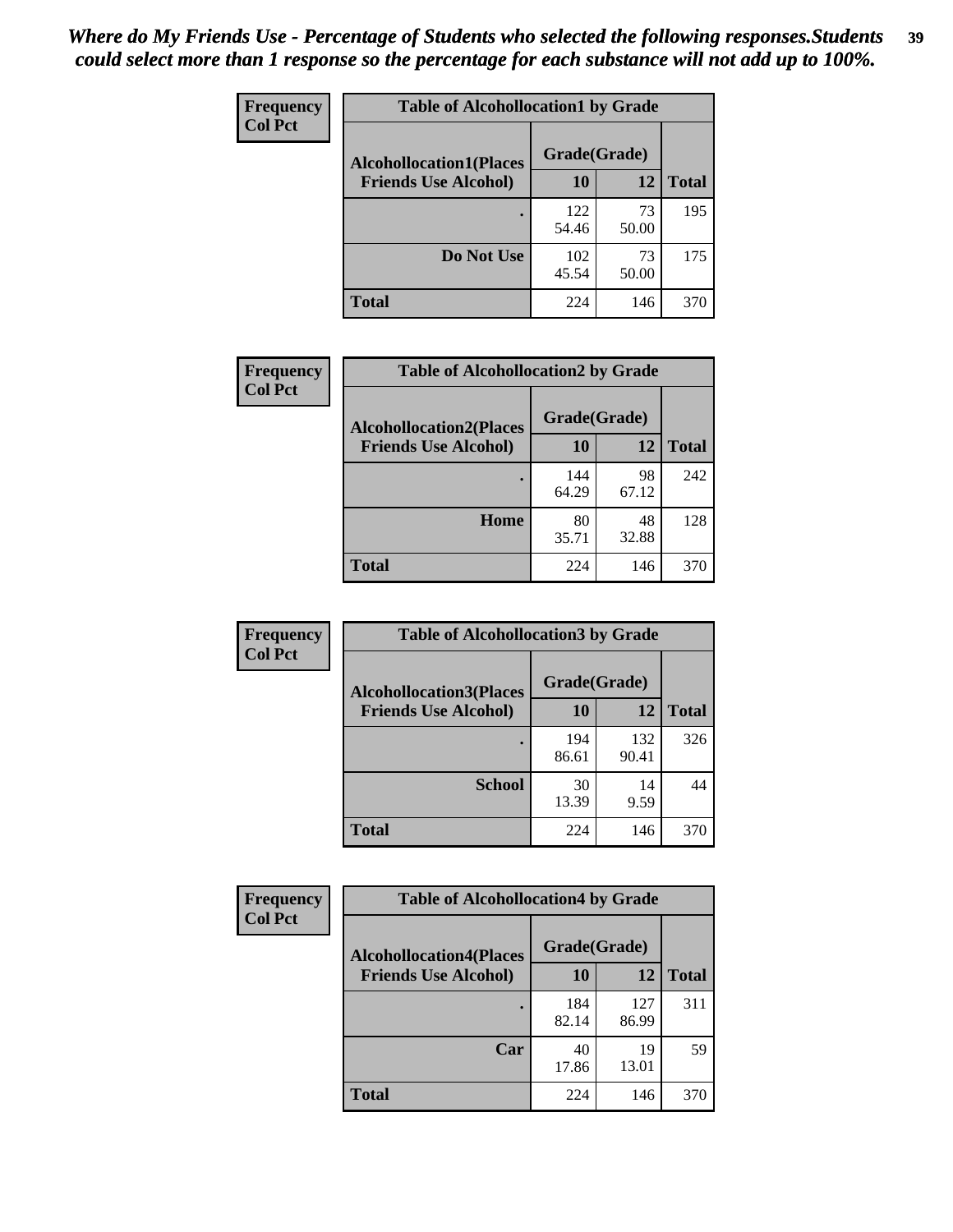| Frequency<br><b>Col Pct</b> | <b>Table of Alcohollocation5 by Grade</b> |              |             |              |  |
|-----------------------------|-------------------------------------------|--------------|-------------|--------------|--|
|                             | <b>Alcohollocation5(Places</b>            | Grade(Grade) |             |              |  |
|                             | <b>Friends Use Alcohol)</b>               | 10           | 12          | <b>Total</b> |  |
|                             |                                           | 138<br>61.61 | 93<br>63.70 | 231          |  |
|                             | <b>Friend's House</b>                     | 86<br>38.39  | 53<br>36.30 | 139          |  |
|                             | <b>Total</b>                              | 224          | 146         | 370          |  |

| <b>Frequency</b> | <b>Table of Alcohollocation6 by Grade</b> |              |              |              |
|------------------|-------------------------------------------|--------------|--------------|--------------|
| <b>Col Pct</b>   | <b>Alcohollocation6(Places</b>            | Grade(Grade) |              |              |
|                  | <b>Friends Use Alcohol)</b>               | 10           | 12           | <b>Total</b> |
|                  |                                           | 162<br>72.32 | 112<br>76.71 | 274          |
|                  | <b>Other</b>                              | 62<br>27.68  | 34<br>23.29  | 96           |
|                  | <b>Total</b>                              | 224          | 146          | 370          |

| <b>Frequency</b> | <b>Table of Tobaccolocation1 by Grade</b> |              |             |              |
|------------------|-------------------------------------------|--------------|-------------|--------------|
| <b>Col Pct</b>   | <b>Tobaccolocation1(Places</b>            | Grade(Grade) |             |              |
|                  | <b>Friends Use Tobacco)</b>               | 10           | 12          | <b>Total</b> |
|                  |                                           | 88<br>39.29  | 62<br>42.47 | 150          |
|                  | Do Not Use                                | 136<br>60.71 | 84<br>57.53 | 220          |
|                  | <b>Total</b>                              | 224          | 146         | 370          |

| <b>Frequency</b> | <b>Table of Tobaccolocation2 by Grade</b> |              |              |              |  |
|------------------|-------------------------------------------|--------------|--------------|--------------|--|
| <b>Col Pct</b>   | <b>Tobaccolocation2(Places</b>            | Grade(Grade) |              |              |  |
|                  | <b>Friends Use Tobacco)</b>               | 10           | 12           | <b>Total</b> |  |
|                  |                                           | 163<br>72.77 | 106<br>72.60 | 269          |  |
|                  | Home                                      | 61<br>27.23  | 40<br>27.40  | 101          |  |
|                  | <b>Total</b>                              | 224          | 146          | 370          |  |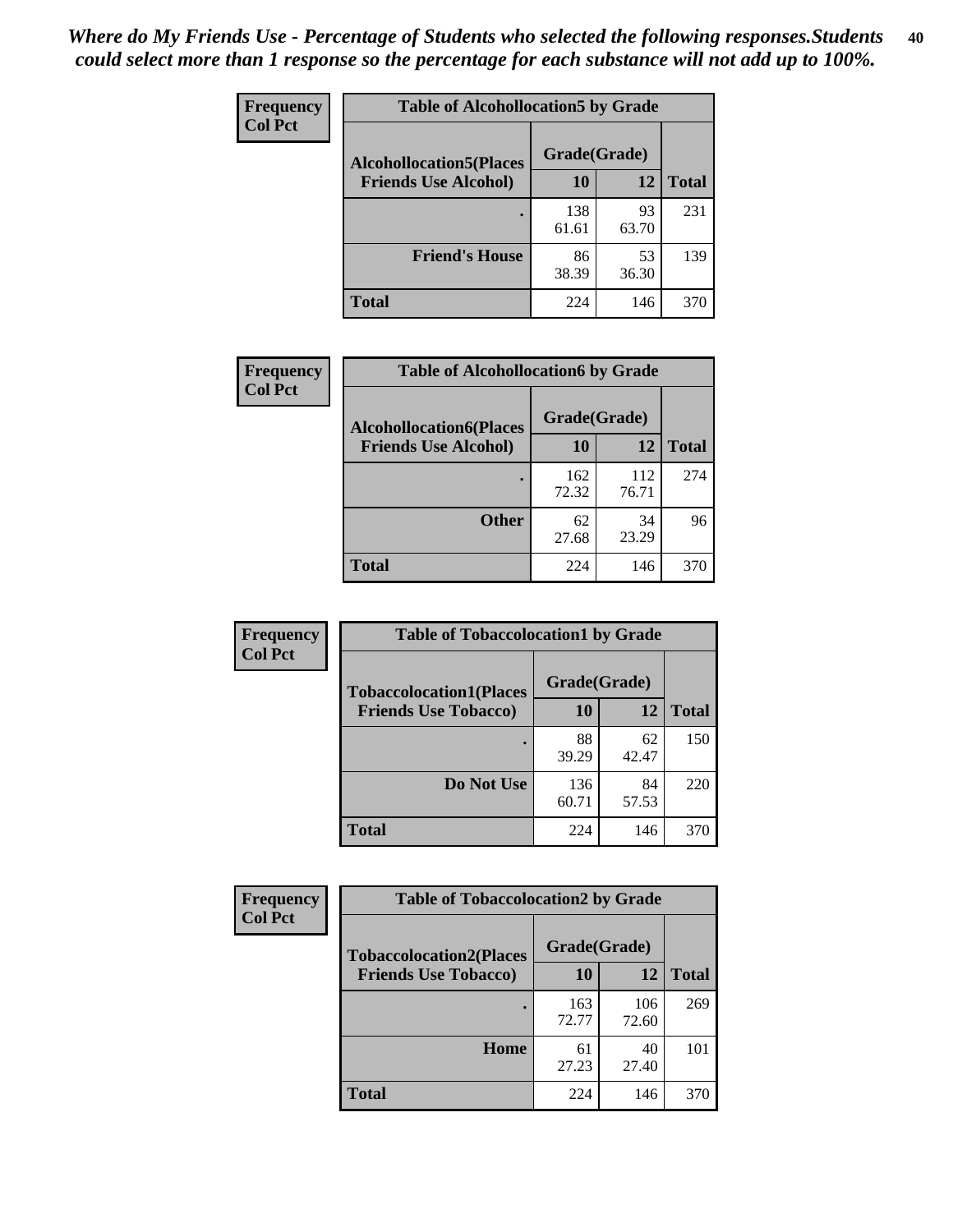| Frequency      | <b>Table of Tobaccolocation 3 by Grade</b> |              |              |              |  |
|----------------|--------------------------------------------|--------------|--------------|--------------|--|
| <b>Col Pct</b> | <b>Tobaccolocation3(Places</b>             | Grade(Grade) |              |              |  |
|                | <b>Friends Use Tobacco)</b>                | 10           | 12           | <b>Total</b> |  |
|                |                                            | 175<br>78.13 | 119<br>81.51 | 294          |  |
|                | <b>School</b>                              | 49<br>21.88  | 27<br>18.49  | 76           |  |
|                | <b>Total</b>                               | 224          | 146          | 370          |  |

| <b>Frequency</b> | <b>Table of Tobaccolocation4 by Grade</b> |              |              |              |
|------------------|-------------------------------------------|--------------|--------------|--------------|
| <b>Col Pct</b>   | <b>Tobaccolocation4(Places</b>            | Grade(Grade) |              |              |
|                  | <b>Friends Use Tobacco)</b>               | 10           | 12           | <b>Total</b> |
|                  |                                           | 181<br>80.80 | 110<br>75.34 | 291          |
|                  | Car                                       | 43<br>19.20  | 36<br>24.66  | 79           |
|                  | <b>Total</b>                              | 224          | 146          | 370          |

| Frequency<br><b>Col Pct</b> | <b>Table of Tobaccolocation5 by Grade</b> |              |              |              |
|-----------------------------|-------------------------------------------|--------------|--------------|--------------|
|                             | <b>Tobaccolocation5(Places</b>            | Grade(Grade) |              |              |
|                             | <b>Friends Use Tobacco)</b>               | 10           | 12           | <b>Total</b> |
|                             |                                           | 165<br>73.66 | 101<br>69.18 | 266          |
|                             | <b>Friend's House</b>                     | 59<br>26.34  | 45<br>30.82  | 104          |
|                             | <b>Total</b>                              | 224          | 146          | 370          |

| <b>Frequency</b> | <b>Table of Tobaccolocation6 by Grade</b> |              |              |              |  |
|------------------|-------------------------------------------|--------------|--------------|--------------|--|
| <b>Col Pct</b>   | <b>Tobaccolocation6(Places</b>            | Grade(Grade) |              |              |  |
|                  | <b>Friends Use Tobacco)</b>               | <b>10</b>    | 12           | <b>Total</b> |  |
|                  |                                           | 174<br>77.68 | 109<br>74.66 | 283          |  |
|                  | <b>Other</b>                              | 50<br>22.32  | 37<br>25.34  | 87           |  |
|                  | <b>Total</b>                              | 224          | 146          | 370          |  |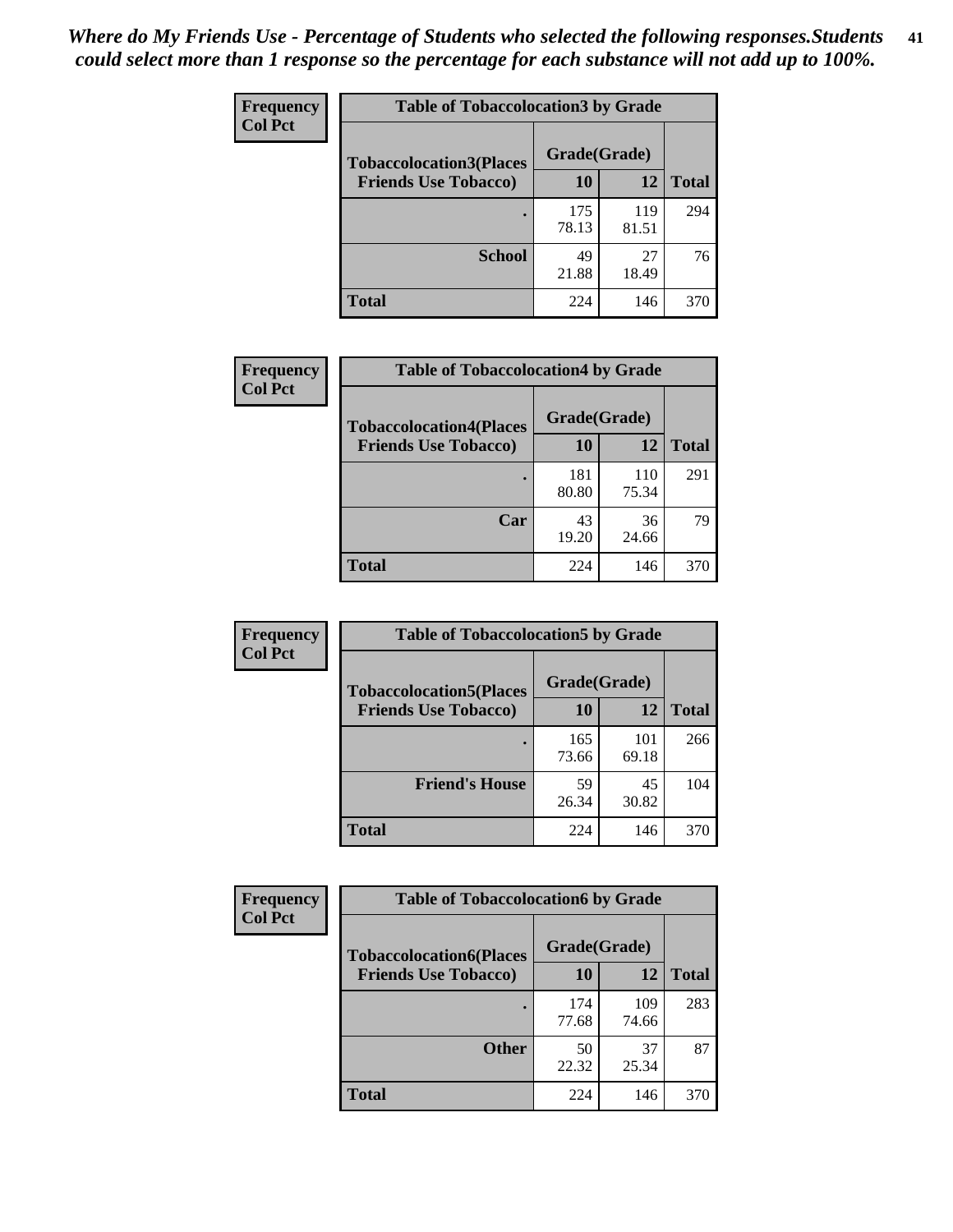| <b>Frequency</b> | <b>Table of Marijuanalocation1 by Grade</b> |              |             |              |
|------------------|---------------------------------------------|--------------|-------------|--------------|
| <b>Col Pct</b>   | <b>Marijuanalocation1(Places</b>            | Grade(Grade) |             |              |
|                  | <b>Friends Use Marijuana</b> )              | 10           | 12          | <b>Total</b> |
|                  |                                             | 97<br>43.30  | 70<br>47.95 | 167          |
|                  | Do Not Use                                  | 127<br>56.70 | 76<br>52.05 | 203          |
|                  | <b>Total</b>                                | 224          | 146         | 370          |

| <b>Frequency</b> | <b>Table of Marijuanalocation2 by Grade</b>                        |                    |              |              |
|------------------|--------------------------------------------------------------------|--------------------|--------------|--------------|
| <b>Col Pct</b>   | <b>Marijuanalocation2(Places</b><br><b>Friends Use Marijuana</b> ) | Grade(Grade)<br>10 | 12           | <b>Total</b> |
|                  |                                                                    | 153<br>68.30       | 102<br>69.86 | 255          |
|                  | Home                                                               | 71<br>31.70        | 44<br>30.14  | 115          |
|                  | <b>Total</b>                                                       | 224                | 146          | 370          |

| Frequency<br><b>Col Pct</b> | <b>Table of Marijuanalocation3 by Grade</b> |              |              |              |
|-----------------------------|---------------------------------------------|--------------|--------------|--------------|
|                             | <b>Marijuanalocation3(Places</b>            | Grade(Grade) |              |              |
|                             | <b>Friends Use Marijuana</b> )              | 10           | 12           | <b>Total</b> |
|                             |                                             | 182<br>81.25 | 122<br>83.56 | 304          |
|                             | <b>School</b>                               | 42<br>18.75  | 24<br>16.44  | 66           |
|                             | <b>Total</b>                                | 224          | 146          | 370          |

| Frequency      | <b>Table of Marijuanalocation4 by Grade</b> |              |              |              |  |
|----------------|---------------------------------------------|--------------|--------------|--------------|--|
| <b>Col Pct</b> | <b>Marijuanalocation4(Places</b>            | Grade(Grade) |              |              |  |
|                | <b>Friends Use Marijuana</b> )              | <b>10</b>    | 12           | <b>Total</b> |  |
|                |                                             | 171<br>76.34 | 110<br>75.34 | 281          |  |
|                | Car                                         | 53<br>23.66  | 36<br>24.66  | 89           |  |
|                | <b>Total</b>                                | 224          | 146          | 370          |  |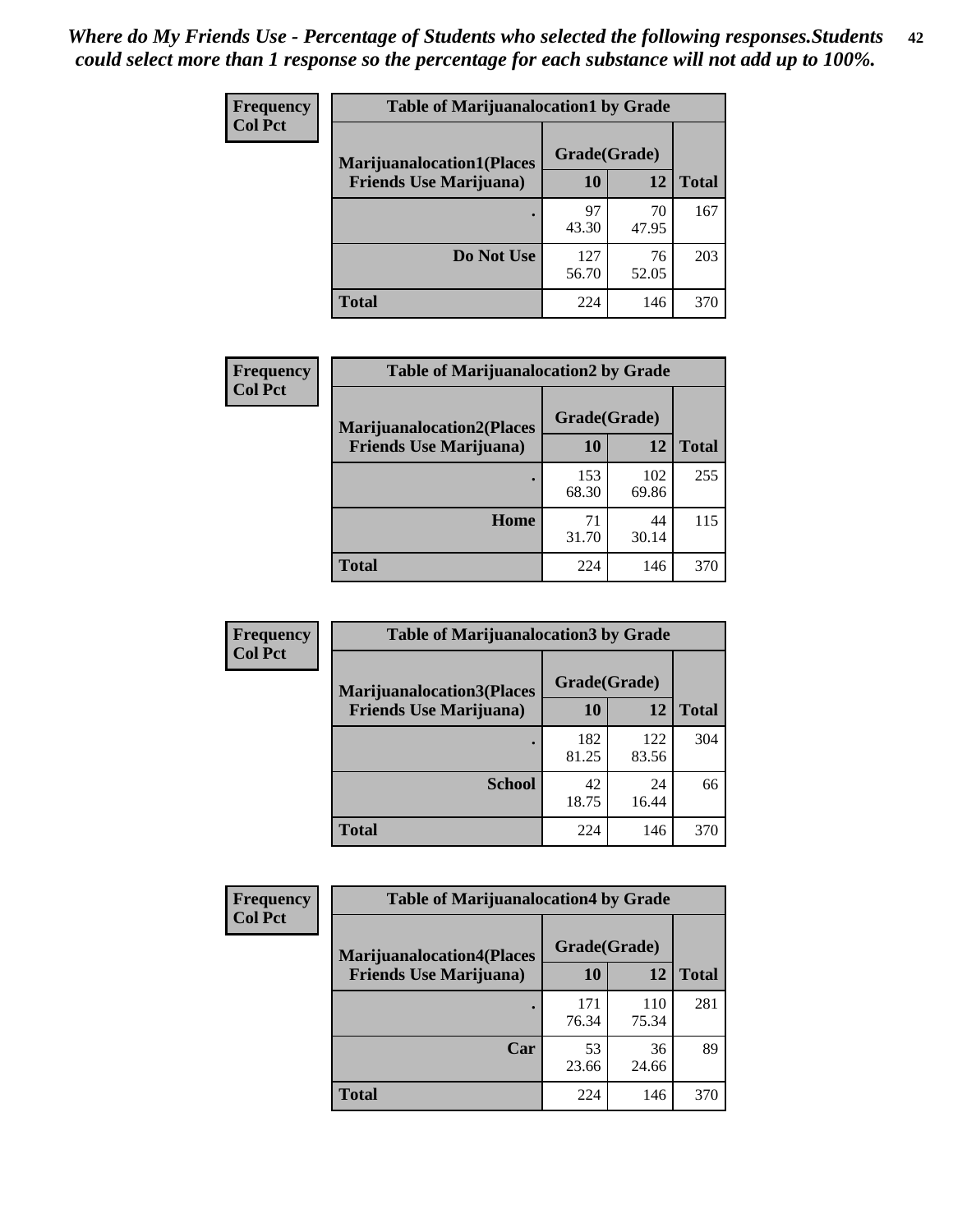| <b>Frequency</b> | <b>Table of Marijuanalocation5 by Grade</b> |              |             |              |
|------------------|---------------------------------------------|--------------|-------------|--------------|
| <b>Col Pct</b>   | <b>Marijuanalocation5</b> (Places           | Grade(Grade) |             |              |
|                  | <b>Friends Use Marijuana</b> )              | 10           | 12          | <b>Total</b> |
|                  |                                             | 155<br>69.20 | 95<br>65.07 | 250          |
|                  | <b>Friend's House</b>                       | 69<br>30.80  | 51<br>34.93 | 120          |
|                  | <b>Total</b>                                | 224          | 146         | 370          |

| <b>Frequency</b><br><b>Col Pct</b> | <b>Table of Marijuanalocation6 by Grade</b>                        |                    |              |              |
|------------------------------------|--------------------------------------------------------------------|--------------------|--------------|--------------|
|                                    | <b>Marijuanalocation6(Places</b><br><b>Friends Use Marijuana</b> ) | Grade(Grade)<br>10 | 12           | <b>Total</b> |
|                                    |                                                                    | 165<br>73.66       | 106<br>72.60 | 271          |
|                                    | <b>Other</b>                                                       | 59<br>26.34        | 40<br>27.40  | 99           |
|                                    | <b>Total</b>                                                       | 224                | 146          | 370          |

| Frequency      | <b>Table of Otherdruglocation1 by Grade</b>                          |              |              |              |
|----------------|----------------------------------------------------------------------|--------------|--------------|--------------|
| <b>Col Pct</b> | <b>Otherdruglocation1(Places</b><br><b>Friends Use Other Illegal</b> | Grade(Grade) |              |              |
|                | Drugs)                                                               | 10           | 12           | <b>Total</b> |
|                |                                                                      | 66<br>29.46  | 41<br>28.08  | 107          |
|                | Do Not Use                                                           | 158<br>70.54 | 105<br>71.92 | 263          |
|                | <b>Total</b>                                                         | 224          | 146          | 370          |

| Frequency      | <b>Table of Otherdruglocation2 by Grade</b>                          |              |              |              |
|----------------|----------------------------------------------------------------------|--------------|--------------|--------------|
| <b>Col Pct</b> | <b>Otherdruglocation2(Places</b><br><b>Friends Use Other Illegal</b> | Grade(Grade) |              |              |
|                | Drugs)                                                               | 10           | 12           | <b>Total</b> |
|                |                                                                      | 181<br>80.80 | 124<br>84.93 | 305          |
|                | <b>Home</b>                                                          | 43<br>19.20  | 22<br>15.07  | 65           |
|                | <b>Total</b>                                                         | 224          | 146          | 370          |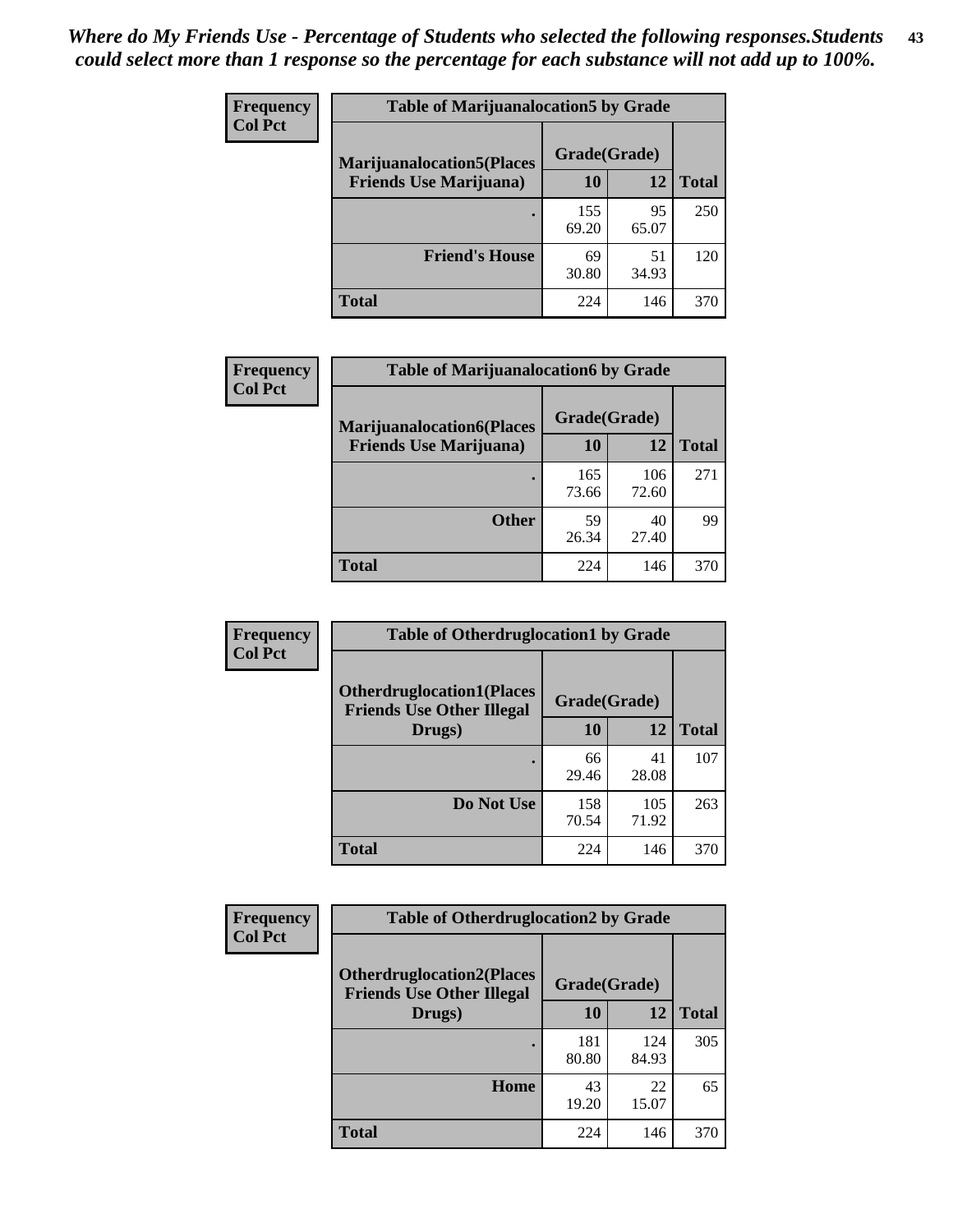| <b>Frequency</b> | <b>Table of Otherdruglocation3 by Grade</b>                          |              |              |              |
|------------------|----------------------------------------------------------------------|--------------|--------------|--------------|
| <b>Col Pct</b>   | <b>Otherdruglocation3(Places</b><br><b>Friends Use Other Illegal</b> | Grade(Grade) |              |              |
|                  | Drugs)                                                               | 10           | 12           | <b>Total</b> |
|                  |                                                                      | 200<br>89.29 | 134<br>91.78 | 334          |
|                  | <b>School</b>                                                        | 24<br>10.71  | 12<br>8.22   | 36           |
|                  | <b>Total</b>                                                         | 224          | 146          | 370          |

| <b>Frequency</b> | <b>Table of Otherdruglocation4 by Grade</b>                          |              |              |              |
|------------------|----------------------------------------------------------------------|--------------|--------------|--------------|
| <b>Col Pct</b>   | <b>Otherdruglocation4(Places</b><br><b>Friends Use Other Illegal</b> | Grade(Grade) |              |              |
|                  | Drugs)                                                               | 10           | 12           | <b>Total</b> |
|                  |                                                                      | 196<br>87.50 | 125<br>85.62 | 321          |
|                  | Car                                                                  | 28<br>12.50  | 21<br>14.38  | 49           |
|                  | <b>Total</b>                                                         | 224          | 146          | 370          |

| Frequency      | <b>Table of Otherdruglocation5 by Grade</b>                          |              |              |              |
|----------------|----------------------------------------------------------------------|--------------|--------------|--------------|
| <b>Col Pct</b> | <b>Otherdruglocation5(Places</b><br><b>Friends Use Other Illegal</b> | Grade(Grade) |              |              |
|                | Drugs)                                                               | 10           | 12           | <b>Total</b> |
|                |                                                                      | 180<br>80.36 | 118<br>80.82 | 298          |
|                | <b>Friend's House</b>                                                | 44<br>19.64  | 28<br>19.18  | 72           |
|                | Total                                                                | 224          | 146          | 370          |

| Frequency      | <b>Table of Otherdruglocation6 by Grade</b>                          |              |              |              |
|----------------|----------------------------------------------------------------------|--------------|--------------|--------------|
| <b>Col Pct</b> | <b>Otherdruglocation6(Places</b><br><b>Friends Use Other Illegal</b> | Grade(Grade) |              |              |
|                | Drugs)                                                               | 10           | 12           | <b>Total</b> |
|                |                                                                      | 180<br>80.36 | 120<br>82.19 | 300          |
|                | <b>Other</b>                                                         | 44<br>19.64  | 26<br>17.81  | 70           |
|                | <b>Total</b>                                                         | 224          | 146          | 370          |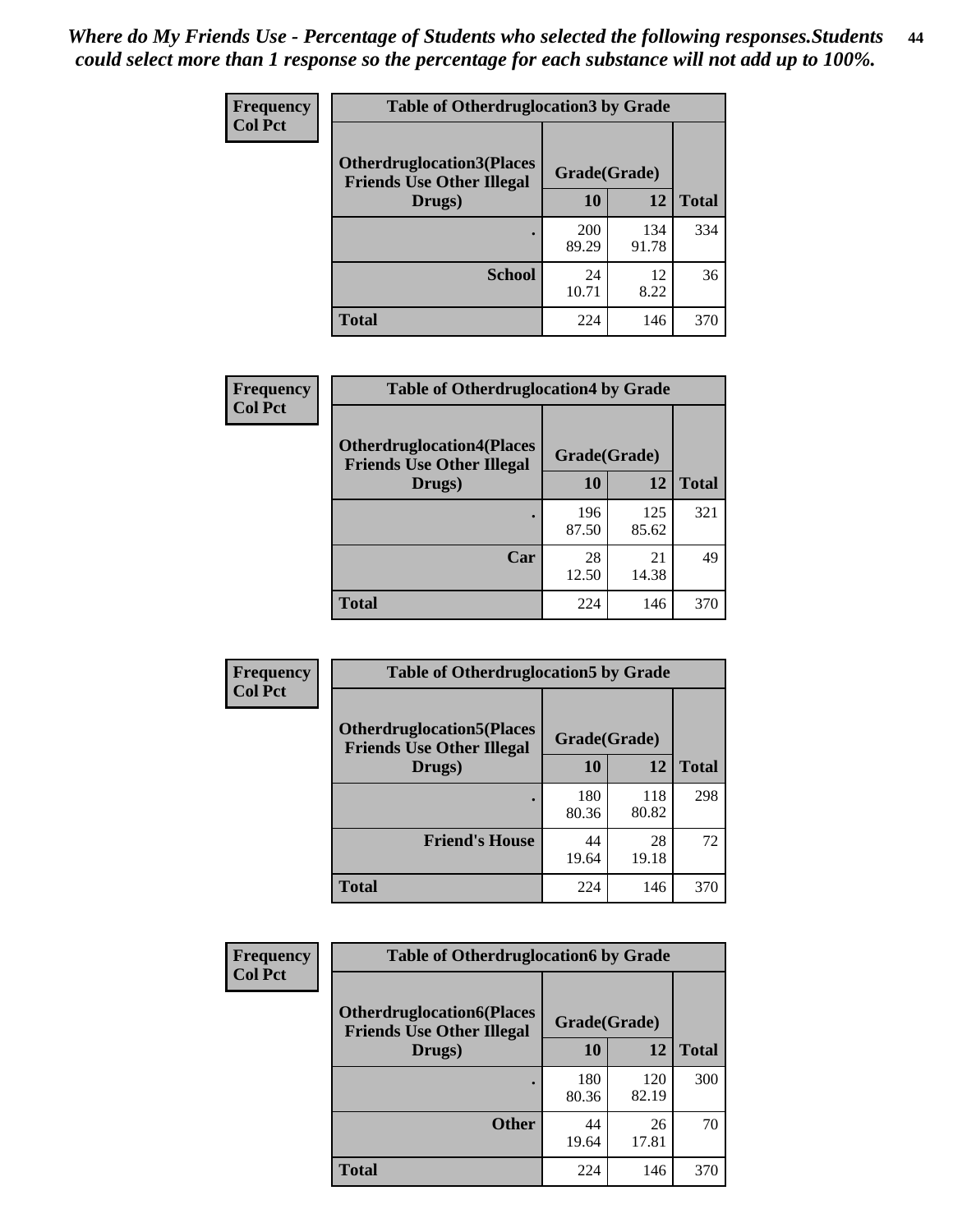| Frequency      | <b>Table of Alcoholtime1 by Grade</b>           |              |             |              |
|----------------|-------------------------------------------------|--------------|-------------|--------------|
| <b>Col Pct</b> | <b>Alcoholtime1(Times</b><br><b>Friends Use</b> | Grade(Grade) |             |              |
|                | Alcohol)                                        | 10           | 12          | <b>Total</b> |
|                |                                                 | 120<br>53.57 | 68<br>46.58 | 188          |
|                | Do Not Use                                      | 104<br>46.43 | 78<br>53.42 | 182          |
|                | <b>Total</b>                                    | 224          | 146         | 370          |

| Frequency      | <b>Table of Alcoholtime2 by Grade</b>           |              |              |              |
|----------------|-------------------------------------------------|--------------|--------------|--------------|
| <b>Col Pct</b> | <b>Alcoholtime2(Times</b><br><b>Friends Use</b> | Grade(Grade) |              |              |
|                | Alcohol)                                        | 10           | 12           | <b>Total</b> |
|                |                                                 | 197<br>87.95 | 133<br>91.10 | 330          |
|                | <b>On Way to School</b>                         | 27<br>12.05  | 13<br>8.90   | 40           |
|                | <b>Total</b>                                    | 224          | 146          | 370          |

| Frequency      | <b>Table of Alcoholtime3 by Grade</b>           |              |              |              |  |
|----------------|-------------------------------------------------|--------------|--------------|--------------|--|
| <b>Col Pct</b> | <b>Alcoholtime3(Times</b><br><b>Friends Use</b> | Grade(Grade) |              |              |  |
|                | Alcohol)                                        | 10           | 12           | <b>Total</b> |  |
|                |                                                 | 195<br>87.05 | 137<br>93.84 | 332          |  |
|                | <b>During School</b>                            | 29<br>12.95  | 9<br>6.16    | 38           |  |
|                | Total                                           | 224          | 146          | 370          |  |

| <b>Frequency</b><br><b>Col Pct</b> | <b>Table of Alcoholtime4 by Grade</b> |              |              |              |
|------------------------------------|---------------------------------------|--------------|--------------|--------------|
|                                    | <b>Alcoholtime4(Times</b>             | Grade(Grade) |              |              |
|                                    | <b>Friends Use Alcohol)</b>           | 10           | 12           | <b>Total</b> |
|                                    |                                       | 192<br>85.71 | 130<br>89.04 | 322          |
|                                    | <b>On Way Home From School</b>        | 32<br>14.29  | 16<br>10.96  | 48           |
|                                    | <b>Total</b>                          | 224          | 146          | 370          |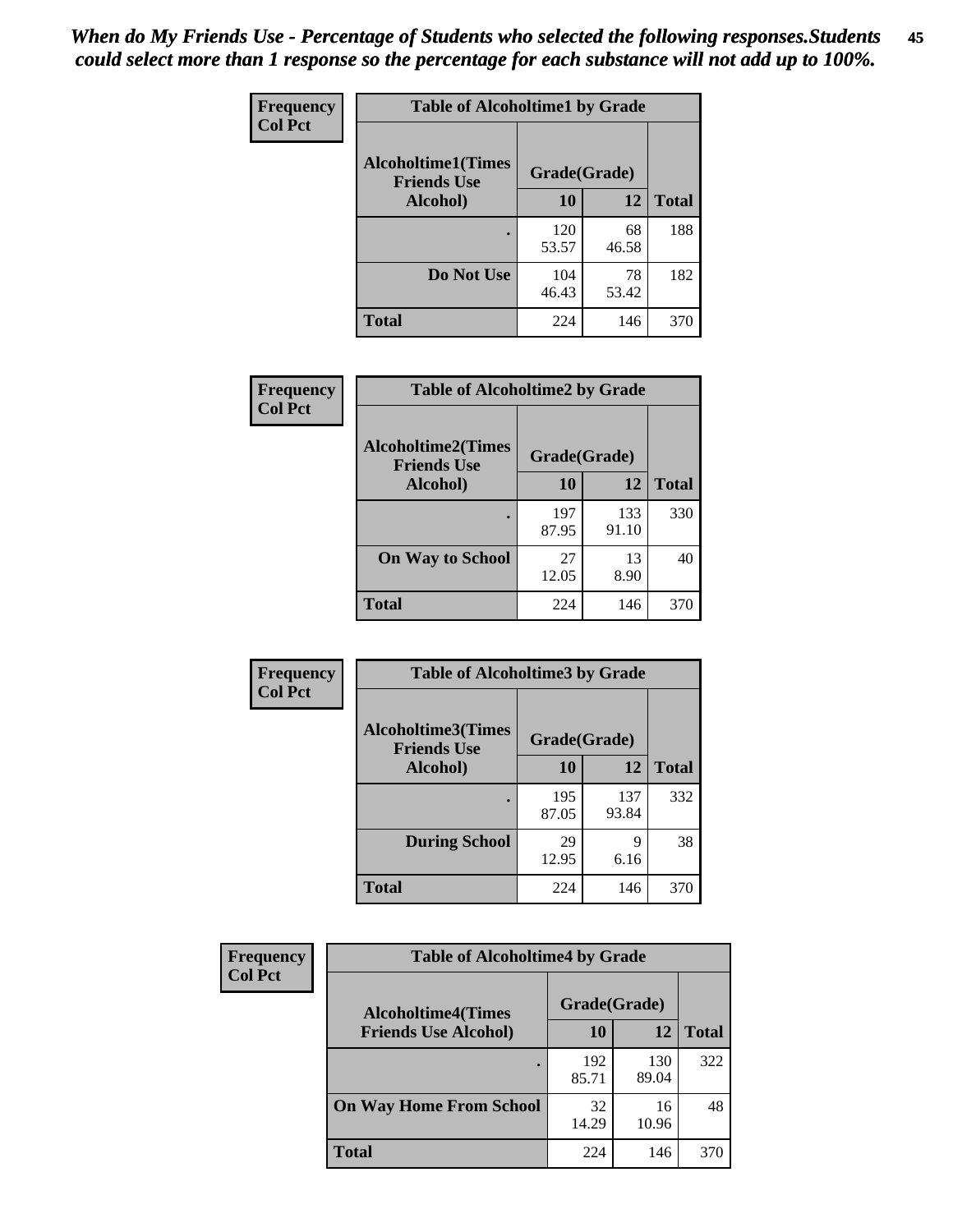*When do My Friends Use - Percentage of Students who selected the following responses.Students could select more than 1 response so the percentage for each substance will not add up to 100%.* **46**

| Frequency      | <b>Table of Alcoholtime5 by Grade</b>            |              |              |              |
|----------------|--------------------------------------------------|--------------|--------------|--------------|
| <b>Col Pct</b> | <b>Alcoholtime5</b> (Times<br><b>Friends Use</b> | Grade(Grade) |              |              |
|                | Alcohol)                                         | 10           | 12           | <b>Total</b> |
|                |                                                  | 160<br>71.43 | 114<br>78.08 | 274          |
|                | Weeknights                                       | 64<br>28.57  | 32<br>21.92  | 96           |
|                | <b>Total</b>                                     | 224          | 146          | 370          |

| Frequency      | <b>Table of Alcoholtime6 by Grade</b>           |              |             |              |
|----------------|-------------------------------------------------|--------------|-------------|--------------|
| <b>Col Pct</b> | <b>Alcoholtime6(Times</b><br><b>Friends Use</b> | Grade(Grade) |             |              |
|                | Alcohol)                                        | 10           | 12          | <b>Total</b> |
|                |                                                 | 109<br>48.66 | 72<br>49.32 | 181          |
|                | Weekends                                        | 115<br>51.34 | 74<br>50.68 | 189          |
|                | <b>Total</b>                                    | 224          | 146         | 370          |

| <b>Frequency</b> | <b>Table of Tobaccotime1 by Grade</b>           |              |             |              |
|------------------|-------------------------------------------------|--------------|-------------|--------------|
| <b>Col Pct</b>   | <b>Tobaccotime1(Times</b><br><b>Friends Use</b> | Grade(Grade) |             |              |
|                  | <b>Tobacco</b> )                                | 10           | 12          | <b>Total</b> |
|                  |                                                 | 84<br>37.50  | 61<br>41.78 | 145          |
|                  | Do Not Use                                      | 140<br>62.50 | 85<br>58.22 | 225          |
|                  | <b>Total</b>                                    | 224          | 146         | 370          |

| <b>Frequency</b> | <b>Table of Tobaccotime2 by Grade</b>           |              |              |              |
|------------------|-------------------------------------------------|--------------|--------------|--------------|
| <b>Col Pct</b>   | <b>Tobaccotime2(Times</b><br><b>Friends Use</b> | Grade(Grade) |              |              |
|                  | <b>Tobacco</b> )                                | 10           | 12           | <b>Total</b> |
|                  |                                                 | 180<br>80.36 | 114<br>78.08 | 294          |
|                  | <b>On Way to School</b>                         | 44<br>19.64  | 32<br>21.92  | 76           |
|                  | <b>Total</b>                                    | 224          | 146          | 370          |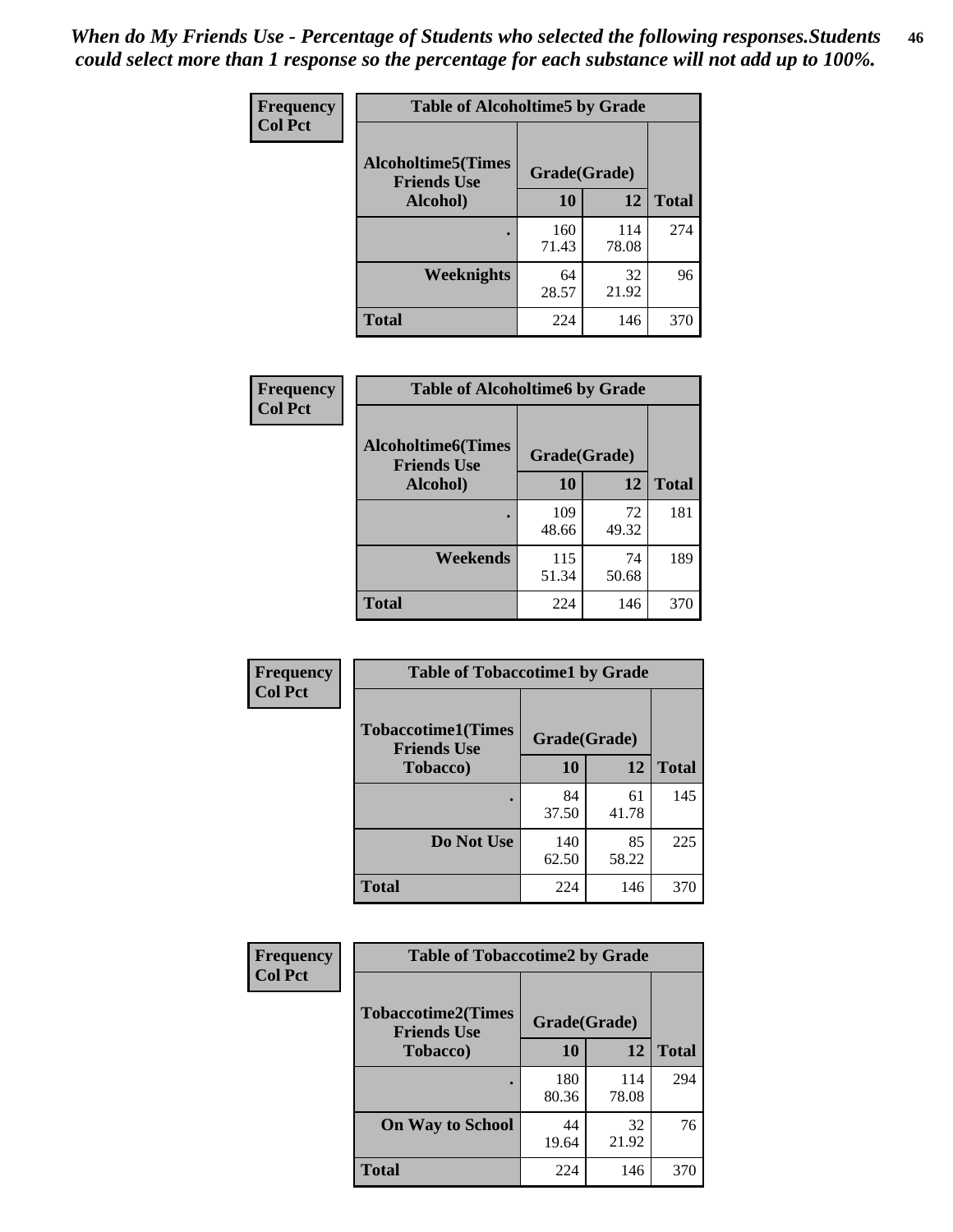*When do My Friends Use - Percentage of Students who selected the following responses.Students could select more than 1 response so the percentage for each substance will not add up to 100%.* **47**

| <b>Frequency</b> | <b>Table of Tobaccotime3 by Grade</b>           |              |              |              |  |
|------------------|-------------------------------------------------|--------------|--------------|--------------|--|
| <b>Col Pct</b>   | <b>Tobaccotime3(Times</b><br><b>Friends Use</b> |              | Grade(Grade) |              |  |
|                  | <b>Tobacco</b> )                                | 10           | 12           | <b>Total</b> |  |
|                  |                                                 | 186<br>83.04 | 124<br>84.93 | 310          |  |
|                  | <b>During School</b>                            | 38<br>16.96  | 22<br>15.07  | 60           |  |
|                  | <b>Total</b>                                    | 224          | 146          | 370          |  |

| Frequency<br><b>Col Pct</b> | <b>Table of Tobaccotime4 by Grade</b> |              |              |              |
|-----------------------------|---------------------------------------|--------------|--------------|--------------|
|                             | <b>Tobaccotime4(Times</b>             | Grade(Grade) |              |              |
|                             | <b>Friends Use Tobacco)</b>           | 10           | 12           | <b>Total</b> |
|                             |                                       | 192<br>85.71 | 130<br>89.04 | 322          |
|                             | <b>On Way Home From School</b>        | 32<br>14.29  | 16<br>10.96  | 48           |
|                             | <b>Total</b>                          | 224          | 146          | 370          |

| Frequency      | <b>Table of Tobaccotime5 by Grade</b>                           |              |             |              |
|----------------|-----------------------------------------------------------------|--------------|-------------|--------------|
| <b>Col Pct</b> | <b>Tobaccotime5(Times</b><br>Grade(Grade)<br><b>Friends Use</b> |              |             |              |
|                | <b>Tobacco</b> )                                                | 10           | 12          | <b>Total</b> |
|                |                                                                 | 159<br>70.98 | 96<br>65.75 | 255          |
|                | <b>Weeknights</b>                                               | 65<br>29.02  | 50<br>34.25 | 115          |
|                | <b>Total</b>                                                    | 224          | 146         | 370          |

| <b>Frequency</b> | <b>Table of Tobaccotime6 by Grade</b><br><b>Tobaccotime6(Times</b><br>Grade(Grade)<br><b>Friends Use</b> |              |             |              |
|------------------|----------------------------------------------------------------------------------------------------------|--------------|-------------|--------------|
| <b>Col Pct</b>   |                                                                                                          |              |             |              |
|                  | <b>Tobacco</b> )                                                                                         | 10           | 12          | <b>Total</b> |
|                  | ٠                                                                                                        | 147<br>65.63 | 89<br>60.96 | 236          |
|                  | Weekends                                                                                                 | 77<br>34.38  | 57<br>39.04 | 134          |
|                  | <b>Total</b>                                                                                             | 224          | 146         | 370          |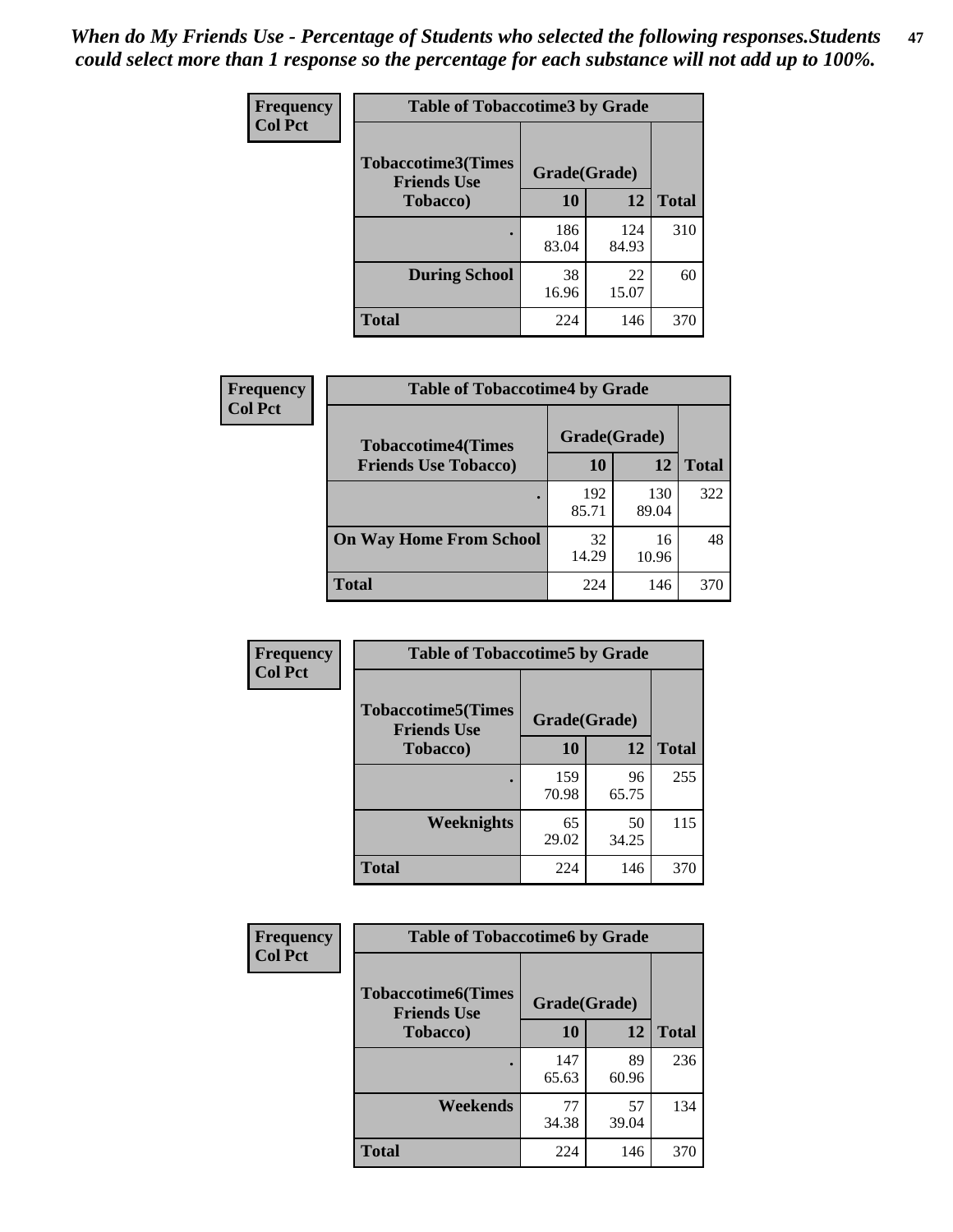| Frequency      | <b>Table of Marijuanatime1 by Grade</b>           |              |             |              |
|----------------|---------------------------------------------------|--------------|-------------|--------------|
| <b>Col Pct</b> | <b>Marijuanatime1(Times</b><br><b>Friends Use</b> | Grade(Grade) |             |              |
|                | Marijuana)                                        | 10           | 12          | <b>Total</b> |
|                |                                                   | 91<br>40.63  | 61<br>41.78 | 152          |
|                | Do Not Use                                        | 133<br>59.38 | 85<br>58.22 | 218          |
|                | <b>Total</b>                                      | 224          | 146         | 370          |

| Frequency      | <b>Table of Marijuanatime2 by Grade</b>           |              |              |              |
|----------------|---------------------------------------------------|--------------|--------------|--------------|
| <b>Col Pct</b> | <b>Marijuanatime2(Times</b><br><b>Friends Use</b> | Grade(Grade) |              |              |
|                | Marijuana)                                        | 10           | 12           | <b>Total</b> |
|                |                                                   | 186<br>83.04 | 119<br>81.51 | 305          |
|                | <b>On Way to School</b>                           | 38<br>16.96  | 27<br>18.49  | 65           |
|                | <b>Total</b>                                      | 224          | 146          | 370          |

| Frequency      | <b>Table of Marijuanatime3 by Grade</b>    |              |              |              |
|----------------|--------------------------------------------|--------------|--------------|--------------|
| <b>Col Pct</b> | Marijuanatime3(Times<br><b>Friends Use</b> | Grade(Grade) |              |              |
|                | Marijuana)                                 | 10           | 12           | <b>Total</b> |
|                |                                            | 185<br>82.59 | 128<br>87.67 | 313          |
|                | <b>During School</b>                       | 39<br>17.41  | 18<br>12.33  | 57           |
|                | <b>Total</b>                               | 224          | 146          | 370          |

| Frequency      | <b>Table of Marijuanatime4 by Grade</b> |              |              |       |
|----------------|-----------------------------------------|--------------|--------------|-------|
| <b>Col Pct</b> | <b>Marijuanatime4</b> (Times            | Grade(Grade) |              |       |
|                | <b>Friends Use Marijuana</b> )          | 10           | 12           | Total |
|                |                                         | 180<br>80.36 | 121<br>82.88 | 301   |
|                | <b>On Way Home From School</b>          | 44<br>19.64  | 25<br>17.12  | 69    |
|                | <b>Total</b>                            | 224          | 146          | 370   |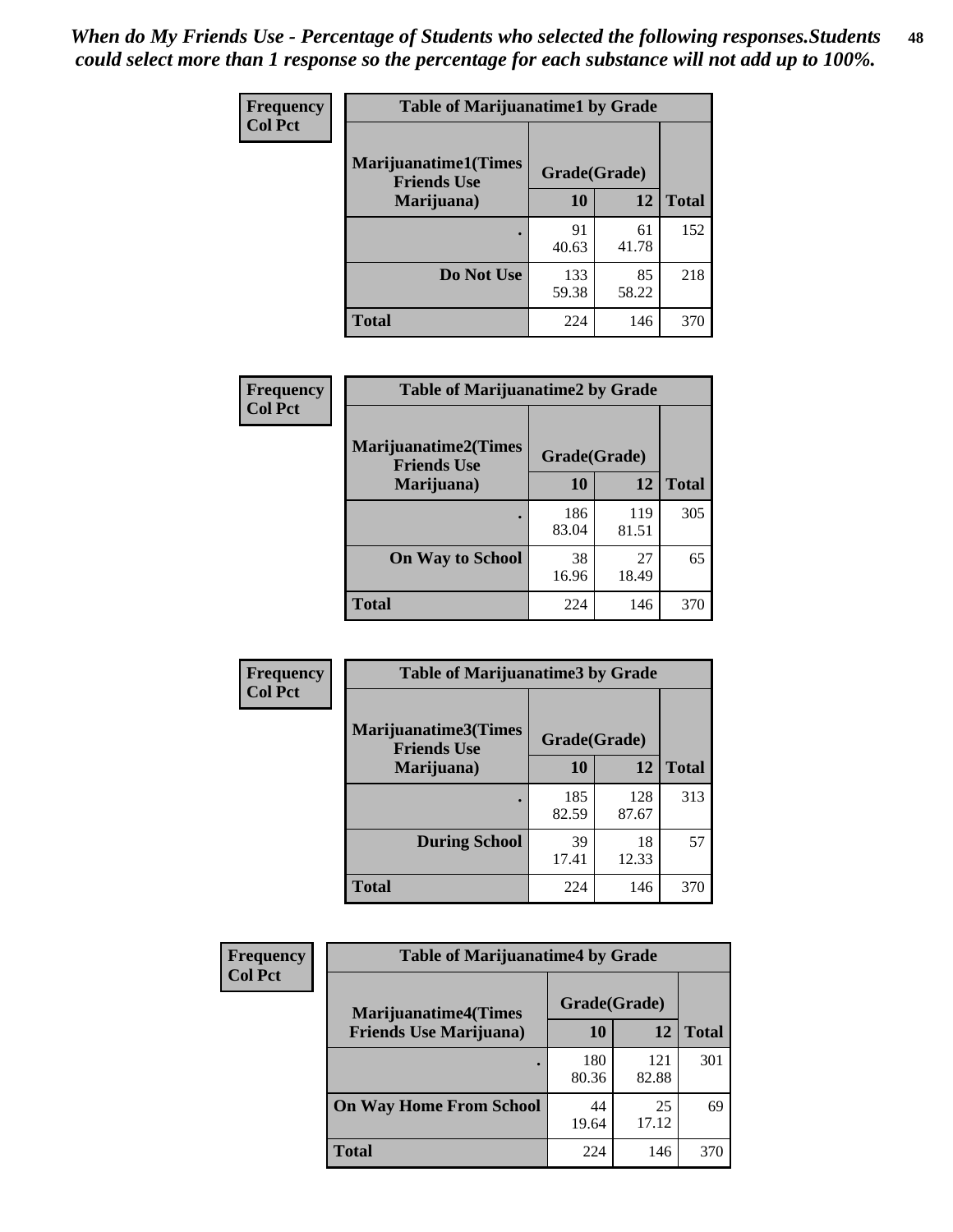| Frequency      | <b>Table of Marijuanatime5 by Grade</b>            |              |             |              |
|----------------|----------------------------------------------------|--------------|-------------|--------------|
| <b>Col Pct</b> | <b>Marijuanatime5</b> (Times<br><b>Friends Use</b> | Grade(Grade) |             |              |
|                | Marijuana)                                         | 10           | 12          | <b>Total</b> |
|                |                                                    | 155<br>69.20 | 99<br>67.81 | 254          |
|                | <b>Weeknights</b>                                  | 69<br>30.80  | 47<br>32.19 | 116          |
|                | <b>Total</b>                                       | 224          | 146         | 370          |

| Frequency      | <b>Table of Marijuanatime6 by Grade</b>    |              |             |              |
|----------------|--------------------------------------------|--------------|-------------|--------------|
| <b>Col Pct</b> | Marijuanatime6(Times<br><b>Friends Use</b> | Grade(Grade) |             |              |
|                | Marijuana)                                 | 10           | 12          | <b>Total</b> |
|                |                                            | 134<br>59.82 | 85<br>58.22 | 219          |
|                | Weekends                                   | 90<br>40.18  | 61<br>41.78 | 151          |
|                | <b>Total</b>                               | 224          | 146         | 370          |

| <b>Frequency</b> | <b>Table of Otherdrugtime1 by Grade</b>                 |              |              |              |  |
|------------------|---------------------------------------------------------|--------------|--------------|--------------|--|
| <b>Col Pct</b>   | <b>Otherdrugtime1(Times</b><br><b>Friends Use Other</b> | Grade(Grade) |              |              |  |
|                  | <b>Illegal Drugs</b> )                                  | 10           | 12           | <b>Total</b> |  |
|                  |                                                         | 51<br>22.77  | 33<br>22.60  | 84           |  |
|                  | Do Not Use                                              | 173<br>77.23 | 113<br>77.40 | 286          |  |
|                  | Total                                                   | 224          | 146          | 370          |  |

| Frequency      | <b>Table of Otherdrugtime2 by Grade</b>                                 |              |              |              |  |  |
|----------------|-------------------------------------------------------------------------|--------------|--------------|--------------|--|--|
| <b>Col Pct</b> | <b>Otherdrugtime2(Times</b><br>Grade(Grade)<br><b>Friends Use Other</b> |              |              |              |  |  |
|                | <b>Illegal Drugs</b> )                                                  | 10           | 12           | <b>Total</b> |  |  |
|                |                                                                         | 199<br>88.84 | 133<br>91.10 | 332          |  |  |
|                | <b>On Way to School</b>                                                 | 25<br>11.16  | 13<br>8.90   | 38           |  |  |
|                | Total                                                                   | 224          | 146          | 370          |  |  |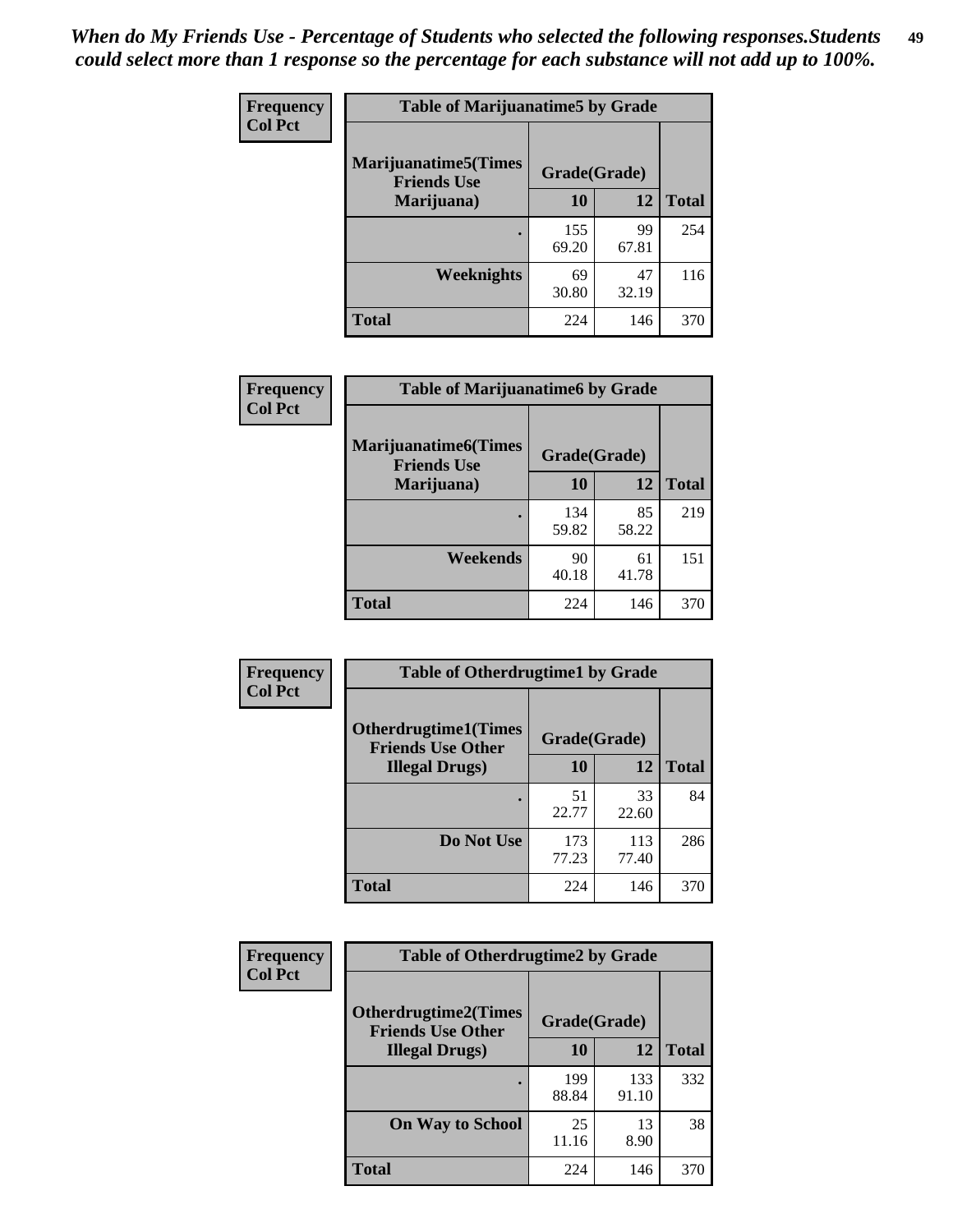| <b>Frequency</b><br><b>Col Pct</b> | <b>Table of Otherdrugtime3 by Grade</b>          |              |              |              |  |  |
|------------------------------------|--------------------------------------------------|--------------|--------------|--------------|--|--|
|                                    | Otherdrugtime3(Times<br><b>Friends Use Other</b> | Grade(Grade) |              |              |  |  |
|                                    | <b>Illegal Drugs</b> )                           | 10           | 12           | <b>Total</b> |  |  |
|                                    |                                                  | 203<br>90.63 | 136<br>93.15 | 339          |  |  |
|                                    | <b>During School</b>                             | 21<br>9.38   | 10<br>6.85   | 31           |  |  |
|                                    | Total                                            | 224          | 146          | 370          |  |  |

| Frequency      | <b>Table of Otherdrugtime4 by Grade</b>                         |              |              |              |  |  |
|----------------|-----------------------------------------------------------------|--------------|--------------|--------------|--|--|
| <b>Col Pct</b> | <b>Otherdrugtime4(Times</b><br><b>Friends Use Other Illegal</b> | Grade(Grade) |              |              |  |  |
|                | Drugs)                                                          | 10           | 12           | <b>Total</b> |  |  |
|                | ٠                                                               | 202<br>90.18 | 133<br>91.10 | 335          |  |  |
|                | <b>On Way Home From School</b>                                  | 22<br>9.82   | 13<br>8.90   | 35           |  |  |
|                | <b>Total</b>                                                    | 224          | 146          | 370          |  |  |

| <b>Frequency</b> | <b>Table of Otherdrugtime5 by Grade</b>                  |              |              |              |  |  |  |
|------------------|----------------------------------------------------------|--------------|--------------|--------------|--|--|--|
| <b>Col Pct</b>   | <b>Otherdrugtime5</b> (Times<br><b>Friends Use Other</b> | Grade(Grade) |              |              |  |  |  |
|                  | <b>Illegal Drugs</b> )                                   | 10           | 12           | <b>Total</b> |  |  |  |
|                  |                                                          | 182<br>81.25 | 123<br>84.25 | 305          |  |  |  |
|                  | Weeknights                                               | 42<br>18.75  | 23<br>15.75  | 65           |  |  |  |
|                  | Total                                                    | 224          | 146          | 370          |  |  |  |

| Frequency      | <b>Table of Otherdrugtime6 by Grade</b>                 |              |              |              |  |  |  |
|----------------|---------------------------------------------------------|--------------|--------------|--------------|--|--|--|
| <b>Col Pct</b> | <b>Otherdrugtime6(Times</b><br><b>Friends Use Other</b> | Grade(Grade) |              |              |  |  |  |
|                | <b>Illegal Drugs</b> )                                  | 10           | 12           | <b>Total</b> |  |  |  |
|                |                                                         | 171<br>76.34 | 112<br>76.71 | 283          |  |  |  |
|                | Weekends                                                | 53<br>23.66  | 34<br>23.29  | 87           |  |  |  |
|                | <b>Total</b>                                            | 224          | 146          | 370          |  |  |  |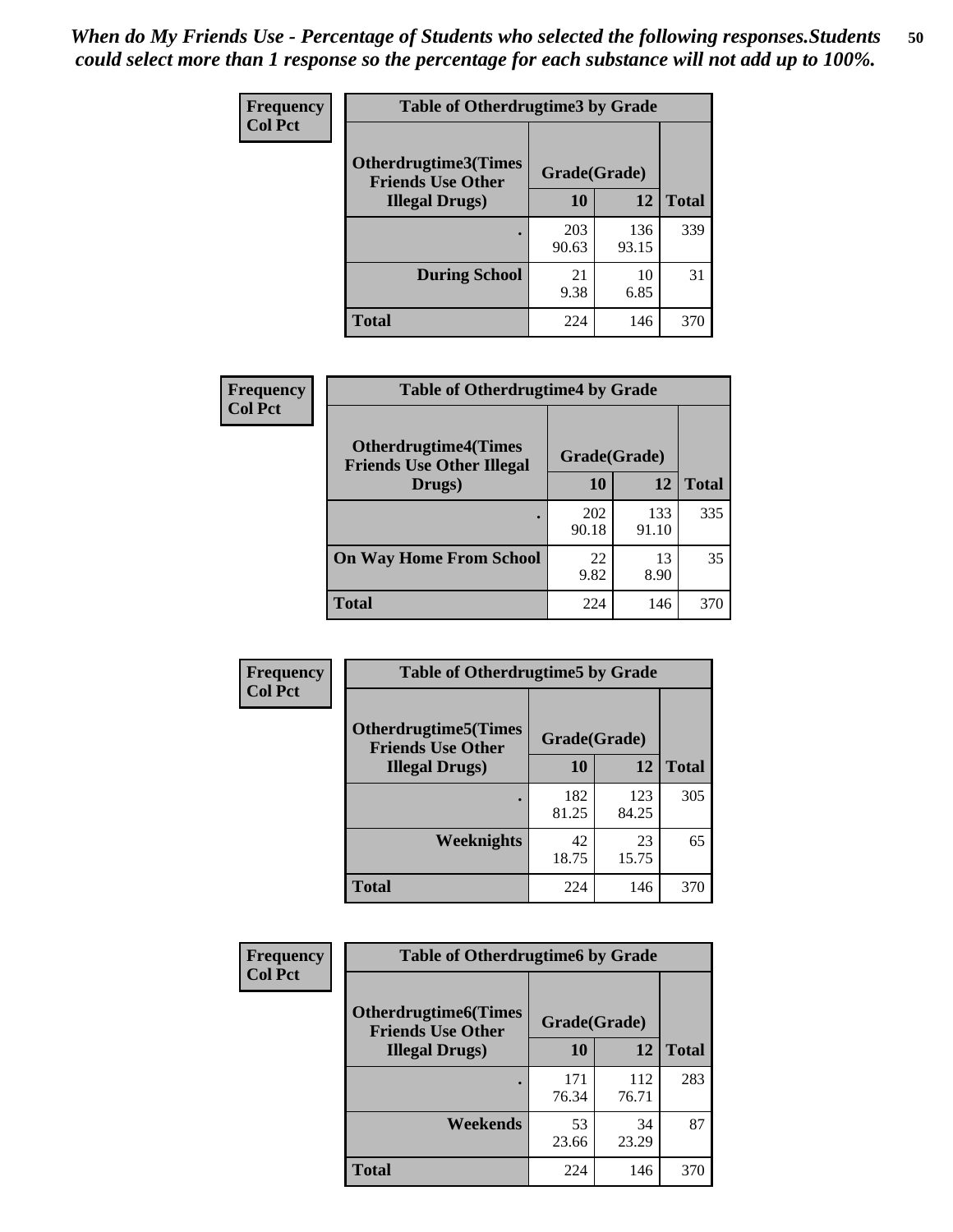| Frequency      | <b>Table of Educationalcohol by Grade</b>                                                                  |              |             |              |  |  |
|----------------|------------------------------------------------------------------------------------------------------------|--------------|-------------|--------------|--|--|
| <b>Col Pct</b> | Educationalcohol(I<br>have been taught<br>about alcohol,<br>tobacco,<br>and other drugs<br>within the last | Grade(Grade) |             |              |  |  |
|                | year at school)                                                                                            | 10           | 12          | <b>Total</b> |  |  |
|                | <b>Yes</b>                                                                                                 | 142<br>63.39 | 56<br>38.36 | 198          |  |  |
|                | N <sub>0</sub>                                                                                             | 82<br>36.61  | 90<br>61.64 | 172          |  |  |
|                | <b>Total</b>                                                                                               | 224          | 146         | 370          |  |  |

| Frequency      | <b>Table of Eversmoked by Grade</b> |              |             |              |  |  |  |
|----------------|-------------------------------------|--------------|-------------|--------------|--|--|--|
| <b>Col Pct</b> | Eversmoked(I<br>have smoked         | Grade(Grade) |             |              |  |  |  |
|                | a cigarette)                        | 10           | 12          | <b>Total</b> |  |  |  |
|                | Yes                                 | 61<br>27.23  | 49<br>33.56 | 110          |  |  |  |
|                | N <sub>0</sub>                      | 163<br>72.77 | 97<br>66.44 | 260          |  |  |  |
|                | <b>Total</b>                        | 224          | 146         | 370          |  |  |  |

| Frequency      | <b>Table of Drovedrinking by Grade</b>                                                                              |                    |              |              |  |  |
|----------------|---------------------------------------------------------------------------------------------------------------------|--------------------|--------------|--------------|--|--|
| <b>Col Pct</b> | Drovedrinking(In<br>the past 30 days I<br>have driven a car<br>or other vehicle<br>while I was<br>drinking alcohol) | Grade(Grade)<br>10 | 12           | <b>Total</b> |  |  |
|                | <b>Yes</b>                                                                                                          | 4<br>1.79          | 4.79         | 11           |  |  |
|                | N <sub>0</sub>                                                                                                      | 220<br>98.21       | 139<br>95.21 | 359          |  |  |
|                | <b>Total</b>                                                                                                        | 224                | 146          | 370          |  |  |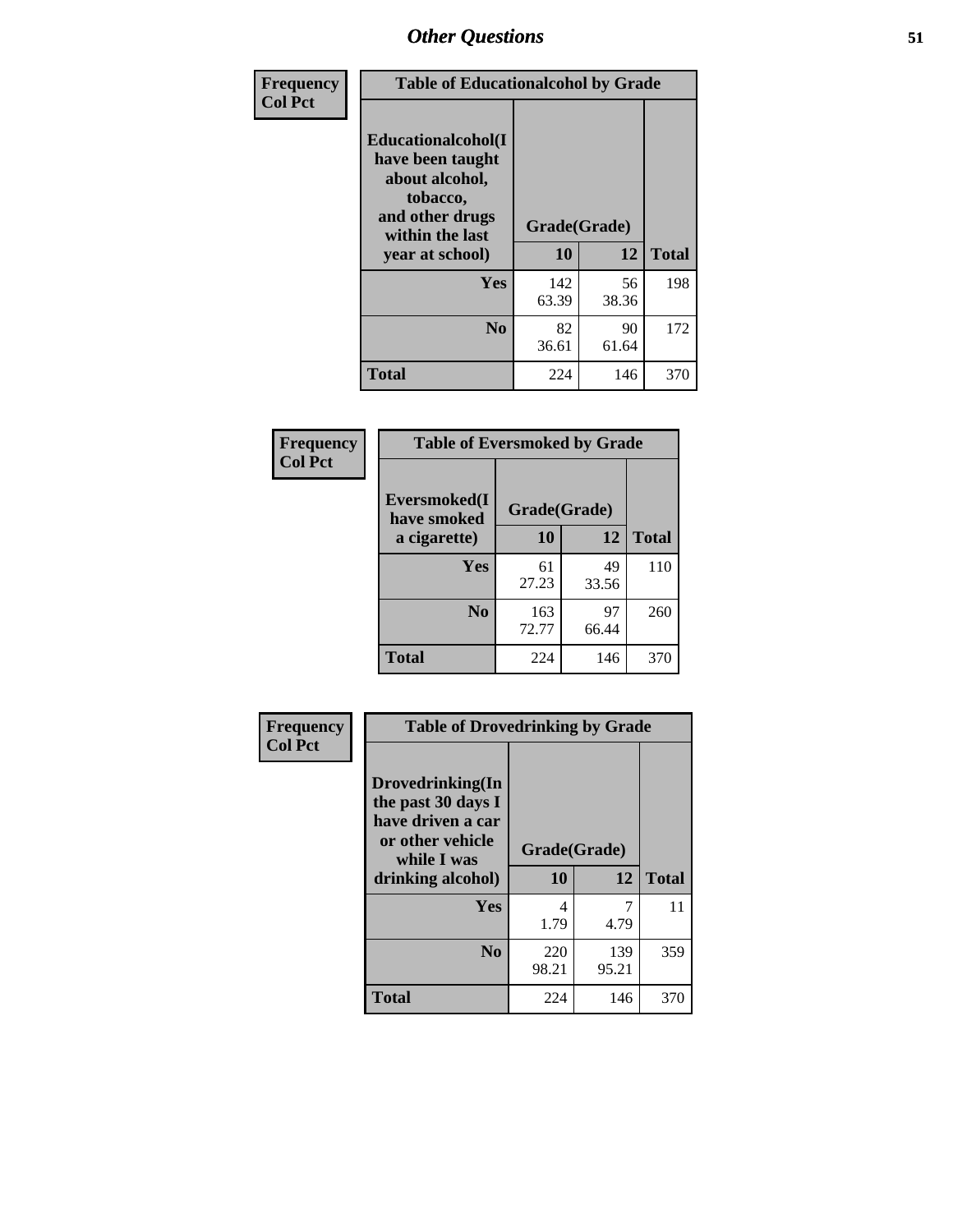| Frequency<br><b>Col Pct</b> | <b>Table of Rodedrinking by Grade</b>                                                                                  |                    |              |     |  |  |
|-----------------------------|------------------------------------------------------------------------------------------------------------------------|--------------------|--------------|-----|--|--|
|                             | Rodedrinking(In<br>the past 30 days<br>I have ridden in<br>a car with a<br>driver who had<br>been drinking<br>alcohol) | Grade(Grade)<br>10 | <b>Total</b> |     |  |  |
|                             | <b>Yes</b>                                                                                                             | 36                 | 12<br>20     | 56  |  |  |
|                             |                                                                                                                        | 16.07              | 13.70        |     |  |  |
|                             | N <sub>0</sub>                                                                                                         | 188<br>83.93       | 126<br>86.30 | 314 |  |  |
|                             | <b>Total</b>                                                                                                           | 224                | 146          | 370 |  |  |

#### **Frequency Col Pct**

| <b>Table of Drugsschool by Grade</b>                                                                                      |              |              |              |  |  |  |
|---------------------------------------------------------------------------------------------------------------------------|--------------|--------------|--------------|--|--|--|
| <b>Drugsschool</b> (During<br>the past 12 months,<br>I have been offered,<br>sold,<br>or given illegal<br>drugs on school | Grade(Grade) |              |              |  |  |  |
| property)                                                                                                                 | 10           | 12           | <b>Total</b> |  |  |  |
| Yes                                                                                                                       | 60<br>26.79  | 18<br>12.33  | 78           |  |  |  |
| N <sub>0</sub>                                                                                                            | 164<br>73.21 | 128<br>87.67 | 292          |  |  |  |
| <b>Total</b>                                                                                                              | 224          | 146          | 370          |  |  |  |

| Frequency      | <b>Table of Helpbullied by Grade</b>                 |                    |             |              |  |  |  |
|----------------|------------------------------------------------------|--------------------|-------------|--------------|--|--|--|
| <b>Col Pct</b> | $Helpb$ ullied $(I$<br>would help<br>someone who was | Grade(Grade)<br>10 |             |              |  |  |  |
|                | being bullied)                                       |                    | 12          | <b>Total</b> |  |  |  |
|                | <b>Strongly Agree</b>                                | 91<br>40.63        | 63<br>43.15 | 154          |  |  |  |
|                | <b>Somewhat Agree</b>                                | 86<br>38.39        | 60<br>41.10 | 146          |  |  |  |
|                | <b>Somewhat Disagree</b>                             | 21<br>9.38         | 12<br>8.22  | 33           |  |  |  |
|                | <b>Strongly Disagree</b>                             | 26<br>11.61        | 11<br>7.53  | 37           |  |  |  |
|                | <b>Total</b>                                         | 224                | 146         | 370          |  |  |  |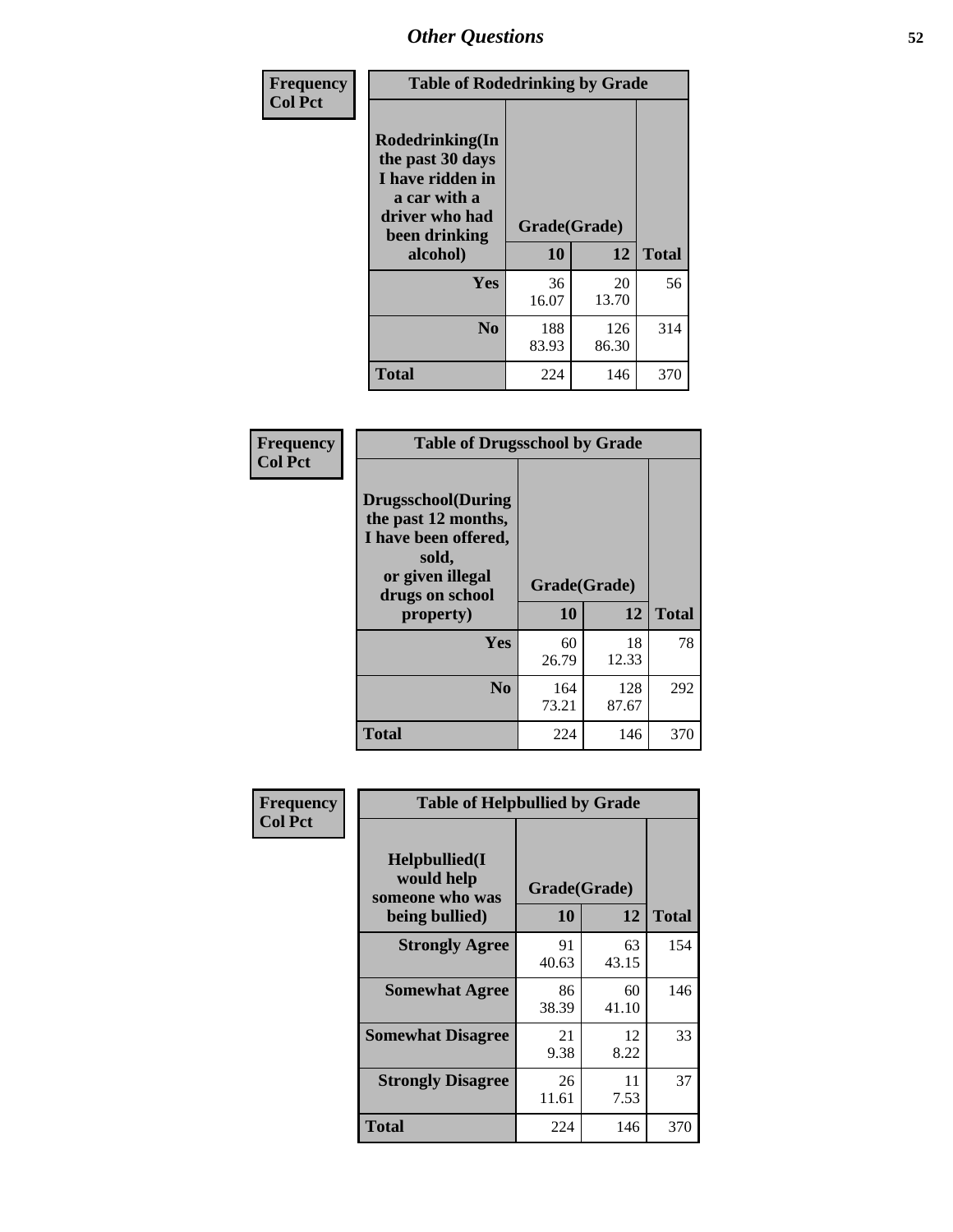| Frequency      | <b>Table of Grade by Bingedrinking</b> |                                                                                                                |                        |                        |                   |                               |                               |                   |              |
|----------------|----------------------------------------|----------------------------------------------------------------------------------------------------------------|------------------------|------------------------|-------------------|-------------------------------|-------------------------------|-------------------|--------------|
| <b>Row Pct</b> |                                        | <b>Bingedrinking(I have drunk five or more</b><br>drinks of alcohol at one sitting during the<br>last 30 days) |                        |                        |                   |                               |                               |                   |              |
|                | Grade(Grade)                           | $\mathbf{0}$<br><b>Days</b>                                                                                    | $1$ or<br>days         | 3 to<br>days           | 6 to<br>q<br>days | <b>10</b><br>to<br>19<br>days | <b>20</b><br>to<br>29<br>days | All<br>30<br>days | <b>Total</b> |
|                | 10                                     | 202<br>90.18                                                                                                   | 7<br>3.13              | $\mathfrak{D}$<br>0.89 | $\Omega$<br>0.00  | 8<br>3.57                     | 0.45                          | 4<br>1.79         | 224          |
|                | 12                                     | 133<br>91.10                                                                                                   | $\overline{2}$<br>1.37 | $\Omega$<br>0.00       | 3<br>2.05         | $\overline{2}$<br>1.37        | 6<br>4.11                     | $\theta$<br>0.00  | 146          |
|                | <b>Total</b>                           | 335                                                                                                            | 9                      | $\overline{2}$         | 3                 | 10                            | 7                             | 4                 | 370          |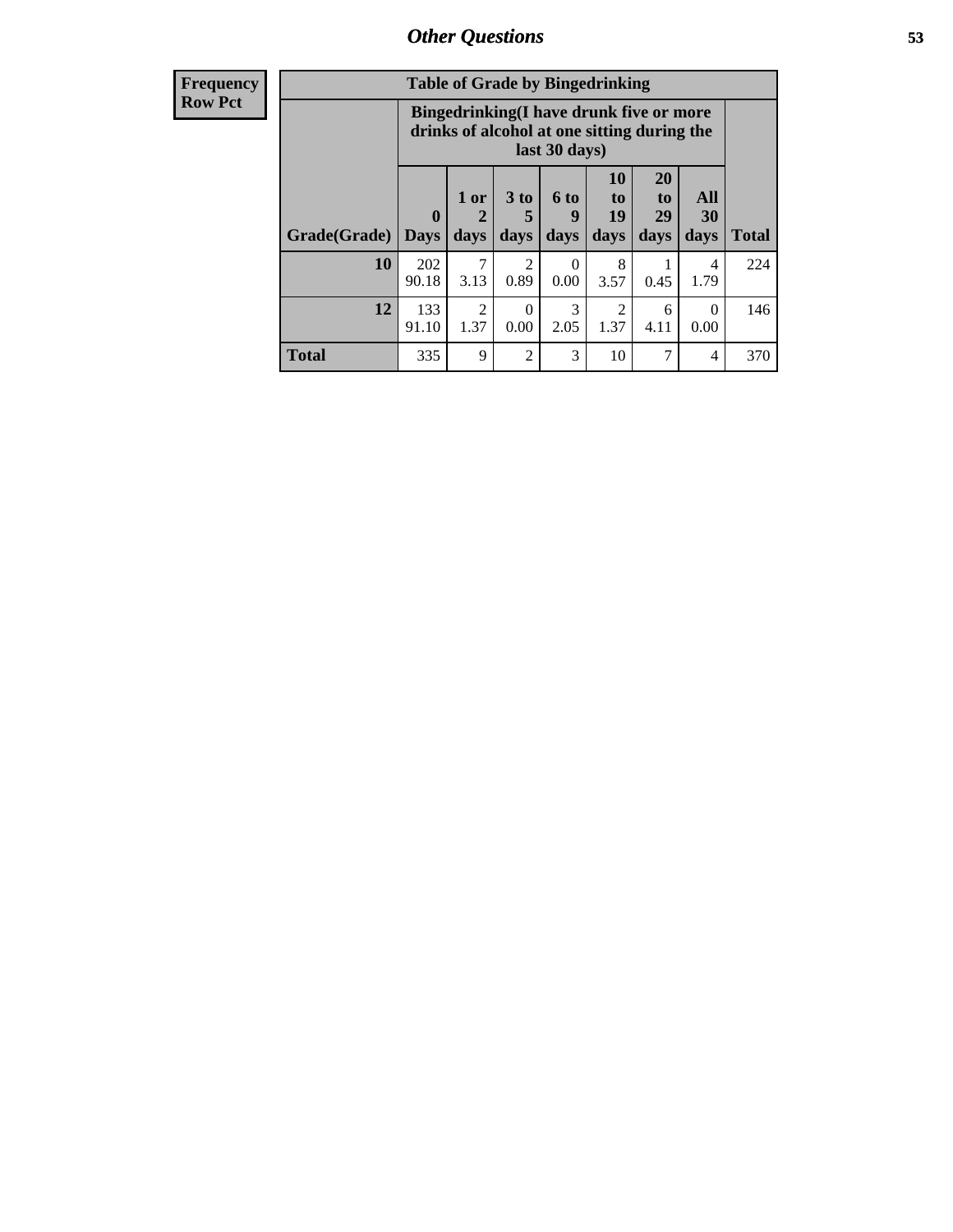### *Nutrition* **54**

| <b>Frequency</b> |
|------------------|
| <b>Row Pct</b>   |

| <b>Table of Grade by Dairy</b> |                          |                                                                 |                                    |                                    |              |  |
|--------------------------------|--------------------------|-----------------------------------------------------------------|------------------------------------|------------------------------------|--------------|--|
|                                |                          | Dairy (I eat at least 3 servings of dairy<br>products each day) |                                    |                                    |              |  |
| Grade(Grade)                   | <b>Strongly</b><br>Agree | Somewhat<br>Agree                                               | <b>Somewhat</b><br><b>Disagree</b> | <b>Strongly</b><br><b>Disagree</b> | <b>Total</b> |  |
| 10                             | 67<br>29.91              | 89<br>39.73                                                     | 38<br>16.96                        | 30<br>13.39                        | 224          |  |
| 12                             | 40<br>27.40              | 62<br>42.47                                                     | 29<br>19.86                        | 15<br>10.27                        | 146          |  |
| <b>Total</b>                   | 107                      | 151                                                             | 67                                 | 45                                 | 370          |  |

| <b>Frequency</b> |  |
|------------------|--|
| <b>Row Pct</b>   |  |

| <b>Table of Grade by Fruitveg</b> |                                                                          |                     |                             |                                    |              |
|-----------------------------------|--------------------------------------------------------------------------|---------------------|-----------------------------|------------------------------------|--------------|
|                                   | Fruitveg(I eat at least 5 servings of fruits<br>and vegetables each day) |                     |                             |                                    |              |
| Grade(Grade)                      | <b>Strongly</b><br>Agree                                                 | Somewhat  <br>Agree | <b>Somewhat</b><br>Disagree | <b>Strongly</b><br><b>Disagree</b> | <b>Total</b> |
| 10                                | 34<br>15.18                                                              | 73<br>32.59         | 68<br>30.36                 | 49<br>21.88                        | 224          |
| 12                                | 21<br>14.38                                                              | 55<br>37.67         | 49<br>33.56                 | 21<br>14.38                        | 146          |
| <b>Total</b>                      | 55                                                                       | 128                 | 117                         | 70                                 | 370          |

| <b>Frequency</b> |              |                          | <b>Table of Grade by Cafeteriahealthy</b>                             |                                          |                                    |              |
|------------------|--------------|--------------------------|-----------------------------------------------------------------------|------------------------------------------|------------------------------------|--------------|
| <b>Row Pct</b>   |              |                          | Cafeteriahealthy (School meals in my<br>school cafeteria are healthy) |                                          |                                    |              |
|                  | Grade(Grade) | <b>Strongly</b><br>Agree | Agree                                                                 | Somewhat   Somewhat  <br><b>Disagree</b> | <b>Strongly</b><br><b>Disagree</b> | <b>Total</b> |
|                  | 10           | 14<br>6.25               | 68<br>30.36                                                           | 48<br>21.43                              | 94<br>41.96                        | 224          |
|                  | 12           | 10<br>6.85               | 41<br>28.08                                                           | 31<br>21.23                              | 64<br>43.84                        | 146          |
|                  | Total        | 24                       | 109                                                                   | 79                                       | 158                                | 370          |

| <b>Frequency</b> |
|------------------|
| <b>Row Pct</b>   |

| <b>Table of Grade by Cafeterianutrition</b>                                               |                          |             |                                        |                                    |              |
|-------------------------------------------------------------------------------------------|--------------------------|-------------|----------------------------------------|------------------------------------|--------------|
| <b>Cafeterianutrition</b> (Facts about nutrition<br>are available in my school cafeteria) |                          |             |                                        |                                    |              |
| Grade(Grade)                                                                              | <b>Strongly</b><br>Agree | Agree       | Somewhat   Somewhat<br><b>Disagree</b> | <b>Strongly</b><br><b>Disagree</b> | <b>Total</b> |
| 10                                                                                        | 30<br>13.39              | 66<br>29.46 | 51<br>22.77                            | 77<br>34.38                        | 224          |
| 12                                                                                        | 14<br>9.59               | 41<br>28.08 | 31<br>21.23                            | 60<br>41.10                        | 146          |
| <b>Total</b>                                                                              | 44                       | 107         | 82                                     | 137                                | 370          |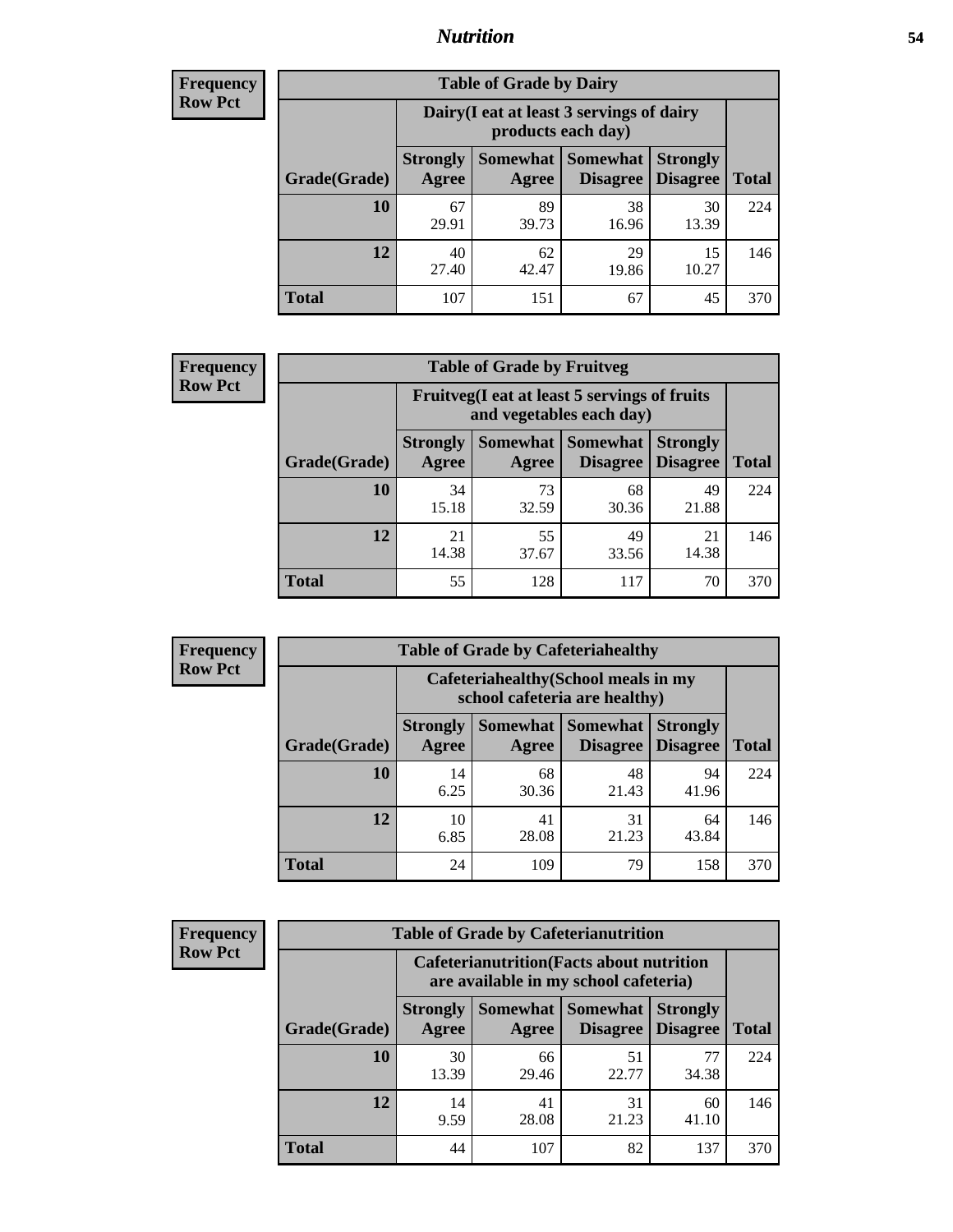### *Nutrition* **55**

| Frequency      |
|----------------|
| <b>Row Pct</b> |

| <b>Table of Grade by Schoollunch</b> |                          |                                                                 |                                 |                                    |              |  |
|--------------------------------------|--------------------------|-----------------------------------------------------------------|---------------------------------|------------------------------------|--------------|--|
|                                      |                          | Schoollunch(I eat school lunch three or<br>more times per week) |                                 |                                    |              |  |
| Grade(Grade)                         | <b>Strongly</b><br>Agree | Agree                                                           | Somewhat   Somewhat<br>Disagree | <b>Strongly</b><br><b>Disagree</b> | <b>Total</b> |  |
| 10                                   | 126<br>56.25             | 47<br>20.98                                                     | 12<br>5.36                      | 39<br>17.41                        | 224          |  |
| 12                                   | 66<br>45.21              | 25<br>17.12                                                     | 15<br>10.27                     | 40<br>27.40                        | 146          |  |
| <b>Total</b>                         | 192                      | 72                                                              | 27                              | 79                                 | 370          |  |

| <b>Frequency</b> |  |
|------------------|--|
| <b>Row Pct</b>   |  |

| <b>Table of Grade by Foodchoices</b>                                |                          |             |                                      |                                    |              |
|---------------------------------------------------------------------|--------------------------|-------------|--------------------------------------|------------------------------------|--------------|
| Foodchoices (I make healthy food choices in<br>my school cafeteria) |                          |             |                                      |                                    |              |
| Grade(Grade)                                                        | <b>Strongly</b><br>Agree | Agree       | Somewhat Somewhat<br><b>Disagree</b> | <b>Strongly</b><br><b>Disagree</b> | <b>Total</b> |
| 10                                                                  | 39<br>17.41              | 69<br>30.80 | 45<br>20.09                          | 71<br>31.70                        | 224          |
| 12                                                                  | 24<br>16.44              | 49<br>33.56 | 33<br>22.60                          | 40<br>27.40                        | 146          |
| <b>Total</b>                                                        | 63                       | 118         | 78                                   | 111                                | 370          |

| <b>Frequency</b><br><b>Row Pct</b> |  |
|------------------------------------|--|
|------------------------------------|--|

| <b>Table of Grade by Wholewheat</b> |                                                                                                             |             |                                        |                                    |              |  |
|-------------------------------------|-------------------------------------------------------------------------------------------------------------|-------------|----------------------------------------|------------------------------------|--------------|--|
|                                     | Wholewheat (There are whole wheat and<br>multigrain breads and cereals available in<br>my school cafeteria) |             |                                        |                                    |              |  |
| Grade(Grade)                        | <b>Strongly</b><br><b>Agree</b>                                                                             | Agree       | Somewhat   Somewhat<br><b>Disagree</b> | <b>Strongly</b><br><b>Disagree</b> | <b>Total</b> |  |
| 10                                  | 37<br>16.52                                                                                                 | 75<br>33.48 | 52<br>23.21                            | 60<br>26.79                        | 224          |  |
| 12                                  | 22<br>15.07                                                                                                 | 45<br>30.82 | 30<br>20.55                            | 49<br>33.56                        | 146          |  |
| <b>Total</b>                        | 59                                                                                                          | 120         | 82                                     | 109                                | 370          |  |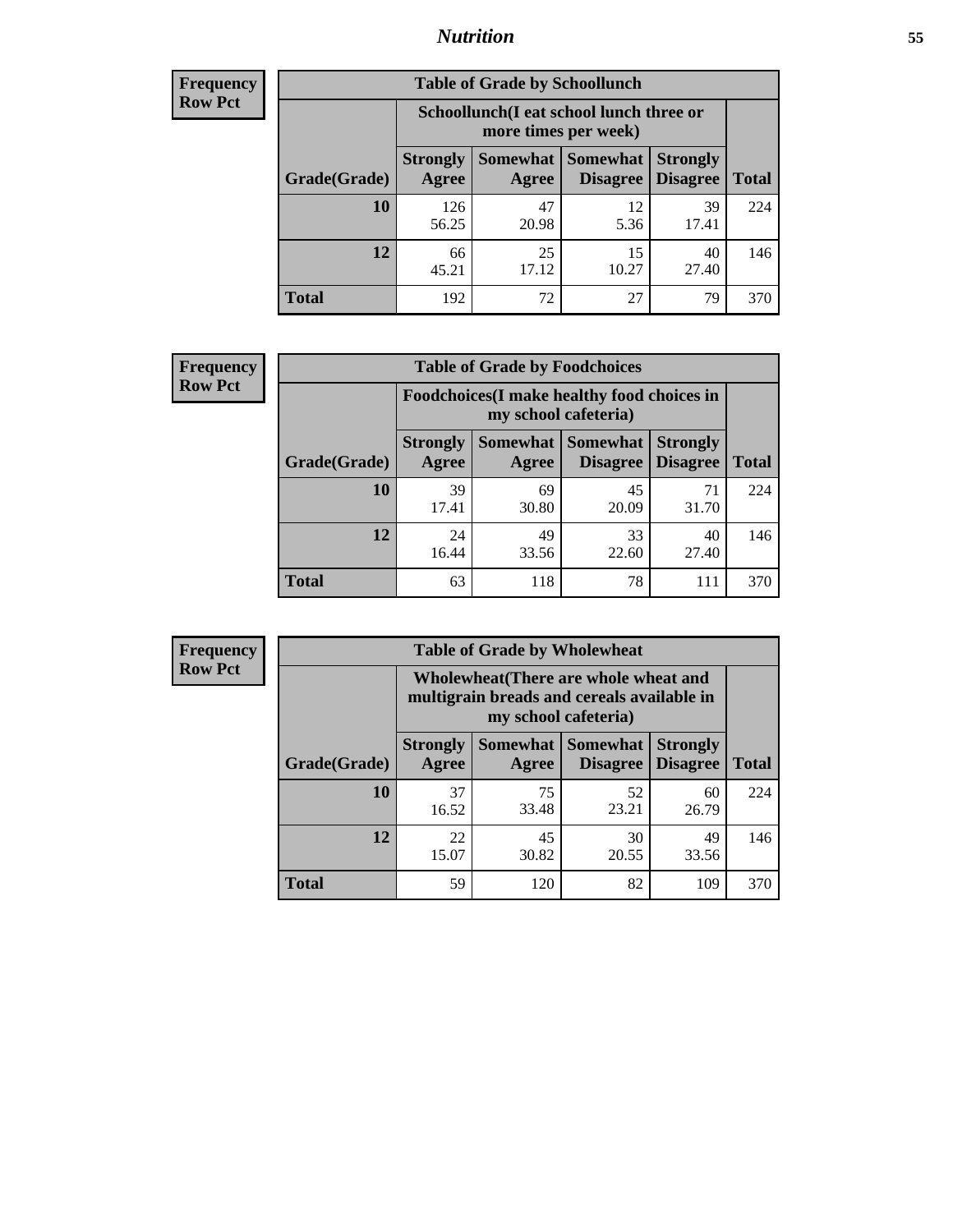### *Nutrition* **56**

**Frequency Row Pct**

| <b>Table of Grade by Healthyvending</b> |                                                                                                                                               |                          |                                    |                                    |              |  |
|-----------------------------------------|-----------------------------------------------------------------------------------------------------------------------------------------------|--------------------------|------------------------------------|------------------------------------|--------------|--|
|                                         | Healthyvending (If only healthy snacks and<br>beverages were available in the vending<br>machines during the school day,<br>I would buy them) |                          |                                    |                                    |              |  |
| Grade(Grade)                            | <b>Strongly</b><br>Agree                                                                                                                      | <b>Somewhat</b><br>Agree | <b>Somewhat</b><br><b>Disagree</b> | <b>Strongly</b><br><b>Disagree</b> | <b>Total</b> |  |
| 10                                      | 44<br>19.64                                                                                                                                   | 69<br>30.80              | 33<br>14.73                        | 78<br>34.82                        | 224          |  |
| 12                                      | 27<br>18.49                                                                                                                                   | 44<br>30.14              | 29<br>19.86                        | 46<br>31.51                        | 146          |  |
| <b>Total</b>                            | 71                                                                                                                                            | 113                      | 62                                 | 124                                | 370          |  |

**Frequency Row Pct**

| <b>Table of Grade by Schoolbreakfast</b> |                                                                                                                                         |             |                     |                                        |              |  |
|------------------------------------------|-----------------------------------------------------------------------------------------------------------------------------------------|-------------|---------------------|----------------------------------------|--------------|--|
|                                          | Schoolbreakfast (If breakfast were<br>available at school,<br>but outside the cafeteria,<br>I would eat breakfast at school more often) |             |                     |                                        |              |  |
| Grade(Grade)                             | <b>Strongly</b><br>Agree                                                                                                                | Agree       | Somewhat   Somewhat | <b>Strongly</b><br>Disagree   Disagree | <b>Total</b> |  |
| 10                                       | 78<br>34.82                                                                                                                             | 68<br>30.36 | 22<br>9.82          | 56<br>25.00                            | 224          |  |
| 12                                       | 49<br>33.56                                                                                                                             | 46<br>31.51 | 29<br>19.86         | 22<br>15.07                            | 146          |  |
| <b>Total</b>                             | 127                                                                                                                                     | 114         | 51                  | 78                                     | 370          |  |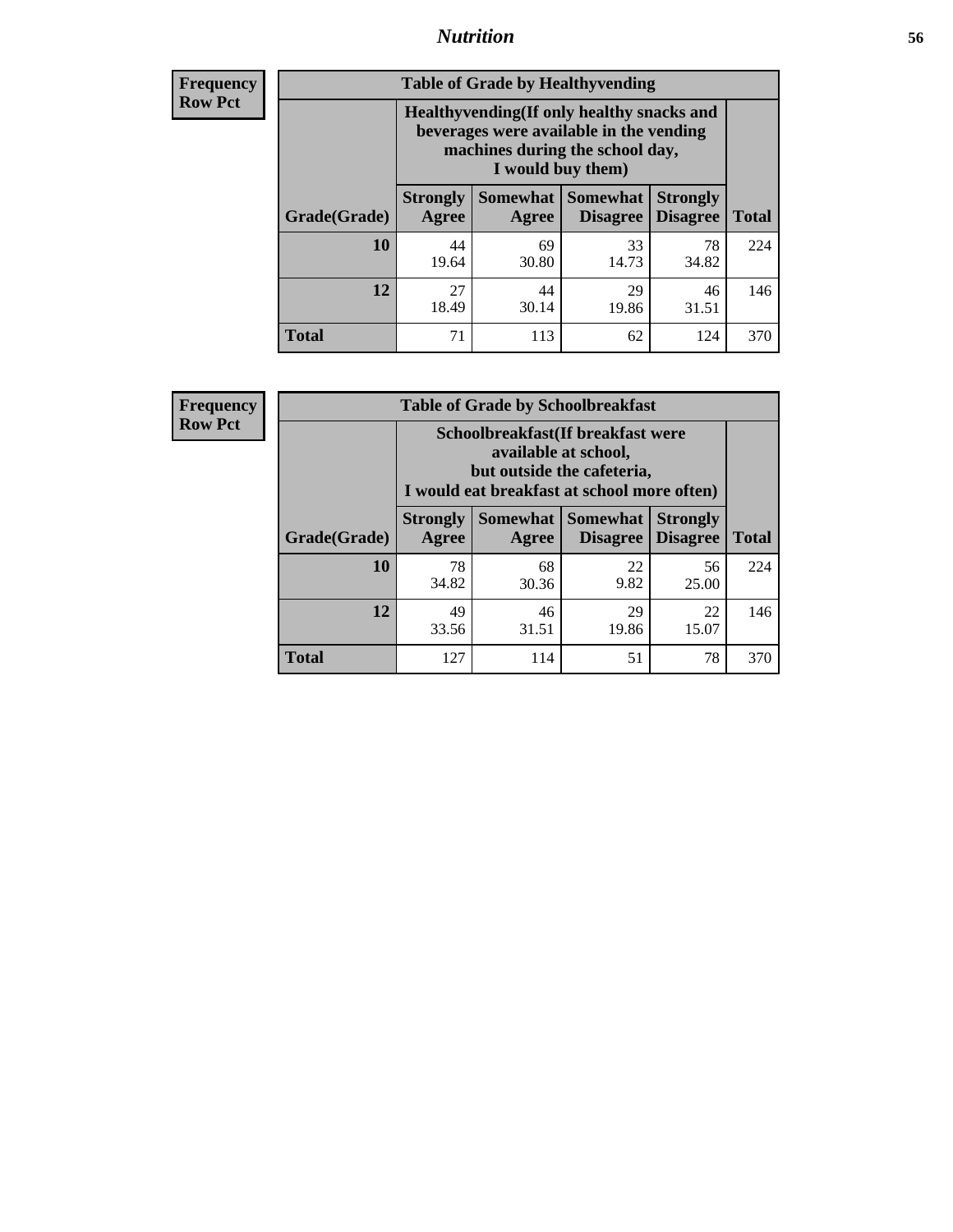| Frequency<br><b>Col Pct</b> | <b>Table of Educationaids by Grade</b>                                                                    |                    |             |              |  |
|-----------------------------|-----------------------------------------------------------------------------------------------------------|--------------------|-------------|--------------|--|
|                             | <b>Educationaids</b> (I<br>have been<br>taught about<br><b>HIV/AIDS</b> at<br>school in the<br>past year) | Grade(Grade)<br>10 | 12          | <b>Total</b> |  |
|                             | Yes                                                                                                       | 181<br>80.80       | 68<br>46.58 | 249          |  |
|                             | N <sub>0</sub>                                                                                            | 43<br>19.20        | 78<br>53.42 | 121          |  |
|                             | <b>Total</b>                                                                                              | 224                | 146         | 370          |  |

| Frequency      | <b>Table of Educationcharacter by Grade</b>                                          |              |              |              |  |
|----------------|--------------------------------------------------------------------------------------|--------------|--------------|--------------|--|
| <b>Col Pct</b> | Educationcharacter(I<br>have been taught<br>about character<br>education in the past |              | Grade(Grade) |              |  |
|                | year at school)                                                                      | 10           | 12           | <b>Total</b> |  |
|                | <b>Yes</b>                                                                           | 143<br>63.84 | 77<br>52.74  | 220          |  |
|                | N <sub>0</sub>                                                                       | 81<br>36.16  | 69<br>47.26  | 150          |  |
|                | <b>Total</b>                                                                         | 224          | 146          | 370          |  |

| Frequency      | <b>Table of Gradcoach1 by Grade</b>              |              |             |              |
|----------------|--------------------------------------------------|--------------|-------------|--------------|
| <b>Col Pct</b> | Gradcoach1(I<br>know who my<br><b>Graduation</b> | Grade(Grade) |             |              |
|                | Coach is)                                        | 10           | 12          | <b>Total</b> |
|                | <b>Yes</b>                                       | 33<br>14.73  | 66<br>45.21 | 99           |
|                | N <sub>0</sub>                                   | 191<br>85.27 | 80<br>54.79 | 271          |
|                | <b>Total</b>                                     | 224          | 146         | 370          |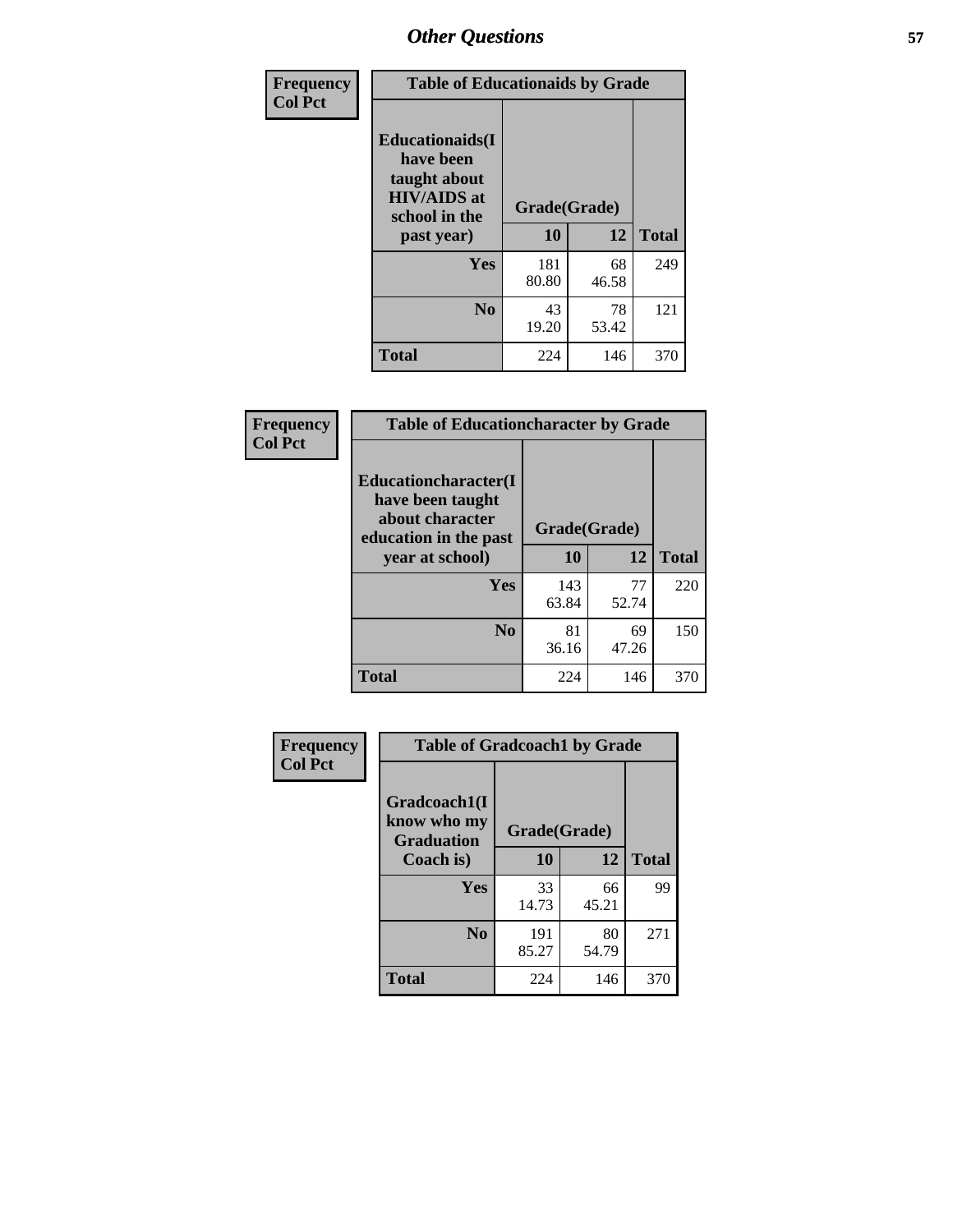| Frequency      | <b>Table of Gradcoach2 by Grade</b> |              |              |              |
|----------------|-------------------------------------|--------------|--------------|--------------|
| <b>Col Pct</b> | Gradcoach2(I<br>have                |              |              |              |
|                | contacted my<br><b>Graduation</b>   | Grade(Grade) |              |              |
|                | Coach)                              | 10           | 12           | <b>Total</b> |
|                | Yes                                 | 11<br>4.91   | 37<br>25.34  | 48           |
|                | N <sub>0</sub>                      | 213<br>95.09 | 109<br>74.66 | 322          |
|                | <b>Total</b>                        | 224          | 146          | 370          |

| Frequency<br><b>Col Pct</b> | <b>Table of Gradcoach3 by Grade</b>                                         |              |             |              |
|-----------------------------|-----------------------------------------------------------------------------|--------------|-------------|--------------|
|                             | Gradcoach3(I<br>have received<br>assistance<br>from my<br><b>Graduation</b> | Grade(Grade) |             |              |
|                             | Coach)                                                                      | 10           | 12          | <b>Total</b> |
|                             | Yes                                                                         | 10<br>4.46   | 35<br>23.97 | 45           |
|                             | N <sub>0</sub>                                                              | 80<br>35.71  | 46<br>31.51 | 126          |
|                             | Don't know                                                                  | 134<br>59.82 | 65<br>44.52 | 199          |
|                             | <b>Total</b>                                                                | 224          | 146         | 370          |

| Frequency<br><b>Col Pct</b> |                                                                                                                                                                                        | <b>Table of Selfharm by Grade</b> |              |              |  |
|-----------------------------|----------------------------------------------------------------------------------------------------------------------------------------------------------------------------------------|-----------------------------------|--------------|--------------|--|
|                             | <b>Selfharm</b> (During<br>the past 12<br>months,<br>I harmed myself<br>on purpose<br><b>Suicideconsider</b><br>During the past<br>12 months,<br>I seriously<br>considered<br>suicide) | Grade(Grade)<br>10                | 12           | <b>Total</b> |  |
|                             |                                                                                                                                                                                        |                                   |              |              |  |
|                             | Yes                                                                                                                                                                                    | 20<br>8.93                        | 8<br>5.48    | 28           |  |
|                             | N <sub>0</sub>                                                                                                                                                                         | 204<br>91.07                      | 138<br>94.52 | 342          |  |
|                             | <b>Total</b>                                                                                                                                                                           | 224                               | 146          | 370          |  |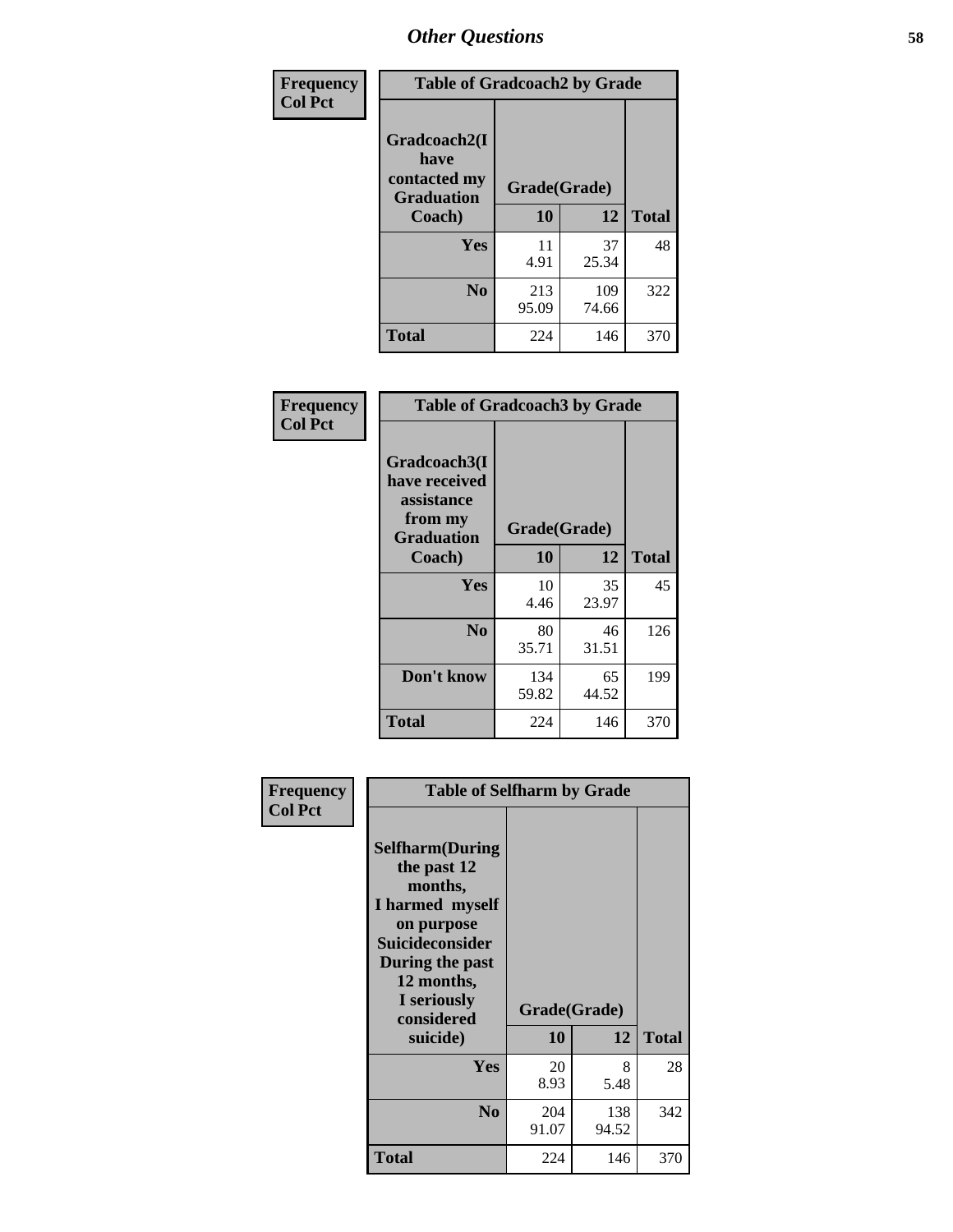| <b>Frequency</b> | <b>Table of Suicideconsider by Grade</b> |              |              |              |  |
|------------------|------------------------------------------|--------------|--------------|--------------|--|
| <b>Col Pct</b>   |                                          | Grade(Grade) |              |              |  |
|                  | Suicideconsider                          | <b>10</b>    | 12           | <b>Total</b> |  |
|                  | <b>Yes</b>                               | 27<br>12.05  | 13<br>8.90   | 40           |  |
|                  | N <sub>0</sub>                           | 197<br>87.95 | 133<br>91.10 | 330          |  |
|                  | <b>Total</b>                             | 224          | 146          | 370          |  |

| Frequency      | <b>Table of Suicideattempt by Grade</b>              |              |              |              |
|----------------|------------------------------------------------------|--------------|--------------|--------------|
| <b>Col Pct</b> | Suicideattempt(I<br>have attempted<br>suicide in the | Grade(Grade) |              |              |
|                | last year)                                           | 10           | 12           | <b>Total</b> |
|                | Yes                                                  | 20<br>8.93   | 8<br>5.48    | 28           |
|                | N <sub>0</sub>                                       | 204<br>91.07 | 138<br>94.52 | 342          |
|                | <b>Total</b>                                         | 224          | 146          | 370          |

| Frequency      | <b>Table of Instantmessaged by Grade</b>               |              |              |              |
|----------------|--------------------------------------------------------|--------------|--------------|--------------|
| <b>Col Pct</b> | Instantmessaged(I<br>have instant<br>messaged people I | Grade(Grade) |              |              |
|                | do not even know)                                      | 10           | 12           | <b>Total</b> |
|                | Yes                                                    | 67<br>29.91  | 40<br>27.40  | 107          |
|                | N <sub>0</sub>                                         | 157<br>70.09 | 106<br>72.60 | 263          |
|                | <b>Total</b>                                           | 224          | 146          | 370          |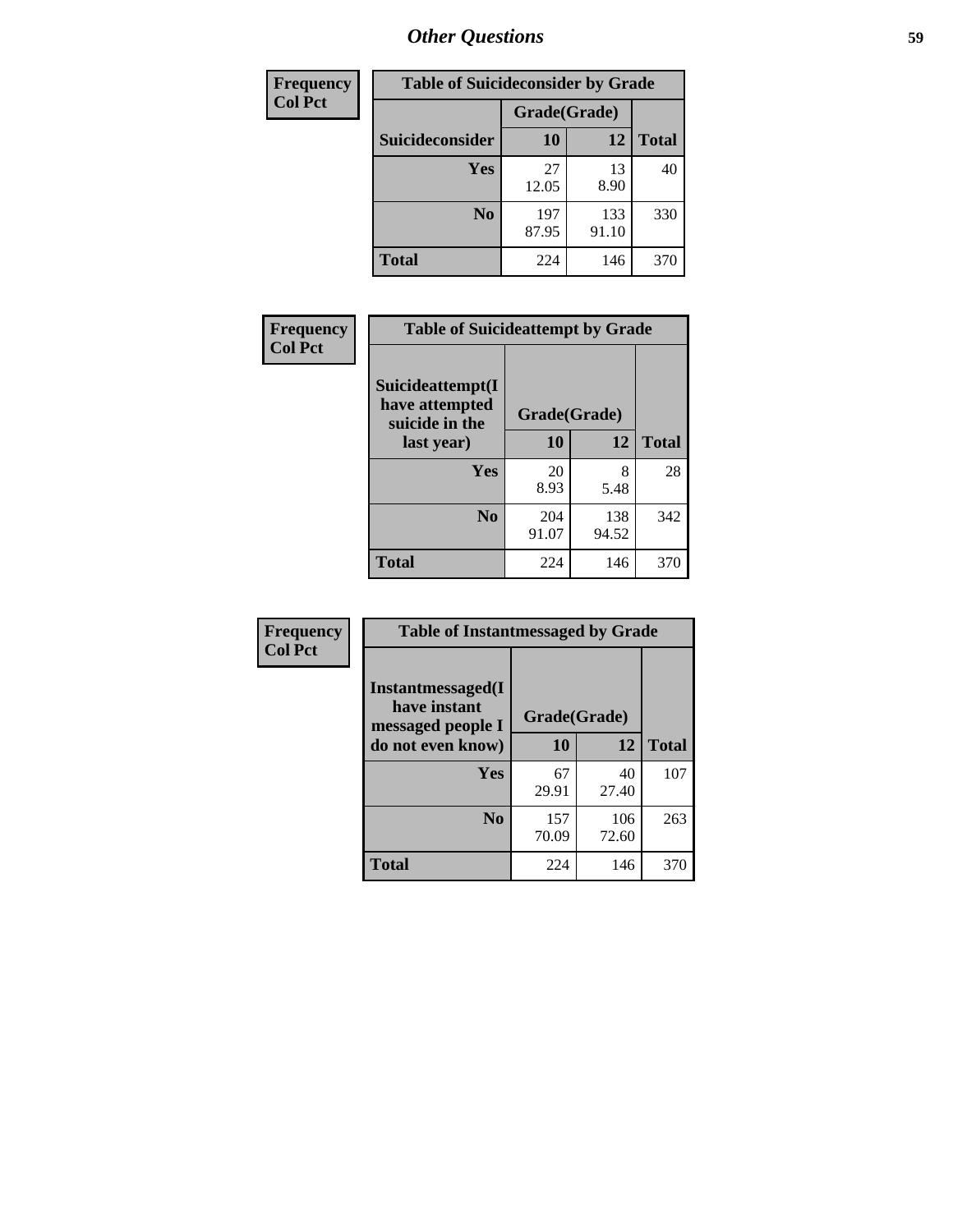| Frequency      | <b>Table of Getsalong by Grade</b>                          |              |             |              |  |  |  |
|----------------|-------------------------------------------------------------|--------------|-------------|--------------|--|--|--|
| <b>Col Pct</b> | <b>Getsalong</b> (I get<br>along with other<br>students and | Grade(Grade) |             |              |  |  |  |
|                | adults)                                                     | 10           | 12          | <b>Total</b> |  |  |  |
|                | <b>Strongly Agree</b>                                       | 96<br>42.86  | 79<br>54.11 | 175          |  |  |  |
|                | <b>Somewhat Agree</b>                                       | 97<br>43.30  | 54<br>36.99 | 151          |  |  |  |
|                | <b>Somewhat Disagree</b>                                    | 14<br>6.25   | 5<br>3.42   | 19           |  |  |  |
|                | <b>Strongly Disagree</b>                                    | 17<br>7.59   | 8<br>5.48   | 25           |  |  |  |
|                | <b>Total</b>                                                | 224          | 146         | 370          |  |  |  |

| Frequency      | <b>Table of Safehome by Grade</b> |                    |             |              |  |  |  |
|----------------|-----------------------------------|--------------------|-------------|--------------|--|--|--|
| <b>Col Pct</b> | Safehome(I feel<br>safe at home)  | Grade(Grade)<br>10 | 12          | <b>Total</b> |  |  |  |
|                | <b>Strongly Agree</b>             | 140<br>62.50       | 99<br>67.81 | 239          |  |  |  |
|                | <b>Somewhat Agree</b>             | 57<br>25.45        | 34<br>23.29 | 91           |  |  |  |
|                | <b>Somewhat Disagree</b>          | 16<br>7.14         | 6<br>4.11   | 22           |  |  |  |
|                | <b>Strongly Disagree</b>          | 11<br>4.91         | 4.79        | 18           |  |  |  |
|                | <b>Total</b>                      | 224                | 146         | 370          |  |  |  |

| Frequency      | <b>Table of Adulttalk by Grade</b>                                                   |              |              |              |  |  |  |
|----------------|--------------------------------------------------------------------------------------|--------------|--------------|--------------|--|--|--|
| <b>Col Pct</b> | <b>Adulttalk</b> (I<br>know an<br>adult at<br>school that<br>I can talk<br>with if I | Grade(Grade) |              |              |  |  |  |
|                | need help)                                                                           | 10           | 12           | <b>Total</b> |  |  |  |
|                | <b>Yes</b>                                                                           | 130<br>58.04 | 103<br>70.55 | 233          |  |  |  |
|                | N <sub>0</sub>                                                                       | 94<br>41.96  | 43<br>29.45  | 137          |  |  |  |
|                | <b>Total</b>                                                                         | 224          | 146          | 370          |  |  |  |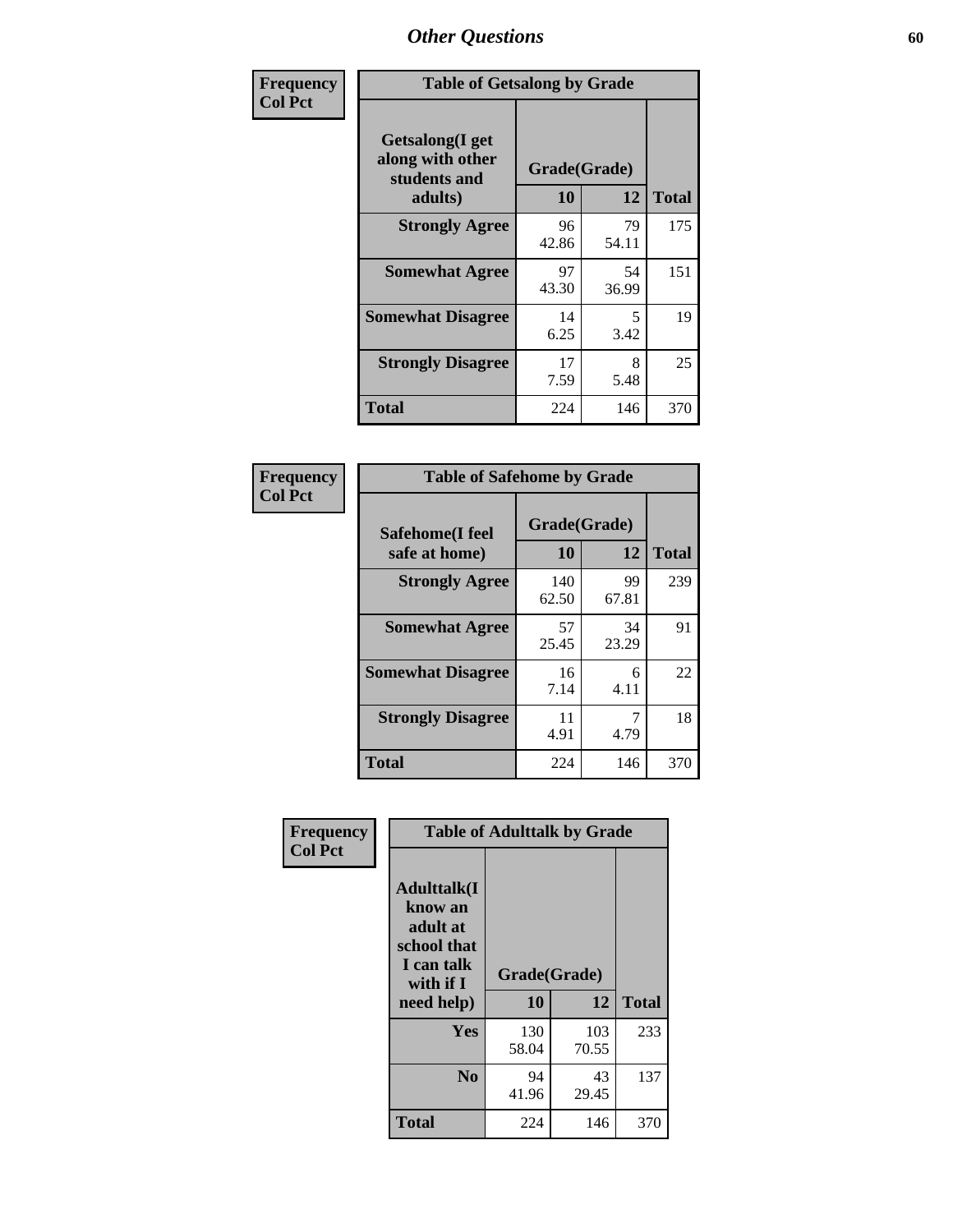**Frequency Row Pct**

| <b>Table of Grade by Tytime</b> |             |                                                                                                                                   |             |             |             |             |     |  |  |  |
|---------------------------------|-------------|-----------------------------------------------------------------------------------------------------------------------------------|-------------|-------------|-------------|-------------|-----|--|--|--|
|                                 |             | Tytime (On an average school day,<br>how much unsupervised time do I spend watching TV)                                           |             |             |             |             |     |  |  |  |
| Grade(Grade)                    | None        | <b>Less that</b><br>$2 - 3$<br>$4 - 5$<br>$6+$<br>hour/day<br>hours/day<br>  hours/day<br>hour/day<br>  hours/day<br><b>Total</b> |             |             |             |             |     |  |  |  |
| 10                              | 26<br>11.61 | 24<br>10.71                                                                                                                       | 24<br>10.71 | 76<br>33.93 | 37<br>16.52 | 37<br>16.52 | 224 |  |  |  |
| 12                              | 24<br>16.44 | 17<br>11.64                                                                                                                       | 19<br>13.01 | 39<br>26.71 | 22<br>15.07 | 25<br>17.12 | 146 |  |  |  |
| <b>Total</b>                    | 50          | 41                                                                                                                                | 43          | 115         | 59          | 62          | 370 |  |  |  |

**Frequency Row Pct**

| <b>Table of Grade by Computertime</b> |             |                                                                                                   |             |                      |                      |                   |              |  |  |  |  |
|---------------------------------------|-------------|---------------------------------------------------------------------------------------------------|-------------|----------------------|----------------------|-------------------|--------------|--|--|--|--|
|                                       |             | Computertime (On an average school day,<br>how much unsupervised time do I spend on the computer) |             |                      |                      |                   |              |  |  |  |  |
| Grade(Grade)                          | None        | <b>Less that</b><br>hour/day                                                                      | hour/day    | $2 - 3$<br>hours/day | $4 - 5$<br>hours/day | $6+$<br>hours/day | <b>Total</b> |  |  |  |  |
| 10                                    | 37<br>16.52 | 34<br>15.18                                                                                       | 41<br>18.30 | 52<br>23.21          | 34<br>15.18          | 26<br>11.61       | 224          |  |  |  |  |
| 12                                    | 24<br>16.44 | 37<br>28<br>31<br>18<br>8<br>19.18<br>21.23<br>25.34<br>12.33<br>5.48                             |             |                      |                      |                   |              |  |  |  |  |
| <b>Total</b>                          | 61          | 71                                                                                                | 69          | 83                   | 42                   | 44                | 370          |  |  |  |  |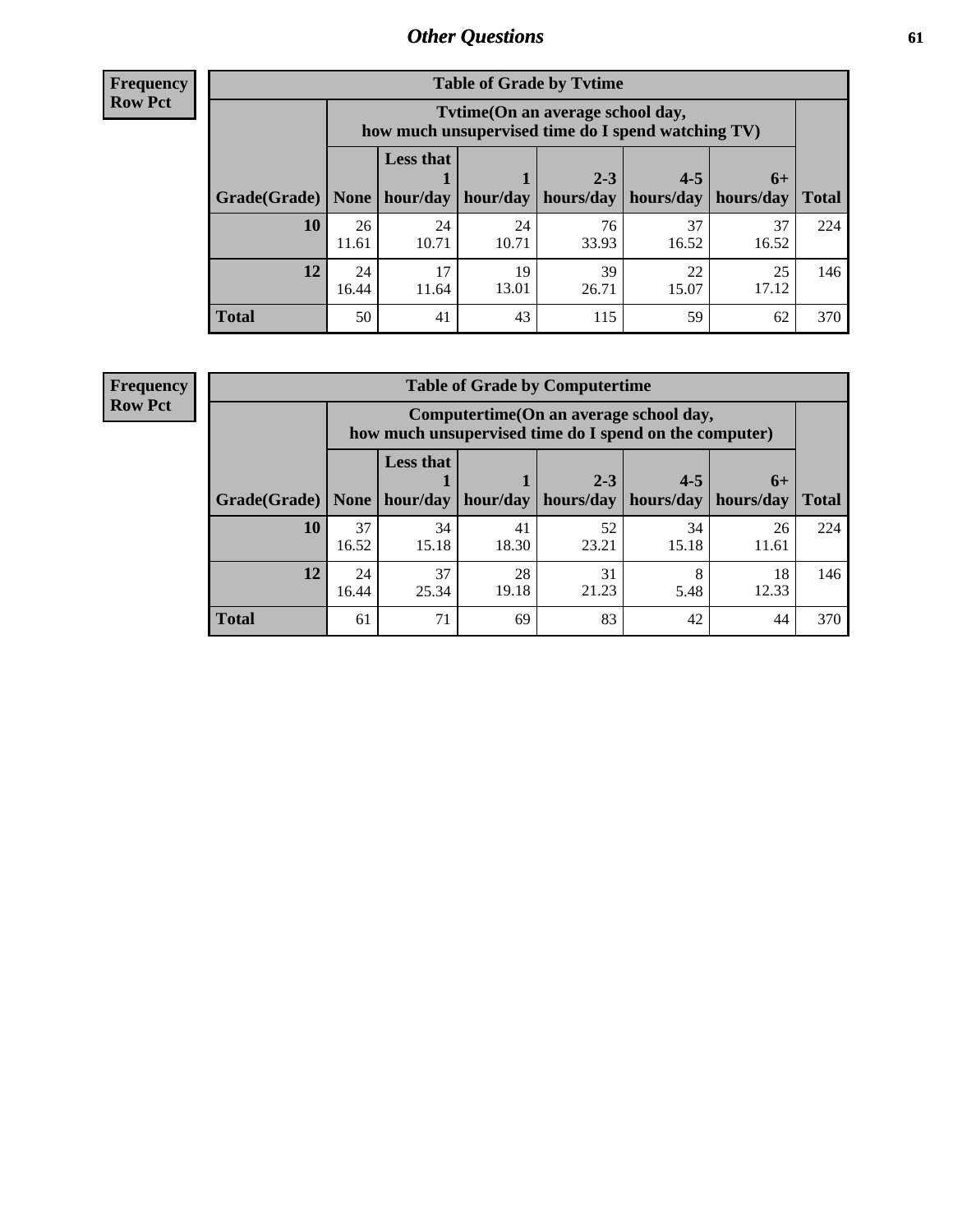#### *Questions about Driving Laws* **62** *Driving Questions were asked only of high school students.*

| <b>Frequency</b> |
|------------------|
| <b>Row Pct</b>   |

| <b>Table of Grade by License1</b> |                                                                     |                                                                                                                                           |         |            |               |              |  |  |  |
|-----------------------------------|---------------------------------------------------------------------|-------------------------------------------------------------------------------------------------------------------------------------------|---------|------------|---------------|--------------|--|--|--|
|                                   |                                                                     | License1(During the first 6 months of driving<br>with a provisional license,<br>the only passengers who can ride with the<br>driver are:) |         |            |               |              |  |  |  |
| Grade(Grade)                      | <b>Parent or</b><br><b>Guardian</b>                                 | Family<br><b>Members</b>                                                                                                                  | Friends | Anyone     | Don't<br>Know | <b>Total</b> |  |  |  |
| 10                                | 77<br>34.38                                                         | 69<br>30.80                                                                                                                               | 3.13    | 20<br>8.93 | 51<br>22.77   | 224          |  |  |  |
| 12                                | 44<br>8<br>22<br>66<br>6<br>15.07<br>30.14<br>45.21<br>5.48<br>4.11 |                                                                                                                                           |         |            |               |              |  |  |  |
| <b>Total</b>                      | 121                                                                 | 135                                                                                                                                       | 13      | 28         | 73            | 370          |  |  |  |

| <b>Frequency</b> |              | <b>Table of Grade by License2</b> |                              |                  |                                                                                                          |                      |              |  |  |  |
|------------------|--------------|-----------------------------------|------------------------------|------------------|----------------------------------------------------------------------------------------------------------|----------------------|--------------|--|--|--|
| <b>Row Pct</b>   |              |                                   |                              |                  | License2(17 yr old drivers with a<br>provisional driver's license cannot<br>drive between the hours of:) |                      |              |  |  |  |
|                  | Grade(Grade) | <b>Midnight</b><br>to 6am         | 1am<br>t <sub>0</sub><br>5am | 1am<br>to<br>6am | N <sub>0</sub><br>curfew<br>for $17$<br>year<br>olds                                                     | Don't<br><b>Know</b> | <b>Total</b> |  |  |  |
|                  | 10           | 88<br>39.29                       | 13<br>5.80                   | 16<br>7.14       | 16<br>7.14                                                                                               | 91<br>40.63          | 224          |  |  |  |
|                  | 12           | 98<br>67.12                       | 12<br>8.22                   | 5<br>3.42        | 5<br>3.42                                                                                                | 26<br>17.81          | 146          |  |  |  |
|                  | <b>Total</b> | 186                               | 25                           | 21               | 21                                                                                                       | 117                  | 370          |  |  |  |

| Frequency      |              | <b>Table of Grade by License3</b>                                                            |             |             |            |            |               |              |
|----------------|--------------|----------------------------------------------------------------------------------------------|-------------|-------------|------------|------------|---------------|--------------|
| <b>Row Pct</b> |              | License3(For drivers under the age of<br>21,<br>what level of alcohol is considered<br>DUI?) |             |             |            |            |               |              |
|                | Grade(Grade) | Any<br><b>Amount</b>                                                                         | 0.02        | 0.04        | 0.06       | 0.08       | Don't<br>know | <b>Total</b> |
|                | 10           | 46<br>20.54                                                                                  | 22<br>9.82  | 21<br>9.38  | 16<br>7.14 | 14<br>6.25 | 105<br>46.88  | 224          |
|                | 12           | 31<br>21.23                                                                                  | 38<br>26.03 | 18<br>12.33 | 12<br>8.22 | 10<br>6.85 | 37<br>25.34   | 146          |
|                | <b>Total</b> | 77                                                                                           | 60          | 39          | 28         | 24         | 142           | 370          |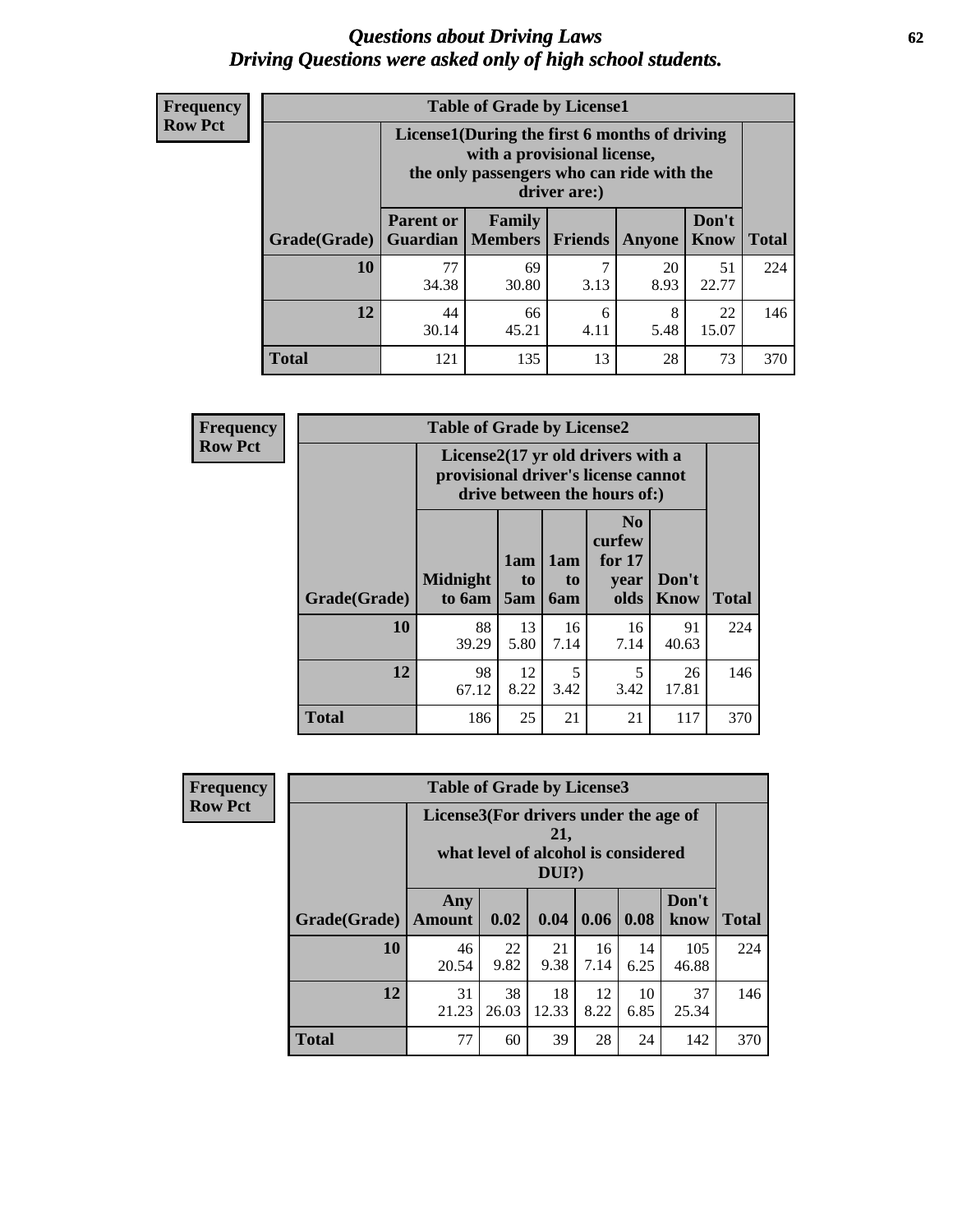#### *Questions about Driving Laws* **63** *Driving Questions were asked only of high school students.*

**Frequency Row Pct**

|              |             |                                                                                                                                                                                                                                                                                |             | <b>Table of Grade by License4</b> |            |              |     |  |  |  |
|--------------|-------------|--------------------------------------------------------------------------------------------------------------------------------------------------------------------------------------------------------------------------------------------------------------------------------|-------------|-----------------------------------|------------|--------------|-----|--|--|--|
|              |             | License4(A driver under 21 automatically<br>loses his/her license if caught exceeding the<br>posted speet limit by:)<br>Can't<br>lose<br><b>Depends</b><br>license<br>$15+$<br>$25+$<br>$35+$<br>Don't<br>for<br>on<br>speeding<br><b>Total</b><br>mph<br>mph<br>know<br>judge |             |                                   |            |              |     |  |  |  |
| Grade(Grade) | mph         |                                                                                                                                                                                                                                                                                |             |                                   |            |              |     |  |  |  |
| 10           | 35<br>15.63 | 14<br>6.25                                                                                                                                                                                                                                                                     | 25<br>11.16 | 20<br>8.93                        | 21<br>9.38 | 109<br>48.66 | 224 |  |  |  |
| 12           | 19<br>13.01 | 32<br>8<br>24<br>13<br>50<br>21.92<br>16.44<br>5.48<br>8.90<br>34.25                                                                                                                                                                                                           |             |                                   |            |              |     |  |  |  |
| <b>Total</b> | 54          | 46                                                                                                                                                                                                                                                                             | 49          | 28                                | 34         | 159          | 370 |  |  |  |

| Frequency      | <b>Table of Grade by License5</b> |                                                                                                                                                            |                |               |       |
|----------------|-----------------------------------|------------------------------------------------------------------------------------------------------------------------------------------------------------|----------------|---------------|-------|
| <b>Row Pct</b> |                                   | License5(A<br>Georgia teenager<br>with family<br>connections or a<br>good lawyer can<br>break a teen<br>driving law and<br>keep their driver's<br>license) |                |               |       |
|                | Grade(Grade)                      | <b>Yes</b>                                                                                                                                                 | N <sub>0</sub> | Don't<br>know | Total |
|                | 10                                | 27<br>12.05                                                                                                                                                | 72<br>32.14    | 125<br>55.80  | 224   |
|                | 12                                | 31<br>21.23                                                                                                                                                | 65<br>44.52    | 50<br>34.25   | 146   |
|                | Total                             | 58                                                                                                                                                         | 137            | 175           | 370   |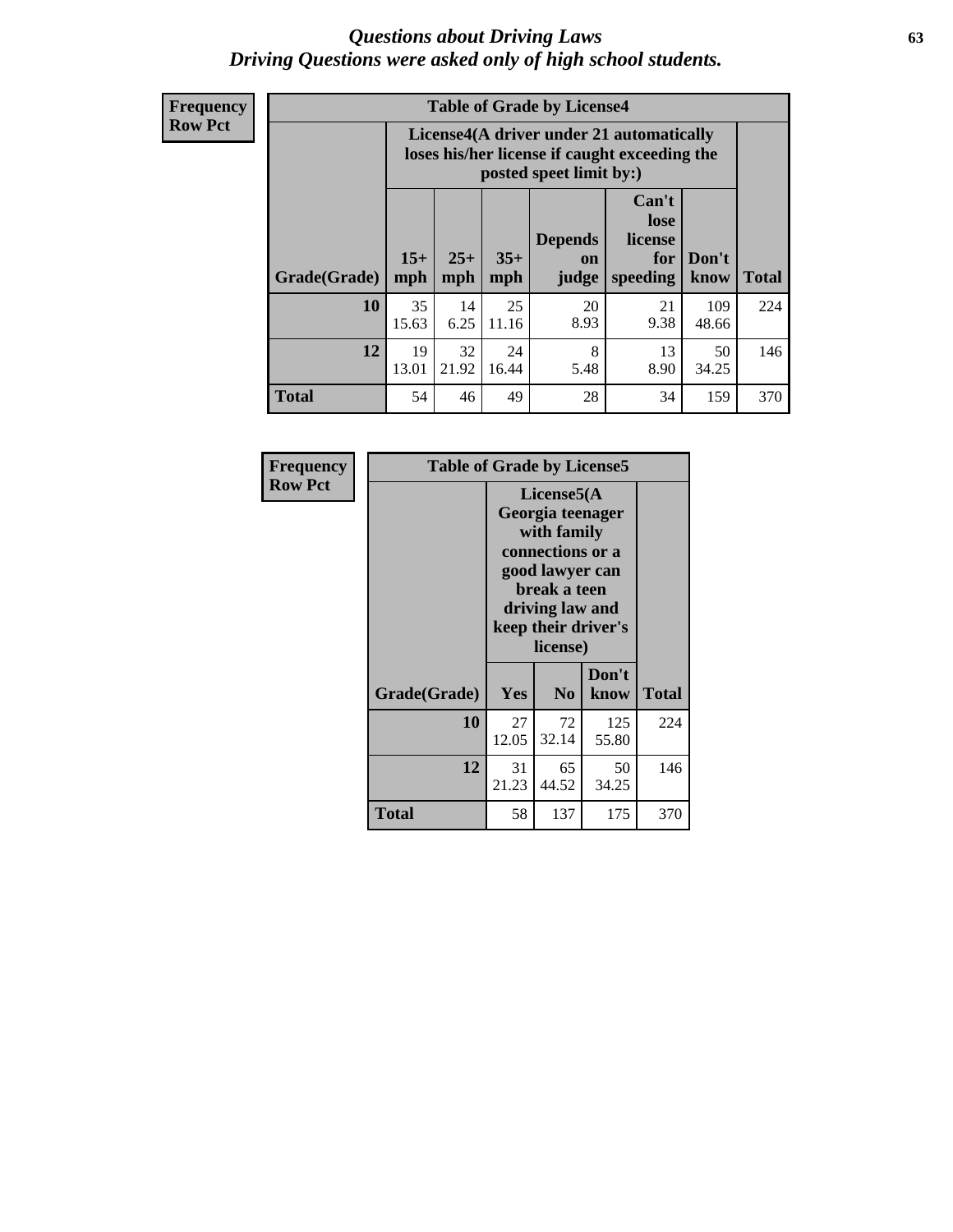#### *Questions about Driving Laws* **64** *Driving Questions were asked only of high school students.*

| <b>Frequency</b> |              | <b>Table of Grade by License6</b>                                                                                                               |                |               |       |  |  |
|------------------|--------------|-------------------------------------------------------------------------------------------------------------------------------------------------|----------------|---------------|-------|--|--|
| <b>Row Pct</b>   |              | License <sub>6</sub> (I know a<br>friend or<br>classmate that<br>broke a teen<br>driving law,<br>but was allowed to<br>keep his/her<br>license) |                |               |       |  |  |
|                  | Grade(Grade) | Yes                                                                                                                                             | N <sub>0</sub> | Don't<br>know | Total |  |  |
|                  | 10           | 32<br>14.29                                                                                                                                     | 83<br>37.05    | 109<br>48.66  | 224   |  |  |
|                  | 12           | 47<br>32.19                                                                                                                                     | 146            |               |       |  |  |
|                  | <b>Total</b> | 79                                                                                                                                              | 140            | 151           | 370   |  |  |

| <b>Frequency</b> | <b>Table of Grade by License7</b> |                                                                             |                                                                                               |                                                   |                        |              |  |
|------------------|-----------------------------------|-----------------------------------------------------------------------------|-----------------------------------------------------------------------------------------------|---------------------------------------------------|------------------------|--------------|--|
| <b>Row Pct</b>   |                                   |                                                                             | License7(A student under the age of 18 cam loser<br>his/her driving privileges if he or she:) |                                                   |                        |              |  |
|                  | Grade(Grade)                      | <b>Have</b><br>more than<br>10<br>unexcused<br>absences<br>per school<br>yr | Drop out<br>without  <br>graduating                                                           | <b>Bring</b><br>alcohol/drugs/weapon<br>to school | All of<br>the<br>above | <b>Total</b> |  |
|                  | 10                                | 39<br>17.41                                                                 | 15<br>6.70                                                                                    | 15<br>6.70                                        | 155<br>69.20           | 224          |  |
|                  | 12                                | 33<br>22.60                                                                 | 7<br>4.79                                                                                     | ⇁<br>4.79                                         | 99<br>67.81            | 146          |  |
|                  | <b>Total</b>                      | 72                                                                          | 22                                                                                            | 22                                                | 254                    | 370          |  |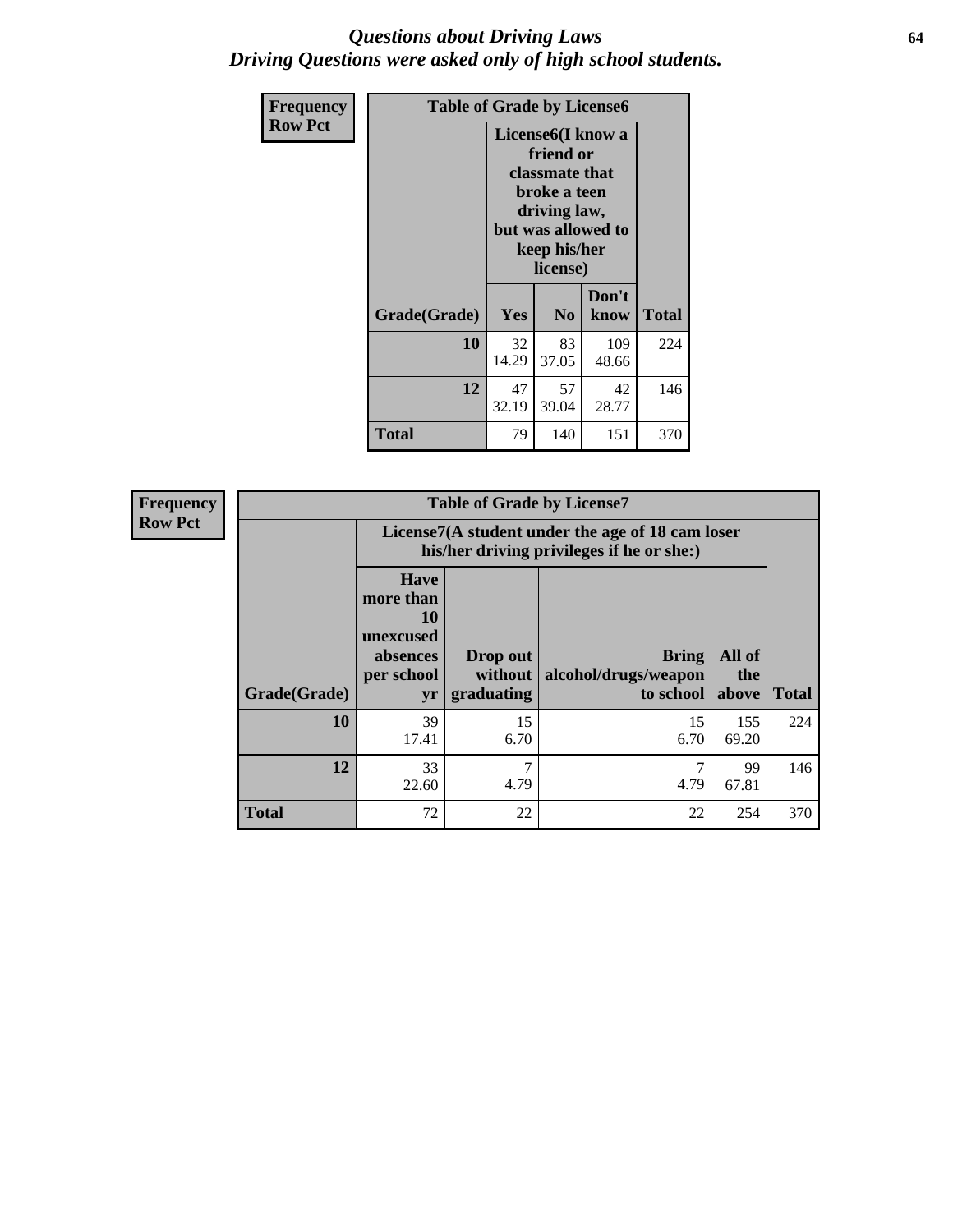# *Select Results by Gender* **65**

| Frequency      | <b>Table of SchoolClimate2 by Gender</b>          |                                 |             |              |
|----------------|---------------------------------------------------|---------------------------------|-------------|--------------|
| <b>Col Pct</b> | SchoolClimate2(I<br>feel successful at<br>school) | Gender(Gender)<br><b>Female</b> | <b>Male</b> | <b>Total</b> |
|                | <b>Strongly Agree</b>                             | 59<br>31.05                     | 70<br>38.89 | 129          |
|                | <b>Somewhat Agree</b>                             | 105<br>55.26                    | 94<br>52.22 | 199          |
|                | <b>Somewhat Disagree</b>                          | 15<br>7.89                      | 11<br>6.11  | 26           |
|                | <b>Strongly Disagree</b>                          | 11<br>5.79                      | 5<br>2.78   | 16           |
|                | <b>Total</b>                                      | 190                             | 180         | 370          |

| <b>Frequency</b> | <b>Table of SchoolClimate6 by Gender</b>                 |                          |             |              |  |
|------------------|----------------------------------------------------------|--------------------------|-------------|--------------|--|
| <b>Col Pct</b>   | <b>SchoolClimate6(Teachers</b><br>treat me with respect) | Gender(Gender)<br>Female | <b>Male</b> | <b>Total</b> |  |
|                  | <b>Strongly Agree</b>                                    | 42<br>22.11              | 45<br>25.00 | 87           |  |
|                  | <b>Somewhat Agree</b>                                    | 85<br>44.74              | 87<br>48.33 | 172          |  |
|                  | <b>Somewhat Disagree</b>                                 | 25<br>13.16              | 30<br>16.67 | 55           |  |
|                  | <b>Strongly Disagree</b>                                 | 38<br>20.00              | 18<br>10.00 | 56           |  |
|                  | <b>Total</b>                                             | 190                      | 180         | 370          |  |

| <b>Frequency</b> | <b>Table of SchoolClimate8 by Gender</b>                                             |               |                               |              |
|------------------|--------------------------------------------------------------------------------------|---------------|-------------------------------|--------------|
| <b>Col Pct</b>   | <b>SchoolClimate8(Students</b><br>are frequently<br>recognized for good<br>behavior) | <b>Female</b> | Gender(Gender)<br><b>Male</b> | <b>Total</b> |
|                  | <b>Strongly Agree</b>                                                                | 15<br>7.89    | 22<br>12.22                   | 37           |
|                  | <b>Somewhat Agree</b>                                                                | 62<br>32.63   | 72<br>40.00                   | 134          |
|                  | <b>Somewhat Disagree</b>                                                             | 61<br>32.11   | 46<br>25.56                   | 107          |
|                  | <b>Strongly Disagree</b>                                                             | 52<br>27.37   | 40<br>22.22                   | 92           |
|                  | Total                                                                                | 190           | 180                           | 370          |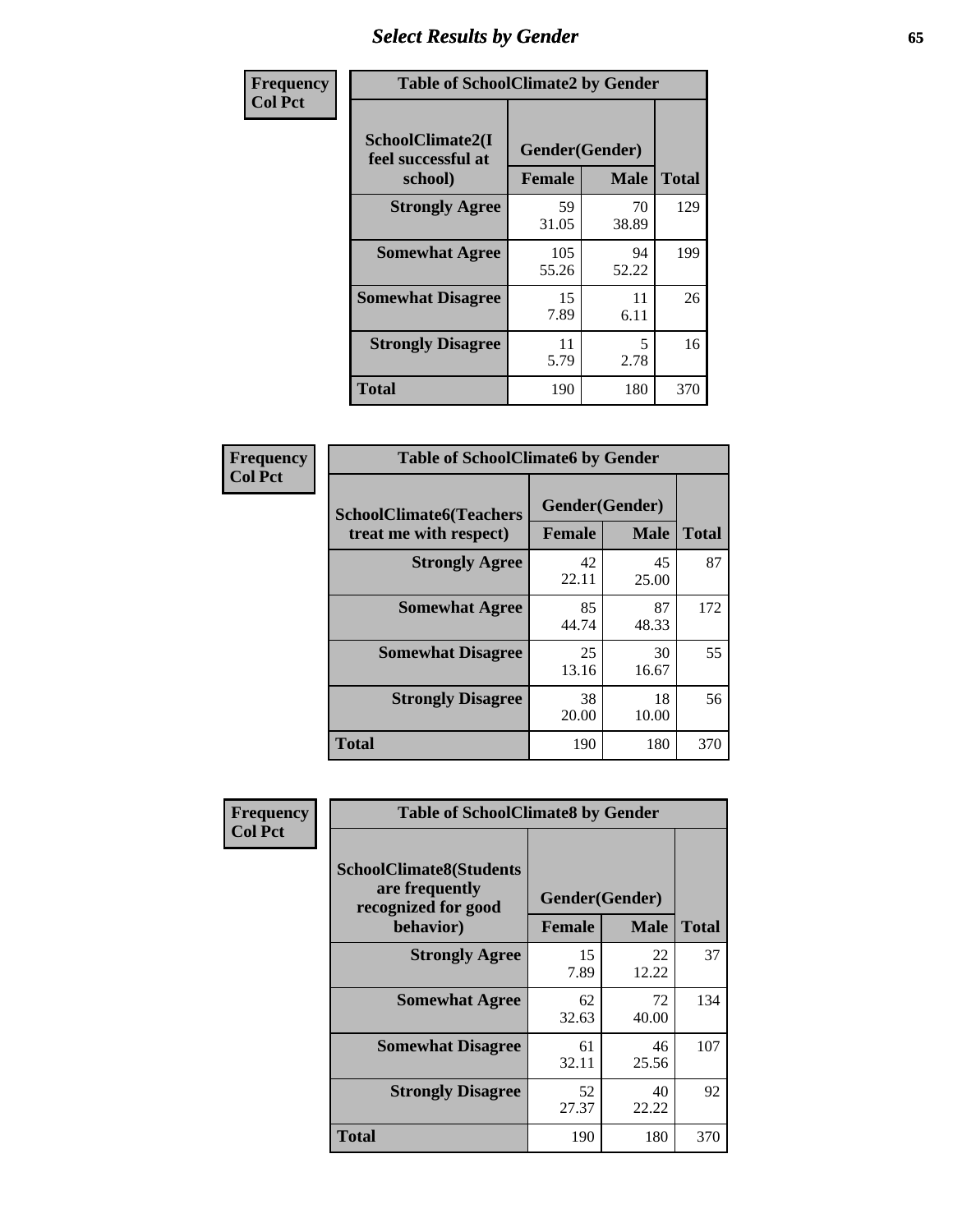# *Select Results by Gender* **66**

| Frequency      | <b>Table of Gender by Dropout</b> |                                                                        |                |              |
|----------------|-----------------------------------|------------------------------------------------------------------------|----------------|--------------|
| <b>Row Pct</b> |                                   | Dropout(I<br>have<br>thought<br>about<br>dropping<br>out of<br>school) |                |              |
|                | Gender(Gender)                    | Yes                                                                    | N <sub>0</sub> | <b>Total</b> |
|                | <b>Female</b>                     | 63<br>33.16                                                            | 127<br>66.84   | 190          |
|                | <b>Male</b>                       | 45<br>25.00                                                            | 135<br>75.00   | 180          |
|                | <b>Total</b>                      | 108                                                                    | 262            | 370          |

| <b>Frequency</b> | <b>Table of Gender by Dropoutreason</b> |                                                                     |              |                          |                                |              |              |
|------------------|-----------------------------------------|---------------------------------------------------------------------|--------------|--------------------------|--------------------------------|--------------|--------------|
| <b>Row Pct</b>   |                                         | Dropoutreason (If I dropped out the<br>reason would most likely be) |              |                          |                                |              |              |
|                  | Gender(Gender)                          | Won't<br><b>Drop</b><br>out                                         | <b>Bored</b> | Family<br><b>Reasons</b> | <b>Being</b><br><b>Bullied</b> | <b>Other</b> | <b>Total</b> |
|                  | <b>Female</b>                           | 95<br>50.00                                                         | 22<br>11.58  | 21<br>11.05              | റ<br>1.05                      | 50<br>26.32  | 190          |
|                  | <b>Male</b>                             | 113<br>62.78                                                        | 27<br>15.00  | 11<br>6.11               | 4<br>2.22                      | 25<br>13.89  | 180          |
|                  | <b>Total</b>                            | 208                                                                 | 49           | 32                       | 6                              | 75           | 370          |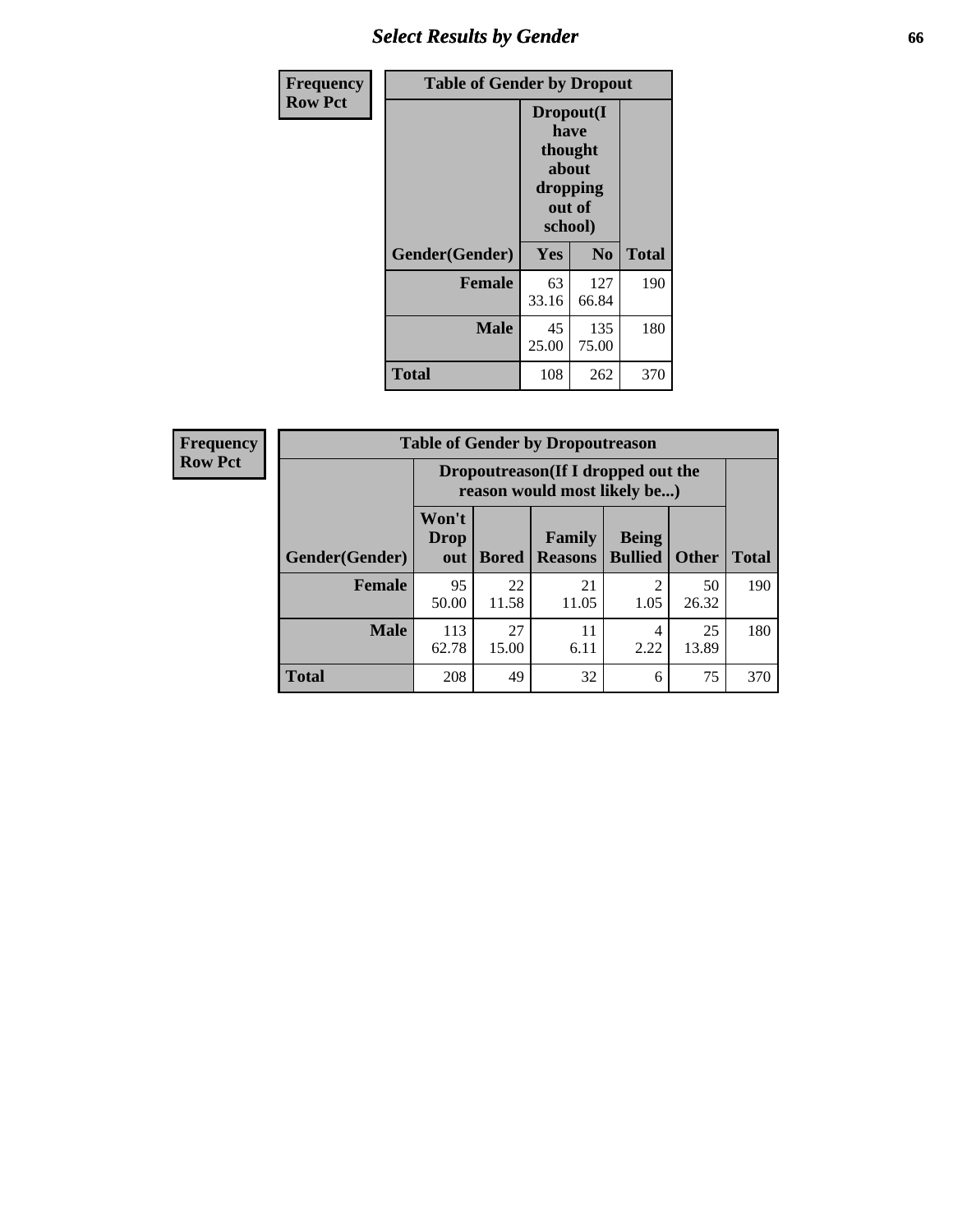*School Safety* **67**

| Frequency      | <b>Table of Gender by Bullied2</b> |                 |                |              |
|----------------|------------------------------------|-----------------|----------------|--------------|
| <b>Row Pct</b> |                                    | <b>Bullied2</b> |                |              |
|                | Gender(Gender)                     | Yes             | N <sub>0</sub> | <b>Total</b> |
|                | <b>Female</b>                      | 30<br>15.79     | 160<br>84.21   | 190          |
|                | <b>Male</b>                        | Q<br>5.00       | 171<br>95.00   | 180          |
|                | <b>Total</b>                       | 39              | 331            | 370          |

| Frequency      | <b>Table of Gender by Bulliedothers2</b> |                       |                |              |
|----------------|------------------------------------------|-----------------------|----------------|--------------|
| <b>Row Pct</b> |                                          | <b>Bulliedothers2</b> |                |              |
|                | Gender(Gender)                           | Yes                   | N <sub>0</sub> | <b>Total</b> |
|                | <b>Female</b>                            | 33<br>17.37           | 157<br>82.63   | 190          |
|                | <b>Male</b>                              | 15<br>8.33            | 165<br>91.67   | 180          |
|                | <b>Total</b>                             | 48                    | 322            | 370          |

| Frequency      | <b>Table of Gender by Weaponschool2</b> |                      |                |              |
|----------------|-----------------------------------------|----------------------|----------------|--------------|
| <b>Row Pct</b> |                                         | <b>Weaponschool2</b> |                |              |
|                | Gender(Gender)                          | Yes                  | N <sub>0</sub> | <b>Total</b> |
|                | <b>Female</b>                           | 4.21                 | 182<br>95.79   | 190          |
|                | <b>Male</b>                             | 2.22                 | 176<br>97.78   | 180          |
|                | <b>Total</b>                            | 12                   | 358            | 370          |

| Frequency      | <b>Table of Gender by Absentunsafe2</b> |               |                |              |
|----------------|-----------------------------------------|---------------|----------------|--------------|
| <b>Row Pct</b> |                                         | Absentunsafe2 |                |              |
|                | Gender(Gender)                          | Yes           | N <sub>0</sub> | <b>Total</b> |
|                | <b>Female</b>                           | q<br>4.74     | 181<br>95.26   | 190          |
|                | <b>Male</b>                             | 6<br>3.33     | 174<br>96.67   | 180          |
|                | <b>Total</b>                            | 15            | 355            | 370          |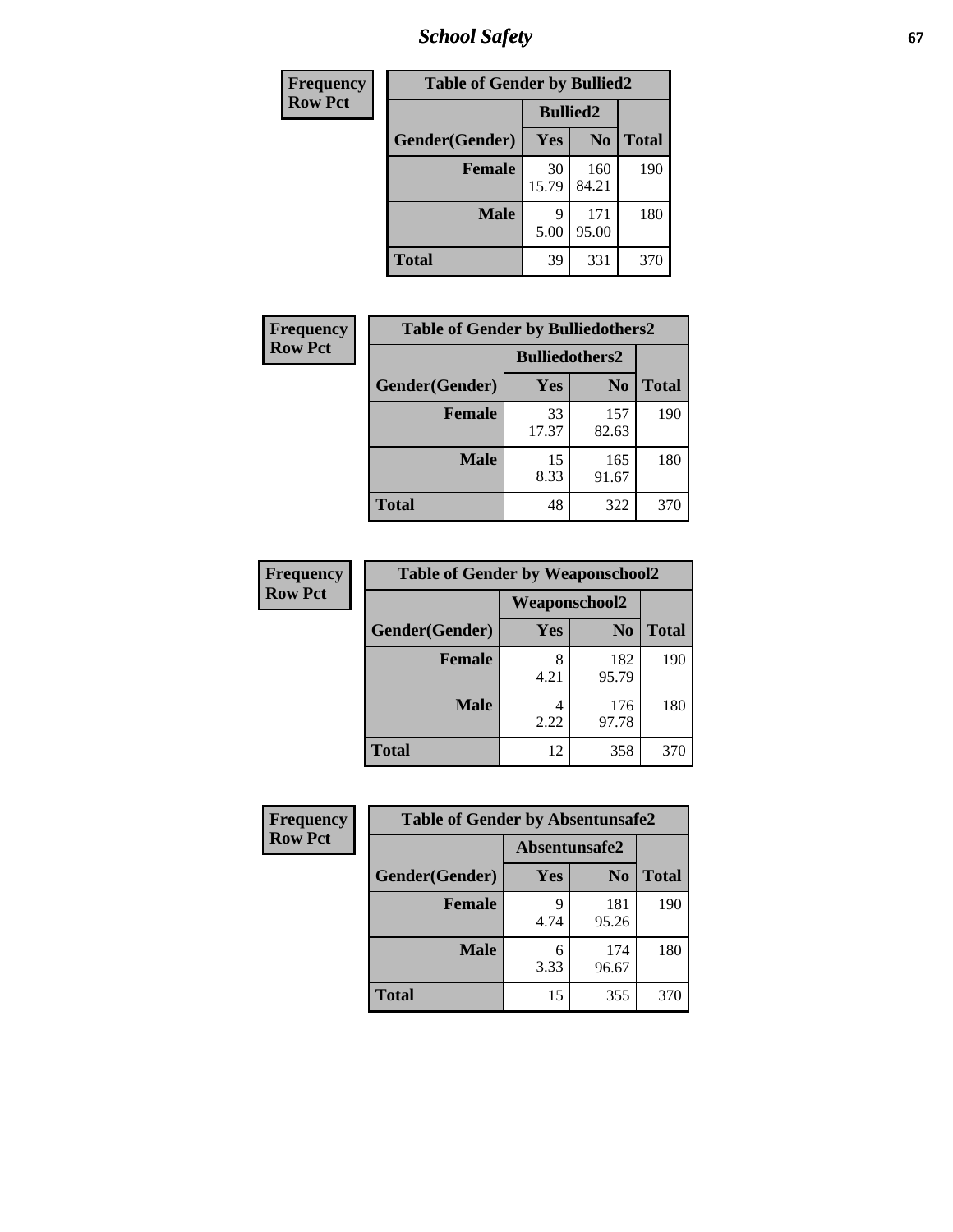*School Safety* **68**

| Frequency      | <b>Table of Gender by Gangself</b> |                                                                                                        |                |              |
|----------------|------------------------------------|--------------------------------------------------------------------------------------------------------|----------------|--------------|
| <b>Row Pct</b> |                                    | <b>Gangself</b> (I<br>have<br>participated<br>in illegal gang<br>activities in<br>the past 30<br>days) |                |              |
|                | Gender(Gender)                     | Yes                                                                                                    | N <sub>0</sub> | <b>Total</b> |
|                | <b>Female</b>                      | 21<br>11.05                                                                                            | 169<br>88.95   | 190          |
|                | <b>Male</b>                        | 13<br>7.22                                                                                             | 167<br>92.78   | 180          |
|                | <b>Total</b>                       | 34                                                                                                     | 336            | 370          |

| Frequency      | <b>Table of Gender by Gangpeers</b> |                                                                                                                             |                |              |
|----------------|-------------------------------------|-----------------------------------------------------------------------------------------------------------------------------|----------------|--------------|
| <b>Row Pct</b> |                                     | <b>Gangpeers</b> (I<br>have friends<br>who have<br>participated<br>in illegal gang<br>activities in<br>the past 30<br>days) |                |              |
|                | Gender(Gender)                      | <b>Yes</b>                                                                                                                  | N <sub>0</sub> | <b>Total</b> |
|                | <b>Female</b>                       | 69<br>36.32                                                                                                                 | 121<br>63.68   | 190          |
|                | Male                                | 50<br>27.78                                                                                                                 | 130<br>72.22   | 180          |
|                | Total                               | 119                                                                                                                         | 251            | 370          |

| Frequency      | <b>Table of Gender by Pickedon2</b> |             |                |              |
|----------------|-------------------------------------|-------------|----------------|--------------|
| <b>Row Pct</b> |                                     | Pickedon2   |                |              |
|                | Gender(Gender)                      | <b>Yes</b>  | N <sub>0</sub> | <b>Total</b> |
|                | <b>Female</b>                       | 65<br>34.21 | 125<br>65.79   | 190          |
|                | <b>Male</b>                         | 40<br>22.22 | 140<br>77.78   | 180          |
|                | <b>Total</b>                        | 105         | 265            | 370          |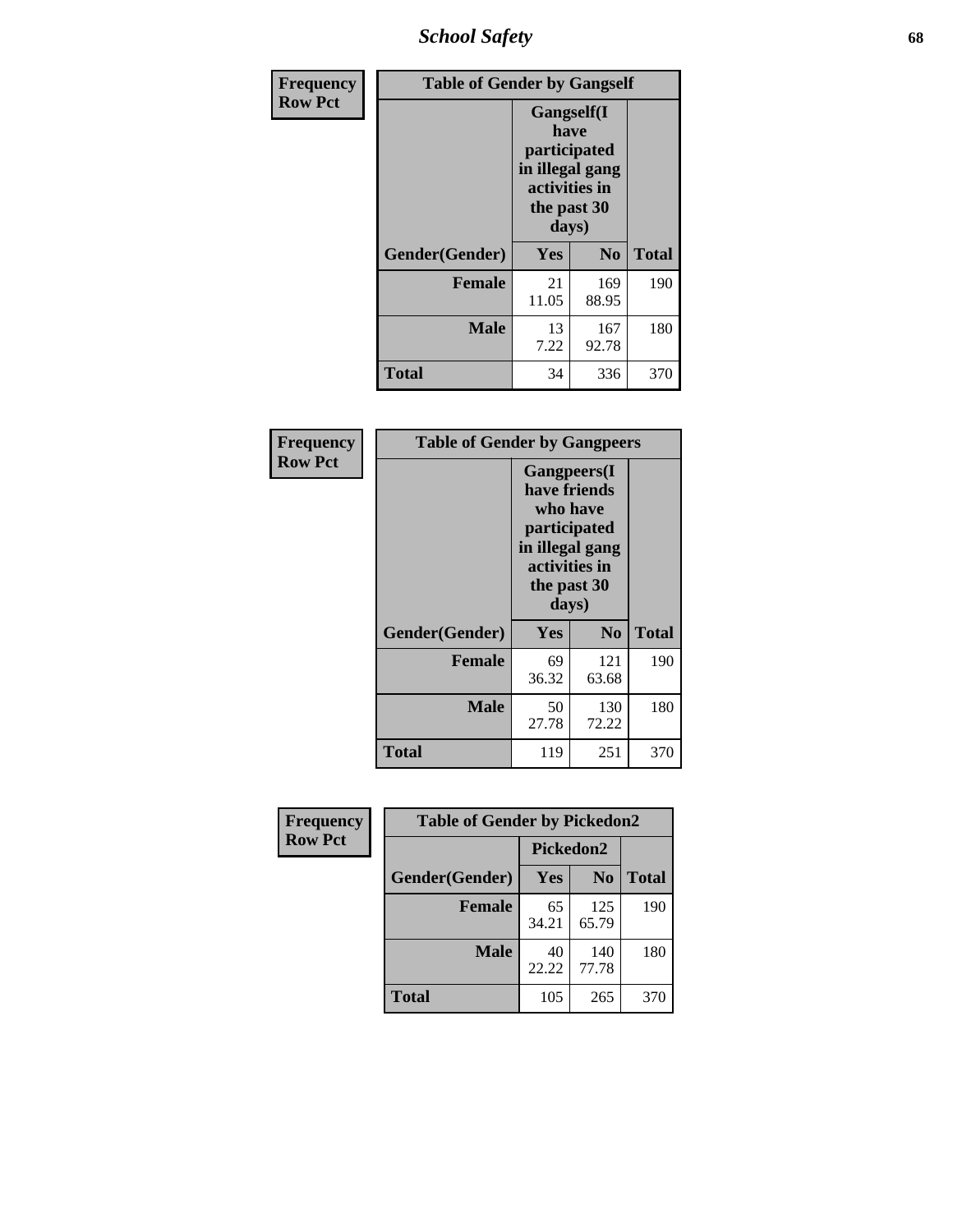*School Safety* **69**

| Frequency      | <b>Table of Gender by Safeschool2</b> |              |                |              |
|----------------|---------------------------------------|--------------|----------------|--------------|
| <b>Row Pct</b> |                                       |              | Safeschool2    |              |
|                | Gender(Gender)                        | Yes          | N <sub>0</sub> | <b>Total</b> |
|                | <b>Female</b>                         | 86<br>45.26  | 104<br>54.74   | 190          |
|                | <b>Male</b>                           | 111<br>61.67 | 69<br>38.33    | 180          |
|                | <b>Total</b>                          | 197          | 173            | 370          |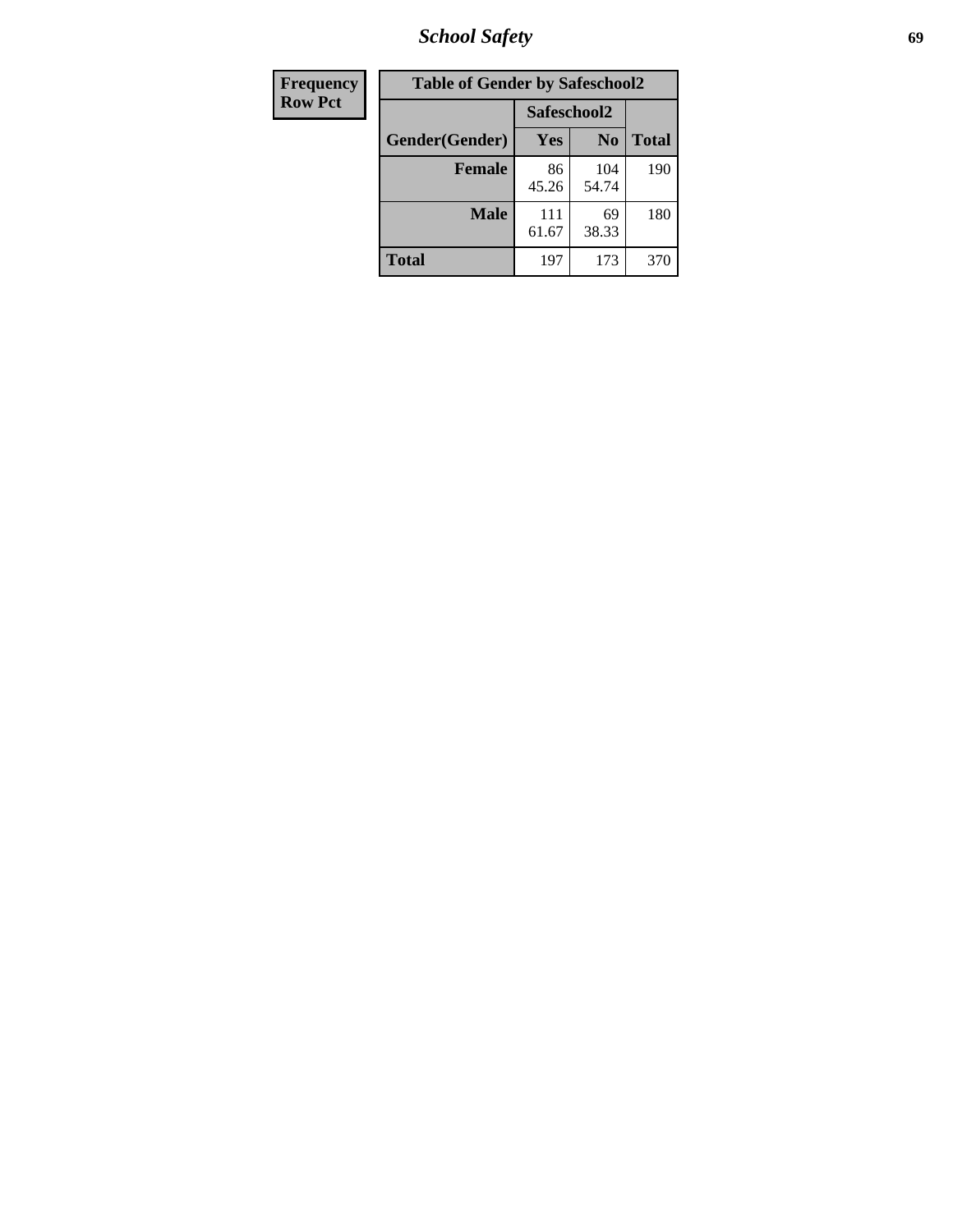# *Incidence of Drug Use* **70**

| <b>Frequency</b> | <b>Table of Gender by AlcoholAlt</b> |             |                                          |              |  |
|------------------|--------------------------------------|-------------|------------------------------------------|--------------|--|
| <b>Row Pct</b>   |                                      |             | AlcoholAlt(Alcohol<br>use, past 30 days) |              |  |
|                  | Gender(Gender)                       | Yes         | N <sub>0</sub>                           | <b>Total</b> |  |
|                  | <b>Female</b>                        | 33<br>17.37 | 157<br>82.63                             | 190          |  |
|                  | <b>Male</b>                          | 25<br>13.89 | 155<br>86.11                             | 180          |  |
|                  | <b>Total</b>                         | 58          | 312                                      | 370          |  |

| Frequency      | <b>Table of Gender by TobaccoAny</b> |                    |                    |              |  |
|----------------|--------------------------------------|--------------------|--------------------|--------------|--|
| <b>Row Pct</b> |                                      | use, past 30 days) | TobaccoAny(Tobacco |              |  |
|                | Gender(Gender)                       | Yes                | N <sub>0</sub>     | <b>Total</b> |  |
|                | <b>Female</b>                        | 27<br>14.21        | 163<br>85.79       | 190          |  |
|                | <b>Male</b>                          | 22<br>12.22        | 158<br>87.78       | 180          |  |
|                | <b>Total</b>                         | 49                 | 321                | 370          |  |

| <b>Frequency</b> | <b>Table of Gender by MarijuanaAlt</b> |                    |                        |       |
|------------------|----------------------------------------|--------------------|------------------------|-------|
| <b>Row Pct</b>   |                                        | use, past 30 days) | MarijuanaAlt(Marijuana |       |
|                  | Gender(Gender)                         | <b>Yes</b>         | N <sub>0</sub>         | Total |
|                  | <b>Female</b>                          | 28<br>14.74        | 162<br>85.26           | 190   |
|                  | <b>Male</b>                            | 14<br>7.78         | 166<br>92.22           | 180   |
|                  | <b>Total</b>                           | 42                 | 328                    | 370   |

| <b>Frequency</b> | <b>Table of Gender by OtherDrugAny</b> |                         |                            |              |
|------------------|----------------------------------------|-------------------------|----------------------------|--------------|
| <b>Row Pct</b>   |                                        | drug use, past 30 days) | <b>OtherDrugAny</b> (Other |              |
|                  | Gender(Gender)                         | <b>Yes</b>              | N <sub>0</sub>             | <b>Total</b> |
|                  | <b>Female</b>                          | 17<br>8.95              | 173<br>91.05               | 190          |
|                  | <b>Male</b>                            | 10<br>5.56              | 170<br>94.44               | 180          |
|                  | <b>Total</b>                           | 27                      | 343                        | 370          |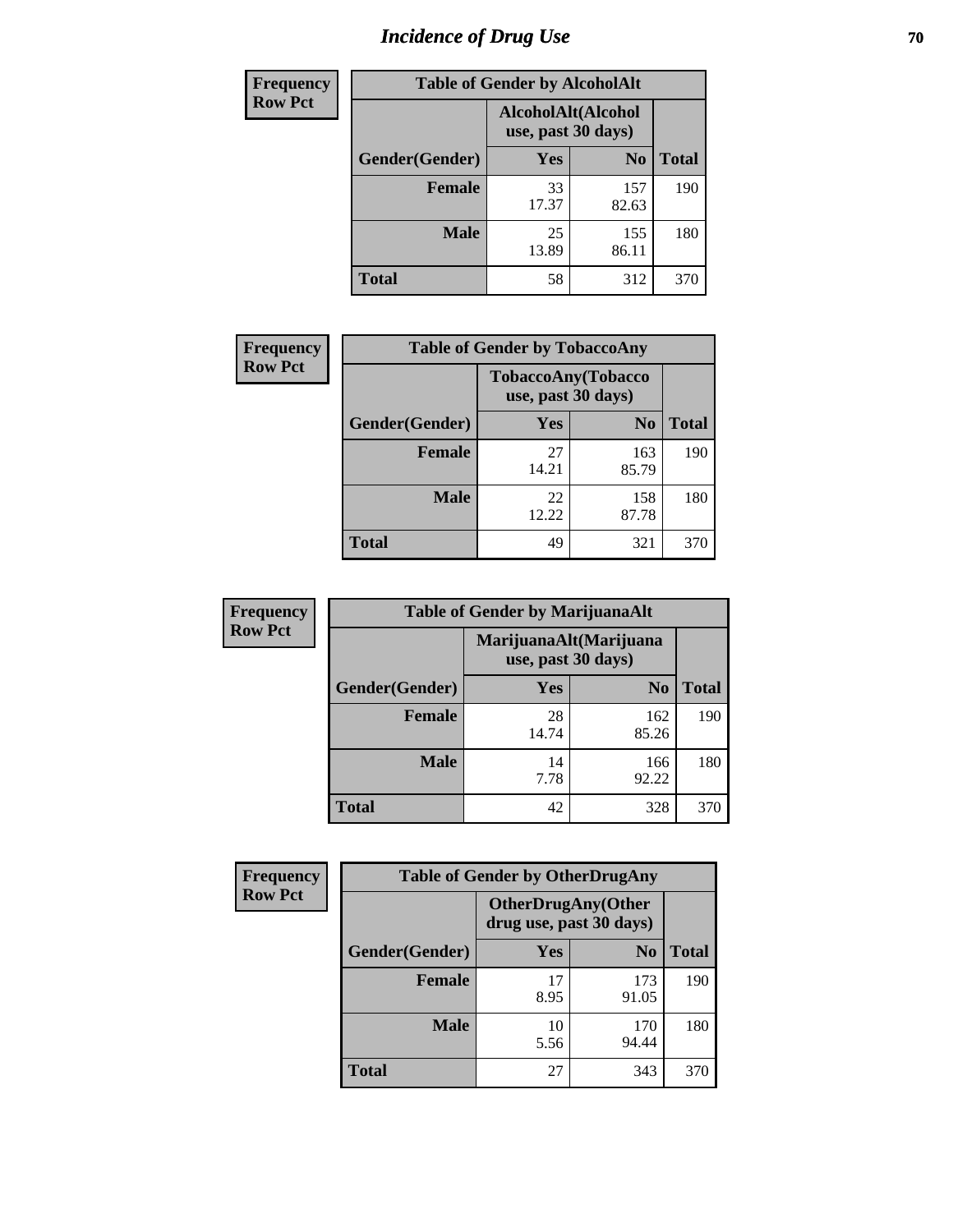#### *Average Age at Onset of Use* **71** *Results for "Average Age at Onset of Use" questions exclude students who said they did not use that substance*

#### **Gender=Female**

| <b>Variable</b>    | <b>Label</b>                                                       | <b>Mean</b> |
|--------------------|--------------------------------------------------------------------|-------------|
| Alcoholinit2       | I started using alcohol when I was                                 | 13.34       |
| Cigarettesinit2    | I started smoking tobacco when I was                               | 13.09       |
| Smokelessinit2     | I started chewing tobacco when I was                               | 12.50       |
| Marijuanainit2     | I started using marijuana when I was                               | 13.63       |
| Cocaineinit2       | I started using cocaine when I was                                 | 11.11       |
| Inhalantsinit2     | I started using inhalants when I was                               | 13.38       |
| Steroidsinit2      | I started using steroids when I was                                | 13.80       |
| Ecstasyinit2       | I started using ecstasy when I was                                 | 13.20       |
| Methinit2          | I started using methamphetamines when I was                        | 12.17       |
| Hallucinogensinit2 | I started using hallucinogens when I was                           | 13.17       |
| Prescription in t2 | I started using prescription drugs not prescribed to me when I was | 13.08       |

#### **Gender=Male**

| <b>Variable</b>                 | Label                                                              | <b>Mean</b> |
|---------------------------------|--------------------------------------------------------------------|-------------|
| Alcoholinit2                    | I started using alcohol when I was                                 | 12.96       |
| Cigarettesinit2                 | I started smoking tobacco when I was                               | 13.24       |
| Smokelessinit2                  | I started chewing tobacco when I was                               | 13.75       |
| Marijuanainit2                  | I started using marijuana when I was                               | 12.38       |
| Cocaineinit2                    | I started using cocaine when I was                                 | 11.00       |
| Inhalantsinit2                  | I started using inhalants when I was                               | 8.00        |
| Steroidsinit2                   | I started using steroids when I was                                | 8.00        |
| Ecstasyinit2                    | I started using ecstasy when I was                                 | 13.29       |
| Methinit2                       | I started using methamphetamines when I was                        | 11.00       |
| Hallucinogensinit2              | I started using hallucinogens when I was                           | 12.80       |
| Prescription in it <sub>2</sub> | I started using prescription drugs not prescribed to me when I was | 11.71       |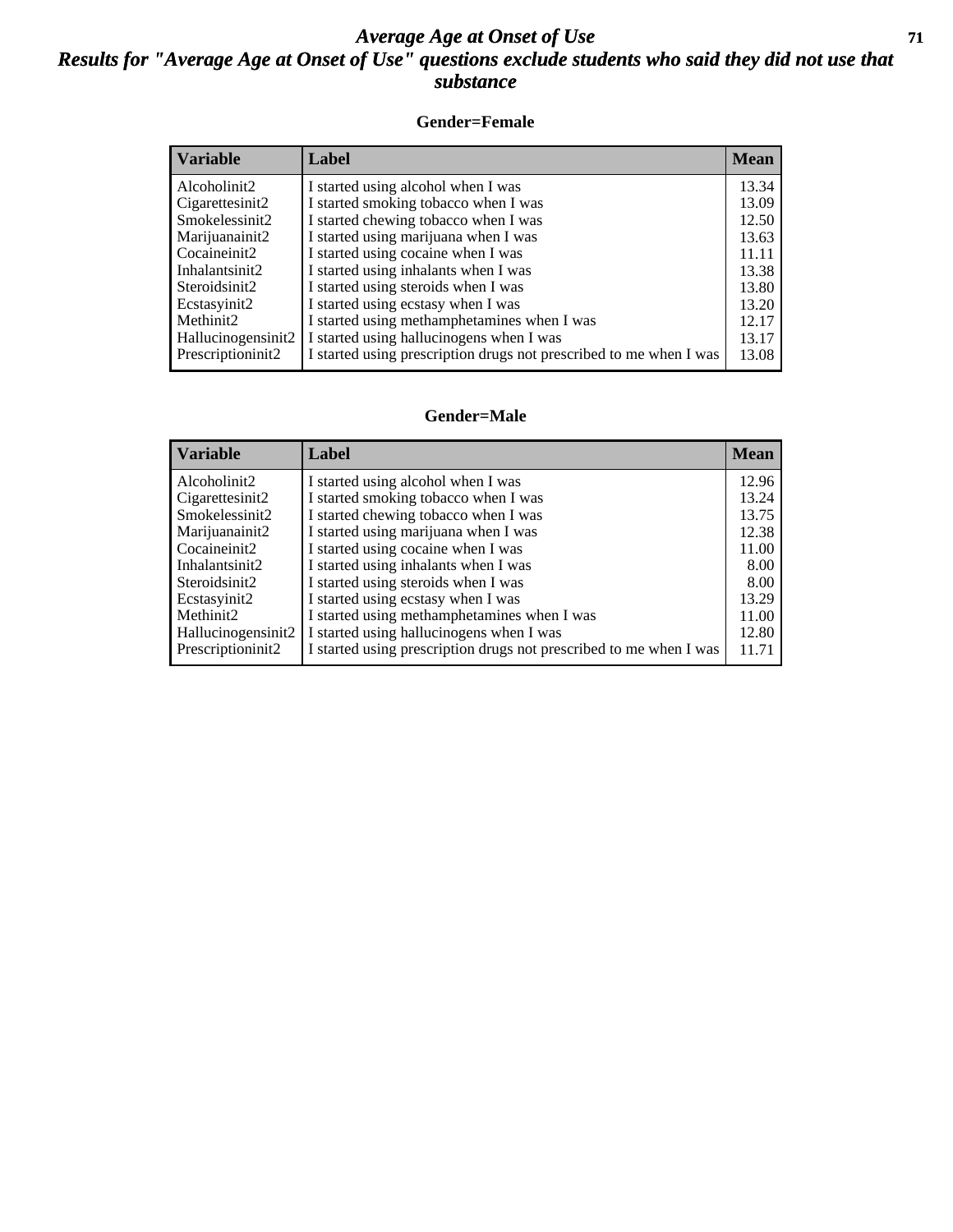# *I Think These Drugs are Harmful* **72**

| Frequency      | <b>Table of Gender by Alcoholharmdich</b> |                                                    |                |              |
|----------------|-------------------------------------------|----------------------------------------------------|----------------|--------------|
| <b>Row Pct</b> |                                           | Alcoholharmdich(I)<br>think alcohol is<br>harmful) |                |              |
|                | Gender(Gender)                            | Yes                                                | N <sub>0</sub> | <b>Total</b> |
|                | <b>Female</b>                             | 149<br>78.42                                       | 41<br>21.58    | 190          |
|                | <b>Male</b>                               | 150<br>83.33                                       | 30<br>16.67    | 180          |
|                | Total                                     | 299                                                | 71             | 370          |

| Frequency      | <b>Table of Gender by Tobaccoharmdich</b> |                  |                               |              |
|----------------|-------------------------------------------|------------------|-------------------------------|--------------|
| <b>Row Pct</b> |                                           | think tobacco is | Tobaccoharmdich(I<br>harmful) |              |
|                | Gender(Gender)                            | <b>Yes</b>       | N <sub>0</sub>                | <b>Total</b> |
|                | <b>Female</b>                             | 170<br>89.47     | 20<br>10.53                   | 190          |
|                | <b>Male</b>                               | 170<br>94.44     | 10<br>5.56                    | 180          |
|                | <b>Total</b>                              | 340              | 30                            | 370          |

| Frequency      | <b>Table of Gender by Marijuanaharmdich</b> |                                                       |                |              |  |
|----------------|---------------------------------------------|-------------------------------------------------------|----------------|--------------|--|
| <b>Row Pct</b> |                                             | Marijuanaharmdich(I<br>think marijuana is<br>harmful) |                |              |  |
|                | Gender(Gender)                              | <b>Yes</b>                                            | N <sub>0</sub> | <b>Total</b> |  |
|                | <b>Female</b>                               | 139<br>73.16                                          | 51<br>26.84    | 190          |  |
|                | <b>Male</b>                                 | 139<br>77.22                                          | 41<br>22.78    | 180          |  |
|                | <b>Total</b>                                | 278                                                   | 92             | 370          |  |

| Frequency      | <b>Table of Gender by Otherdrugharmdich</b> |                                                          |                |              |  |
|----------------|---------------------------------------------|----------------------------------------------------------|----------------|--------------|--|
| <b>Row Pct</b> |                                             | Otherdrugharmdich(I<br>think other drugs are<br>harmful) |                |              |  |
|                | Gender(Gender)                              | <b>Yes</b>                                               | N <sub>0</sub> | <b>Total</b> |  |
|                | <b>Female</b>                               | 171<br>90.00                                             | 19<br>10.00    | 190          |  |
|                | <b>Male</b>                                 | 170<br>94.44                                             | 10<br>5.56     | 180          |  |
|                | <b>Total</b>                                | 341                                                      | 29             | 370          |  |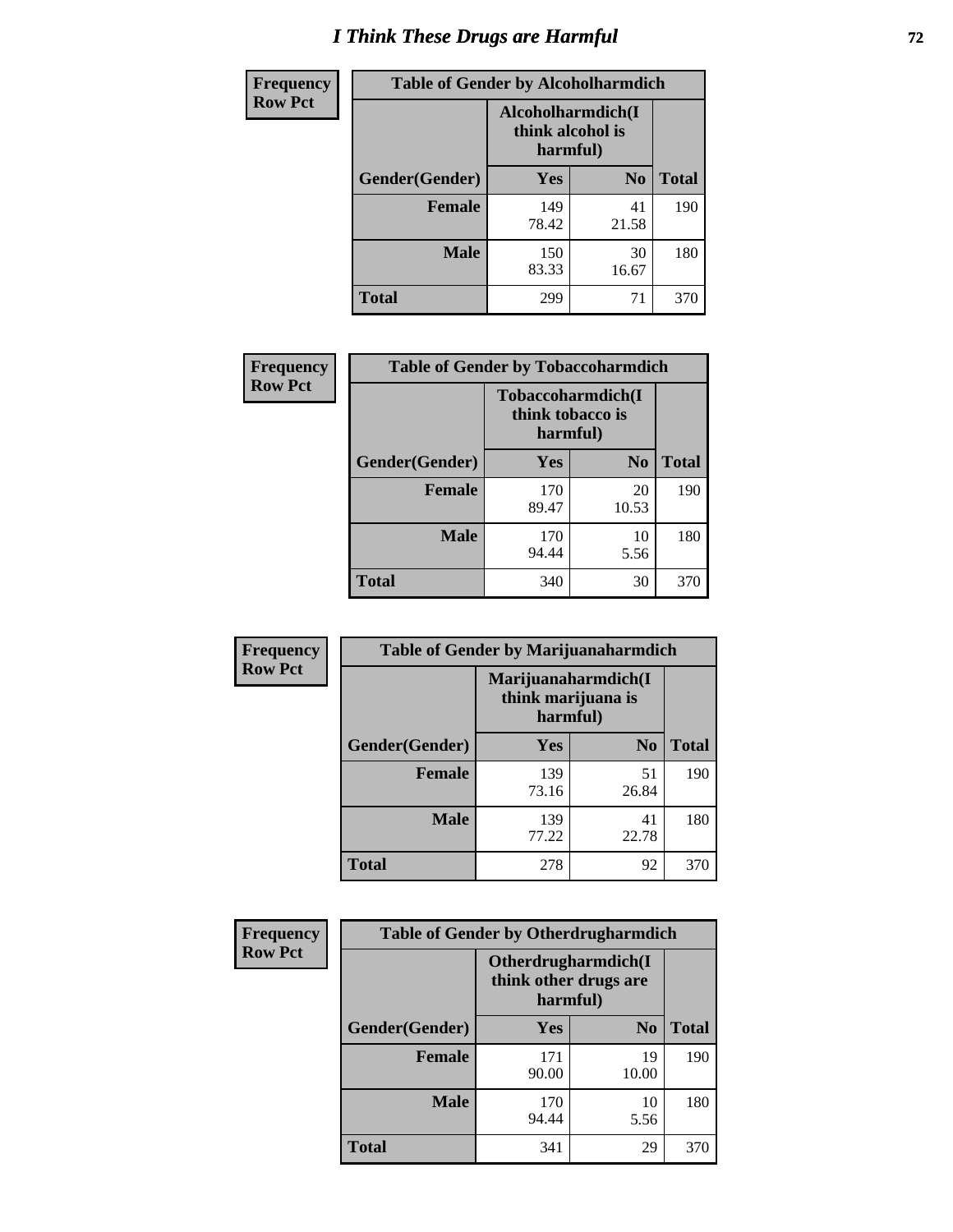| <b>Frequency</b> | <b>Table of Gender by Alcohollocation1</b> |                                                               |             |              |
|------------------|--------------------------------------------|---------------------------------------------------------------|-------------|--------------|
| <b>Row Pct</b>   |                                            | <b>Alcohollocation1(Places</b><br><b>Friends Use Alcohol)</b> |             |              |
|                  | Gender(Gender)                             |                                                               | Do Not Use  | <b>Total</b> |
|                  | <b>Female</b>                              | 102<br>53.68                                                  | 88<br>46.32 | 190          |
|                  | <b>Male</b>                                | 93<br>51.67                                                   | 87<br>48.33 | 180          |
|                  | <b>Total</b>                               | 195                                                           | 175         | 370          |

| <b>Frequency</b> | <b>Table of Gender by Alcohollocation2</b> |                                                               |             |              |
|------------------|--------------------------------------------|---------------------------------------------------------------|-------------|--------------|
| <b>Row Pct</b>   |                                            | <b>Alcohollocation2(Places</b><br><b>Friends Use Alcohol)</b> |             |              |
|                  | Gender(Gender)                             |                                                               | Home        | <b>Total</b> |
|                  | <b>Female</b>                              | 120<br>63.16                                                  | 70<br>36.84 | 190          |
|                  | <b>Male</b>                                | 122<br>67.78                                                  | 58<br>32.22 | 180          |
|                  | <b>Total</b>                               | 242                                                           | 128         | 370          |

| Frequency      | <b>Table of Gender by Alcohollocation3</b> |                                                               |               |              |
|----------------|--------------------------------------------|---------------------------------------------------------------|---------------|--------------|
| <b>Row Pct</b> |                                            | <b>Alcohollocation3(Places</b><br><b>Friends Use Alcohol)</b> |               |              |
|                | Gender(Gender)                             |                                                               | <b>School</b> | <b>Total</b> |
|                | <b>Female</b>                              | 158<br>83.16                                                  | 32<br>16.84   | 190          |
|                | <b>Male</b>                                | 168<br>93.33                                                  | 12<br>6.67    | 180          |
|                | <b>Total</b>                               | 326                                                           | 44            | 370          |

| Frequency      | <b>Table of Gender by Alcohollocation4</b> |                                                               |             |              |
|----------------|--------------------------------------------|---------------------------------------------------------------|-------------|--------------|
| <b>Row Pct</b> |                                            | <b>Alcohollocation4(Places</b><br><b>Friends Use Alcohol)</b> |             |              |
|                | <b>Gender</b> (Gender)                     |                                                               | Car         | <b>Total</b> |
|                | <b>Female</b>                              | 150<br>78.95                                                  | 40<br>21.05 | 190          |
|                | <b>Male</b>                                | 161<br>89.44                                                  | 19<br>10.56 | 180          |
|                | <b>Total</b>                               | 311                                                           | 59          | 370          |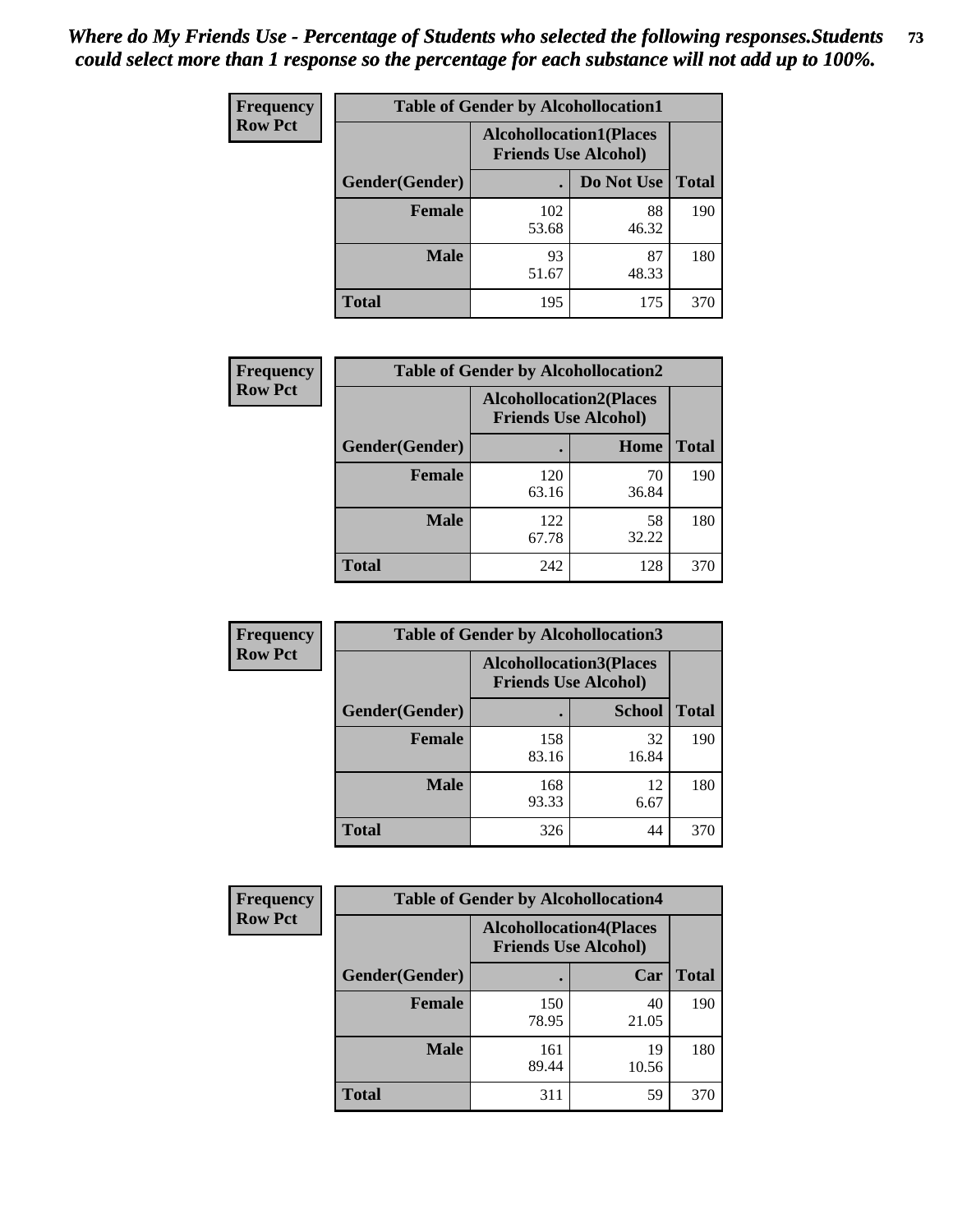| <b>Frequency</b> | <b>Table of Gender by Alcohollocation5</b> |                                                               |                                 |              |
|------------------|--------------------------------------------|---------------------------------------------------------------|---------------------------------|--------------|
| <b>Row Pct</b>   |                                            | <b>Alcohollocation5(Places</b><br><b>Friends Use Alcohol)</b> |                                 |              |
|                  | Gender(Gender)                             | $\bullet$                                                     | <b>Friend's</b><br><b>House</b> | <b>Total</b> |
|                  | <b>Female</b>                              | 107<br>56.32                                                  | 83<br>43.68                     | 190          |
|                  | <b>Male</b>                                | 124<br>68.89                                                  | 56<br>31.11                     | 180          |
|                  | <b>Total</b>                               | 231                                                           | 139                             | 370          |

| <b>Frequency</b> | <b>Table of Gender by Alcohollocation6</b> |                                                               |              |              |
|------------------|--------------------------------------------|---------------------------------------------------------------|--------------|--------------|
| <b>Row Pct</b>   |                                            | <b>Alcohollocation6(Places</b><br><b>Friends Use Alcohol)</b> |              |              |
|                  | Gender(Gender)                             |                                                               | <b>Other</b> | <b>Total</b> |
|                  | <b>Female</b>                              | 138<br>72.63                                                  | 52<br>27.37  | 190          |
|                  | <b>Male</b>                                | 136<br>75.56                                                  | 44<br>24.44  | 180          |
|                  | <b>Total</b>                               | 274                                                           | 96           | 370          |

| Frequency      | <b>Table of Gender by Tobaccolocation1</b> |                                                               |              |              |  |
|----------------|--------------------------------------------|---------------------------------------------------------------|--------------|--------------|--|
| <b>Row Pct</b> |                                            | <b>Tobaccolocation1(Places</b><br><b>Friends Use Tobacco)</b> |              |              |  |
|                | Gender(Gender)                             |                                                               | Do Not Use   | <b>Total</b> |  |
|                | Female                                     | 81<br>42.63                                                   | 109<br>57.37 | 190          |  |
|                | <b>Male</b>                                | 69<br>38.33                                                   | 111<br>61.67 | 180          |  |
|                | <b>Total</b>                               | 150                                                           | 220          | 370          |  |

| Frequency      | <b>Table of Gender by Tobaccolocation2</b> |                                                               |             |              |  |
|----------------|--------------------------------------------|---------------------------------------------------------------|-------------|--------------|--|
| <b>Row Pct</b> |                                            | <b>Tobaccolocation2(Places</b><br><b>Friends Use Tobacco)</b> |             |              |  |
|                | Gender(Gender)                             |                                                               | Home        | <b>Total</b> |  |
|                | Female                                     | 134<br>70.53                                                  | 56<br>29.47 | 190          |  |
|                | <b>Male</b>                                | 135<br>75.00                                                  | 45<br>25.00 | 180          |  |
|                | <b>Total</b>                               | 269                                                           | 101         | 370          |  |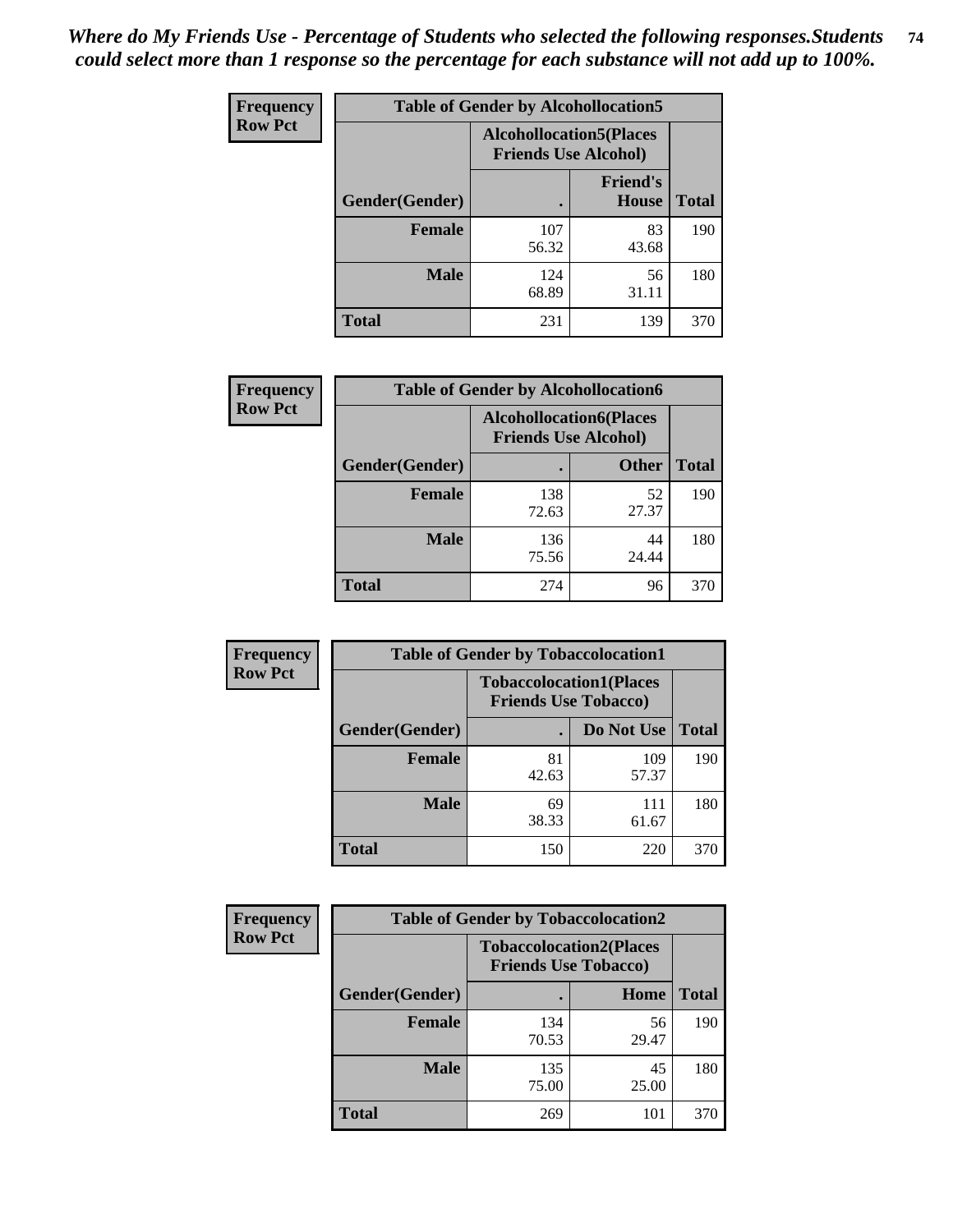| <b>Frequency</b> | <b>Table of Gender by Tobaccolocation3</b> |                                                               |               |              |  |
|------------------|--------------------------------------------|---------------------------------------------------------------|---------------|--------------|--|
| <b>Row Pct</b>   |                                            | <b>Tobaccolocation3(Places</b><br><b>Friends Use Tobacco)</b> |               |              |  |
|                  | Gender(Gender)                             |                                                               | <b>School</b> | <b>Total</b> |  |
|                  | <b>Female</b>                              | 146<br>76.84                                                  | 44<br>23.16   | 190          |  |
|                  | <b>Male</b>                                | 148<br>82.22                                                  | 32<br>17.78   | 180          |  |
|                  | <b>Total</b>                               | 294                                                           | 76            | 370          |  |

| <b>Frequency</b> | <b>Table of Gender by Tobaccolocation4</b> |                                                               |             |              |
|------------------|--------------------------------------------|---------------------------------------------------------------|-------------|--------------|
| <b>Row Pct</b>   |                                            | <b>Tobaccolocation4(Places</b><br><b>Friends Use Tobacco)</b> |             |              |
|                  | Gender(Gender)                             |                                                               | Car         | <b>Total</b> |
|                  | <b>Female</b>                              | 138<br>72.63                                                  | 52<br>27.37 | 190          |
|                  | <b>Male</b>                                | 153<br>85.00                                                  | 27<br>15.00 | 180          |
|                  | <b>Total</b>                               | 291                                                           | 79          | 370          |

| <b>Frequency</b> | <b>Table of Gender by Tobaccolocation5</b> |                                                               |                                 |              |  |
|------------------|--------------------------------------------|---------------------------------------------------------------|---------------------------------|--------------|--|
| <b>Row Pct</b>   |                                            | <b>Tobaccolocation5(Places</b><br><b>Friends Use Tobacco)</b> |                                 |              |  |
|                  | Gender(Gender)                             |                                                               | <b>Friend's</b><br><b>House</b> | <b>Total</b> |  |
|                  | <b>Female</b>                              | 129<br>67.89                                                  | 61<br>32.11                     | 190          |  |
|                  | <b>Male</b>                                | 137<br>76.11                                                  | 43<br>23.89                     | 180          |  |
|                  | <b>Total</b>                               | 266                                                           | 104                             | 370          |  |

| <b>Frequency</b> |                | <b>Table of Gender by Tobaccolocation6</b> |                                |              |
|------------------|----------------|--------------------------------------------|--------------------------------|--------------|
| <b>Row Pct</b>   |                | <b>Friends Use Tobacco)</b>                | <b>Tobaccolocation6(Places</b> |              |
|                  | Gender(Gender) |                                            | <b>Other</b>                   | <b>Total</b> |
|                  | Female         | 142<br>74.74                               | 48<br>25.26                    | 190          |
|                  | <b>Male</b>    | 141<br>78.33                               | 39<br>21.67                    | 180          |
|                  | <b>Total</b>   | 283                                        | 87                             | 370          |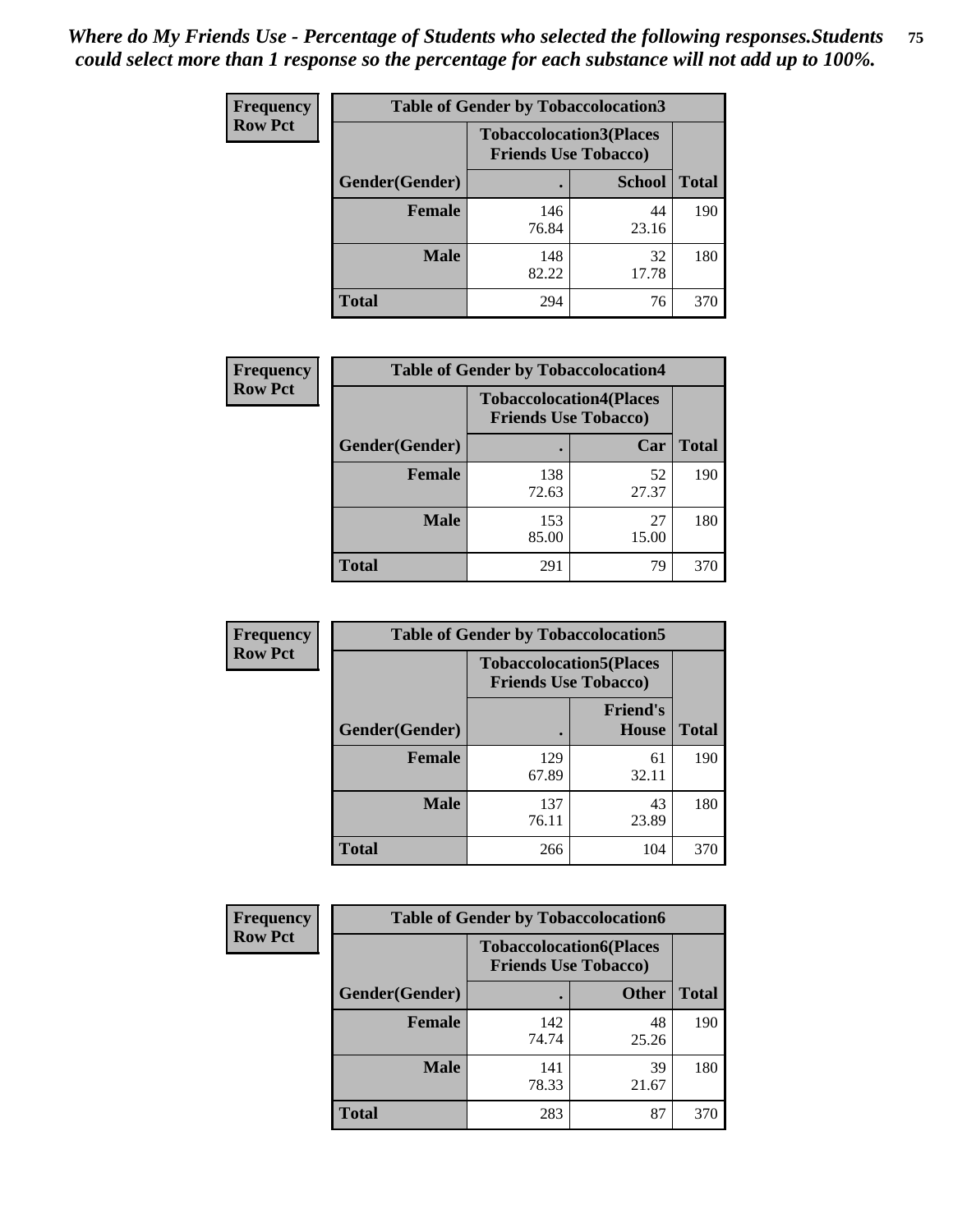| <b>Frequency</b> | <b>Table of Gender by Marijuanalocation1</b> |                                                                    |              |              |
|------------------|----------------------------------------------|--------------------------------------------------------------------|--------------|--------------|
| <b>Row Pct</b>   |                                              | <b>Marijuanalocation1(Places</b><br><b>Friends Use Marijuana</b> ) |              |              |
|                  | Gender(Gender)                               |                                                                    | Do Not Use   | <b>Total</b> |
|                  | <b>Female</b>                                | 90<br>47.37                                                        | 100<br>52.63 | 190          |
|                  | <b>Male</b>                                  | 77<br>42.78                                                        | 103<br>57.22 | 180          |
|                  | <b>Total</b>                                 | 167                                                                | 203          | 370          |

| <b>Frequency</b> | <b>Table of Gender by Marijuanalocation2</b> |                                                                    |             |              |
|------------------|----------------------------------------------|--------------------------------------------------------------------|-------------|--------------|
| <b>Row Pct</b>   |                                              | <b>Marijuanalocation2(Places</b><br><b>Friends Use Marijuana</b> ) |             |              |
|                  | Gender(Gender)                               |                                                                    | Home        | <b>Total</b> |
|                  | <b>Female</b>                                | 125<br>65.79                                                       | 65<br>34.21 | 190          |
|                  | <b>Male</b>                                  | 130<br>72.22                                                       | 50<br>27.78 | 180          |
|                  | <b>Total</b>                                 | 255                                                                | 115         | 370          |

| Frequency      | <b>Table of Gender by Marijuanalocation3</b> |              |                                                                     |              |  |
|----------------|----------------------------------------------|--------------|---------------------------------------------------------------------|--------------|--|
| <b>Row Pct</b> |                                              |              | <b>Marijuanalocation3(Places)</b><br><b>Friends Use Marijuana</b> ) |              |  |
|                | Gender(Gender)                               |              | <b>School</b>                                                       | <b>Total</b> |  |
|                | Female                                       | 153<br>80.53 | 37<br>19.47                                                         | 190          |  |
|                | <b>Male</b>                                  | 151<br>83.89 | 29<br>16.11                                                         | 180          |  |
|                | <b>Total</b>                                 | 304          | 66                                                                  | 370          |  |

| Frequency      | <b>Table of Gender by Marijuanalocation4</b> |                                                                    |             |              |
|----------------|----------------------------------------------|--------------------------------------------------------------------|-------------|--------------|
| <b>Row Pct</b> |                                              | <b>Marijuanalocation4(Places</b><br><b>Friends Use Marijuana</b> ) |             |              |
|                | Gender(Gender)                               |                                                                    | Car         | <b>Total</b> |
|                | <b>Female</b>                                | 136<br>71.58                                                       | 54<br>28.42 | 190          |
|                | <b>Male</b>                                  | 145<br>80.56                                                       | 35<br>19.44 | 180          |
|                | <b>Total</b>                                 | 281                                                                | 89          | 370          |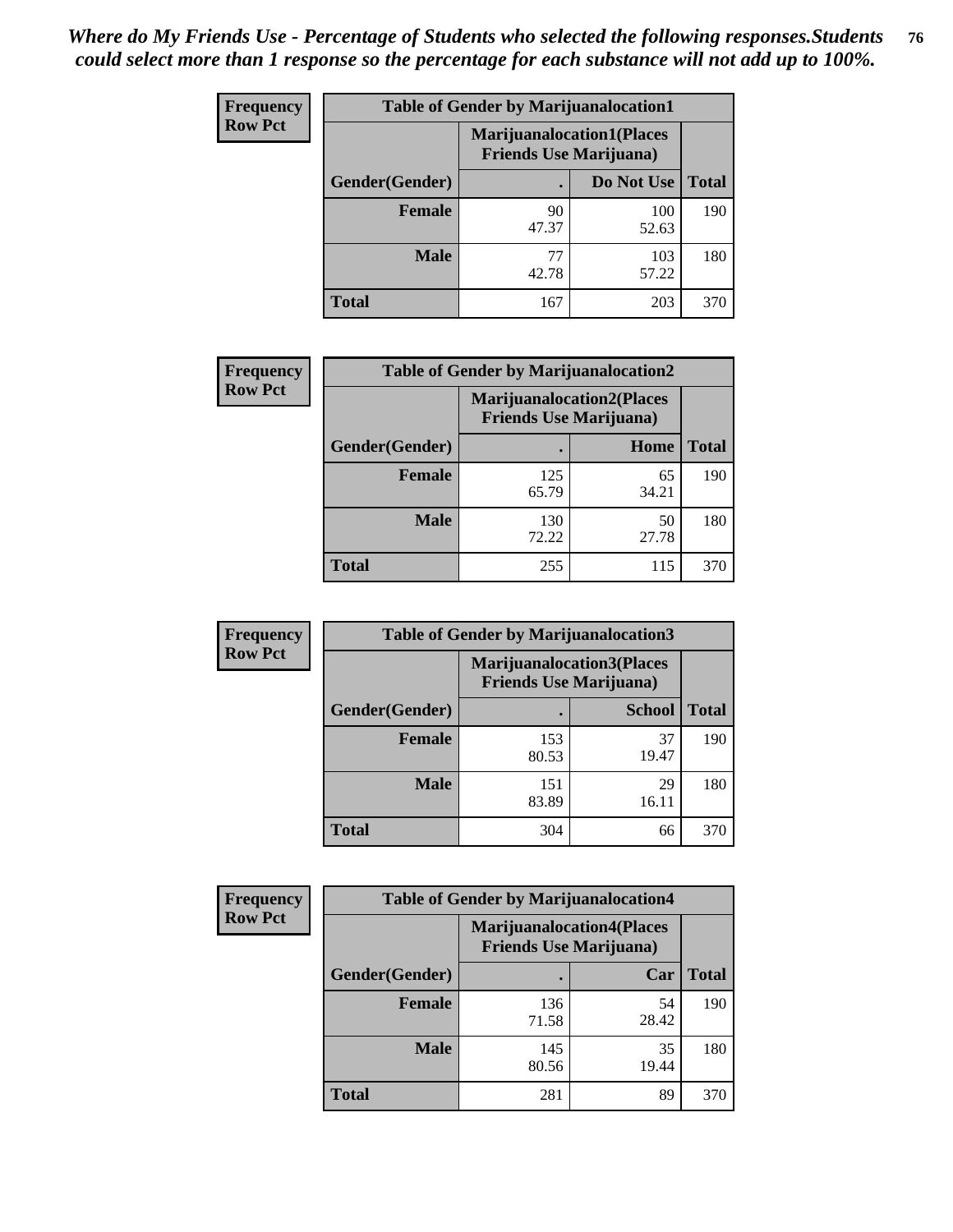| Frequency      | <b>Table of Gender by Marijuanalocation5</b> |                                                                    |                          |              |
|----------------|----------------------------------------------|--------------------------------------------------------------------|--------------------------|--------------|
| <b>Row Pct</b> |                                              | <b>Marijuanalocation5(Places</b><br><b>Friends Use Marijuana</b> ) |                          |              |
|                | Gender(Gender)                               |                                                                    | <b>Friend's</b><br>House | <b>Total</b> |
|                | <b>Female</b>                                | 125<br>65.79                                                       | 65<br>34.21              | 190          |
|                | <b>Male</b>                                  | 125<br>69.44                                                       | 55<br>30.56              | 180          |
|                | <b>Total</b>                                 | 250                                                                | 120                      | 370          |

| <b>Frequency</b> | <b>Table of Gender by Marijuanalocation6</b> |                                |                                  |              |
|------------------|----------------------------------------------|--------------------------------|----------------------------------|--------------|
| <b>Row Pct</b>   |                                              | <b>Friends Use Marijuana</b> ) | <b>Marijuanalocation6(Places</b> |              |
|                  | <b>Gender</b> (Gender)                       |                                | <b>Other</b>                     | <b>Total</b> |
|                  | <b>Female</b>                                | 133<br>70.00                   | 57<br>30.00                      | 190          |
|                  | <b>Male</b>                                  | 138<br>76.67                   | 42<br>23.33                      | 180          |
|                  | <b>Total</b>                                 | 271                            | 99                               | 370          |

| Frequency      | <b>Table of Gender by Otherdruglocation1</b> |                                                                                |              |              |
|----------------|----------------------------------------------|--------------------------------------------------------------------------------|--------------|--------------|
| <b>Row Pct</b> |                                              | <b>Otherdruglocation1(Places</b><br><b>Friends Use Other Illegal</b><br>Drugs) |              |              |
|                | Gender(Gender)                               |                                                                                | Do Not Use   | <b>Total</b> |
|                | Female                                       | 57<br>30.00                                                                    | 133<br>70.00 | 190          |
|                | <b>Male</b>                                  | 50<br>27.78                                                                    | 130<br>72.22 | 180          |
|                | <b>Total</b>                                 | 107                                                                            | 263          | 370          |

| Frequency      | <b>Table of Gender by Otherdruglocation2</b> |                                            |                                  |              |
|----------------|----------------------------------------------|--------------------------------------------|----------------------------------|--------------|
| <b>Row Pct</b> |                                              | <b>Friends Use Other Illegal</b><br>Drugs) | <b>Otherdruglocation2(Places</b> |              |
|                | Gender(Gender)                               |                                            | Home                             | <b>Total</b> |
|                | Female                                       | 155<br>81.58                               | 35<br>18.42                      | 190          |
|                | <b>Male</b>                                  | 150<br>83.33                               | 30<br>16.67                      | 180          |
|                | <b>Total</b>                                 | 305                                        | 65                               | 370          |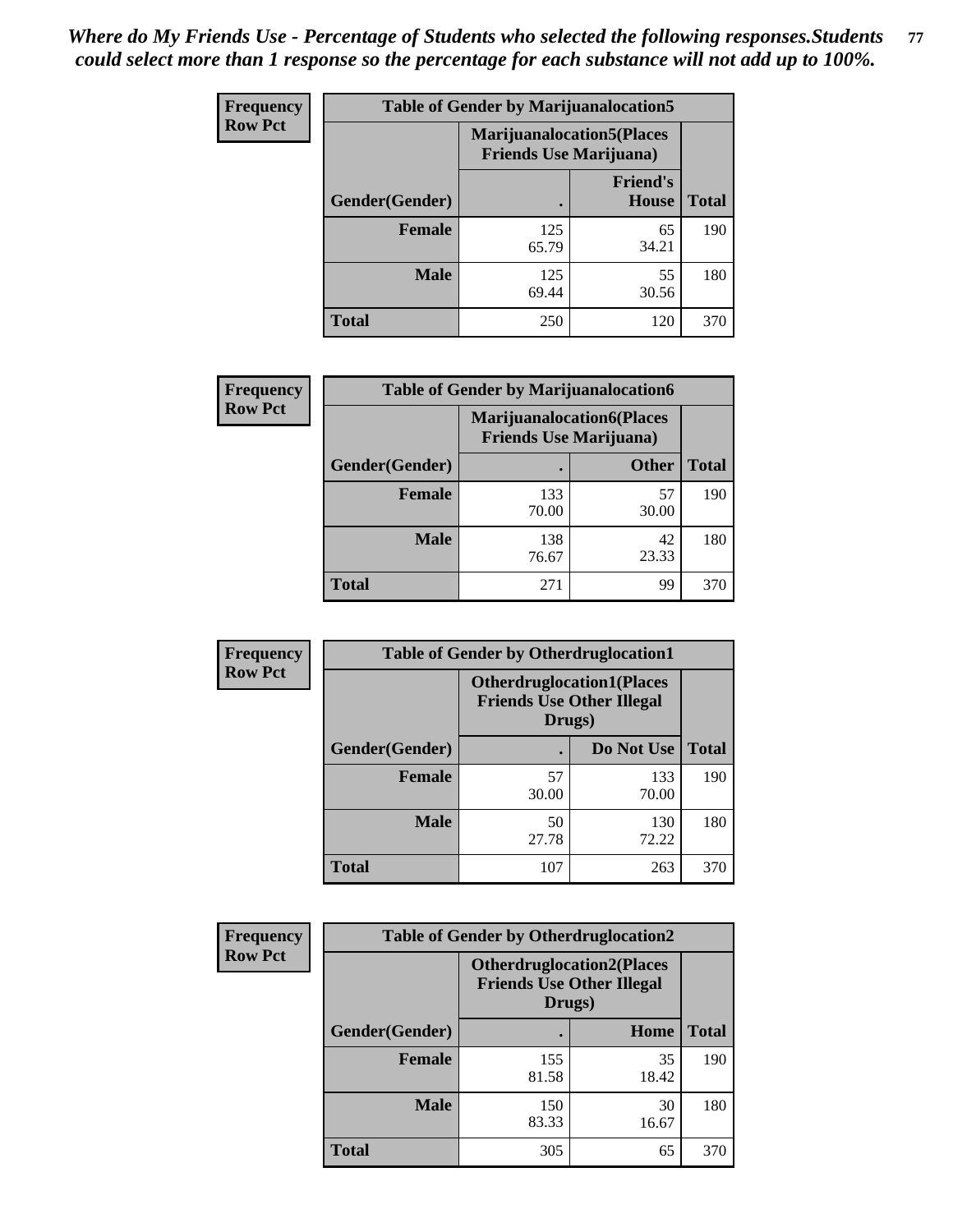| <b>Frequency</b> | <b>Table of Gender by Otherdruglocation3</b> |                                                                                |               |              |
|------------------|----------------------------------------------|--------------------------------------------------------------------------------|---------------|--------------|
| <b>Row Pct</b>   |                                              | <b>Otherdruglocation3(Places</b><br><b>Friends Use Other Illegal</b><br>Drugs) |               |              |
|                  | <b>Gender</b> (Gender)                       |                                                                                | <b>School</b> | <b>Total</b> |
|                  | Female                                       | 167<br>87.89                                                                   | 23<br>12.11   | 190          |
|                  | <b>Male</b>                                  | 167<br>92.78                                                                   | 13<br>7.22    | 180          |
|                  | <b>Total</b>                                 | 334                                                                            | 36            | 370          |

| <b>Frequency</b> | <b>Table of Gender by Otherdruglocation4</b> |                                                                                |             |              |
|------------------|----------------------------------------------|--------------------------------------------------------------------------------|-------------|--------------|
| <b>Row Pct</b>   |                                              | <b>Otherdruglocation4(Places</b><br><b>Friends Use Other Illegal</b><br>Drugs) |             |              |
|                  | Gender(Gender)                               |                                                                                | Car         | <b>Total</b> |
|                  | <b>Female</b>                                | 160<br>84.21                                                                   | 30<br>15.79 | 190          |
|                  | <b>Male</b>                                  | 161<br>89.44                                                                   | 19<br>10.56 | 180          |
|                  | <b>Total</b>                                 | 321                                                                            | 49          | 370          |

| Frequency      | <b>Table of Gender by Otherdruglocation5</b> |                                                                                |                                 |              |
|----------------|----------------------------------------------|--------------------------------------------------------------------------------|---------------------------------|--------------|
| <b>Row Pct</b> |                                              | <b>Otherdruglocation5(Places</b><br><b>Friends Use Other Illegal</b><br>Drugs) |                                 |              |
|                | Gender(Gender)                               |                                                                                | <b>Friend's</b><br><b>House</b> | <b>Total</b> |
|                | <b>Female</b>                                | 152<br>80.00                                                                   | 38<br>20.00                     | 190          |
|                | <b>Male</b>                                  | 146<br>81.11                                                                   | 34<br>18.89                     | 180          |
|                | <b>Total</b>                                 | 298                                                                            | 72                              | 370          |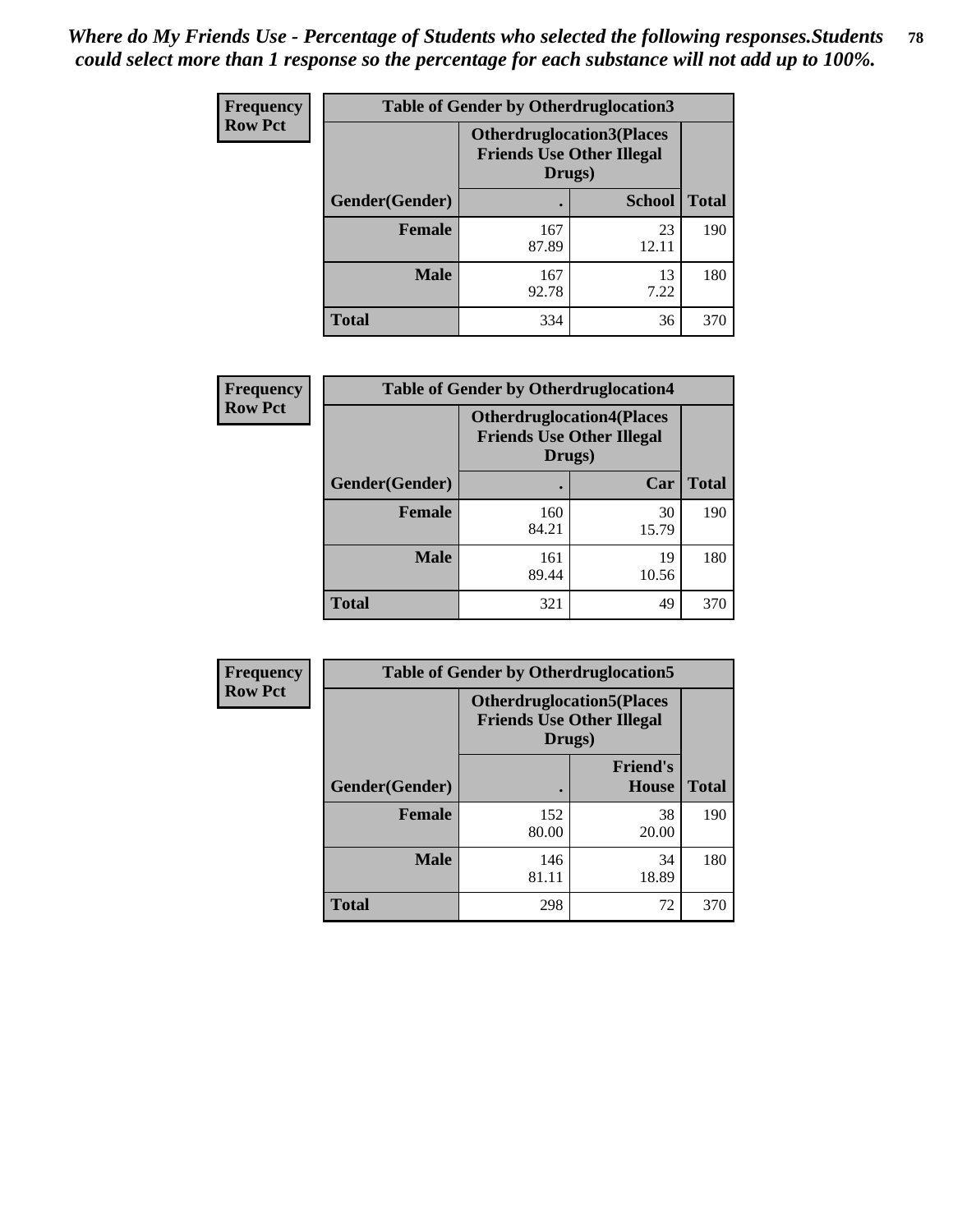| <b>Frequency</b> | <b>Table of Gender by Otherdruglocation6</b> |                                                                                |              |              |
|------------------|----------------------------------------------|--------------------------------------------------------------------------------|--------------|--------------|
| <b>Row Pct</b>   |                                              | <b>Otherdruglocation6(Places</b><br><b>Friends Use Other Illegal</b><br>Drugs) |              |              |
|                  | Gender(Gender)                               |                                                                                | <b>Other</b> | <b>Total</b> |
|                  | Female                                       | 149<br>78.42                                                                   | 41<br>21.58  | 190          |
|                  | <b>Male</b>                                  | 151<br>83.89                                                                   | 29<br>16.11  | 180          |
|                  | <b>Total</b>                                 | 300                                                                            | 70           | 370          |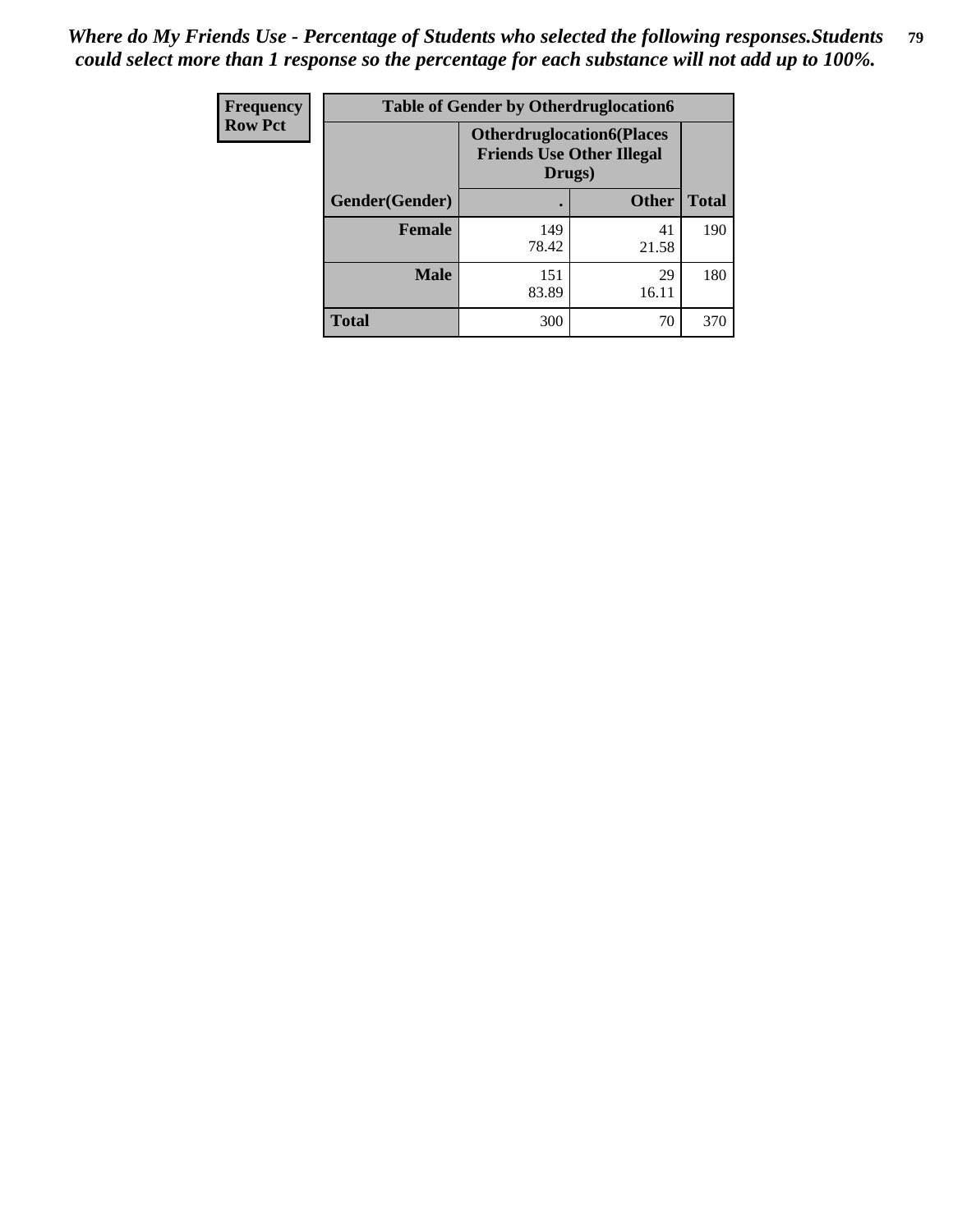| <b>Frequency</b> | <b>Table of Gender by Alcoholtime1</b> |                                                          |                      |              |
|------------------|----------------------------------------|----------------------------------------------------------|----------------------|--------------|
| <b>Row Pct</b>   |                                        | <b>Alcoholtime1(Times</b><br><b>Friends Use Alcohol)</b> |                      |              |
|                  | Gender(Gender)                         | $\bullet$                                                | Do Not<br><b>Use</b> | <b>Total</b> |
|                  | <b>Female</b>                          | 97<br>51.05                                              | 93<br>48.95          | 190          |
|                  | <b>Male</b>                            | 91<br>50.56                                              | 89<br>49.44          | 180          |
|                  | <b>Total</b>                           | 188                                                      | 182                  | 370          |

| <b>Frequency</b> | <b>Table of Gender by Alcoholtime2</b> |                                                          |                            |              |
|------------------|----------------------------------------|----------------------------------------------------------|----------------------------|--------------|
| <b>Row Pct</b>   |                                        | <b>Alcoholtime2(Times</b><br><b>Friends Use Alcohol)</b> |                            |              |
|                  | Gender(Gender)                         |                                                          | <b>On Way</b><br>to School | <b>Total</b> |
|                  | <b>Female</b>                          | 168<br>88.42                                             | 22<br>11.58                | 190          |
|                  | <b>Male</b>                            | 162<br>90.00                                             | 18<br>10.00                | 180          |
|                  | <b>Total</b>                           | 330                                                      | 40                         | 370          |

| Frequency      | <b>Table of Gender by Alcoholtime3</b> |                                                          |                                |              |  |
|----------------|----------------------------------------|----------------------------------------------------------|--------------------------------|--------------|--|
| <b>Row Pct</b> |                                        | <b>Alcoholtime3(Times</b><br><b>Friends Use Alcohol)</b> |                                |              |  |
|                | Gender(Gender)                         |                                                          | <b>During</b><br><b>School</b> | <b>Total</b> |  |
|                | Female                                 | 167<br>87.89                                             | 23<br>12.11                    | 190          |  |
|                | <b>Male</b>                            | 165<br>91.67                                             | 15<br>8.33                     | 180          |  |
|                | <b>Total</b>                           | 332                                                      | 38                             | 370          |  |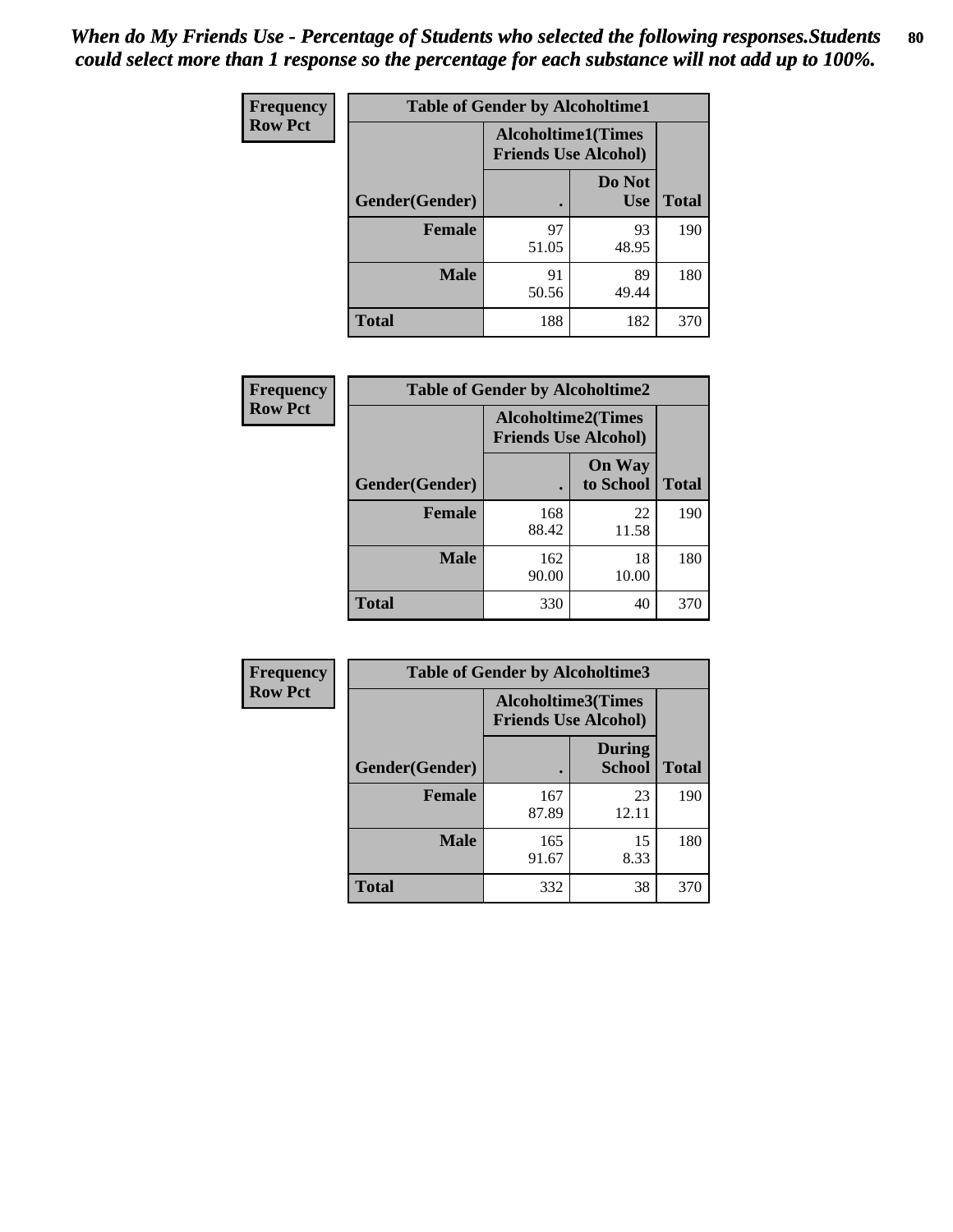*When do My Friends Use - Percentage of Students who selected the following responses.Students could select more than 1 response so the percentage for each substance will not add up to 100%.* **81**

| <b>Frequency</b> | <b>Table of Gender by Alcoholtime4</b> |                                                          |                                                |              |
|------------------|----------------------------------------|----------------------------------------------------------|------------------------------------------------|--------------|
| <b>Row Pct</b>   |                                        | <b>Alcoholtime4(Times</b><br><b>Friends Use Alcohol)</b> |                                                |              |
|                  | Gender(Gender)                         |                                                          | <b>On Way</b><br>Home<br>From<br><b>School</b> | <b>Total</b> |
|                  | <b>Female</b>                          | 161<br>84.74                                             | 29<br>15.26                                    | 190          |
|                  | <b>Male</b>                            | 161<br>89.44                                             | 19<br>10.56                                    | 180          |
|                  | <b>Total</b>                           | 322                                                      | 48                                             | 370          |

| <b>Frequency</b> | <b>Table of Gender by Alcoholtime5</b> |                                                           |             |              |  |
|------------------|----------------------------------------|-----------------------------------------------------------|-------------|--------------|--|
| <b>Row Pct</b>   |                                        | <b>Alcoholtime5</b> (Times<br><b>Friends Use Alcohol)</b> |             |              |  |
|                  | Gender(Gender)                         |                                                           | Weeknights  | <b>Total</b> |  |
|                  | <b>Female</b>                          | 138<br>72.63                                              | 52<br>27.37 | 190          |  |
|                  | <b>Male</b>                            | 136<br>75.56                                              | 44<br>24.44 | 180          |  |
|                  | <b>Total</b>                           | 274                                                       | 96          | 370          |  |

| <b>Frequency</b> |                | <b>Table of Gender by Alcoholtime6</b> |                                                          |              |
|------------------|----------------|----------------------------------------|----------------------------------------------------------|--------------|
| <b>Row Pct</b>   |                |                                        | <b>Alcoholtime6(Times</b><br><b>Friends Use Alcohol)</b> |              |
|                  | Gender(Gender) |                                        | Weekends                                                 | <b>Total</b> |
|                  | Female         | 86<br>45.26                            | 104<br>54.74                                             | 190          |
|                  | <b>Male</b>    | 95<br>52.78                            | 85<br>47.22                                              | 180          |
|                  | <b>Total</b>   | 181                                    | 189                                                      | 370          |

| Frequency      | <b>Table of Gender by Tobaccotime1</b> |                                                          |                      |              |  |
|----------------|----------------------------------------|----------------------------------------------------------|----------------------|--------------|--|
| <b>Row Pct</b> |                                        | <b>Tobaccotime1(Times</b><br><b>Friends Use Tobacco)</b> |                      |              |  |
|                | Gender(Gender)                         |                                                          | Do Not<br><b>Use</b> | <b>Total</b> |  |
|                | <b>Female</b>                          | 74<br>38.95                                              | 116<br>61.05         | 190          |  |
|                | <b>Male</b>                            | 71<br>39.44                                              | 109<br>60.56         | 180          |  |
|                | <b>Total</b>                           | 145                                                      | 225                  | 370          |  |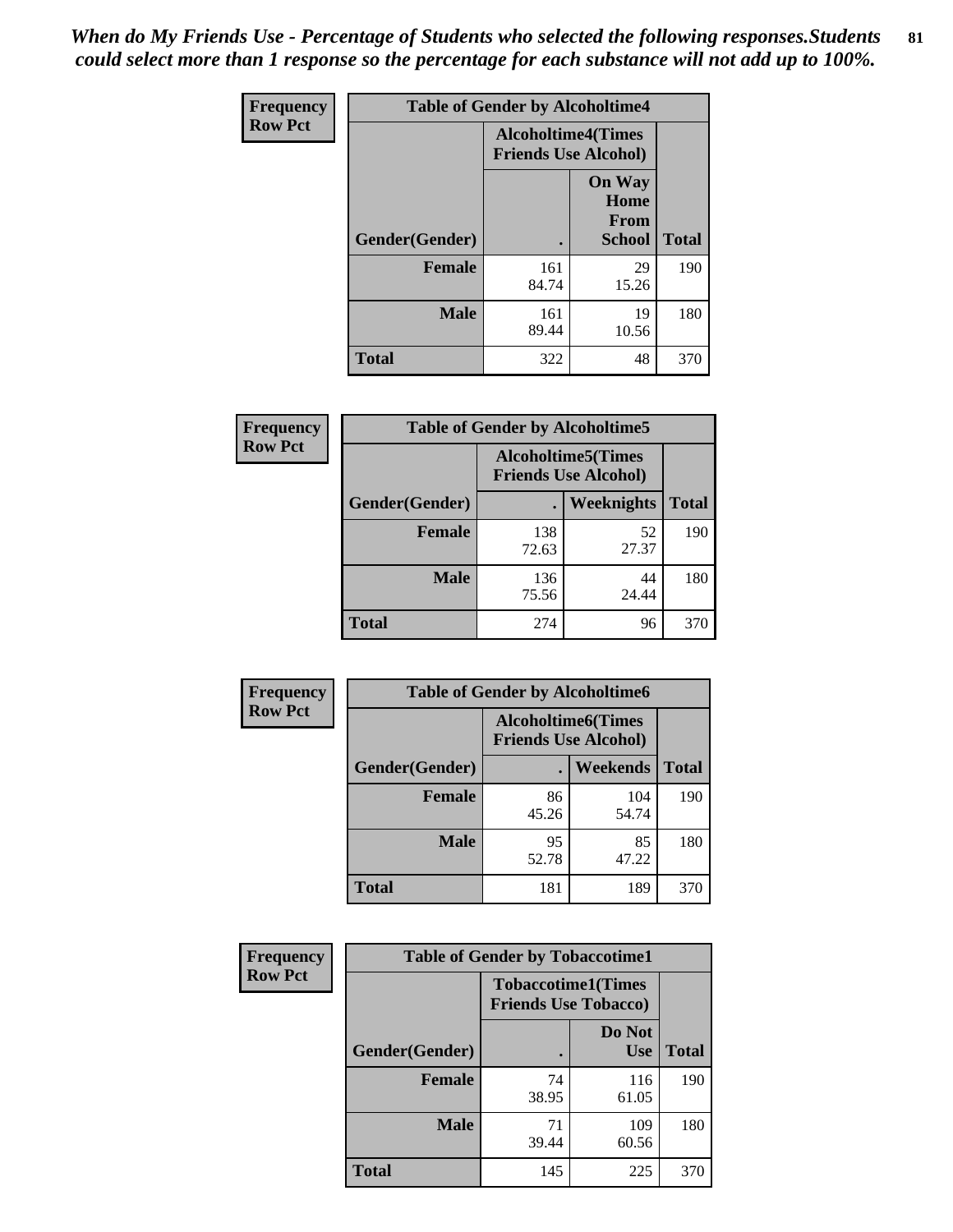*When do My Friends Use - Percentage of Students who selected the following responses.Students could select more than 1 response so the percentage for each substance will not add up to 100%.* **82**

| Frequency      | <b>Table of Gender by Tobaccotime2</b> |                                                          |                            |              |
|----------------|----------------------------------------|----------------------------------------------------------|----------------------------|--------------|
| <b>Row Pct</b> |                                        | <b>Tobaccotime2(Times</b><br><b>Friends Use Tobacco)</b> |                            |              |
|                | Gender(Gender)                         | $\bullet$                                                | <b>On Way</b><br>to School | <b>Total</b> |
|                | <b>Female</b>                          | 145<br>76.32                                             | 45<br>23.68                | 190          |
|                | <b>Male</b>                            | 149<br>82.78                                             | 31<br>17.22                | 180          |
|                | <b>Total</b>                           | 294                                                      | 76                         | 370          |

| Frequency      | <b>Table of Gender by Tobaccotime3</b> |                                                          |                                |              |
|----------------|----------------------------------------|----------------------------------------------------------|--------------------------------|--------------|
| <b>Row Pct</b> |                                        | <b>Tobaccotime3(Times</b><br><b>Friends Use Tobacco)</b> |                                |              |
|                | Gender(Gender)                         |                                                          | <b>During</b><br><b>School</b> | <b>Total</b> |
|                | Female                                 | 156<br>82.11                                             | 34<br>17.89                    | 190          |
|                | <b>Male</b>                            | 154<br>85.56                                             | 26<br>14.44                    | 180          |
|                | <b>Total</b>                           | 310                                                      | 60                             | 370          |

| Frequency      | <b>Table of Gender by Tobaccotime4</b> |                                                          |                                                       |              |
|----------------|----------------------------------------|----------------------------------------------------------|-------------------------------------------------------|--------------|
| <b>Row Pct</b> |                                        | <b>Tobaccotime4(Times</b><br><b>Friends Use Tobacco)</b> |                                                       |              |
|                | Gender(Gender)                         |                                                          | <b>On Way</b><br>Home<br><b>From</b><br><b>School</b> | <b>Total</b> |
|                | <b>Female</b>                          | 161<br>84.74                                             | 29<br>15.26                                           | 190          |
|                | <b>Male</b>                            | 161<br>89.44                                             | 19<br>10.56                                           | 180          |
|                | <b>Total</b>                           | 322                                                      | 48                                                    | 370          |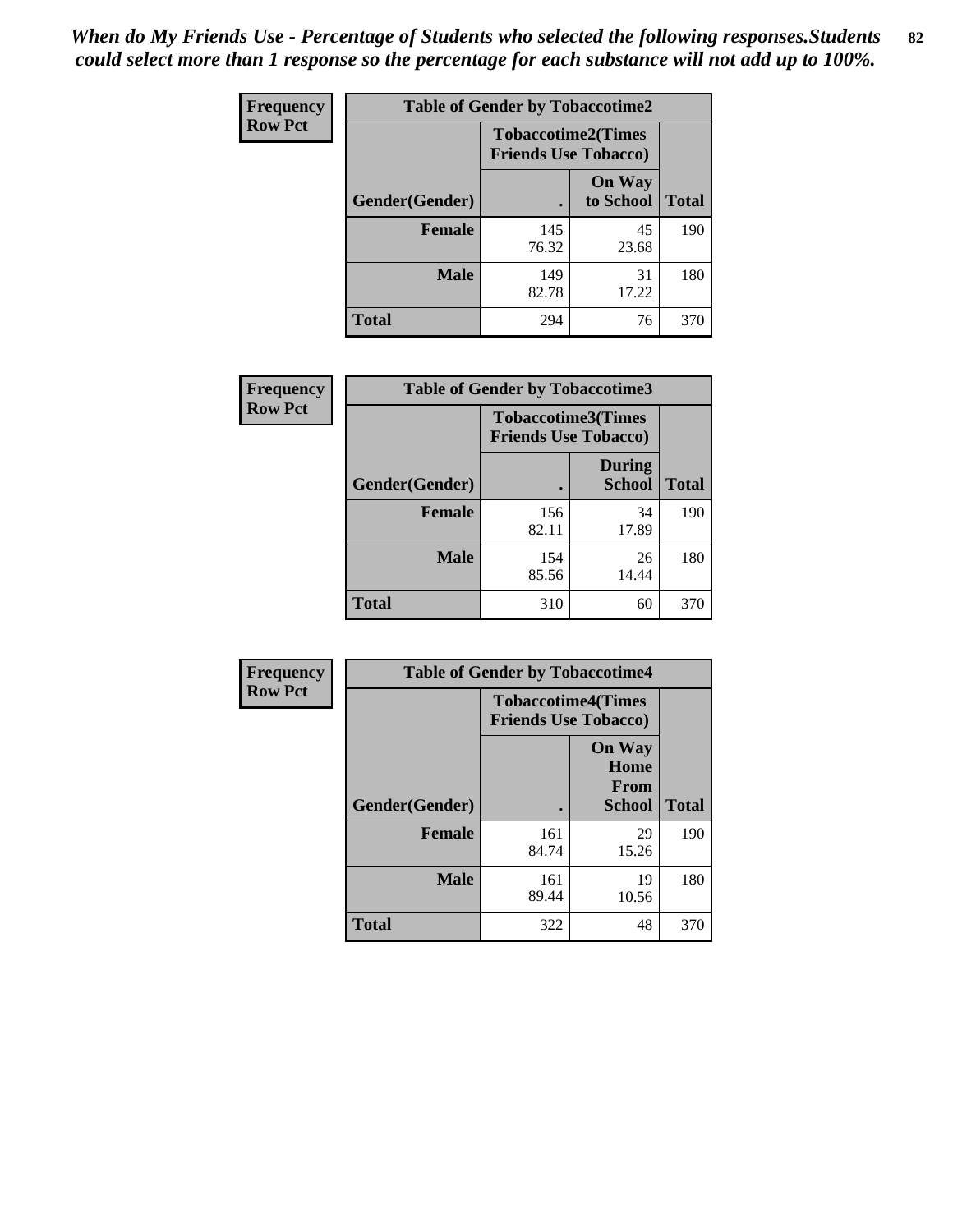| <b>Frequency</b> | <b>Table of Gender by Tobaccotime5</b> |              |                                                          |              |  |
|------------------|----------------------------------------|--------------|----------------------------------------------------------|--------------|--|
| <b>Row Pct</b>   |                                        |              | <b>Tobaccotime5(Times</b><br><b>Friends Use Tobacco)</b> |              |  |
|                  | <b>Gender</b> (Gender)                 |              | <b>Weeknights</b>                                        | <b>Total</b> |  |
|                  | Female                                 | 127<br>66.84 | 63<br>33.16                                              | 190          |  |
|                  | <b>Male</b>                            | 128<br>71.11 | 52<br>28.89                                              | 180          |  |
|                  | Total                                  | 255          | 115                                                      | 370          |  |

| <b>Frequency</b> | <b>Table of Gender by Tobaccotime6</b> |                                                          |             |              |  |
|------------------|----------------------------------------|----------------------------------------------------------|-------------|--------------|--|
| <b>Row Pct</b>   |                                        | <b>Tobaccotime6(Times</b><br><b>Friends Use Tobacco)</b> |             |              |  |
|                  | Gender(Gender)                         |                                                          | Weekends    | <b>Total</b> |  |
|                  | Female                                 | 116<br>61.05                                             | 74<br>38.95 | 190          |  |
|                  | <b>Male</b>                            | 120<br>66.67                                             | 60<br>33.33 | 180          |  |
|                  | <b>Total</b>                           | 236                                                      | 134         | 370          |  |

| Frequency      | <b>Table of Gender by Marijuanatime1</b> |                                |                              |              |  |
|----------------|------------------------------------------|--------------------------------|------------------------------|--------------|--|
| <b>Row Pct</b> |                                          | <b>Friends Use Marijuana</b> ) | <b>Marijuanatime1</b> (Times |              |  |
|                | Gender(Gender)                           |                                | Do Not Use                   | <b>Total</b> |  |
|                | <b>Female</b>                            | 81<br>42.63                    | 109<br>57.37                 | 190          |  |
|                | <b>Male</b>                              | 71<br>39.44                    | 109<br>60.56                 | 180          |  |
|                | <b>Total</b>                             | 152                            | 218                          | 370          |  |

| <b>Frequency</b> | <b>Table of Gender by Marijuanatime2</b> |              |                                                               |              |
|------------------|------------------------------------------|--------------|---------------------------------------------------------------|--------------|
| <b>Row Pct</b>   |                                          |              | <b>Marijuanatime2(Times</b><br><b>Friends Use Marijuana</b> ) |              |
|                  | Gender(Gender)                           |              | On Way to<br><b>School</b>                                    | <b>Total</b> |
|                  | <b>Female</b>                            | 149<br>78.42 | 41<br>21.58                                                   | 190          |
|                  | <b>Male</b>                              | 156<br>86.67 | 24<br>13.33                                                   | 180          |
|                  | <b>Total</b>                             | 305          | 65                                                            | 370          |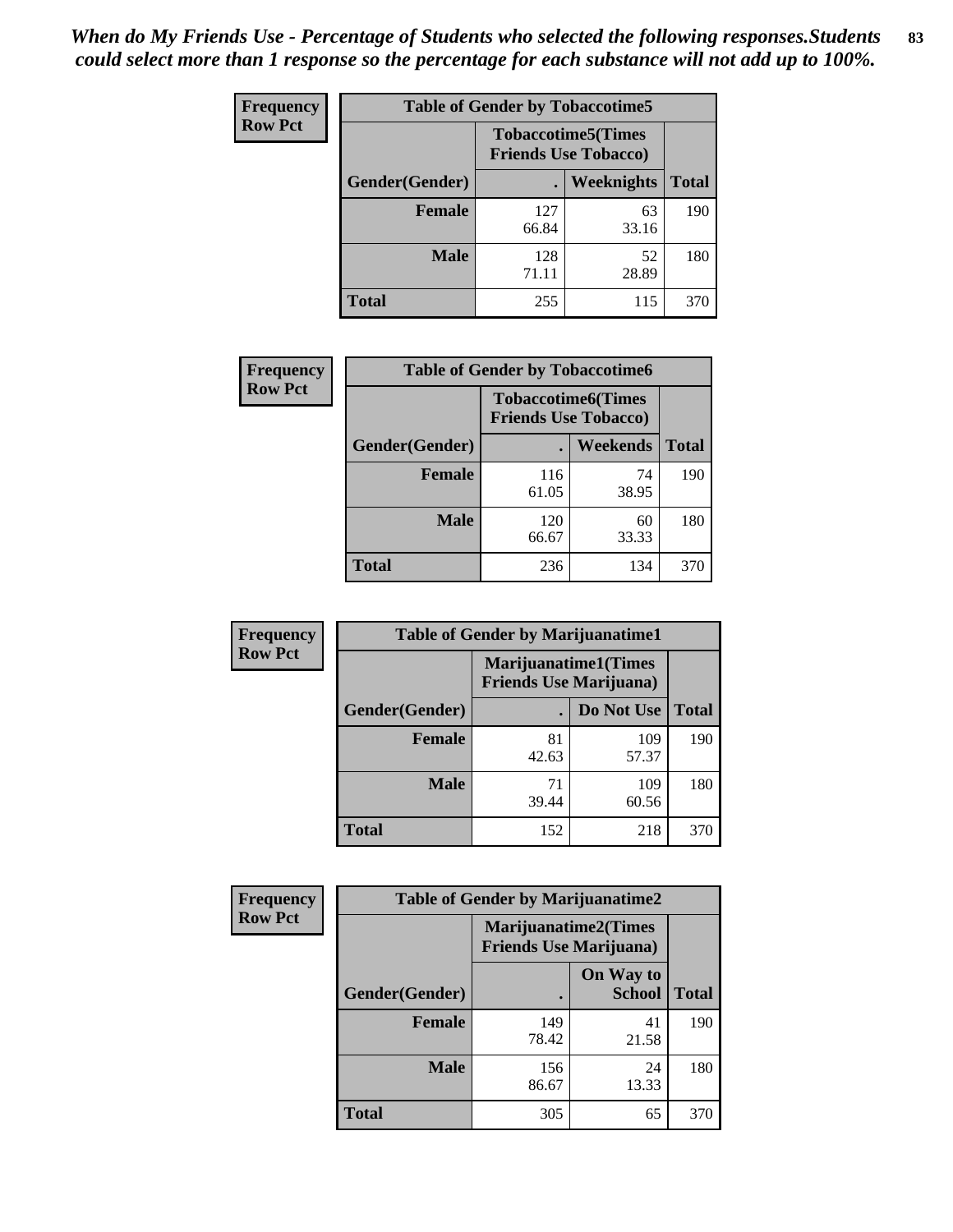| Frequency      | <b>Table of Gender by Marijuanatime3</b> |                                                        |                                |              |
|----------------|------------------------------------------|--------------------------------------------------------|--------------------------------|--------------|
| <b>Row Pct</b> |                                          | Marijuanatime3(Times<br><b>Friends Use Marijuana</b> ) |                                |              |
|                | Gender(Gender)                           |                                                        | <b>During</b><br><b>School</b> | <b>Total</b> |
|                | <b>Female</b>                            | 157<br>82.63                                           | 33<br>17.37                    | 190          |
|                | <b>Male</b>                              | 156<br>86.67                                           | 24<br>13.33                    | 180          |
|                | <b>Total</b>                             | 313                                                    | 57                             | 370          |

| Frequency      | <b>Table of Gender by Marijuanatime4</b> |                                                               |                                                |              |
|----------------|------------------------------------------|---------------------------------------------------------------|------------------------------------------------|--------------|
| <b>Row Pct</b> |                                          | <b>Marijuanatime4(Times</b><br><b>Friends Use Marijuana</b> ) |                                                |              |
|                | Gender(Gender)                           |                                                               | <b>On Way</b><br>Home<br>From<br><b>School</b> | <b>Total</b> |
|                | <b>Female</b>                            | 147<br>77.37                                                  | 43<br>22.63                                    | 190          |
|                | <b>Male</b>                              | 154<br>85.56                                                  | 26<br>14.44                                    | 180          |
|                | <b>Total</b>                             | 301                                                           | 69                                             | 370          |

| Frequency      | <b>Table of Gender by Marijuanatime5</b> |                                                                |             |              |  |
|----------------|------------------------------------------|----------------------------------------------------------------|-------------|--------------|--|
| <b>Row Pct</b> |                                          | <b>Marijuanatime5</b> (Times<br><b>Friends Use Marijuana</b> ) |             |              |  |
|                | Gender(Gender)                           | ٠                                                              | Weeknights  | <b>Total</b> |  |
|                | <b>Female</b>                            | 122<br>64.21                                                   | 68<br>35.79 | 190          |  |
|                | <b>Male</b>                              | 132<br>73.33                                                   | 48<br>26.67 | 180          |  |
|                | <b>Total</b>                             | 254                                                            | 116         | 370          |  |

| Frequency      | <b>Table of Gender by Marijuanatime6</b> |                                                               |                 |              |  |
|----------------|------------------------------------------|---------------------------------------------------------------|-----------------|--------------|--|
| <b>Row Pct</b> |                                          | <b>Marijuanatime6(Times</b><br><b>Friends Use Marijuana</b> ) |                 |              |  |
|                | Gender(Gender)                           |                                                               | <b>Weekends</b> | <b>Total</b> |  |
|                | <b>Female</b>                            | 102<br>53.68                                                  | 88<br>46.32     | 190          |  |
|                | <b>Male</b>                              | 117<br>65.00                                                  | 63<br>35.00     | 180          |  |
|                | <b>Total</b>                             | 219                                                           | 151             | 370          |  |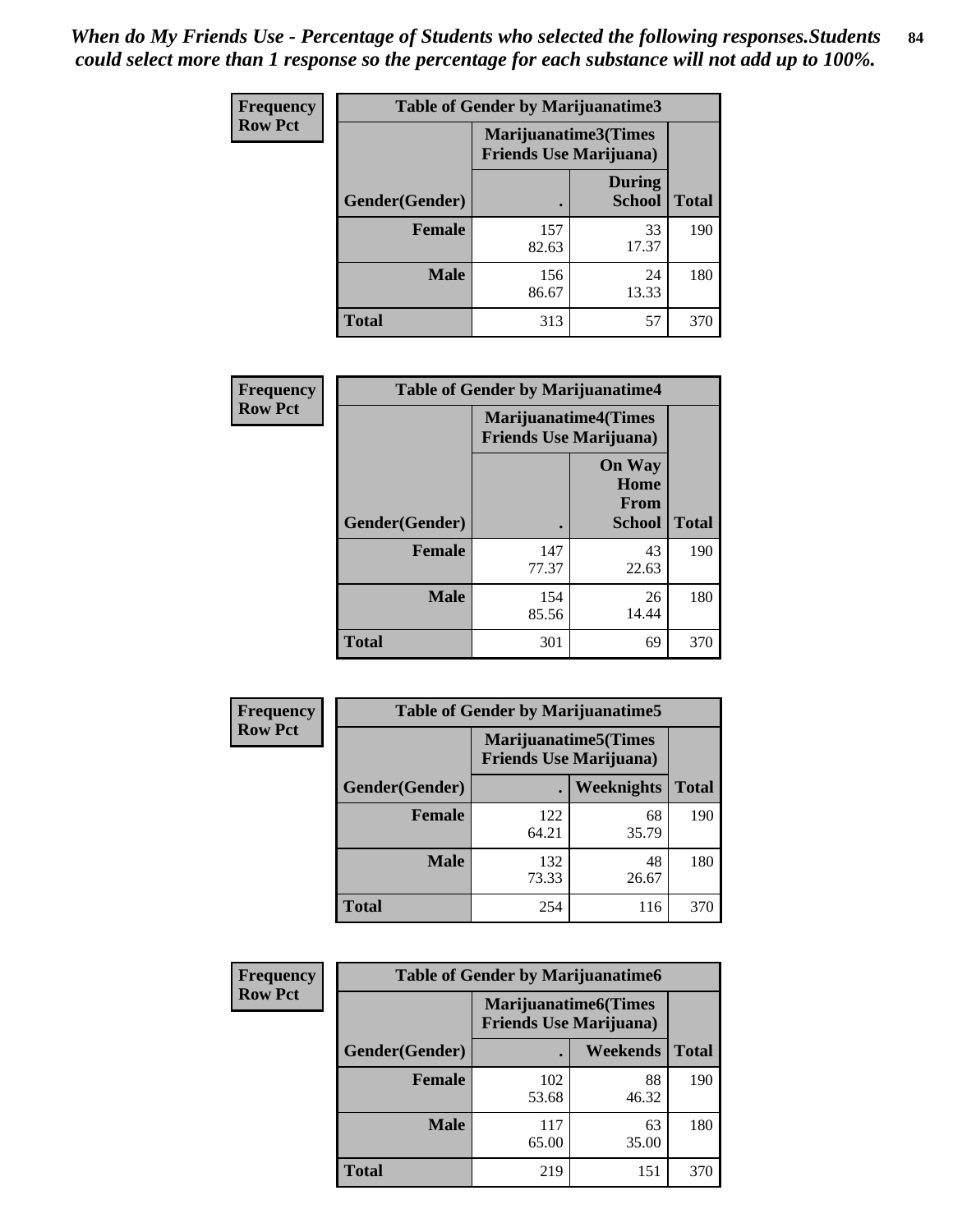*When do My Friends Use - Percentage of Students who selected the following responses.Students could select more than 1 response so the percentage for each substance will not add up to 100%.* **85**

| <b>Frequency</b> | <b>Table of Gender by Otherdrugtime1</b> |                        |                                                          |              |
|------------------|------------------------------------------|------------------------|----------------------------------------------------------|--------------|
| <b>Row Pct</b>   |                                          | <b>Illegal Drugs</b> ) | <b>Otherdrugtime1</b> (Times<br><b>Friends Use Other</b> |              |
|                  | Gender(Gender)                           |                        | Do Not Use                                               | <b>Total</b> |
|                  | <b>Female</b>                            | 45<br>23.68            | 145<br>76.32                                             | 190          |
|                  | <b>Male</b>                              | 39<br>21.67            | 141<br>78.33                                             | 180          |
|                  | <b>Total</b>                             | 84                     | 286                                                      | 370          |

| Frequency      | <b>Table of Gender by Otherdrugtime2</b> |                                                                                   |                            |              |  |
|----------------|------------------------------------------|-----------------------------------------------------------------------------------|----------------------------|--------------|--|
| <b>Row Pct</b> |                                          | <b>Otherdrugtime2(Times</b><br><b>Friends Use Other</b><br><b>Illegal Drugs</b> ) |                            |              |  |
|                | Gender(Gender)                           |                                                                                   | On Way to<br><b>School</b> | <b>Total</b> |  |
|                | <b>Female</b>                            | 165<br>86.84                                                                      | 25<br>13.16                | 190          |  |
|                | <b>Male</b>                              | 167<br>92.78                                                                      | 13<br>7.22                 | 180          |  |
|                | <b>Total</b>                             | 332                                                                               | 38                         | 370          |  |

| Frequency      | <b>Table of Gender by Otherdrugtime3</b> |                                                    |                                |              |
|----------------|------------------------------------------|----------------------------------------------------|--------------------------------|--------------|
| <b>Row Pct</b> |                                          | <b>Friends Use Other</b><br><b>Illegal Drugs</b> ) | Otherdrugtime3(Times           |              |
|                | Gender(Gender)                           |                                                    | <b>During</b><br><b>School</b> | <b>Total</b> |
|                | <b>Female</b>                            | 170<br>89.47                                       | 20<br>10.53                    | 190          |
|                | <b>Male</b>                              | 169<br>93.89                                       | 11<br>6.11                     | 180          |
|                | <b>Total</b>                             | 339                                                | 31                             | 370          |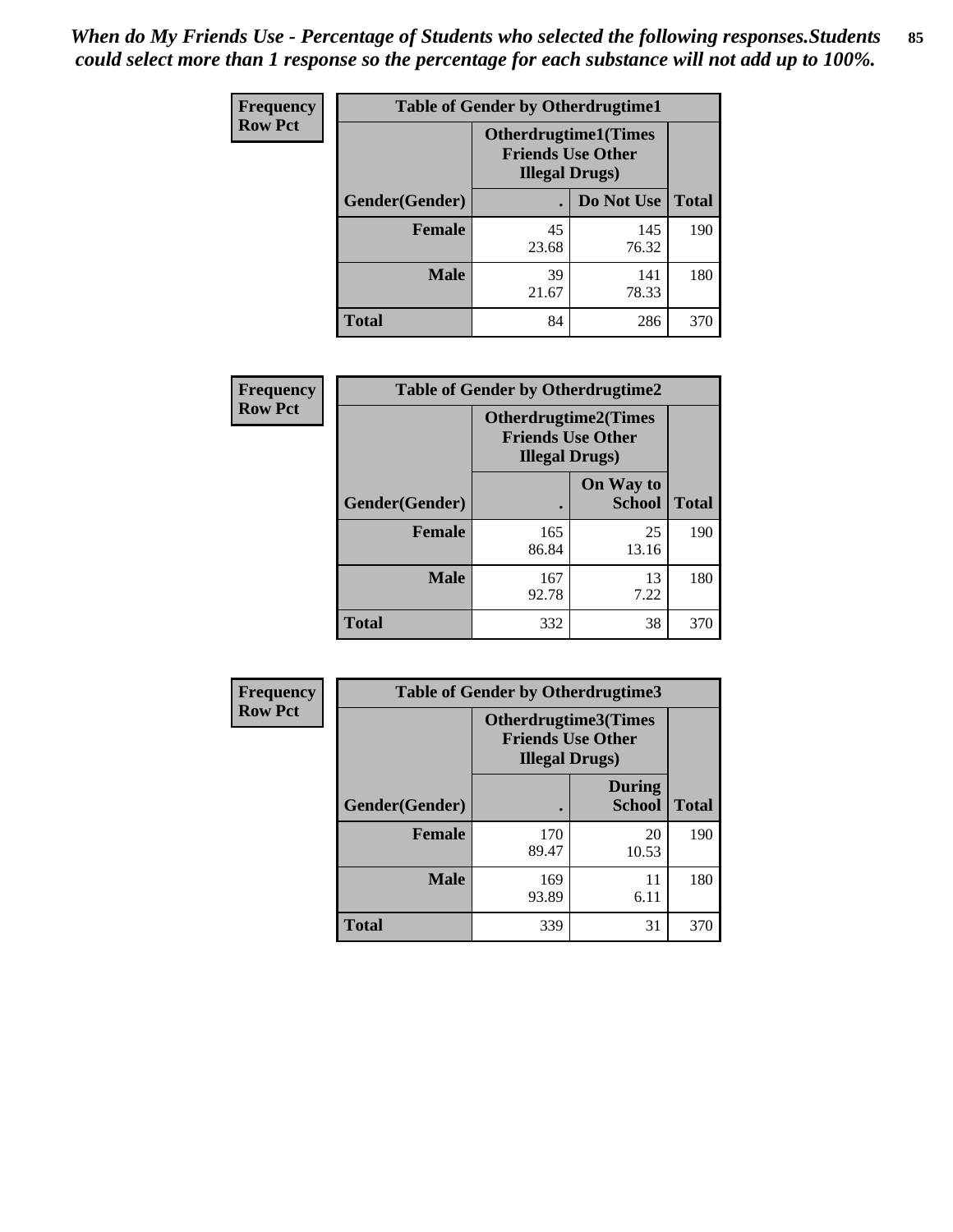*When do My Friends Use - Percentage of Students who selected the following responses.Students could select more than 1 response so the percentage for each substance will not add up to 100%.* **86**

| <b>Frequency</b> | <b>Table of Gender by Otherdrugtime4</b> |                                                                                   |                                                |              |
|------------------|------------------------------------------|-----------------------------------------------------------------------------------|------------------------------------------------|--------------|
| <b>Row Pct</b>   |                                          | <b>Otherdrugtime4(Times</b><br><b>Friends Use Other</b><br><b>Illegal Drugs</b> ) |                                                |              |
|                  | Gender(Gender)                           |                                                                                   | <b>On Way</b><br>Home<br>From<br><b>School</b> | <b>Total</b> |
|                  | <b>Female</b>                            | 167<br>87.89                                                                      | 23<br>12.11                                    | 190          |
|                  | <b>Male</b>                              | 168<br>93.33                                                                      | 12<br>6.67                                     | 180          |
|                  | <b>Total</b>                             | 335                                                                               | 35                                             | 370          |

| Frequency      | <b>Table of Gender by Otherdrugtime5</b> |                                                                                    |             |              |
|----------------|------------------------------------------|------------------------------------------------------------------------------------|-------------|--------------|
| <b>Row Pct</b> |                                          | <b>Otherdrugtime5</b> (Times<br><b>Friends Use Other</b><br><b>Illegal Drugs</b> ) |             |              |
|                | Gender(Gender)                           |                                                                                    | Weeknights  | <b>Total</b> |
|                | Female                                   | 150<br>78.95                                                                       | 40<br>21.05 | 190          |
|                | <b>Male</b>                              | 155<br>86.11                                                                       | 25<br>13.89 | 180          |
|                | <b>Total</b>                             | 305                                                                                | 65          | 370          |

| <b>Frequency</b> | <b>Table of Gender by Otherdrugtime6</b> |                                                                                   |             |              |
|------------------|------------------------------------------|-----------------------------------------------------------------------------------|-------------|--------------|
| <b>Row Pct</b>   |                                          | <b>Otherdrugtime6(Times</b><br><b>Friends Use Other</b><br><b>Illegal Drugs</b> ) |             |              |
|                  | Gender(Gender)                           |                                                                                   | Weekends    | <b>Total</b> |
|                  | <b>Female</b>                            | 139<br>73.16                                                                      | 51<br>26.84 | 190          |
|                  | <b>Male</b>                              | 144<br>80.00                                                                      | 36<br>20.00 | 180          |
|                  | <b>Total</b>                             | 283                                                                               | 87          | 370          |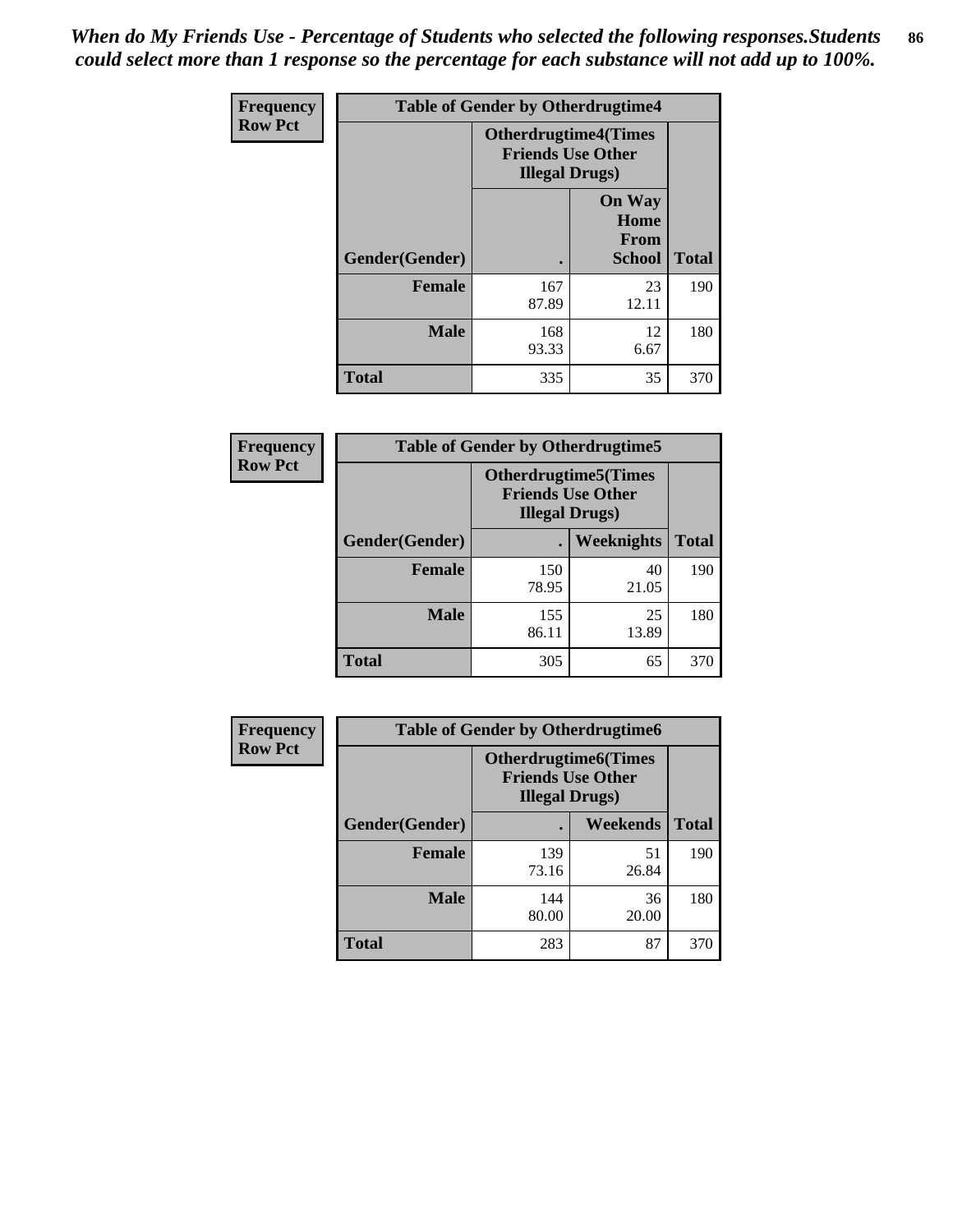# *Other Questions* **87**

| <b>Frequency</b> | <b>Table of Gender by Educationalcohol</b> |                                                                                                                                       |                |              |  |
|------------------|--------------------------------------------|---------------------------------------------------------------------------------------------------------------------------------------|----------------|--------------|--|
| <b>Row Pct</b>   |                                            | <b>Educationalcohol</b> (I<br>have been taught<br>about alcohol,<br>tobacco,<br>and other drugs<br>within the last year<br>at school) |                |              |  |
|                  | Gender(Gender)                             | <b>Yes</b>                                                                                                                            | N <sub>0</sub> | <b>Total</b> |  |
|                  | <b>Female</b>                              | 97<br>51.05                                                                                                                           | 93<br>48.95    | 190          |  |
|                  | <b>Male</b>                                | 101<br>56.11                                                                                                                          | 79<br>43.89    | 180          |  |
|                  | <b>Total</b>                               | 198                                                                                                                                   | 172            | 370          |  |

| Frequency      | <b>Table of Gender by Rodedrinking</b> |                                                                                                                     |                |              |  |
|----------------|----------------------------------------|---------------------------------------------------------------------------------------------------------------------|----------------|--------------|--|
| <b>Row Pct</b> |                                        | Rodedrinking(In<br>the past 30 days I<br>have ridden in a<br>car with a driver<br>who had been<br>drinking alcohol) |                |              |  |
|                | Gender(Gender)                         | Yes                                                                                                                 | N <sub>0</sub> | <b>Total</b> |  |
|                | <b>Female</b>                          | 37<br>19.47                                                                                                         | 153<br>80.53   | 190          |  |
|                | <b>Male</b>                            | 19<br>10.56                                                                                                         | 161<br>89.44   | 180          |  |
|                | <b>Total</b>                           | 56                                                                                                                  | 314            | 370          |  |

| Frequency      | <b>Table of Gender by Drugsschool</b> |                                                                                                                                     |                |              |  |
|----------------|---------------------------------------|-------------------------------------------------------------------------------------------------------------------------------------|----------------|--------------|--|
| <b>Row Pct</b> |                                       | <b>Drugsschool</b> (During<br>the past 12 months,<br>I have been offered,<br>sold,<br>or given illegal drugs<br>on school property) |                |              |  |
|                | Gender(Gender)                        | Yes                                                                                                                                 | N <sub>0</sub> | <b>Total</b> |  |
|                | <b>Female</b>                         | 48<br>25.26                                                                                                                         | 142<br>74.74   | 190          |  |
|                | <b>Male</b>                           | 30<br>16.67                                                                                                                         | 150<br>83.33   | 180          |  |
|                | <b>Total</b>                          | 78                                                                                                                                  | 292            | 370          |  |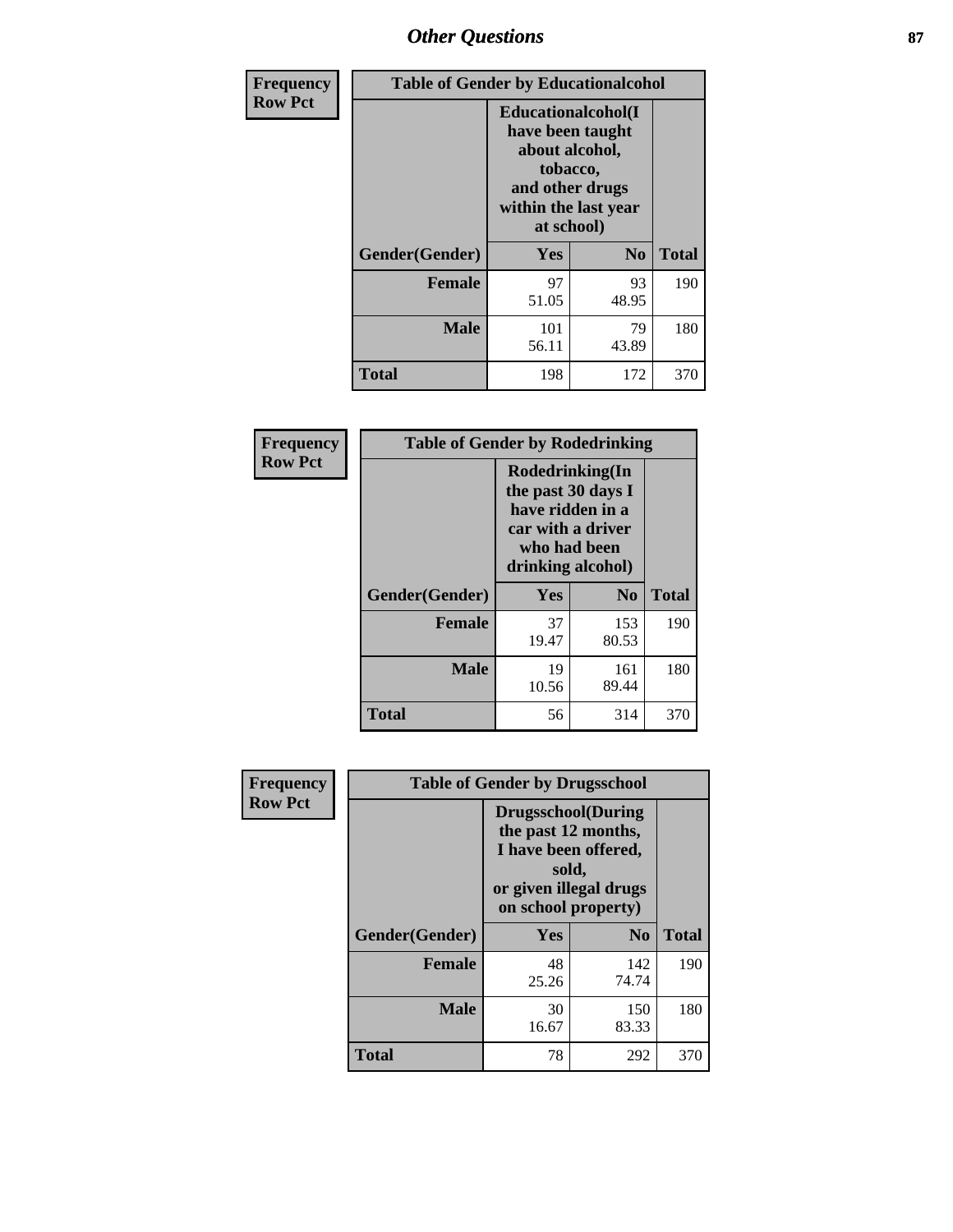# *Other Questions* **88**

**Frequency Row Pct**

| <b>Table of Gender by Bingedrinking</b> |                            |                                                                                                         |                   |                        |                        |                               |                          |              |
|-----------------------------------------|----------------------------|---------------------------------------------------------------------------------------------------------|-------------------|------------------------|------------------------|-------------------------------|--------------------------|--------------|
|                                         |                            | Bingedrinking(I have drunk five or more<br>drinks of alcohol at one sitting during the<br>last 30 days) |                   |                        |                        |                               |                          |              |
| <b>Gender</b> (Gender)                  | $\mathbf 0$<br><b>Days</b> | 1 or<br>days                                                                                            | 3 to<br>5<br>days | 6 to<br>q<br>days      | 10<br>to<br>19<br>days | <b>20</b><br>to<br>29<br>days | All<br><b>30</b><br>days | <b>Total</b> |
|                                         |                            |                                                                                                         |                   |                        |                        |                               |                          |              |
| <b>Female</b>                           | 170<br>89.47               | 3<br>1.58                                                                                               | 2<br>1.05         | 0.53                   | 8<br>4.21              | 4<br>2.11                     | $\mathfrak{D}$<br>1.05   | 190          |
| <b>Male</b>                             | 165<br>91.67               | 6<br>3.33                                                                                               | 0<br>0.00         | $\mathfrak{D}$<br>1.11 | 2<br>1.11              | 3<br>1.67                     | $\mathcal{D}$<br>1.11    | 180          |

| Frequency      | <b>Table of Gender by Educationaids</b> |                                                                                                 |             |              |  |
|----------------|-----------------------------------------|-------------------------------------------------------------------------------------------------|-------------|--------------|--|
| <b>Row Pct</b> |                                         | <b>Educationaids</b> (I<br>have been taught<br>about HIV/AIDS<br>at school in the<br>past year) |             |              |  |
|                | Gender(Gender)                          | Yes                                                                                             | $\bf N_0$   | <b>Total</b> |  |
|                | <b>Female</b>                           | 125<br>65.79                                                                                    | 65<br>34.21 | 190          |  |
|                | <b>Male</b>                             | 124<br>68.89                                                                                    | 56<br>31.11 | 180          |  |
|                | <b>Total</b>                            | 249                                                                                             | 121         | 370          |  |

| <b>Frequency</b> | <b>Table of Gender by Suicideconsider</b> |                 |                |              |  |
|------------------|-------------------------------------------|-----------------|----------------|--------------|--|
| <b>Row Pct</b>   |                                           | Suicideconsider |                |              |  |
|                  | Gender(Gender)                            | Yes             | N <sub>0</sub> | <b>Total</b> |  |
|                  | <b>Female</b>                             | 25<br>13.16     | 165<br>86.84   | 190          |  |
|                  | <b>Male</b>                               | 15<br>8.33      | 165<br>91.67   | 180          |  |
|                  | Total                                     | 40              | 330            | 370          |  |